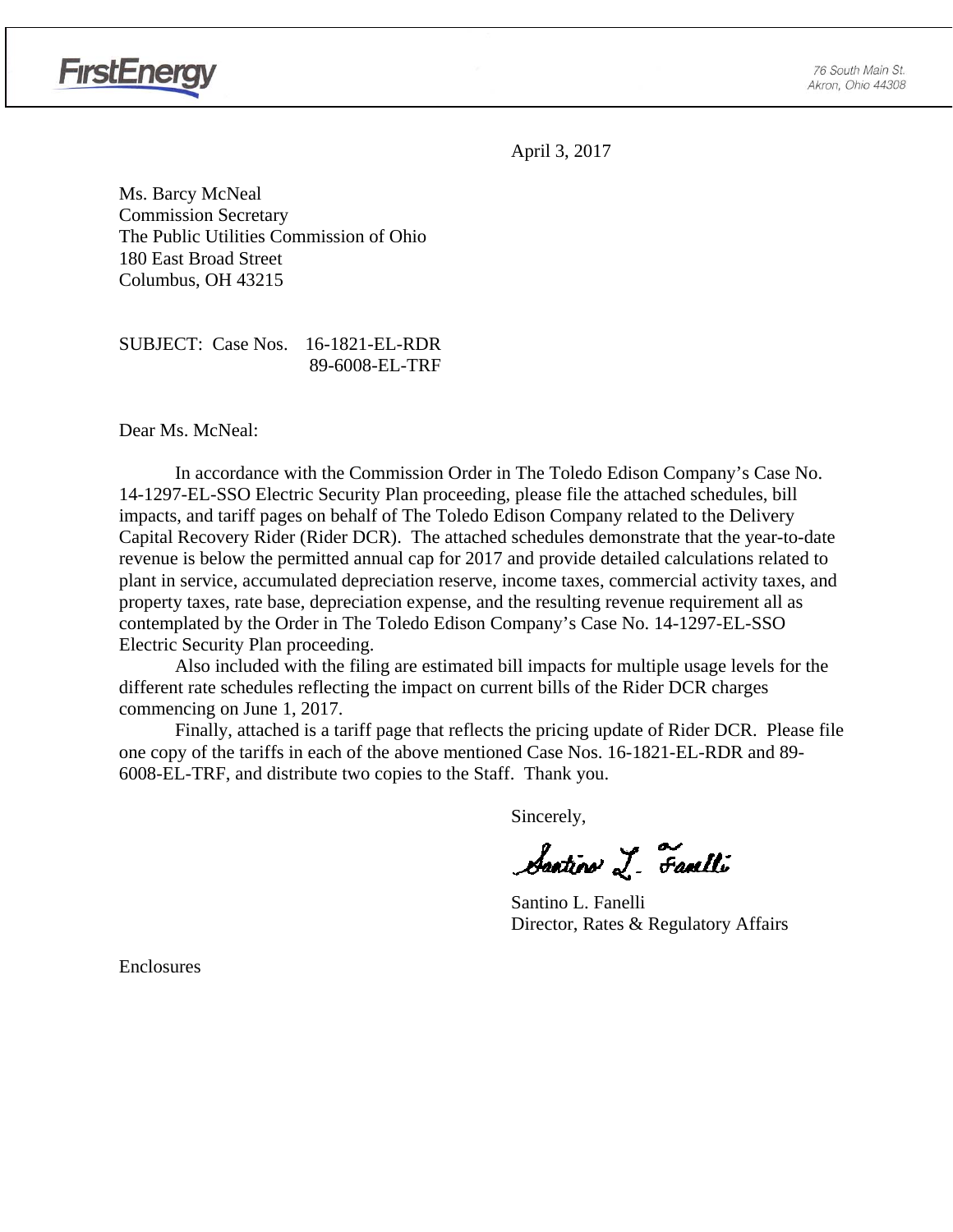# The Toledo Edison Company Delivery Capital Recovery Rider (DCR) June 2017 – August 2017 Filing April 3, 2017

| Page Name<br>June 2017 - August 2017 Revenue Requirements Summary    | Page<br>1      |
|----------------------------------------------------------------------|----------------|
|                                                                      |                |
| Actual 2/28/2017 Rate Base and Revenue Requirements                  |                |
| <b>DCR Revenue Requirement Calculation</b>                           | 2              |
| <b>Plant In Service</b>                                              | 3              |
| Reserve for Accumulated Depreciation                                 | $\overline{7}$ |
| ADIT Balances                                                        | 11             |
| <b>Depreciation Calculations</b>                                     | 12             |
| <b>Property Tax Calculations</b>                                     | 16             |
| <b>Summary of Exclusions</b>                                         | 19             |
| Service Company Allocation Summary                                   | 20             |
| Service Company Depreciation                                         | 21             |
| Service Company Property Tax                                         | 23             |
| Incremental Service Company Depreciation and Property Tax Expense    | 25             |
| Intangible Depreciation Expense                                      | 26             |
| Estimated 5/31/2017 Rate Base and Revenue Requirements               |                |
| <b>DCR Revenue Requirement Calculation</b>                           | 27             |
| <b>Plant In Service</b>                                              | 28             |
| Reserve for Accumulated Depreciation                                 | 32             |
| <b>ADIT Balances</b>                                                 | 36             |
| <b>Depreciation Calculations</b>                                     | 37             |
| <b>Property Tax Calculations</b>                                     | 41             |
| <b>Summary of Exclusions</b>                                         | 44             |
| <b>Service Company Allocation Summary</b>                            | 45             |
| Service Company Depreciation                                         | 46             |
| Service Company Property Tax                                         | 48             |
| Incremental Service Company Depreciation and Property Tax Expense    | 50             |
| Intangible Depreciation Expense                                      | 51             |
| June 2017 - August 2017 Rider DCR - Rate Design                      | 52             |
| June 2017 - August 2017 Rider DCR - Reconciliation from March 2017 - |                |
| May 2017                                                             | 58             |
| June 2017 - August 2017 Rider DCR Billing Units Used for Rate Design | 61             |
| June 2017 - August 2017 Rider DCR Typical Bill Comparisons           | 62             |
| June 2017 - August 2017 Rider DCR Tariff                             | 69             |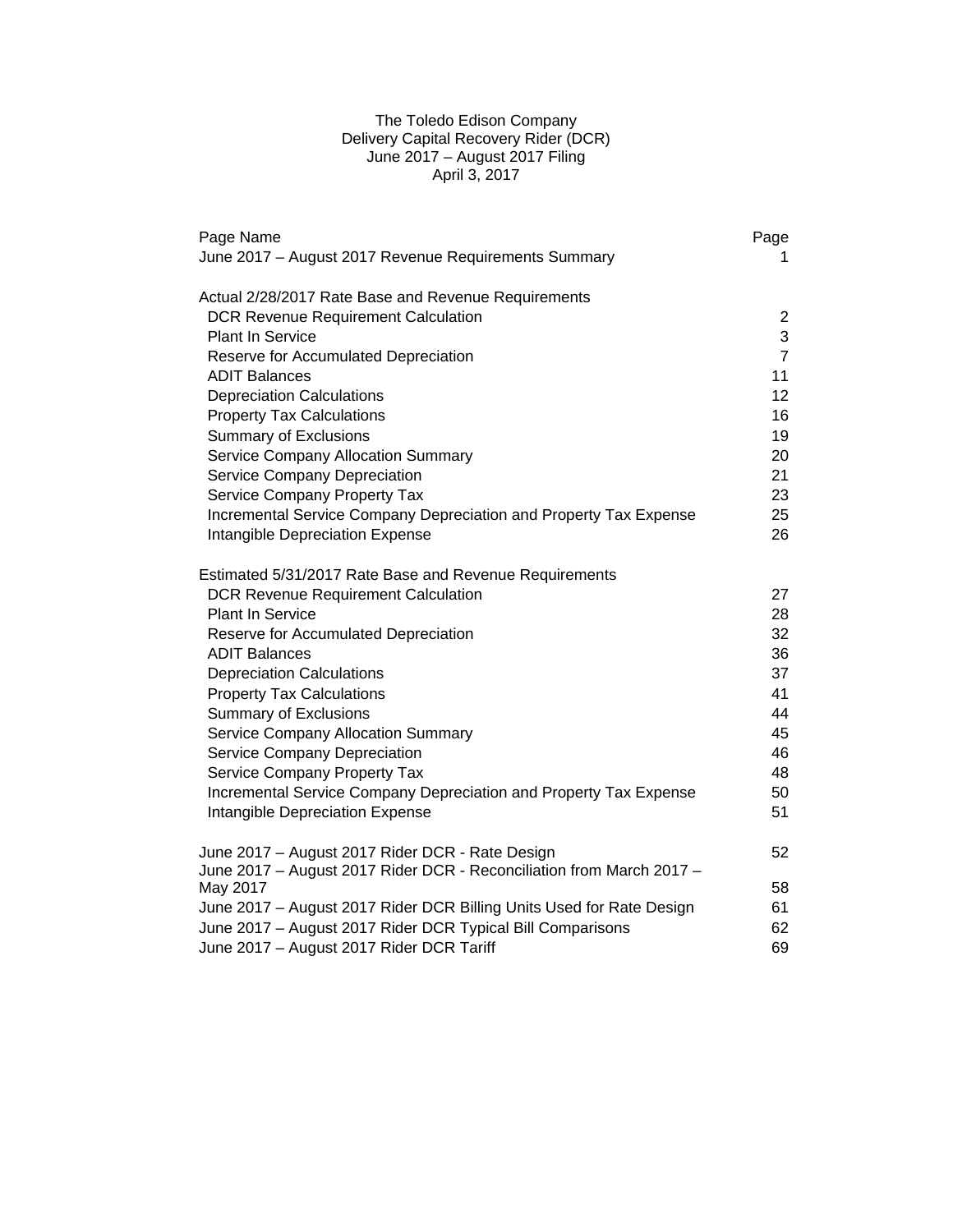## **Rider DCR Rates for June - August 2017 Revenue Requirement Summary**

(\$ millions)

## **Calculation of Annual Revenue Requirement Based on Estimated 5/31/2017 Rate Base**

| Line No. | <b>Description</b>                                                     | Source                                                                                    |                                |                  |      | <b>TOTAL</b> |
|----------|------------------------------------------------------------------------|-------------------------------------------------------------------------------------------|--------------------------------|------------------|------|--------------|
|          | Annual Revenue Requirement Based on Actual 2/28/2017 Rate Base         | 4/3/2017 Compliance Filing; Page 2; Column (f) Lines 36-39                                | $114.5$   $\lambda$            | 116.3   ນ        | 29.9 | 260.7        |
|          | Incremental Revenue Requirement Based on Estimated 5/31/2017 Rate Base | Calculation: 4/3/2017 Compliance Filing (Page 27, Column (f) Lines 36-39)<br>minus Line 1 | $1.6$ $\overline{\phantom{0}}$ | 3.5 <sup>5</sup> |      |              |
|          | Annual Revenue Requirement Based on Estimated 5/31/2017 Rate Base      | Calculation: SUM [ Line 1 through Line 2 ]                                                | 116.1                          | 119.7            | 30.9 | 266.7        |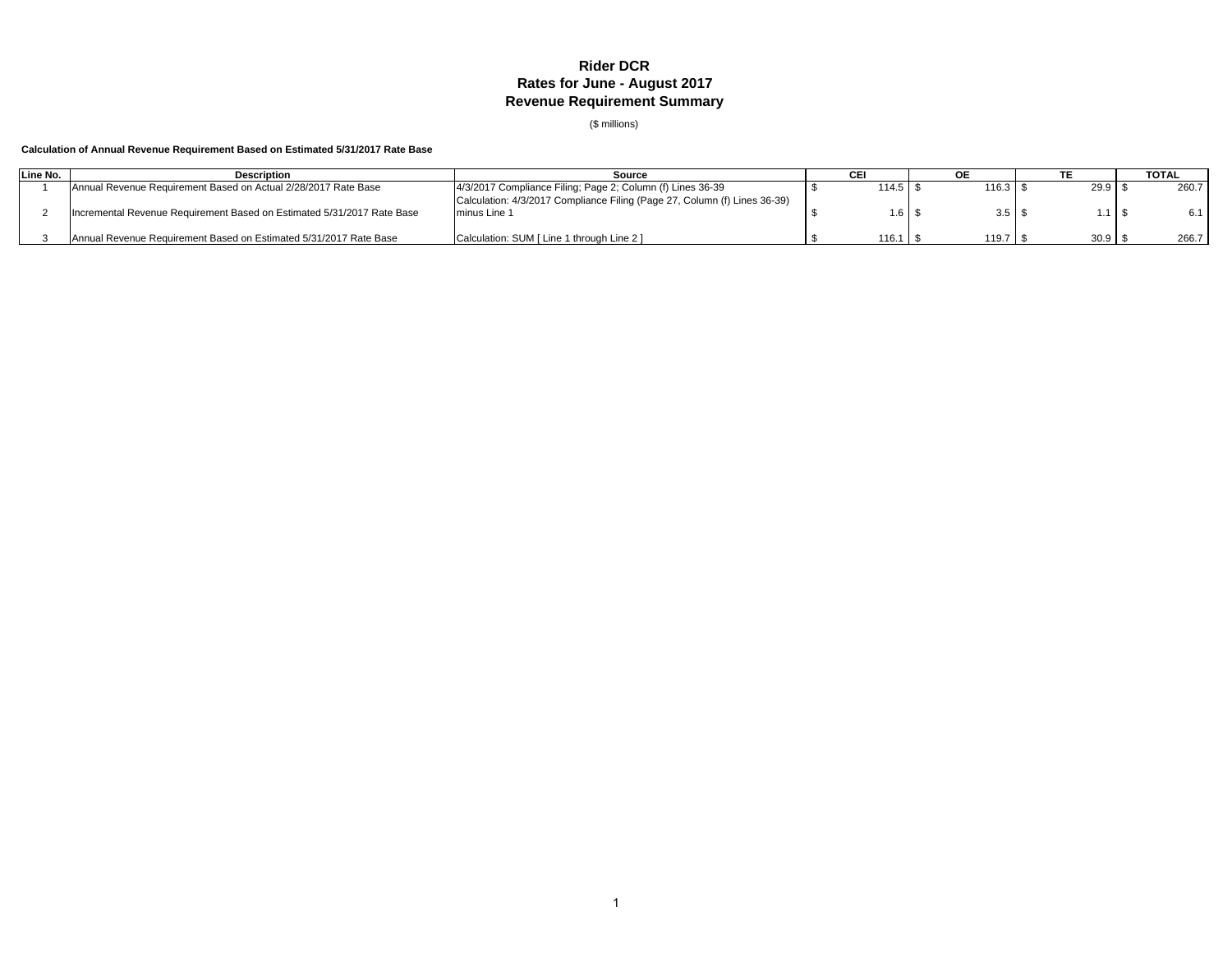## **Rider DCR Actual Distribution Rate Base Additions as of 2/28/2017 Revenue Requirement Calculation**

(\$ millions)

\* 5/31/2007 balances refer to the jurisdictional balances approved in Case 07-551-EL-AIR. Source: PUCO Staff workpapers supporting the PUCO Opinion & Order

|      |                                | (A)        | (B)<br>$(C) = (B) - (A)$ |             | (D)                             |
|------|--------------------------------|------------|--------------------------|-------------|---------------------------------|
|      | <b>Gross Plant</b>             | 5/31/2007* | 2/28/2017                | Incremental | Source of Column (B)            |
| (1)  | CEI                            | 1,927.1    | 2.996.5                  | 1.069.4     | Sch B2.1 (Actual) Line 45       |
| (2)  | OE                             | 2,074.0    | 3,382.8                  | 1,308.8     | Sch B2.1 (Actual) Line 47       |
| (3)  | <b>TE</b>                      | 771.5      | 1,169.6                  | 398.1       | Sch B2.1 (Actual) Line 44       |
| (4)  | <b>Total</b>                   | 4,772.5    | 7,548.8                  | 2,776.3     | Sum: [(1) through (3) ]         |
|      | <b>Accumulated Reserve</b>     |            |                          |             |                                 |
| (5)  | CEI                            | (773.0)    | (1,282.8)                | (509.8)     | -Sch B3 (Actual) Line 46        |
| (6)  | <b>OE</b>                      | (803.0)    | (1, 333.8)               | (530.8)     | -Sch B3 (Actual) Line 48        |
| (7)  | <b>TE</b>                      | (376.8)    | (584.0)                  | (207.2)     | -Sch B3 (Actual) Line 45        |
| (8)  | <b>Total</b>                   | (1,952.8)  | (3, 200.5)               | (1, 247.7)  | Sum: [(5) through (7) ]         |
|      | <b>Net Plant In Service</b>    |            |                          |             |                                 |
| (9)  | CEI                            | 1,154.0    | 1,713.7                  | 559.7       | $(1) + (5)$                     |
| (10) | <b>OE</b>                      | 1,271.0    | 2,049.0                  | 778.0       | $(2) + (6)$                     |
| (11) | <b>TE</b>                      | 394.7      | 585.6                    | 190.9       | $(3) + (7)$                     |
| (12) | <b>Total</b>                   | 2,819.7    | 4,348.3                  | 1,528.6     | Sum: [ (9) through (11) ]       |
|      | <b>ADIT</b>                    |            |                          |             |                                 |
| (13) | CEI                            | (246.4)    | (479.2)                  | (232.8)     | - ADIT Balances (Actual) Line 3 |
| (14) | <b>OE</b>                      | (197.1)    | (595.6)                  | (398.5)     | - ADIT Balances (Actual) Line 3 |
| (15) | <b>TE</b>                      | (10.3)     | (153.0)                  | (142.6)     | - ADIT Balances (Actual) Line 3 |
| (16) | <b>Total</b>                   | (453.8)    | (1, 227.7)               | (774.0)     | Sum: [ (13) through (15) ]      |
|      | <b>Rate Base</b>               |            |                          |             |                                 |
| (17) | CEI                            | 907.7      | 1,234.5                  | 326.9       | $(9) + (13)$                    |
| (18) | OE                             | 1,073.9    | 1,453.3                  | 379.4       | $(10) + (14)$                   |
| (19) | TE                             | 384.4      | 432.7                    | 48.3        | $(11) + (15)$                   |
| (20) | <b>Total</b>                   | 2,366.0    | 3,120.6                  | 754.6       | Sum: [ (17) through (19)        |
|      |                                |            |                          |             |                                 |
|      | <b>Depreciation Exp</b><br>CEI |            |                          |             | Sch B-3.2 (Actual) Line 46      |
| (21) |                                | 60.0       | 97.1                     | 37.1        |                                 |
| (22) | OE                             | 62.0       | 102.6                    | 40.6        | Sch B-3.2 (Actual) Line 48      |
| (23) | <b>TE</b>                      | 24.5       | 38.6                     | 14.0        | Sch B-3.2 (Actual) Line 45      |
| (24) | <b>Total</b>                   | 146.5      | 238.3                    | 91.8        | Sum: [ (21) through (23) ]      |
|      | <b>Property Tax Exp</b>        |            |                          |             |                                 |
| (25) | CEI                            | 65.0       | 104.8                    | 39.9        | Sch C-3.10a (Actual) Line 4     |
| (26) | <b>OE</b>                      | 57.4       | 89.6                     | 32.3        | Sch C-3.10a (Actual) Line 4     |
| (27) | <b>TE</b>                      | 20.1       | 30.4                     | 10.3        | Sch C-3.10a (Actual) Line 4     |
| (28) | <b>Total</b>                   | 142.4      | 224.9                    | 82.4        | Sum: [ (25) through (27) ]      |
|      |                                |            |                          |             |                                 |

|      | <b>Revenue Requirement</b> | <b>Rate Base</b> | <b>Return 8.48%</b> | <b>Deprec</b> | <b>Prop Tax</b> | Rev. Rea. |
|------|----------------------------|------------------|---------------------|---------------|-----------------|-----------|
| (29) | CEI                        | 326.9            | 27.7                | 37.1          | 39.9            | 104.7     |
| (30) | ОE                         | 379.4            | 32.2                | 40.6          | 32.3            | 105.1     |
| (31) | ТE                         | 48.3             | 4.1                 | 14.0          | 10.3            | 28.4      |
| (32) | <b>Total</b>               | 754.6            | 64.0                | 91.8          | 82.4            | 238.2     |

|      | <b>Capital Structure &amp; Returns</b> |         |        |          |
|------|----------------------------------------|---------|--------|----------|
|      |                                        | $%$ mix | rate   | wtd rate |
| (33) | Debt                                   | 51%     | 6.54%  | 3.3%     |
| (34) | Equity                                 | 49%     | 10.50% | 5.1%     |
| (35) |                                        |         |        | 8.48%    |

|      |                                     | (a)                  | (b)             | (c                | (d)       | (e)   |                 |
|------|-------------------------------------|----------------------|-----------------|-------------------|-----------|-------|-----------------|
|      | <b>Revenue Requirement with Tax</b> | <b>Equity Return</b> | <b>Tax Rate</b> | <b>Income Tax</b> | CAT 0.26% | Taxes | Rev. Reg. + Tax |
| (36) | CEI                                 | 16.8                 | 36.07%          | 9.5               | 0.3       | 9.8   | 114.5           |
| (37) | ОE                                  | 19.5                 | 35.85%          | 10.9              | 0.3       | 11.2  | 116.3           |
| (38) |                                     | 2.5                  | 35.69%          | 1.4               | 0.1       | 1.5   | 29.9            |
| (39) | <b>Total</b>                        | 38.8                 |                 | 21.8              | 0.7       | 22.5  | 260.7           |

**(a) = Weighted Cost of Equity x Rate Base (c) = (a) x (1 / (1-(b)) - 1) (e) = (c) + (d) (b) = Current composite income tax rates (d) = (Rev. Req. + (c)) x (1/(1-.26%) - 1) (f) = (e) + Rev. Req. from Lines 29-31**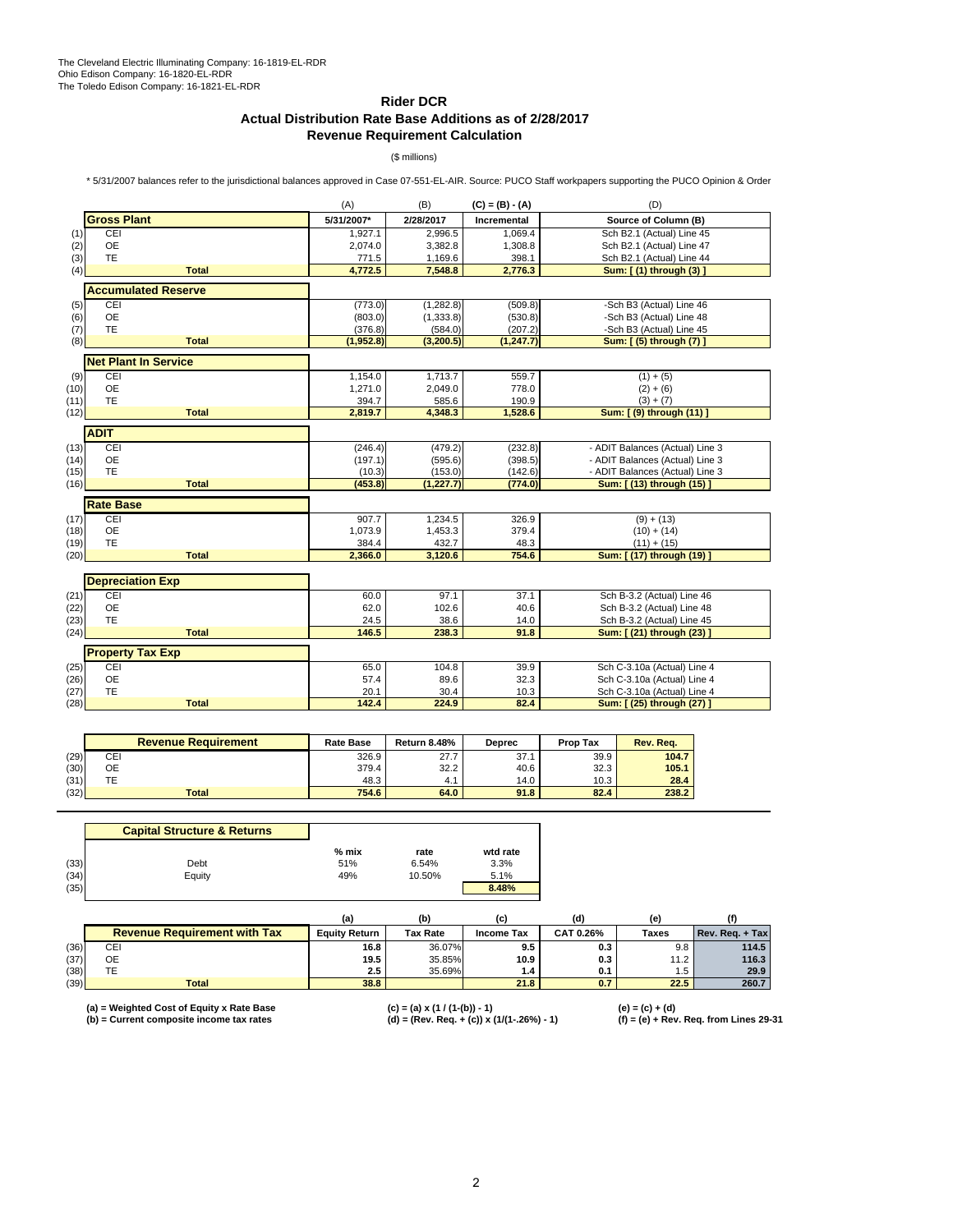Schedule B-2.1 (Actual) Page 1 of 4

NOTE: Column A contains actual plant in service balances as of 2/28/2017, adjusted to remove the cumulative pre-2007 impact of a change in pension accounting and incorporate recommendations from the March 2013, April 2014, April 2015, and April 2016 Rider DCR Audit Reports. Column B shows jurisdictional allocation factors from Case No. 07-551-EL-AIR. Additional details on the adjustments in Column D are provided on the "Summary of Exclusions per Case No. 14-1297-EL-SSO: Actual 2/28/2017 Plant in Service Balances" workpaper.

| Line<br>No. | Account<br>No.     | Account Title                    | Total<br>Company<br>(A) | Allocation<br>%<br>(B) |               | Allocated<br>Total<br>$(C) = (A) * (B)$ | Adjustments<br>(D) | Adjusted<br>Jurisdiction<br>$(E) = (C) + (D)$ |
|-------------|--------------------|----------------------------------|-------------------------|------------------------|---------------|-----------------------------------------|--------------------|-----------------------------------------------|
|             | TRANSMISSION PLANT |                                  |                         |                        |               |                                         |                    |                                               |
|             | 350                | Land & Land Rights               | 17.347.948              | 100%                   | <sup>\$</sup> | 17,347,948                              | \$<br>(15,628,534) | \$<br>1,719,414                               |
|             | 352                | Structures & Improvements        | 218,318                 | 100%                   | -S            | 218,318                                 |                    | \$<br>218,318                                 |
| 3           | 353                | <b>Station Equipment</b>         | 11.182.995              | 100%                   | S.            | 11,182,995                              |                    | \$<br>11,182,995                              |
|             | 354                | Towers & Fixtures                | 34,264                  | 100%                   |               | 34,264                                  |                    | \$<br>34,264                                  |
|             | 355                | Poles & Fixtures                 | 3,438,100               | 100%                   | S.            | 3,438,100                               |                    | \$<br>3,438,100                               |
| 6           | 356                | Overhead Conductors & Devices    | 5,444,069               | 100%                   | \$.           | 5,444,069                               |                    | \$<br>5,444,069                               |
|             | 357                | <b>Underground Conduit</b>       | 372,576                 | 100%                   | <sup>\$</sup> | 372,576                                 |                    | \$<br>372,576                                 |
| 8           | 358                | Underground Conductors & Devices | 385,693                 | 100%                   | <sup>\$</sup> | 385,693                                 |                    | \$<br>385,693                                 |
| 9           | 359                | Roads & Trails                   |                         | 100%                   |               |                                         |                    |                                               |
| 10          |                    | <b>Total Transmission Plant</b>  | 38,423,963              | 100%                   | S.            | 38,423,963                              | \$<br>(15,628,534) | \$<br>22,795,429                              |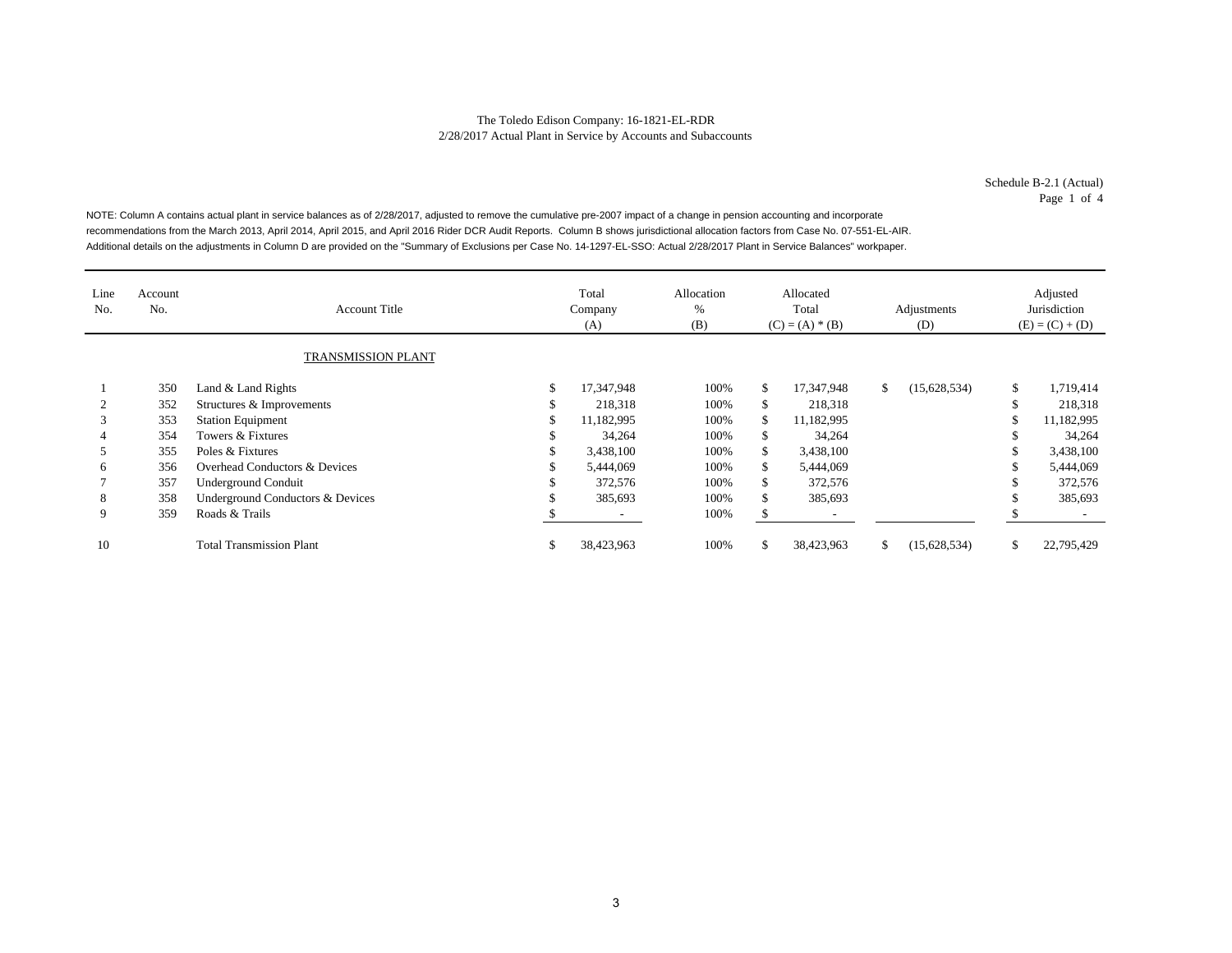Schedule B-2.1 (Actual) Page 2 of 4

NOTE: Column A contains actual plant in service balances as of 2/28/2017, adjusted to remove the cumulative pre-2007 impact of a change in pension accounting and incorporate recommendations from the March 2013, April 2014, April 2015, and April 2016 Rider DCR Audit Reports. Column B shows jurisdictional allocation factors from Case No. 07-551-EL-AIR. Additional details on the adjustments in Column D are provided on the "Summary of Exclusions per Case No. 14-1297-EL-SSO: Actual 2/28/2017 Plant in Service Balances" workpaper.

| Line<br>No. | Account<br>No. | <b>Account Title</b><br><b>DISTRIBUTION PLANT</b>    |   | Total<br>Company<br>(A) | Allocation<br>%<br>(B) |     | Allocated<br>Total<br>$(C) = (A) * (B)$ | Adjustments<br>(D) | Adjusted<br>Jurisdiction<br>$(E) = (C) + (D)$ |
|-------------|----------------|------------------------------------------------------|---|-------------------------|------------------------|-----|-----------------------------------------|--------------------|-----------------------------------------------|
| 11          | 360            | Land & Land Rights                                   | S | 4,966,346               | 100%                   | \$  | 4,966,346                               |                    | \$<br>4,966,346                               |
| 12          | 361            | Structures & Improvements                            | ъ | 6,046,783               | 100%                   | \$  | 6,046,783                               |                    | \$<br>6,046,783                               |
| 13          | 362            | <b>Station Equipment</b>                             | ъ | 98,293,106              | 100%                   | \$  | 98,293,106                              |                    | \$<br>98,293,106                              |
| 14          | 364            | Poles, Towers & Fixtures                             |   | 174,180,402             | 100%                   |     | 174,180,402                             |                    | 174,180,402                                   |
| 15          | 365            | Overhead Conductors & Devices                        |   | 219,787,398             | 100%                   | \$  | 219,787,398                             |                    | 219,787,398                                   |
| 16          | 366            | <b>Underground Conduit</b>                           | S | 13,728,153              | 100%                   | S   | 13,728,153                              |                    | \$<br>13,728,153                              |
| 17          | 367            | Underground Conductors & Devices                     | S | 139, 395, 652           | 100%                   |     | 139, 395, 652                           |                    | 139, 395, 652                                 |
| 18          | 368            | Line Transformers                                    | ъ | 157,268,035             | 100%                   |     | 157,268,035                             |                    | \$<br>157,268,035                             |
| 19          | 369            | Services                                             | S | 67,517,818              | 100%                   | \$. | 67,517,818                              |                    | \$<br>67,517,818                              |
| 20          | 370            | <b>Meters</b>                                        | S | 45, 351, 312            | 100%                   | \$  | 45, 351, 312                            |                    | \$<br>45, 351, 312                            |
| 21          | 371            | <b>Installation on Customer Premises</b>             |   | 6,632,441               | 100%                   | \$  | 6,632,441                               |                    | \$<br>6,632,441                               |
| 22          | 373            | Street Lighting & Signal Systems                     |   | 59,549,912              | 100%                   | \$. | 59,549,912                              |                    | \$<br>59,549,912                              |
| 23          | 374            | <b>Asset Retirement Costs for Distribution Plant</b> |   | 7,901                   | 100%                   |     | 7,901                                   |                    | 7,901                                         |
| 24          |                | <b>Total Distribution Plant</b>                      |   | 992,725,260             | 100%                   |     | 992,725,260                             | \$                 | \$<br>992,725,260                             |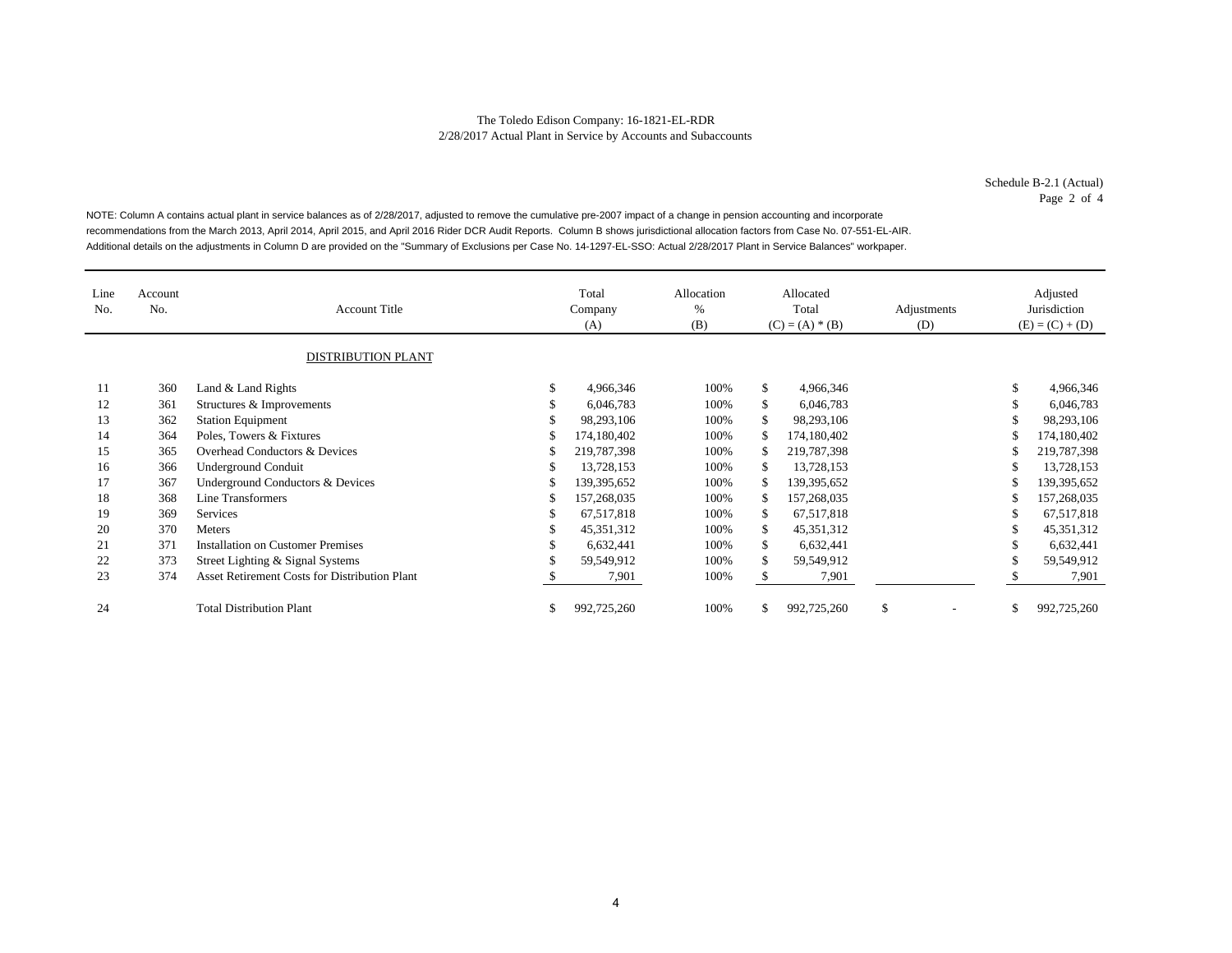Schedule B-2.1 (Actual) Page 3 of 4

NOTE: Column A contains actual plant in service balances as of 2/28/2017, adjusted to remove the cumulative pre-2007 impact of a change in pension accounting and incorporate recommendations from the March 2013, April 2014, April 2015, and April 2016 Rider DCR Audit Reports. Column B shows jurisdictional allocation factors from Case No. 07-551-EL-AIR. Additional details on the adjustments in Column D are provided on the "Summary of Exclusions per Case No. 14-1297-EL-SSO: Actual 2/28/2017 Plant in Service Balances" workpaper.

| Line<br>No. | Account<br>No. | <b>Account Title</b>                     |   | Total<br>Company<br>(A) | Allocation<br>$\%$<br>(B) | Allocated<br>Total<br>$(C) = (A) * (B)$ |            | Adjustments<br>(D) | Adjusted<br>Jurisdiction<br>$(E) = (C) + (D)$ |
|-------------|----------------|------------------------------------------|---|-------------------------|---------------------------|-----------------------------------------|------------|--------------------|-----------------------------------------------|
|             |                | <b>GENERAL PLANT</b>                     |   |                         |                           |                                         |            |                    |                                               |
| 25          | 389            | Land & Land Rights                       | ъ | 723,725                 | 100%                      | \$                                      | 723,725    |                    | \$<br>723,725                                 |
| 26          | 390            | Structures & Improvements                |   | 33,981,667              | 100%                      |                                         | 33,981,667 |                    | 33,981,667                                    |
| 27          | 391.1          | Office Furniture & Equipment             |   | 1,937,700               | 100%                      | \$                                      | 1,937,700  |                    | 1,937,700                                     |
| 28          | 391.2          | Data Processing Equipment                |   | 10,759,332              | 100%                      | <sup>\$</sup>                           | 10,759,332 |                    | 10,759,332                                    |
| 29          | 392            | <b>Transportation Equipment</b>          |   | 1,178,539               | 100%                      | \$                                      | 1,178,539  |                    | 1,178,539                                     |
| 30          | 393            | Stores Equipment                         |   | 569,975                 | 100%                      | \$                                      | 569,975    |                    | 569,975                                       |
| 31          | 394            | Tools, Shop & Garage Equipment           |   | 6,222,517               | 100%                      | <sup>\$</sup>                           | 6,222,517  |                    | 6,222,517                                     |
| 32          | 395            | <b>Laboratory Equipment</b>              |   | 1,593,542               | 100%                      | \$.                                     | 1,593,542  |                    | 1,593,542                                     |
| 33          | 396            | Power Operated Equipment                 |   | 904,910                 | 100%                      | \$                                      | 904,910    |                    | 904,910                                       |
| 34          | 397            | <b>Communication Equipment</b>           |   | 15,737,708              | 100%                      | <sup>\$</sup>                           | 15,737,708 |                    | 15,737,708                                    |
| 35          | 398            | Miscellaneous Equipment                  |   | 420,198                 | 100%                      | <sup>\$</sup>                           | 420,198    |                    | 420,198                                       |
| 36          | 399.1          | Asset Retirement Costs for General Plant |   | 158,513                 | 100%                      |                                         | 158,513    |                    | 158,513                                       |
| 37          |                | <b>Total General Plant</b>               |   | 74,188,326              | 100%                      | <sup>\$</sup>                           | 74,188,326 | \$0                | \$<br>74,188,326                              |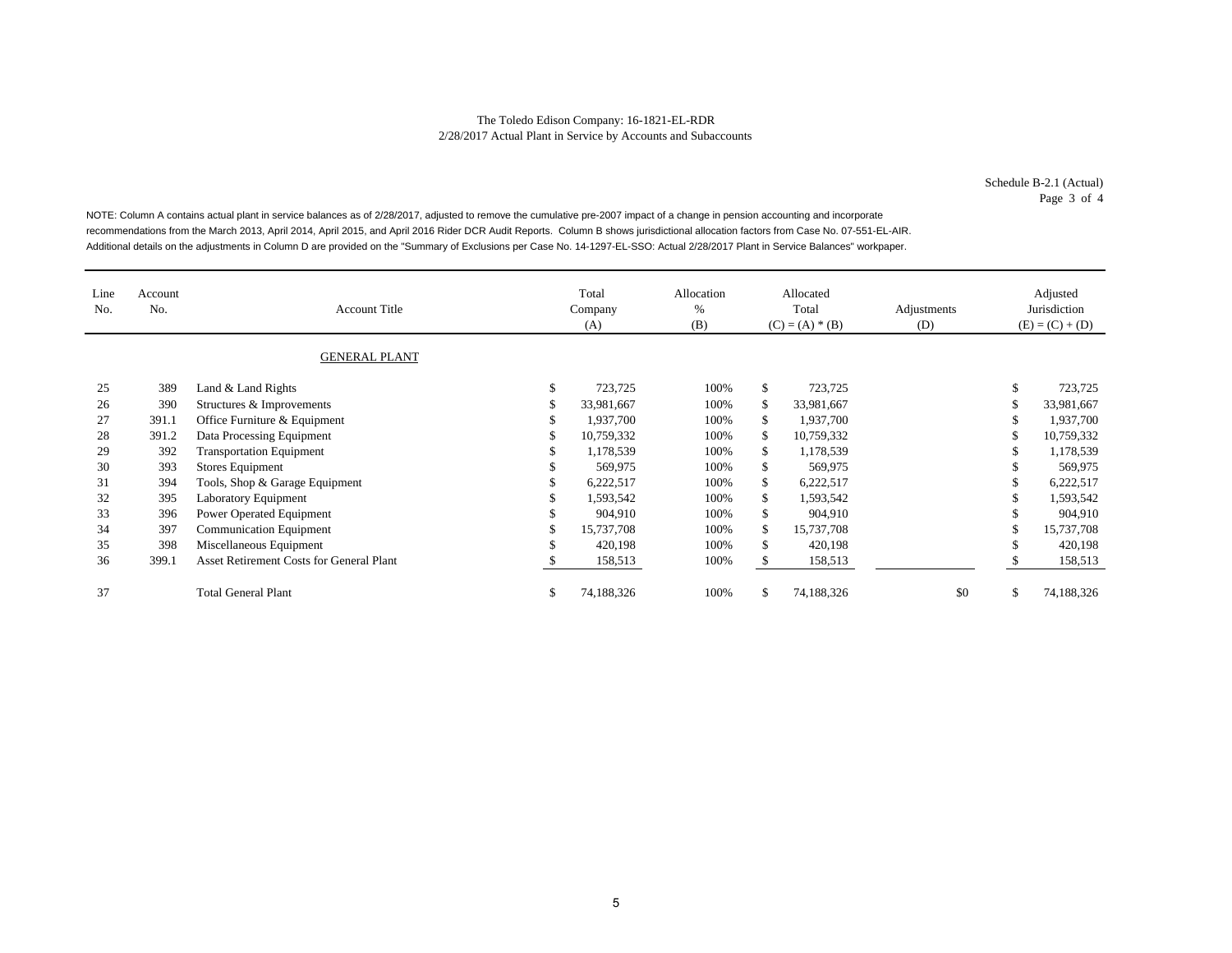Schedule B-2.1 (Actual) Page 4 of 4

NOTE: Column A contains actual plant in service balances as of 2/28/2017, adjusted to remove the cumulative pre-2007 impact of a change in pension accounting and incorporate recommendations from the March 2013, April 2014, April 2015, and April 2016 Rider DCR Audit Reports. Column B shows jurisdictional allocation factors from Case No. 07-551-EL-AIR. Additional details on the adjustments in Column D are provided on the "Summary of Exclusions per Case No. 14-1297-EL-SSO: Actual 2/28/2017 Plant in Service Balances" workpaper.

| Line<br>No.          | Account<br>No.    | <b>Account Title</b>                                                                                                  |                | Total<br>Company<br>(A)                       | Allocation<br>%<br>(B) | Allocated<br>Total<br>$(C) = (A) * (B)$ |                                               | Adjustments<br>(D) |              |              | Adjusted<br>Jurisdiction<br>$(E) = (C) + (D)$ |
|----------------------|-------------------|-----------------------------------------------------------------------------------------------------------------------|----------------|-----------------------------------------------|------------------------|-----------------------------------------|-----------------------------------------------|--------------------|--------------|--------------|-----------------------------------------------|
|                      |                   | <b>OTHER PLANT</b>                                                                                                    |                |                                               |                        |                                         |                                               |                    |              |              |                                               |
| 38<br>39<br>40<br>41 | 303<br>303<br>303 | Intangible Software<br>Intangible FAS 109 Transmission<br>Intangible FAS 109 Distribution<br><b>Total Other Plant</b> | \$<br>J.<br>\$ | 27,483,244<br>54,210<br>240,087<br>27,777,542 | 100%<br>100%<br>100%   | \$<br>\$<br>\$                          | 27,483,244<br>54,210<br>240,087<br>27,777,542 | $\mathbb{S}$       |              | C<br>ъ<br>\$ | 27,483,244<br>54,210<br>240,087<br>27,777,542 |
| 42                   |                   | <b>Company Total Plant</b>                                                                                            |                | \$1,133,115,091                               | 100%                   |                                         | \$1,133,115,091                               | S                  | (15,628,534) |              | \$1,117,486,557                               |
| 43                   |                   | Service Company Plant Allocated*                                                                                      |                |                                               |                        |                                         |                                               |                    |              | \$           | 52,106,346                                    |
| 44                   |                   | Grand Total Plant $(42 + 43)$                                                                                         |                |                                               |                        |                                         |                                               |                    |              |              | \$1,169,592,903                               |

\* Source: Line 2 of the "Service Company Allocations to the Ohio Operating Companies (Actual)" workpaper.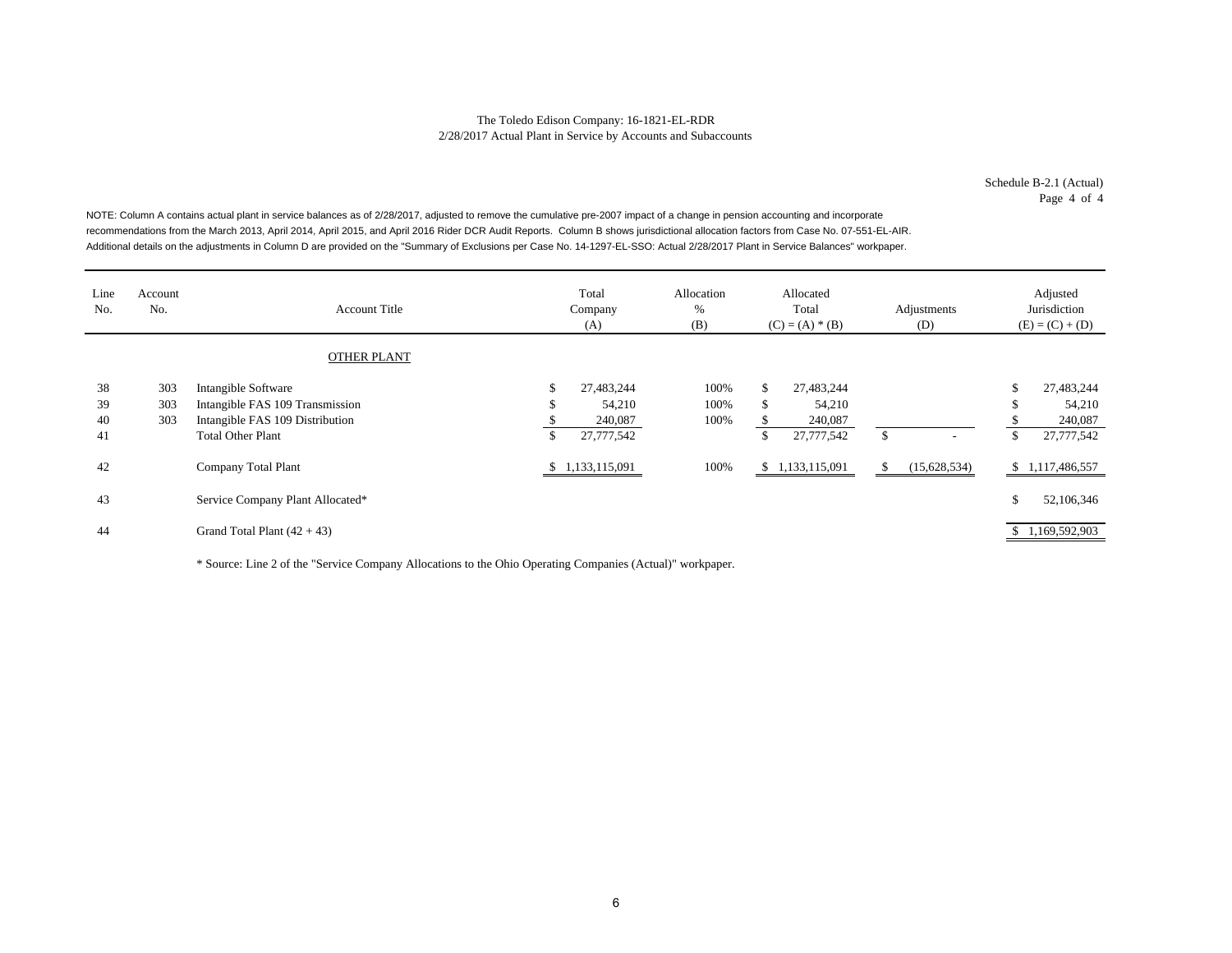Schedule B-3 (Actual) Page 1 of 4

NOTE: Column B contains actual reserve for accumulated depreciation balances as of 2/28/2017, adjusted to remove the cumulative pre-2007 impact of a change in pension accounting and incorporate recommendations from the March 2013, April 2014, April 2015, and April 2016 Rider DCR Audit Reports. Column C shows jurisdictional allocation factors from Case No. 07-551-EL-AIR. Additional details on the adjustments in Column E are provided on the "Summary of Exclusions per Case No. 14-1297-EL-SSO: Actual 2/28/2017 Plant in Service Balances" workpaper.

|             |                |                                  |                                                                         | Total                    | <b>Reserve Balances</b> |                         |                           |     |                                         |                    |    |                                               |  |  |
|-------------|----------------|----------------------------------|-------------------------------------------------------------------------|--------------------------|-------------------------|-------------------------|---------------------------|-----|-----------------------------------------|--------------------|----|-----------------------------------------------|--|--|
| Line<br>No. | Account<br>No. | <b>Account Title</b>             | Company<br><b>Plant Investment</b><br>Sch B2.1 (Actual) Column E<br>(A) |                          |                         | Total<br>Company<br>(B) | Allocation<br>$\%$<br>(C) |     | Allocated<br>Total<br>$(D) = (B) * (C)$ | Adjustments<br>(E) |    | Adjusted<br>Jurisdiction<br>$(F) = (D) + (E)$ |  |  |
|             |                | <b>TRANSMISSION PLANT</b>        |                                                                         |                          |                         |                         |                           |     |                                         |                    |    |                                               |  |  |
|             | 350            | Land & Land Rights               |                                                                         | 1,719,414                | \$                      |                         | 100%                      | \$  |                                         |                    |    |                                               |  |  |
|             | 352            | Structures & Improvements        |                                                                         | 218,318                  | \$                      | 210,165                 | 100%                      |     | 210,165                                 |                    |    | 210,165                                       |  |  |
| 3           | 353            | <b>Station Equipment</b>         |                                                                         | 11,182,995               | \$                      | 4,554,513               | 100%                      | S.  | 4,554,513                               |                    |    | 4,554,513                                     |  |  |
|             | 354            | Towers & Fixtures                |                                                                         | 34,264                   | \$                      | 40,543                  | 100%                      |     | 40,543                                  |                    |    | 40,543                                        |  |  |
| 5           | 355            | Poles & Fixtures                 |                                                                         | 3,438,100                | \$                      | 3,048,421               | 100%                      | S.  | 3,048,421                               |                    |    | 3,048,421                                     |  |  |
| 6           | 356            | Overhead Conductors & Devices    |                                                                         | 5,444,069                | \$                      | 3,387,462               | 100%                      | \$. | 3,387,462                               |                    |    | 3,387,462                                     |  |  |
|             | 357            | Underground Conduit              |                                                                         | 372,576                  | \$                      | 186,996                 | 100%                      | \$  | 186,996                                 |                    |    | 186,996                                       |  |  |
| 8           | 358            | Underground Conductors & Devices |                                                                         | 385,693                  | \$                      | 192,712                 | 100%                      | S.  | 192,712                                 |                    |    | 192,712                                       |  |  |
| 9           | 359            | Roads & Trails                   |                                                                         | $\overline{\phantom{a}}$ |                         |                         | 100%                      |     |                                         |                    |    |                                               |  |  |
| 10          |                | <b>Total Transmission Plant</b>  | \$                                                                      | 22,795,429               | \$                      | 11,620,811              | 100%                      | \$  | 11,620,811                              | \$0                | \$ | 11,620,811                                    |  |  |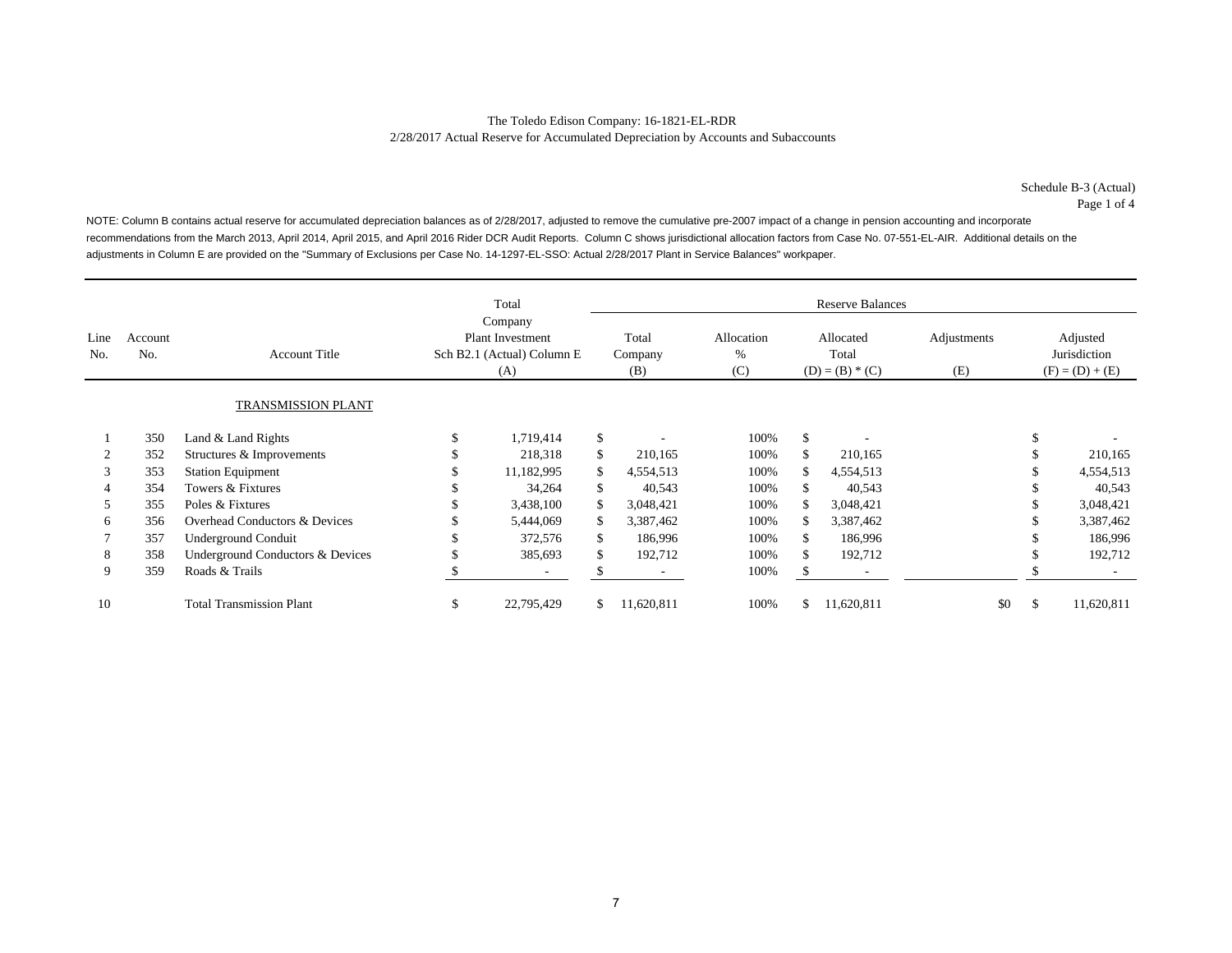Schedule B-3 (Actual) Page 2 of 4

NOTE: Column B contains actual reserve for accumulated depreciation balances as of 2/28/2017, adjusted to remove the cumulative pre-2007 impact of a change in pension accounting and incorporate recommendations from the March 2013, April 2014, April 2015, and April 2016 Rider DCR Audit Reports. Column C shows jurisdictional allocation factors from Case No. 07-551-EL-AIR. Additional details on the adjustments in Column E are provided on the "Summary of Exclusions per Case No. 14-1297-EL-SSO: Actual 2/28/2017 Plant in Service Balances" workpaper.

|             |                |                                                      | Total                                                                   |               |                         | <b>Reserve Balances</b> |                           |                                         |             |                    |                          |                                               |             |  |  |
|-------------|----------------|------------------------------------------------------|-------------------------------------------------------------------------|---------------|-------------------------|-------------------------|---------------------------|-----------------------------------------|-------------|--------------------|--------------------------|-----------------------------------------------|-------------|--|--|
| Line<br>No. | Account<br>No. | <b>Account Title</b>                                 | Company<br><b>Plant Investment</b><br>Sch B2.1 (Actual) Column E<br>(A) |               | Total<br>Company<br>(B) |                         | Allocation<br>$\%$<br>(C) | Allocated<br>Total<br>$(D) = (B) * (C)$ |             | Adjustments<br>(E) |                          | Adjusted<br>Jurisdiction<br>$(F) = (D) + (E)$ |             |  |  |
|             |                | DISTRIBUTION PLANT                                   |                                                                         |               |                         |                         |                           |                                         |             |                    |                          |                                               |             |  |  |
| 11          | 360            | Land & Land Rights                                   | \$                                                                      | 4,966,346     | $\mathbb{S}$            |                         | 100%                      | \$                                      |             |                    |                          | \$                                            |             |  |  |
| 12          | 361            | Structures & Improvements                            |                                                                         | 6,046,783     | \$                      | 2,274,618               | 100%                      |                                         | 2,274,618   |                    |                          |                                               | 2,274,618   |  |  |
| 13          | 362            | <b>Station Equipment</b>                             |                                                                         | 98,293,106    | \$                      | 37,040,348              | 100%                      |                                         | 37,040,348  |                    |                          |                                               | 37,040,348  |  |  |
| 14          | 364            | Poles, Towers & Fixtures                             |                                                                         | 174,180,402   | \$                      | 117,364,492             | 100%                      | \$                                      | 117,364,492 |                    |                          |                                               | 117,364,492 |  |  |
| 15          | 365            | Overhead Conductors & Devices                        |                                                                         | 219,787,398   | \$                      | 86,785,422              | 100%                      |                                         | 86,785,422  |                    |                          |                                               | 86,785,422  |  |  |
| 16          | 366            | Underground Conduit                                  |                                                                         | 13,728,153    | $\mathbb{S}$            | 7.938.611               | 100%                      |                                         | 7,938,611   |                    |                          |                                               | 7,938,611   |  |  |
| 17          | 367            | Underground Conductors & Devices                     |                                                                         | 139, 395, 652 | \$                      | 48,679,873              | 100%                      |                                         | 48,679,873  |                    |                          |                                               | 48,679,873  |  |  |
| 18          | 368            | Line Transformers                                    |                                                                         | 157,268,035   | \$                      | 67,095,092              | 100%                      |                                         | 67,095,092  |                    |                          |                                               | 67,095,092  |  |  |
| 19          | 369            | Services                                             |                                                                         | 67,517,818    | \$                      | 68,369,960              | 100%                      |                                         | 68,369,960  |                    |                          |                                               | 68,369,960  |  |  |
| 20          | 370            | Meters                                               |                                                                         | 45,351,312    | \$                      | 19,577,559              | 100%                      |                                         | 19,577,559  |                    |                          |                                               | 19,577,559  |  |  |
| 21          | 371            | <b>Installation on Customer Premises</b>             |                                                                         | 6,632,441     | \$                      | 4,226,155               | 100%                      |                                         | 4,226,155   |                    |                          |                                               | 4,226,155   |  |  |
| 22          | 373            | Street Lighting & Signal Systems                     |                                                                         | 59,549,912    |                         | 39,714,749              | 100%                      |                                         | 39,714,749  |                    |                          |                                               | 39,714,749  |  |  |
| 23          | 374            | <b>Asset Retirement Costs for Distribution Plant</b> | \$                                                                      | 7,901         |                         | 5,388                   | 100%                      |                                         | 5,388       |                    |                          |                                               | 5,388       |  |  |
| 24          |                | <b>Total Distribution Plant</b>                      | \$                                                                      | 992,725,260   |                         | \$499,072,267           | 100%                      | \$                                      | 499,072,267 | \$                 | $\overline{\phantom{a}}$ | \$                                            | 499,072,267 |  |  |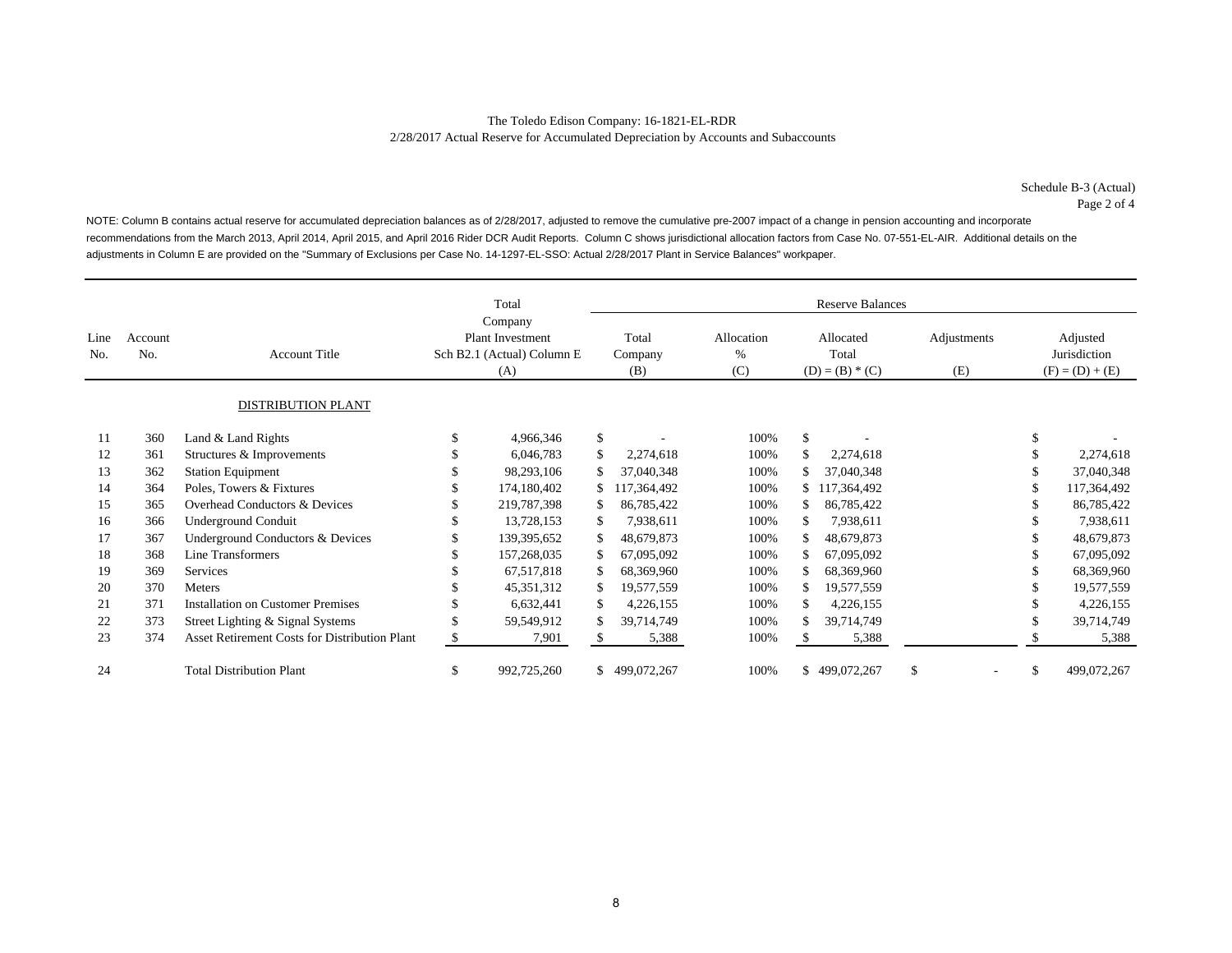Schedule B-3 (Actual) Page 3 of 4

NOTE: Column B contains actual reserve for accumulated depreciation balances as of 2/28/2017, adjusted to remove the cumulative pre-2007 impact of a change in pension accounting and incorporate recommendations from the March 2013, April 2014, April 2015, and April 2016 Rider DCR Audit Reports. Column C shows jurisdictional allocation factors from Case No. 07-551-EL-AIR. Additional details on the adjustments in Column E are provided on the "Summary of Exclusions per Case No. 14-1297-EL-SSO: Actual 2/28/2017 Plant in Service Balances" workpaper.

|             |                |                                                 |                                                                         | Total      | <b>Reserve Balances</b> |            |                           |     |                                         |                    |                          |                                               |            |  |  |  |
|-------------|----------------|-------------------------------------------------|-------------------------------------------------------------------------|------------|-------------------------|------------|---------------------------|-----|-----------------------------------------|--------------------|--------------------------|-----------------------------------------------|------------|--|--|--|
| Line<br>No. | Account<br>No. | <b>Account Title</b>                            | Company<br><b>Plant Investment</b><br>Sch B2.1 (Actual) Column E<br>(A) |            | Total<br>Company<br>(B) |            | Allocation<br>$\%$<br>(C) |     | Allocated<br>Total<br>$(D) = (B) * (C)$ | Adjustments<br>(E) |                          | Adjusted<br>Jurisdiction<br>$(F) = (D) + (E)$ |            |  |  |  |
|             |                | <b>GENERAL PLANT</b>                            |                                                                         |            |                         |            |                           |     |                                         |                    |                          |                                               |            |  |  |  |
| 25          | 389            | Land & Land Rights                              | \$.                                                                     | 723,725    | \$                      |            | 100%                      | \$  |                                         |                    |                          | \$                                            |            |  |  |  |
| 26          | 390            | Structures & Improvements                       |                                                                         | 33,981,667 | \$                      | 9,183,134  | 100%                      | \$  | 9,183,134                               |                    |                          |                                               | 9,183,134  |  |  |  |
| 27          | 391.1          | Office Furniture & Equipment                    |                                                                         | 1,937,700  | \$                      | 1,840,822  | 100%                      | S.  | 1,840,822                               |                    |                          |                                               | 1,840,822  |  |  |  |
| 28          | 391.2          | Data Processing Equipment                       |                                                                         | 10,759,332 | \$                      | 6,750,485  | 100%                      | \$. | 6,750,485                               |                    |                          |                                               | 6,750,485  |  |  |  |
| 29          | 392            | <b>Transportation Equipment</b>                 |                                                                         | 1,178,539  | \$                      | 1,256,686  | 100%                      | £.  | 1,256,686                               |                    |                          |                                               | 1,256,686  |  |  |  |
| 30          | 393            | <b>Stores Equipment</b>                         |                                                                         | 569,975    | \$                      | 373,918    | 100%                      |     | 373,918                                 |                    |                          |                                               | 373,918    |  |  |  |
| 31          | 394            | Tools, Shop & Garage Equipment                  |                                                                         | 6,222,517  | \$                      | 2,187,865  | 100%                      | £.  | 2,187,865                               |                    |                          |                                               | 2,187,865  |  |  |  |
| 32          | 395            | Laboratory Equipment                            |                                                                         | 1,593,542  | \$                      | 1,048,061  | 100%                      | S.  | 1,048,061                               |                    |                          |                                               | 1,048,061  |  |  |  |
| 33          | 396            | Power Operated Equipment                        |                                                                         | 904,910    | \$                      | 881,084    | 100%                      | S.  | 881,084                                 |                    |                          |                                               | 881,084    |  |  |  |
| 34          | 397            | <b>Communication Equipment</b>                  |                                                                         | 15,737,708 | $\mathbb{S}$            | 10,068,324 | 100%                      | £.  | 10,068,324                              |                    |                          |                                               | 10,068,324 |  |  |  |
| 35          | 398            | Miscellaneous Equipment                         |                                                                         | 420,198    | \$                      | 175,713    | 100%                      | \$. | 175,713                                 |                    |                          |                                               | 175,713    |  |  |  |
| 36          | 399.1          | <b>Asset Retirement Costs for General Plant</b> |                                                                         | 158,513    | \$                      | 93,319     | 100%                      |     | 93,319                                  |                    |                          |                                               | 93,319     |  |  |  |
|             |                |                                                 |                                                                         |            |                         |            |                           |     |                                         |                    |                          |                                               |            |  |  |  |
| 37          |                | <b>Total General Plant Plant</b>                | \$                                                                      | 74,188,326 | \$                      | 33,859,411 | 100%                      | \$. | 33,859,411                              | \$.                | $\overline{\phantom{a}}$ | \$                                            | 33,859,411 |  |  |  |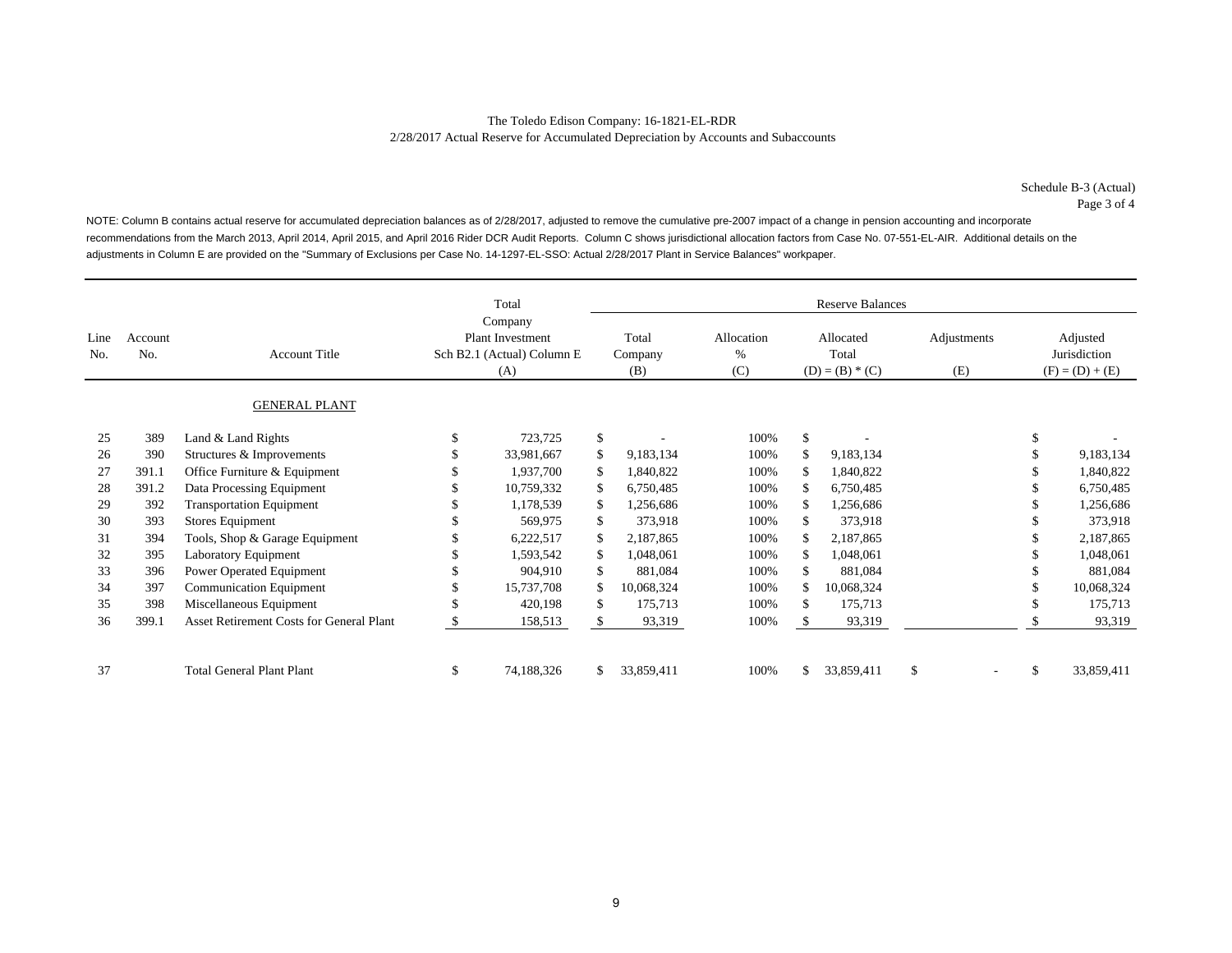Schedule B-3 (Actual) Page 4 of 4

NOTE: Column B contains actual reserve for accumulated depreciation balances as of 2/28/2017, adjusted to remove the cumulative pre-2007 impact of a change in pension accounting and incorporate recommendations from the March 2013, April 2014, April 2015, and April 2016 Rider DCR Audit Reports. Column C shows jurisdictional allocation factors from Case No. 07-551-EL-AIR. Additional details on the adjustments in Column E are provided on the "Summary of Exclusions per Case No. 14-1297-EL-SSO: Actual 2/28/2017 Plant in Service Balances" workpaper.

|                |                   |                                                                                           |    | Total                                                                   |          |                                 |                           |               | <b>Reserve Balances</b>                 |                    |  |                                               |
|----------------|-------------------|-------------------------------------------------------------------------------------------|----|-------------------------------------------------------------------------|----------|---------------------------------|---------------------------|---------------|-----------------------------------------|--------------------|--|-----------------------------------------------|
| Line<br>No.    | Account<br>No.    | <b>Account Title</b>                                                                      |    | Company<br><b>Plant Investment</b><br>Sch B2.1 (Actual) Column E<br>(A) |          | Total<br>Company<br>(B)         | Allocation<br>$\%$<br>(C) |               | Allocated<br>Total<br>$(D) = (B) * (C)$ | Adjustments<br>(E) |  | Adjusted<br>Jurisdiction<br>$(F) = (D) + (E)$ |
|                |                   | <b>OTHER PLANT</b>                                                                        |    |                                                                         |          |                                 |                           |               |                                         |                    |  |                                               |
| 38<br>39<br>40 | 303<br>303<br>303 | Intangible Software<br>Intangible FAS 109 Transmission<br>Intangible FAS 109 Distribution |    | 27,483,244<br>54,210<br>240,087                                         | \$<br>\$ | 22,665,758<br>50,916<br>240,087 | 100%<br>100%<br>100%      | \$<br>\$.     | 22,665,758<br>50,916<br>240,087         |                    |  | 22,665,758<br>50,916<br>240,087               |
| 41             |                   | <b>Total Other Plant</b>                                                                  | \$ | 27,777,542                                                              | \$       | 22,956,761                      |                           | \$            | 22,956,761                              | \$                 |  | \$<br>22,956,761                              |
| 42             |                   | Removal Work in Progress (RWIP)                                                           |    |                                                                         | \$       | (8,983,516)                     | 100%                      | <sup>\$</sup> | (8,983,516)                             |                    |  | \$<br>(8,983,516)                             |
| 43             |                   | Company Total Plant (Reserve)                                                             |    | 1,117,486,557                                                           |          | \$ 558,525,734                  | 100%                      |               | \$558,525,734                           |                    |  | \$<br>558,525,734                             |
| 44             |                   | Service Company Reserve Allocated*                                                        |    |                                                                         |          |                                 |                           |               |                                         |                    |  | \$<br>25,444,868                              |
| 45             |                   | Grand Total Plant (Reserve) $(43 + 44)$                                                   |    |                                                                         |          |                                 |                           |               |                                         |                    |  | 583,970,602                                   |

\* Source: Line 3 of the "Service Company Allocations to the Ohio Operating Companies (Actual)" workpaper.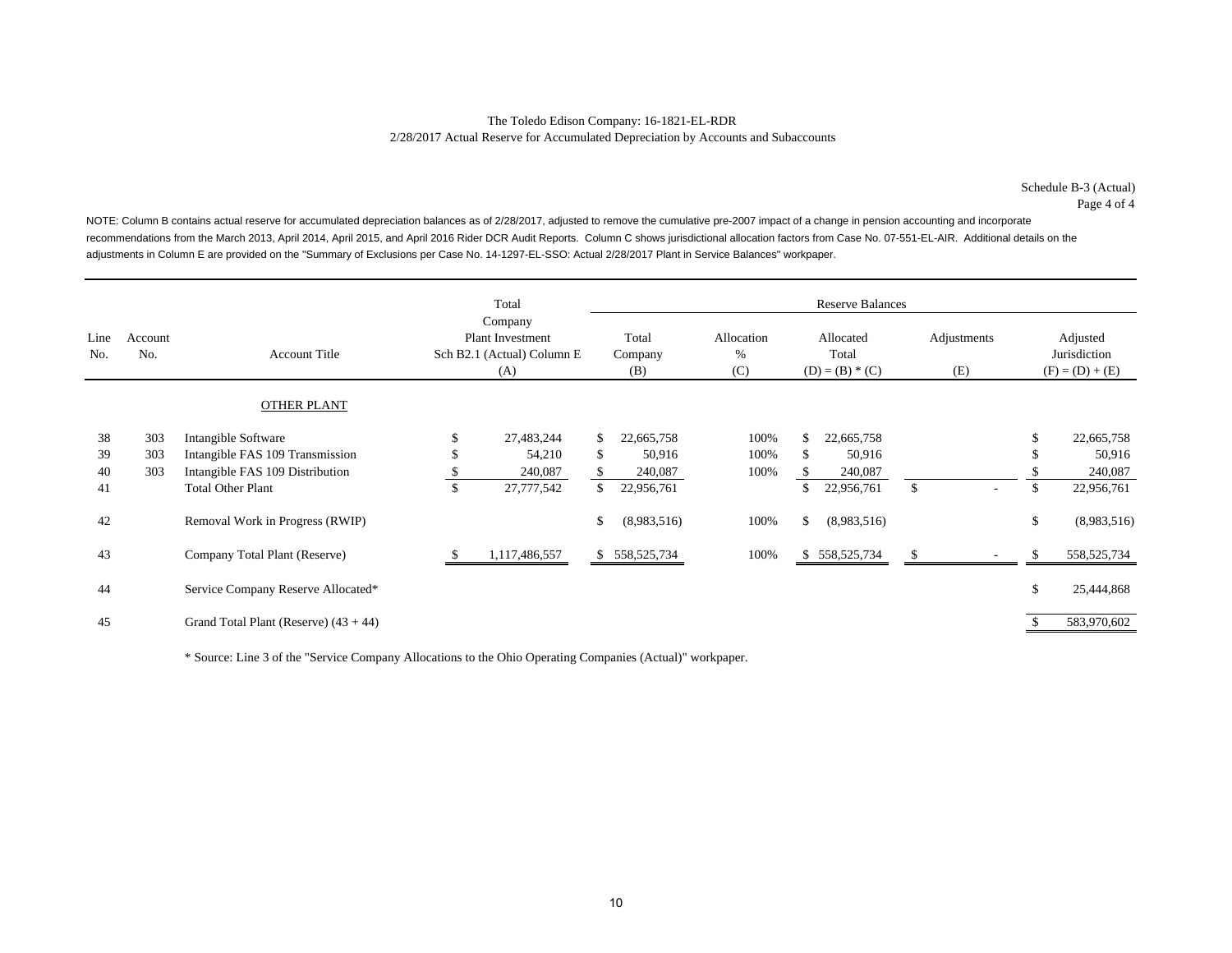The Cleveland Electric Illuminating Company: 16-1819-EL-RDR Ohio Edison Company: 16-1820-EL-RDR The Toledo Edison Company: 16-1821-EL-RDR

FirstEnergy Companies

ADIT Balances (281 & 282 Property Accounts) - Actual

| (1) Ending Bal. 2/28/2017*           | <u>CEI</u><br>470.716.901 |      | <u>ОЕ</u><br>585,383,372 | 148.450.594 | <u>SC</u><br>59,423,965 |
|--------------------------------------|---------------------------|------|--------------------------|-------------|-------------------------|
| (2) Service Company Allocated ADIT** | 8.444.145 \$              |      | 10.232.807               | 4.504.337   |                         |
| (3) Grand Total ADIT Balance***      | 479.161.046               | - \$ | 595,616,179              | 152.954.931 |                         |

\*Source: Actual 2/28/2017 balances.

\*\* Line 4 of the "Service Company Allocations to the Ohio Operating Companies (Actual)" workpaper.

\*\*\* Calculation : Line 1 + Line 2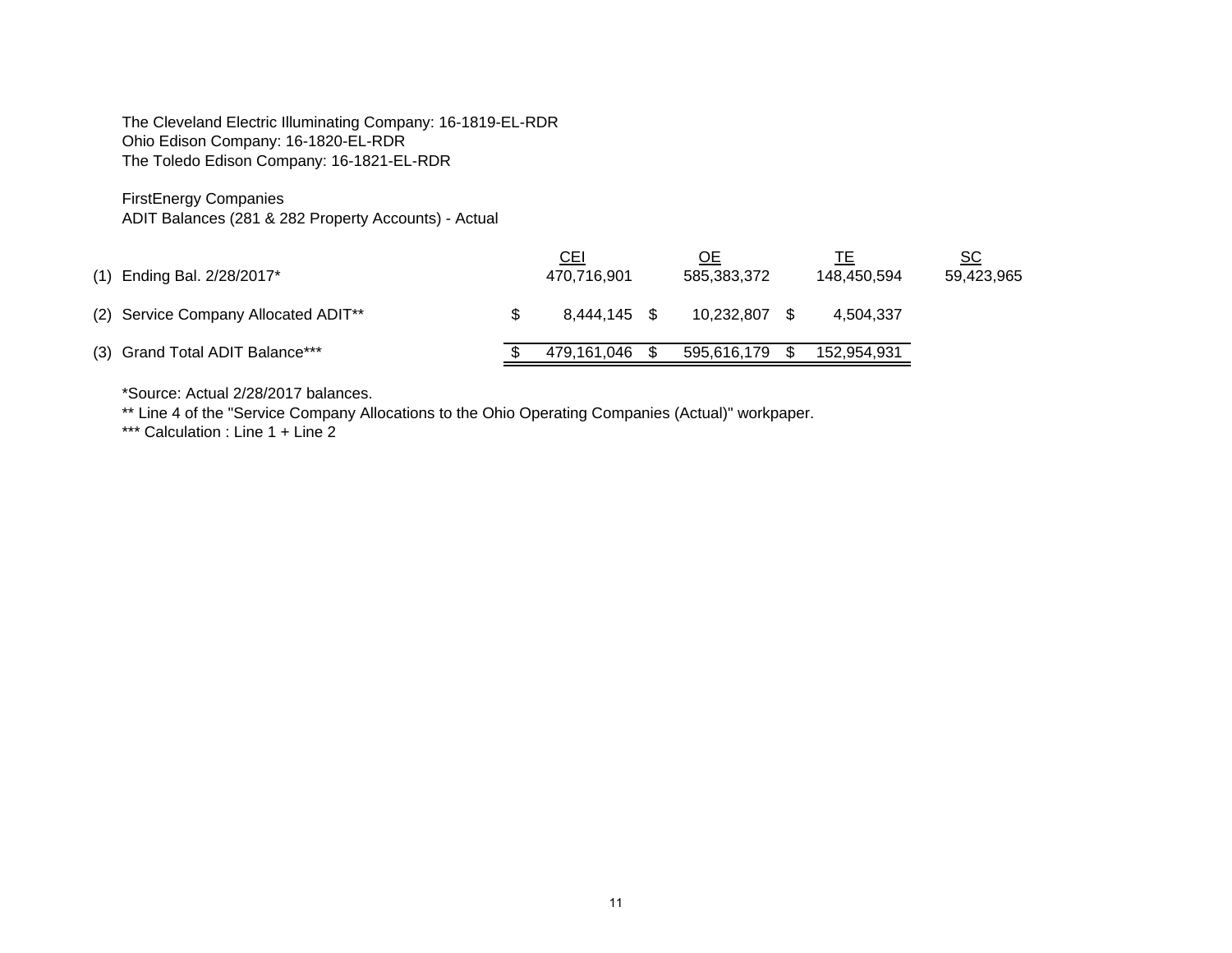## The Toledo Edison Company: 16-1821-EL-RDR Annual Depreciation Expense on Actual Plant Balances as of February 28, 2017

Schedule B-3.2 (Actual) Page 1 of 4

#### NOTE: Column F is from Case No. 07-551-EL-AIR.

|             |                |                                  |                                            | Adjusted Jurisdiction |              |                                         |                            |                                |
|-------------|----------------|----------------------------------|--------------------------------------------|-----------------------|--------------|-----------------------------------------|----------------------------|--------------------------------|
| Line<br>No. | Account<br>No. | <b>Account Title</b>             | Plant<br>Investment<br>Sch. B-2.1 (Actual) |                       |              | Reserve<br>Balance<br>Sch. B-3 (Actual) | Current<br>Accrual<br>Rate | Calculated<br>Depr.<br>Expense |
| (A)         | (B)            | (C)                              |                                            | (D)                   |              | (E)                                     | (F)                        | $(G=DxF)$                      |
|             |                | TRANSMISSION PLANT               |                                            |                       |              |                                         |                            |                                |
|             | 350            | Land & Land Rights               | \$.                                        | 1,719,414             | \$           | $\overline{\phantom{0}}$                | 0.00%                      | \$                             |
|             | 352            | Structures & Improvements        |                                            | 218,318               | \$           | 210,165                                 | 2.50%                      | \$<br>5,458                    |
| 3           | 353            | <b>Station Equipment</b>         |                                            | 11,182,995            | \$           | 4,554,513                               | 1.80%                      | \$<br>201,294                  |
|             | 354            | Towers & Fixtures                |                                            | 34,264                | \$           | 40,543                                  | 1.85%                      | \$<br>634                      |
|             | 355            | Poles & Fixtures                 |                                            | 3,438,100             | \$           | 3,048,421                               | 3.75%                      | \$<br>128,929                  |
| 6           | 356            | Overhead Conductors & Devices    |                                            | 5,444,069             | \$           | 3,387,462                               | 2.67%                      | \$<br>145,357                  |
|             | 357            | Underground Conduit              |                                            | 372,576               | \$           | 186,996                                 | 2.00%                      | \$<br>7,452                    |
| 8           | 358            | Underground Conductors & Devices |                                            | 385,693               | \$           | 192,712                                 | 2.86%                      | 11,031                         |
| 9           | 359            | Roads & Trails                   |                                            |                       | J,           |                                         |                            | $\sim$                         |
| 10          |                | <b>Total Transmission</b>        | S                                          | 22,795,429            | $\mathbb{S}$ | 11,620,811                              |                            | \$<br>500,155                  |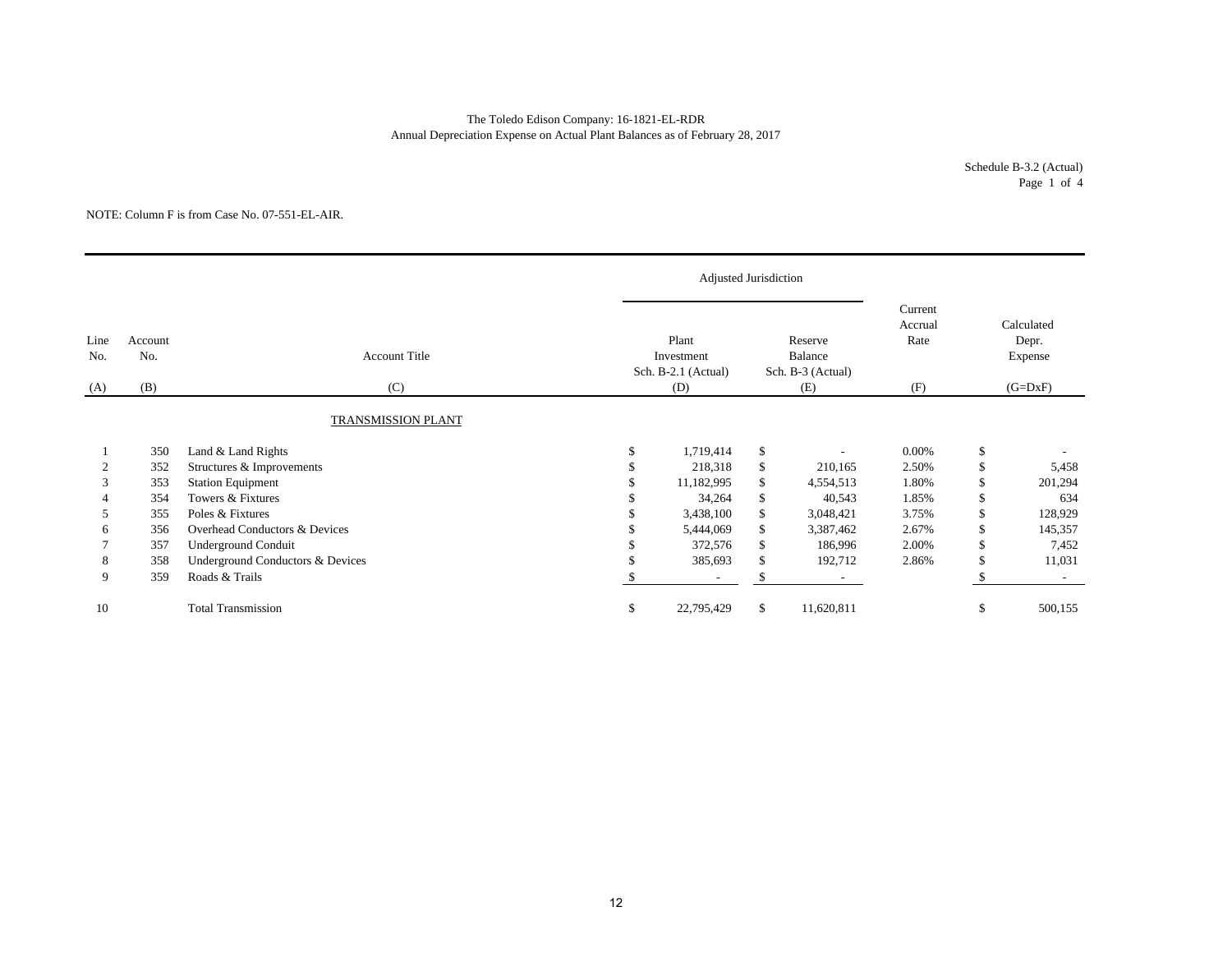Annual Depreciation Expense on Actual Plant Balances as of February 28, 2017 The Toledo Edison Company: 16-1821-EL-RDR

> Schedule B-3.2 (Actual) Page 2 of 4

#### NOTE: Column F is from Case No. 07-551-EL-AIR.

|             |                |                                                      |          | Adjusted Jurisdiction                      |    |                                         |                            |     |                                |
|-------------|----------------|------------------------------------------------------|----------|--------------------------------------------|----|-----------------------------------------|----------------------------|-----|--------------------------------|
| Line<br>No. | Account<br>No. | <b>Account Title</b>                                 |          | Plant<br>Investment<br>Sch. B-2.1 (Actual) |    | Reserve<br>Balance<br>Sch. B-3 (Actual) | Current<br>Accrual<br>Rate |     | Calculated<br>Depr.<br>Expense |
| (A)         | (B)            | (C)                                                  |          | (D)                                        |    | (E)                                     | (F)                        |     | $(G=DxF)$                      |
|             |                | <b>DISTRIBUTION PLANT</b>                            |          |                                            |    |                                         |                            |     |                                |
| 11          | 360            | Land & Land Rights                                   | <b>S</b> | 4,966,346                                  | \$ |                                         | 0.00%                      | \$  |                                |
| 12          | 361            | Structures & Improvements                            | £.       | 6,046,783                                  | \$ | 2,274,618                               | 2.50%                      | \$  | 151,170                        |
| 13          | 362            | <b>Station Equipment</b>                             | S        | 98,293,106                                 | \$ | 37,040,348                              | 2.25%                      | \$  | 2,211,595                      |
| 14          | 364            | Poles, Towers & Fixtures                             |          | 174,180,402                                | \$ | 117,364,492                             | 3.78%                      | \$  | 6,584,019                      |
| 15          | 365            | Overhead Conductors & Devices                        |          | 219,787,398                                | \$ | 86,785,422                              | 3.75%                      | \$  | 8,242,027                      |
| 16          | 366            | <b>Underground Conduit</b>                           |          | 13,728,153                                 | \$ | 7,938,611                               | 2.08%                      | \$. | 285,546                        |
| 17          | 367            | Underground Conductors & Devices                     |          | 139,395,652                                | \$ | 48,679,873                              | 2.20%                      | \$  | 3,066,704                      |
| 18          | 368            | Line Transformers                                    |          | 157,268,035                                | \$ | 67,095,092                              | 2.62%                      | \$  | 4,120,423                      |
| 19          | 369            | Services                                             |          | 67.517.818                                 | \$ | 68,369,960                              | 3.17%                      | \$  | 2,140,315                      |
| 20          | 370            | Meters                                               |          | 45,351,312                                 | \$ | 19,577,559                              | 3.43%                      | \$  | 1,555,550                      |
| 21          | 371            | <b>Installation on Customer Premises</b>             |          | 6,632,441                                  | \$ | 4,226,155                               | 4.00%                      | \$  | 265,298                        |
| 22          | 373            | Street Lighting & Signal Systems                     |          | 59,549,912                                 | \$ | 39,714,749                              | 3.93%                      | \$  | 2,340,312                      |
| 23          | 374            | <b>Asset Retirement Costs for Distribution Plant</b> |          | 7,901                                      | \$ | 5,388                                   | 0.00%                      | \$. |                                |
| 24          |                | <b>Total Distribution</b>                            | \$       | 992,725,260                                | \$ | 499,072,267                             |                            | \$  | 30,962,959                     |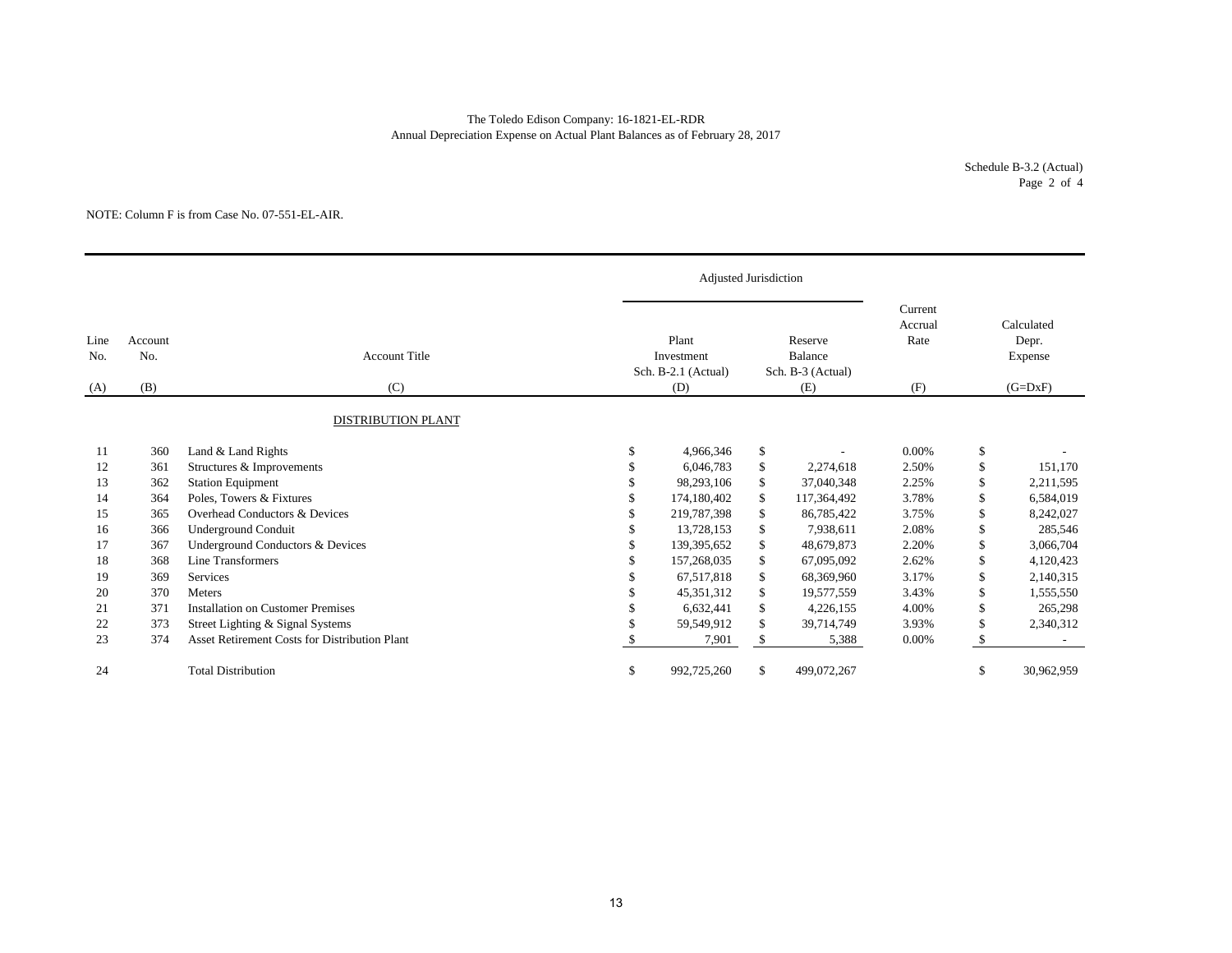## The Toledo Edison Company: 16-1821-EL-RDR Annual Depreciation Expense on Actual Plant Balances as of February 28, 2017

Schedule B-3.2 (Actual) Page 3 of 4

#### NOTE: Column F is from Case No. 07-551-EL-AIR.

|                    |                       |                                                 |               | Adjusted Jurisdiction                             |                                                |            |                                   |     |                                             |
|--------------------|-----------------------|-------------------------------------------------|---------------|---------------------------------------------------|------------------------------------------------|------------|-----------------------------------|-----|---------------------------------------------|
| Line<br>No.<br>(A) | Account<br>No.<br>(B) | <b>Account Title</b><br>(C)                     |               | Plant<br>Investment<br>Sch. B-2.1 (Actual)<br>(D) | Reserve<br>Balance<br>Sch. B-3 (Actual)<br>(E) |            | Current<br>Accrual<br>Rate<br>(F) |     | Calculated<br>Depr.<br>Expense<br>$(G=DxF)$ |
|                    |                       | <b>GENERAL PLANT</b>                            |               |                                                   |                                                |            |                                   |     |                                             |
| 25                 | 389                   | Land & Land Rights                              | \$            | 723,725                                           | \$                                             |            | $0.00\%$                          | \$  |                                             |
| 26                 | 390                   | Structures & Improvements                       |               | 33,981,667                                        | \$                                             | 9,183,134  | 2.20%                             | \$  | 747,597                                     |
| 27                 | 391.1                 | Office Furniture & Equipment                    |               | 1,937,700                                         | \$                                             | 1,840,822  | 3.80%                             | \$  | 73,633                                      |
| 28                 | 391.2                 | Data Processing Equipment                       |               | 10.759.332                                        | \$                                             | 6,750,485  | 9.50%                             | \$  | 1,022,137                                   |
| 29                 | 392                   | <b>Transportation Equipment</b>                 |               | 1,178,539                                         | \$                                             | 1,256,686  | 6.92%                             | \$  | 81,555                                      |
| 30                 | 393                   | <b>Stores Equipment</b>                         |               | 569,975                                           | \$                                             | 373,918    | 3.13%                             | \$  | 17,840                                      |
| 31                 | 394                   | Tools, Shop & Garage Equipment                  |               | 6,222,517                                         | \$                                             | 2,187,865  | 3.33%                             | \$  | 207,210                                     |
| 32                 | 395                   | Laboratory Equipment                            |               | 1,593,542                                         | \$                                             | 1,048,061  | 2.86%                             | \$  | 45,575                                      |
| 33                 | 396                   | Power Operated Equipment                        |               | 904,910                                           | \$                                             | 881,084    | 5.28%                             | \$  | 47,779                                      |
| 34                 | 397                   | Communication Equipment                         |               | 15,737,708                                        | \$                                             | 10,068,324 | 5.88%                             | \$  | 925,377                                     |
| 35                 | 398                   | Miscellaneous Equipment                         |               | 420,198                                           | $\mathbb{S}$                                   | 175,713    | 3.33%                             | \$  | 13,993                                      |
| 36                 | 399.1                 | <b>Asset Retirement Costs for General Plant</b> |               | 158,513                                           | \$                                             | 93,319     | 0.00%                             | \$  |                                             |
| 37                 |                       | <b>Total General</b>                            | <sup>\$</sup> | 74,188,326                                        | \$                                             | 33,859,411 |                                   | \$. | 3,182,696                                   |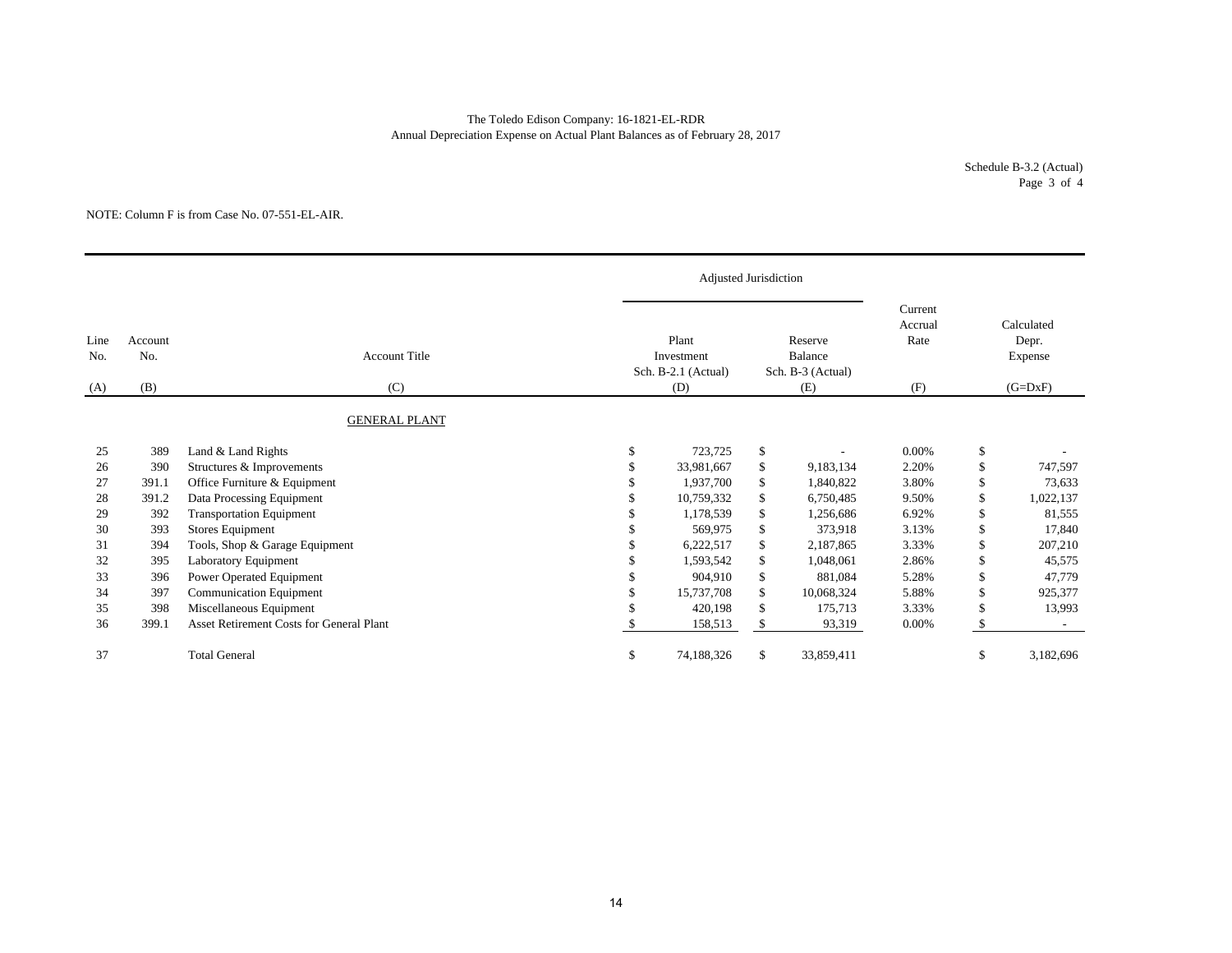## Annual Depreciation Expense on Actual Plant Balances as of February 28, 2017 The Toledo Edison Company: 16-1821-EL-RDR

Schedule B-3.2 (Actual) Page 4 of 4

#### NOTE: Column F is from Case No. 07-551-EL-AIR.

|                    |                       |                                                                                           |              | Adjusted Jurisdiction                                                                               |                |                                   |                          |                                             |            |
|--------------------|-----------------------|-------------------------------------------------------------------------------------------|--------------|-----------------------------------------------------------------------------------------------------|----------------|-----------------------------------|--------------------------|---------------------------------------------|------------|
| Line<br>No.<br>(A) | Account<br>No.<br>(B) | <b>Account Title</b><br>(C)                                                               |              | Plant<br>Reserve<br>Balance<br>Investment<br>Sch. B-2.1 (Actual)<br>Sch. B-3 (Actual)<br>(D)<br>(E) |                | Current<br>Accrual<br>Rate<br>(F) |                          | Calculated<br>Depr.<br>Expense<br>$(G=DxF)$ |            |
|                    |                       | OTHER PLANT                                                                               |              |                                                                                                     |                |                                   |                          |                                             |            |
| 38<br>39<br>40     | 303<br>303<br>303     | Intangible Software<br>Intangible FAS 109 Transmission<br>Intangible FAS 109 Distribution | \$<br>S      | 27,483,244<br>54,210<br>240,087                                                                     | \$<br>\$<br>\$ | 22,665,758<br>50,916<br>240,087   | 14.29%<br>2.37%<br>3.10% | $\ast$<br>$\ast$<br>$\ast$                  |            |
| 41                 |                       | <b>Total Other</b>                                                                        | $\mathbb{S}$ | 27,777,542                                                                                          | $\mathbb{S}$   | 22,956,761                        |                          | $\mathbb{S}$                                | 1,334,740  |
| 42                 |                       | Removal Work in Progress (RWIP)                                                           |              |                                                                                                     |                | $(\$8,983,516)$                   |                          |                                             |            |
| 43                 |                       | Company Total Depreciation                                                                | \$           | 1,117,486,557                                                                                       | \$             | 558,525,734                       |                          | \$                                          | 35,980,550 |
| 44                 |                       | Incremental Depreciation Associated with Allocated Service Company Plant **               | \$           | 52,106,346                                                                                          | $\mathbb{S}$   | 25,444,868                        |                          | \$                                          | 2,576,350  |
| 45                 |                       | GRAND TOTAL $(43 + 44)$                                                                   | ъ            | 1,169,592,903                                                                                       | \$             | 583,970,602                       |                          |                                             | 38,556,900 |

\* Please see the "Intangible Depreciation Expense Calculation: Actual 2/28/2017 Balances" workpaper for more details behind the calculation of depreciation expense associated with Intangible Plant.

\*\* Source: Line 6 of the "Service Company Allocations to the Ohio Operating Companies (Actual)" workpaper.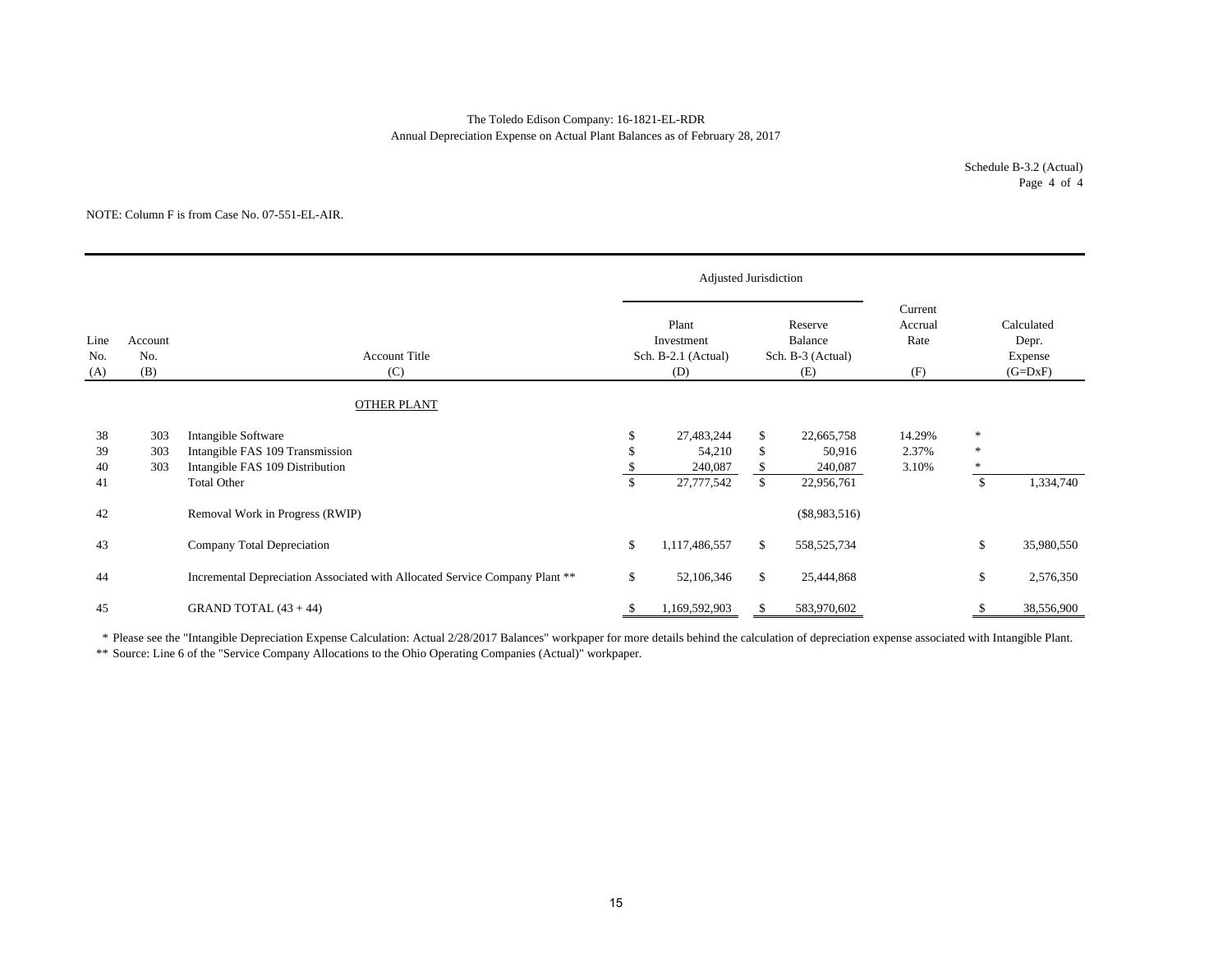# The Toledo Edison Company: 16-1821-EL-RDR

# Annual Property Tax Expense on Actual Plant Balances as of February 28, 2017

Schedule C-3.10a (Actual) Page 1 of 1

| Line<br>No. | Description                                                                | Jurisdictional<br>Amount |
|-------------|----------------------------------------------------------------------------|--------------------------|
|             | Personal Property Taxes - See Schedule C-3.10a1 (Actual)                   | \$<br>29,622,274         |
| 2           | Real Property Taxes - See Schedule C-3.10a2 (Actual)                       | \$<br>730,957            |
| 3           | Incremental Property Tax Associated with Allocated Service Company Plant * | \$<br>29,057             |
| 4           | Total Property Taxes $(1 + 2 + 3)$                                         | 30,382,288               |

\* Source: Line 7 of the "Service Company Allocations to the Ohio Operating Companies (Actual)" workpaper.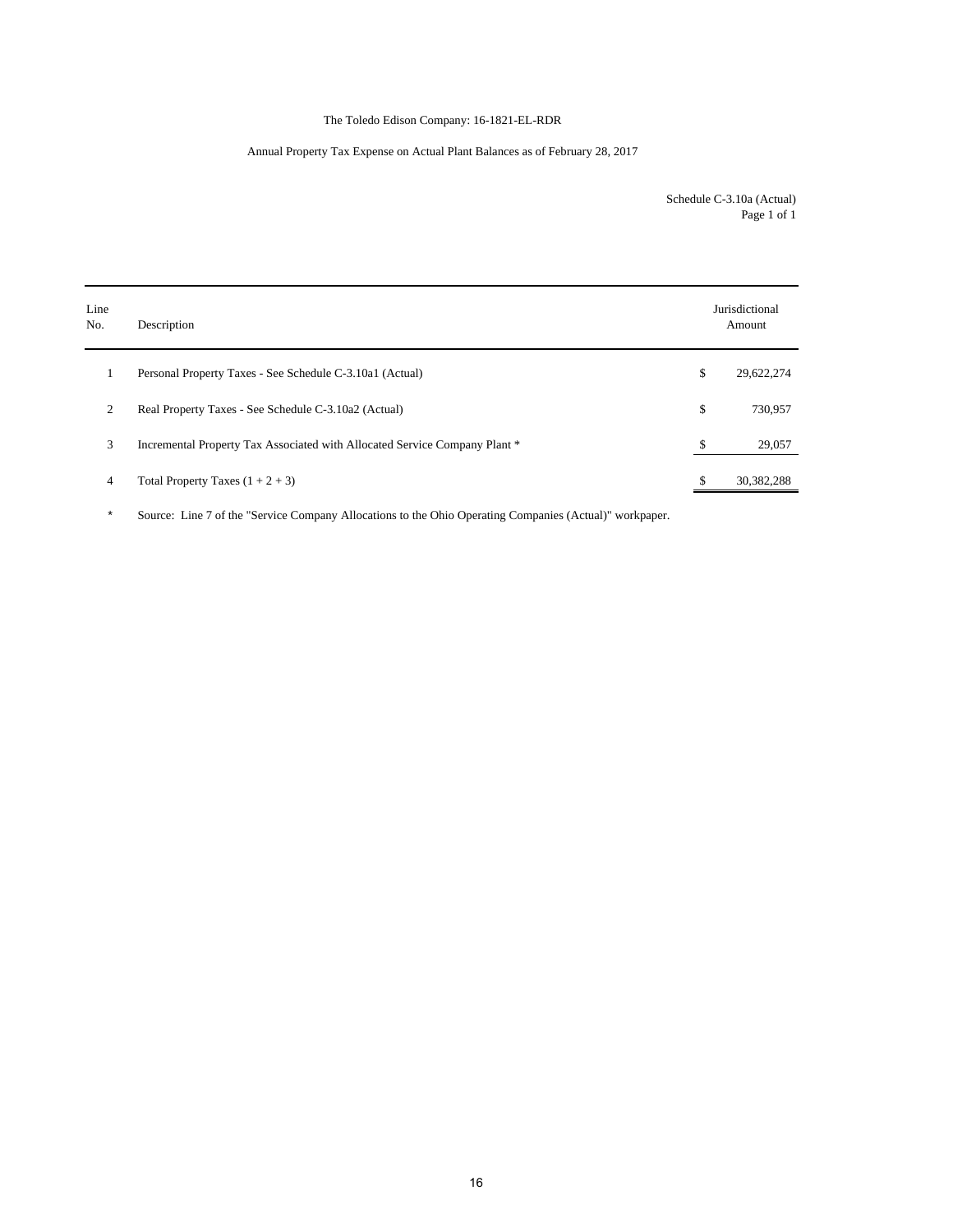## Annual Personal Property Tax Expense on Actual Plant Balances as of February 28, 2017

| Line<br>No.    | Description                                         | Jurisdictional Amount    |                       |                         |                       |                         |                  |  |  |  |
|----------------|-----------------------------------------------------|--------------------------|-----------------------|-------------------------|-----------------------|-------------------------|------------------|--|--|--|
|                |                                                     |                          | Transmission<br>Plant |                         | Distribution<br>Plant |                         | General<br>Plant |  |  |  |
| $\mathbf{1}$   | Jurisdictional Plant in Service (a)                 | \$                       | 22,795,429            | \$                      | 992,725,260           | \$                      | 74,188,326       |  |  |  |
| $\overline{c}$ | Jurisdictional Real Property (b)                    | \$                       | 1,937,732             | \$                      | 11,013,129            | \$                      | 34,705,392       |  |  |  |
| 3              | Jurisdictional Personal Property (1 - 2)            | \$                       | 20,857,697            | \$                      | 981,712,131           | \$                      | 39,482,934       |  |  |  |
| 4              | Purchase Accounting Adjustment (f)                  | \$                       | (13, 149, 341)        | \$                      | (446,098,087)         | \$                      |                  |  |  |  |
| 5              | Adjusted Jurisdictional Personal Property $(3 + 4)$ | $\overline{\mathcal{S}}$ | 7,708,357             | $\sqrt{S}$              | 535,614,044           | $\sqrt{2}$              | 39,482,934       |  |  |  |
|                | <b>Exclusions and Exemptions</b>                    |                          |                       |                         |                       |                         |                  |  |  |  |
| 6              | Capitalized Asset Retirement Costs (a)              | \$                       |                       | \$                      | 7,901                 | \$                      | 158,513          |  |  |  |
| 7              | Exempt Facilities (c)                               | \$                       |                       | \$                      |                       | \$                      |                  |  |  |  |
| 8              | Real Property Classified as Personal Property (c)   | \$                       |                       | \$                      | 49,664,295            | \$                      |                  |  |  |  |
| 9              | Licensed Motor Vehicles (c)                         | \$                       |                       | \$                      |                       | \$                      | 1,800,886        |  |  |  |
| 10             | Capitalized Interest (g)                            | \$                       | 463,349.32            | \$                      | 4,343,829.89          | \$                      |                  |  |  |  |
| 11             | Total Exclusions and Exemptions (6 thru 10)         | $\overline{\mathbb{S}}$  | 463,349               | $\overline{\mathbf{s}}$ | 54,016,026            | $\overline{\mathbb{S}}$ | 1,959,399        |  |  |  |
| 12             | Net Cost of Taxable Personal Property (5 - 11)      | \$                       | 7,245,007             | $\mathbb{S}$            | 481,598,018           | \$                      | 37,523,535       |  |  |  |
| 13             | True Value Percentage (c)                           |                          | 72.3280%              |                         | 68.9000%              |                         | 35.7840%         |  |  |  |
| 14             | True Value of Taxable Personal Property (12 x 13)   | \$                       | 5,240,169             | \$                      | 331,821,034           | \$                      | 13,427,422       |  |  |  |
| 15             | Assessment Percentage (d)                           |                          | 85.00%                |                         | 85.00%                |                         | 24.00%           |  |  |  |
| 16             | Assessment Value (14 x 15)                          | \$                       | 4,454,144             | \$                      | 282,047,879           | \$                      | 3,222,581        |  |  |  |
| 17             | Personal Property Tax Rate (e)                      |                          | 9.2700000%            |                         | 9.2700000%            |                         | 9.2700000%       |  |  |  |
| 18             | Personal Property Tax (16 x 17)                     | \$                       | 412,899               | \$                      | 26,145,838            | \$                      | 298,733          |  |  |  |
| 19             | Purchase Accounting Adjustment (f)                  | \$                       | 80,714                | \$                      | 2,481,572             | \$                      |                  |  |  |  |
| 20             | State Mandated Software Adjustment (c)              | \$                       |                       | \$                      |                       | \$                      | 202,518          |  |  |  |
| 21             | Total Personal Property Tax $(18 + 19 + 20)$        |                          |                       |                         |                       | \$                      | 29,622,274       |  |  |  |

(a) Schedule B-2.1 (Actual)

(b) Schedule B-2.1 (Actual), Accounts 350, 352, 360, 361, 389, and 390

(c) Source: TE's most recent Ohio Annual Property Tax Return Filing

Statutory Assessment for Personal Property

(e) Estimated tax rate for Personal Property based on the most recent Ohio Annual Property Tax Return Filing

(f) Adjustment made as a result of the merger between Ohio Edison and Centerior

(g) Calculation: Line 5 x Percentage from the most recent Ohio Annual Property Tax Return Filing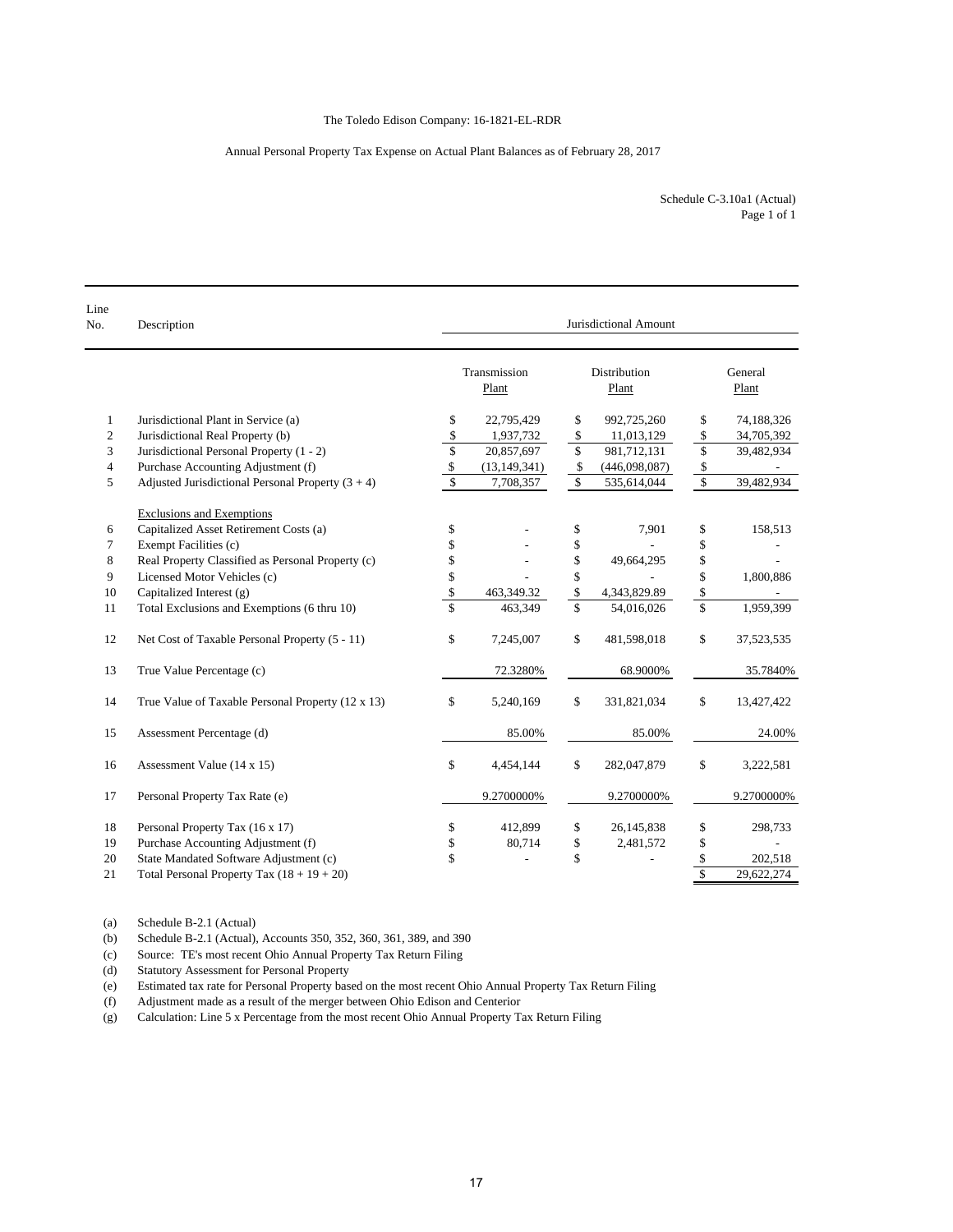# The Toledo Edison Company: 16-1821-EL-RDR

## Annual Real Property Tax Expense on Actual Plant Balances as of February 28, 2017

Page 1 of 1 Schedule C-3.10a2 (Actual)

| Line<br>No. | Description                                                                                                                                                                                                                                                                                                                                                                   |             | Jurisdictional Amount |                       |            |    |                                                                                                                                                                                                                                |  |  |  |  |  |
|-------------|-------------------------------------------------------------------------------------------------------------------------------------------------------------------------------------------------------------------------------------------------------------------------------------------------------------------------------------------------------------------------------|-------------|-----------------------|-----------------------|------------|----|--------------------------------------------------------------------------------------------------------------------------------------------------------------------------------------------------------------------------------|--|--|--|--|--|
|             |                                                                                                                                                                                                                                                                                                                                                                               |             | Transmission<br>Plant | Distribution<br>Plant |            |    | General<br>Plant                                                                                                                                                                                                               |  |  |  |  |  |
| 1           | Jurisdictional Real Property (a)                                                                                                                                                                                                                                                                                                                                              | \$          | 1,937,732             | \$                    | 11,013,129 | \$ | 34,705,392                                                                                                                                                                                                                     |  |  |  |  |  |
| 2           | Real Property Tax Rate (b)                                                                                                                                                                                                                                                                                                                                                    |             | 1.5338%               |                       | 1.5338%    |    | 1.5338%                                                                                                                                                                                                                        |  |  |  |  |  |
| 3           | Real Property Tax (1 x 2)                                                                                                                                                                                                                                                                                                                                                     | \$          | 29,721                | \$                    | 168,921    | \$ | 532,315                                                                                                                                                                                                                        |  |  |  |  |  |
| 4           | Total Real Property Tax (Sum of 3)                                                                                                                                                                                                                                                                                                                                            |             |                       |                       |            | S. | 730,957                                                                                                                                                                                                                        |  |  |  |  |  |
| (a)         | Schedule C-3.10a1 (Actual)                                                                                                                                                                                                                                                                                                                                                    |             |                       |                       |            |    |                                                                                                                                                                                                                                |  |  |  |  |  |
| (b)         | Estimated tax rate for Real Estate based on the most recent Ohio Annual Property Tax Return Filing.                                                                                                                                                                                                                                                                           |             |                       |                       |            |    |                                                                                                                                                                                                                                |  |  |  |  |  |
|             | Calculated as follows:                                                                                                                                                                                                                                                                                                                                                        |             |                       |                       |            |    |                                                                                                                                                                                                                                |  |  |  |  |  |
|             | (1) Real Property Capitalized Cost                                                                                                                                                                                                                                                                                                                                            | \$          | 64,013,561            |                       |            |    | Book cost of real property used to compare to assessed                                                                                                                                                                         |  |  |  |  |  |
|             | $(2)$ $\overline{1}$ $\overline{1}$ $\overline{1}$ $\overline{1}$ $\overline{1}$ $\overline{1}$ $\overline{1}$ $\overline{1}$ $\overline{1}$ $\overline{1}$ $\overline{1}$ $\overline{1}$ $\overline{1}$ $\overline{1}$ $\overline{1}$ $\overline{1}$ $\overline{1}$ $\overline{1}$ $\overline{1}$ $\overline{1}$ $\overline{1}$ $\overline{1}$ $\overline{1}$ $\overline{1}$ | $\triangle$ |                       |                       |            |    | $0.01047$ $1.017$ $1.017$ $1.017$ $1.017$ $1.017$ $1.017$ $1.017$ $1.017$ $1.017$ $1.017$ $1.017$ $1.017$ $1.017$ $1.017$ $1.017$ $1.017$ $1.017$ $1.017$ $1.017$ $1.017$ $1.017$ $1.017$ $1.017$ $1.017$ $1.017$ $1.017$ $1.$ |  |  |  |  |  |

(2) Real Property Taxes Paid  $\frac{\$}{\$}$  981,847 value of real property to derive a true value percentage (3) Real Property Tax Rate (Paid vs. Capital Costs) 1.5338% Calculation: (2) / (1)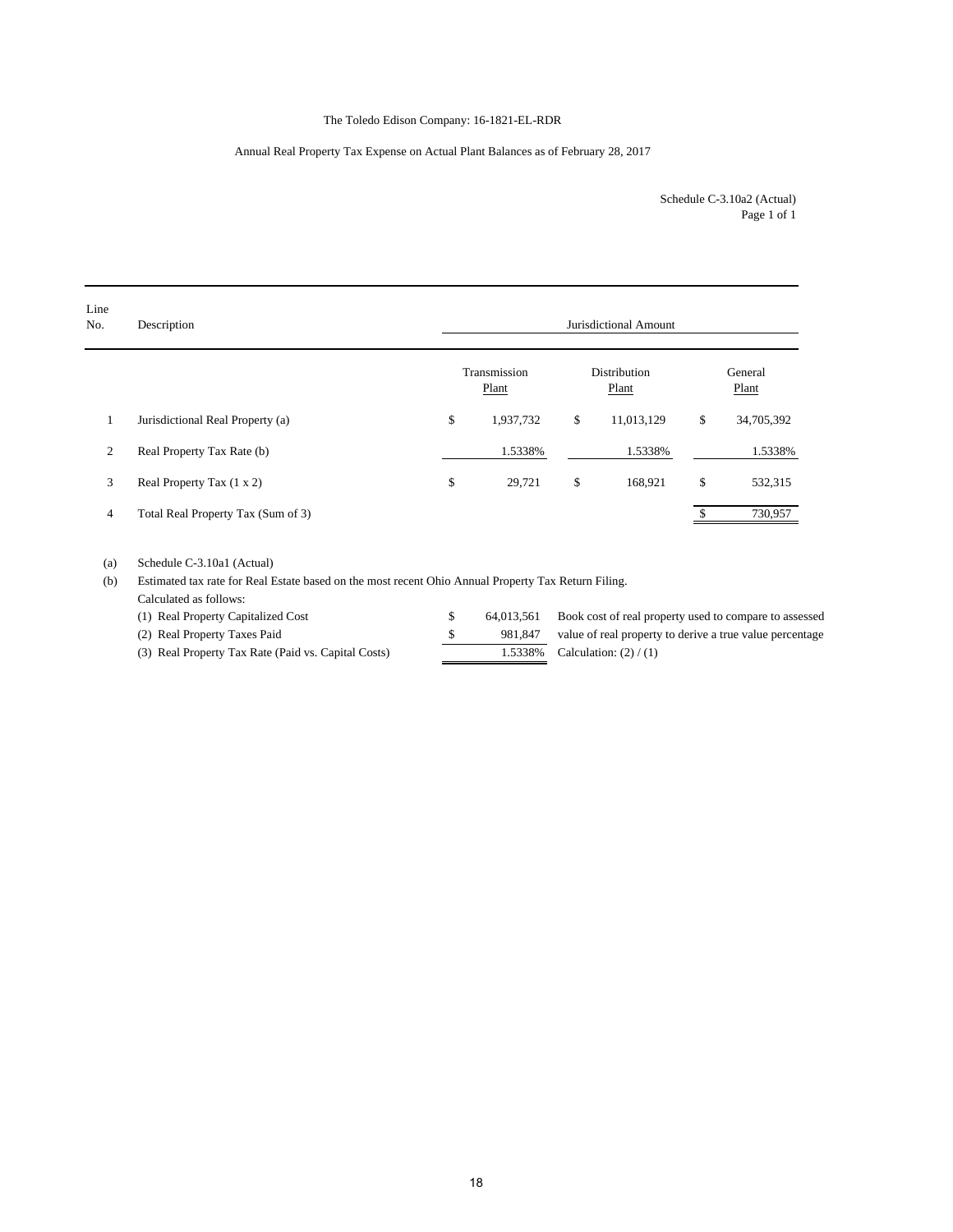The Cleveland Electric Illuminating Company: 16-1819-EL-RDR Ohio Edison Company: 16-1820-EL-RDR The Toledo Edison Company: 16-1821-EL-RDR

#### **Summary of Exclusions per Case No. 14-1297-EL-SSO Actual 2/28/2017 Plant in Service Balances**

## **General Adjustments**

ATSI Land Lease Certain amounts (summarized below) in account 350 are associated with land leased to ATSI, FirstEnergy's transmission subsidiary. Consistent with Case No. 07-551-EL-AIR, these amounts are not jurisdictional to distribution related plant in service, and have been excluded accordingly for each operating company. There is no accumulated depreciation reserve associated with land.

| FERC Account 350   |   | СEI        |                          |            |
|--------------------|---|------------|--------------------------|------------|
| <b>Gross Plant</b> |   | 56.405.971 | 86.982.409               | 15 628 534 |
| Reserve            | æ |            | $\overline{\phantom{a}}$ |            |

## **ESP IV Adjustments**

Consistent with prior ESPs, "capital additions recovered through Riders LEX, EDR, and AMI will be identified and excluded from Rider DCR and the annual cap allowance" during ESP IV.

AMI Only CEI has an AMI project so this exclusion does not impact OE or TE. Source: 2/28/2017 Actual Plant Balances Exclusions related to Rider AMI are determined by specific depreciation groups in PowerPlant and WBS CE-004000

| <b>FERC Account</b> | CEI |             |         |           |  |  |  |  |  |
|---------------------|-----|-------------|---------|-----------|--|--|--|--|--|
|                     |     | Gross       | Reserve |           |  |  |  |  |  |
| 303                 | \$  | (1,795,309) | \$      | (42, 183) |  |  |  |  |  |
| 362                 | \$  | 5,405,747   | \$      | 1,313,465 |  |  |  |  |  |
| 364                 | \$  | 172,501     | \$      | 42.976    |  |  |  |  |  |
| 365                 | \$  | 1,551,667   | \$      | 854,779   |  |  |  |  |  |
| 367                 | \$  | 12,680      | \$      | 2,318     |  |  |  |  |  |
| 368                 | \$  | 188,861     | \$      | 85,596    |  |  |  |  |  |
| 370                 | \$  | 17,263,998  | \$      | 5,696,830 |  |  |  |  |  |
| 397                 | \$  | 4,790,107   | \$      | 1,569,173 |  |  |  |  |  |
| <b>Grand Total</b>  | \$  | 27,590,254  | \$      | 9,522,953 |  |  |  |  |  |

LEX As implemented by the Companies, Rider LEX will recover deferred expenses associated with lost up-front line extension payments from 2009-2011. These deferred expenses are recorded as a regulatory asset, not as plant in service, on the Companies' books. Therefore, there is no adjustment to plant in service associated with Rider LEX.

EDR Exclusions related to Rider EDR(g) are determined by the WBS CE-000303.

| <b>FERC Account</b> | CEI             |                |
|---------------------|-----------------|----------------|
|                     | Gross           | Reserve        |
| 353                 | \$<br>1,071     | \$<br>(719)    |
| 356                 | \$<br>704       | \$<br>14       |
| 358                 | \$<br>29,720    | \$<br>1,013    |
| 360                 | \$              | \$             |
| 362                 | \$<br>45,971    | \$<br>1,300    |
| 364                 | \$<br>(36, 477) | \$<br>(5, 844) |
| 365                 | \$<br>(19,210)  | \$<br>(1, 535) |
| 366                 | \$<br>58,187    | \$<br>2,063    |
| 367                 | \$<br>(8,984)   | \$<br>8,728    |
| 368                 | \$<br>(32, 380) | \$<br>(795)    |
| 369                 | \$<br>(796)     | \$             |
| 370                 | \$<br>49,906    | \$<br>402      |
| 371                 | \$<br>(6, 159)  | \$<br>(875)    |
| 373                 | \$<br>(2, 721)  | \$<br>(415)    |
| 390                 | \$<br>(0        | \$<br>225      |
| <b>Grand Total</b>  | \$<br>78,832    | \$<br>3,561    |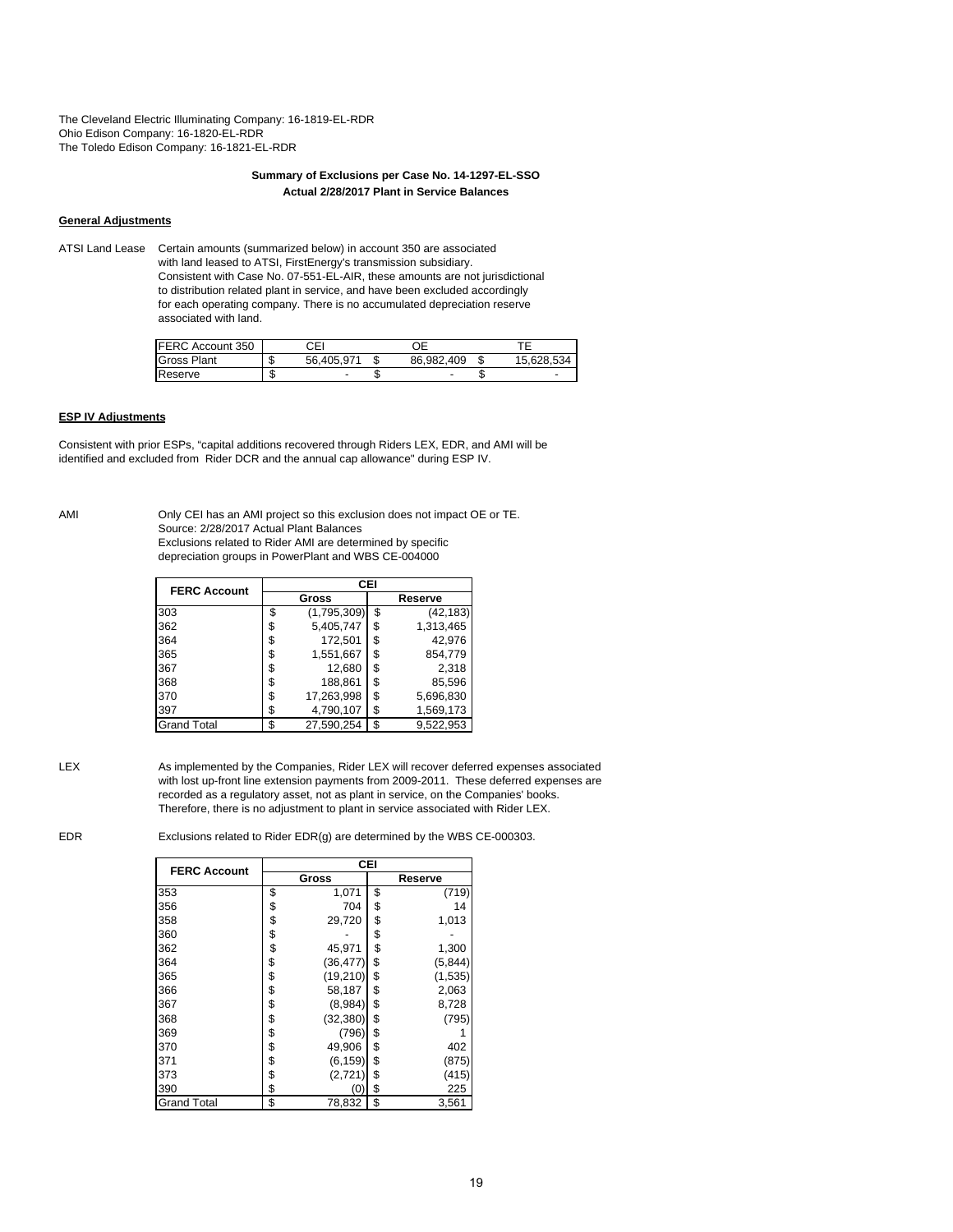The Cleveland Electric Illuminating Company: 16-1819-EL-RDR Ohio Edison Company: 16-1820-EL-RDR The Toledo Edison Company: 16-1821-EL-RDR

# **Service Company Allocations to the Ohio Operating Companies (Actual)**

|     |                                     |    | (A)                    |     | (B)        |     | (C)           |    | (D)          |    | (E)           |
|-----|-------------------------------------|----|------------------------|-----|------------|-----|---------------|----|--------------|----|---------------|
|     |                                     |    | <b>Service Company</b> |     | <b>CEI</b> |     | <b>OE</b>     |    | TE.          |    | <b>TOTAL</b>  |
| (1) | Allocation Factors from Case 07-551 |    |                        |     | 14.21%     |     | 17.22%        |    | 7.58%        |    |               |
| (2) | Gross Plant                         | \$ | 687,418,816            | \$. | 97,682,214 |     | \$118,373,520 | S  | 52,106,346   |    | \$268,162,080 |
| (3) | Reserve                             | S  | 335,684,269            | S.  | 47,700,735 |     | 57,804,831    | \$ | 25,444,868   |    | \$130,950,433 |
| (4) | <b>ADIT</b>                         |    | 59,423,965             |     | 8,444,145  |     | 10,232,807    |    | 4,504,337    | \$ | 23,181,289    |
| (5) | <b>Rate Base</b>                    |    |                        |     | 41,537,334 |     | 50,335,882    |    | 22, 157, 142 |    | \$114,030,358 |
|     |                                     |    |                        |     |            |     |               |    |              |    |               |
| (6) | Depreciation Expense (Incremental)  |    |                        |     | 4,829,806  | \$. | 5,852,868     | S  | 2,576,350    | S  | 13,259,024    |
| (7) | Property Tax Expense (Incremental)  |    |                        |     | 54,472     |     | 66,011        |    | 29,057       | \$ | 149,540       |
| (8) | <b>Total Expenses</b>               |    |                        |     | 4,884,278  |     | 5,918,879     |    | 2,605,407    |    | 13,408,564    |

(2) Gross Plant = Actual Service Company General and Intangible plant in-service as of 2/28/2017, adjusted to incorporate recommendations from the March 2013, April 2014, April 2015, and April 2016 Rider DCR audit reports.

(3) Reserve = Actual Service Company General and Intangible Plant depreciation reserve as of 2/28/2017, adjusted to incorporate recommendations from the March 2013, April 2014, April 2015, and April 2016 Rider DCR audit reports.

(4) ADIT: Actual ADIT Balances as of 2/28/2017.

(5) Rate Base = Gross Plant - Reserve - ADIT

(6) Estimated incremental depreciation expense. Additional details provided on "Incremental Depreciation and Property Tax Associated with Service Company Plant: Case No. 07-551-EL-AIR vs. Actual 2/28/2017"

(7) Estimated incremental property tax expense. Additional details provided on "Incremental Depreciation and Property Tax Associated with Service Company Plant: Case No. 07-551-EL-AIR vs. Actual 2/28/2017"

(8) Total Expenses = Depreciation Expense + Property Tax Expense

All Service Company Allocations for Gross Plant and Reserve can be found on Sch B2.1 (Actual) and Sch B3 (Actual), respectively, in order to determine the Grand Totals shown on the "Rider DCR Actual Distribution Rate Base Additions as of 2/28/2017: Revenue Requirement" workpaper.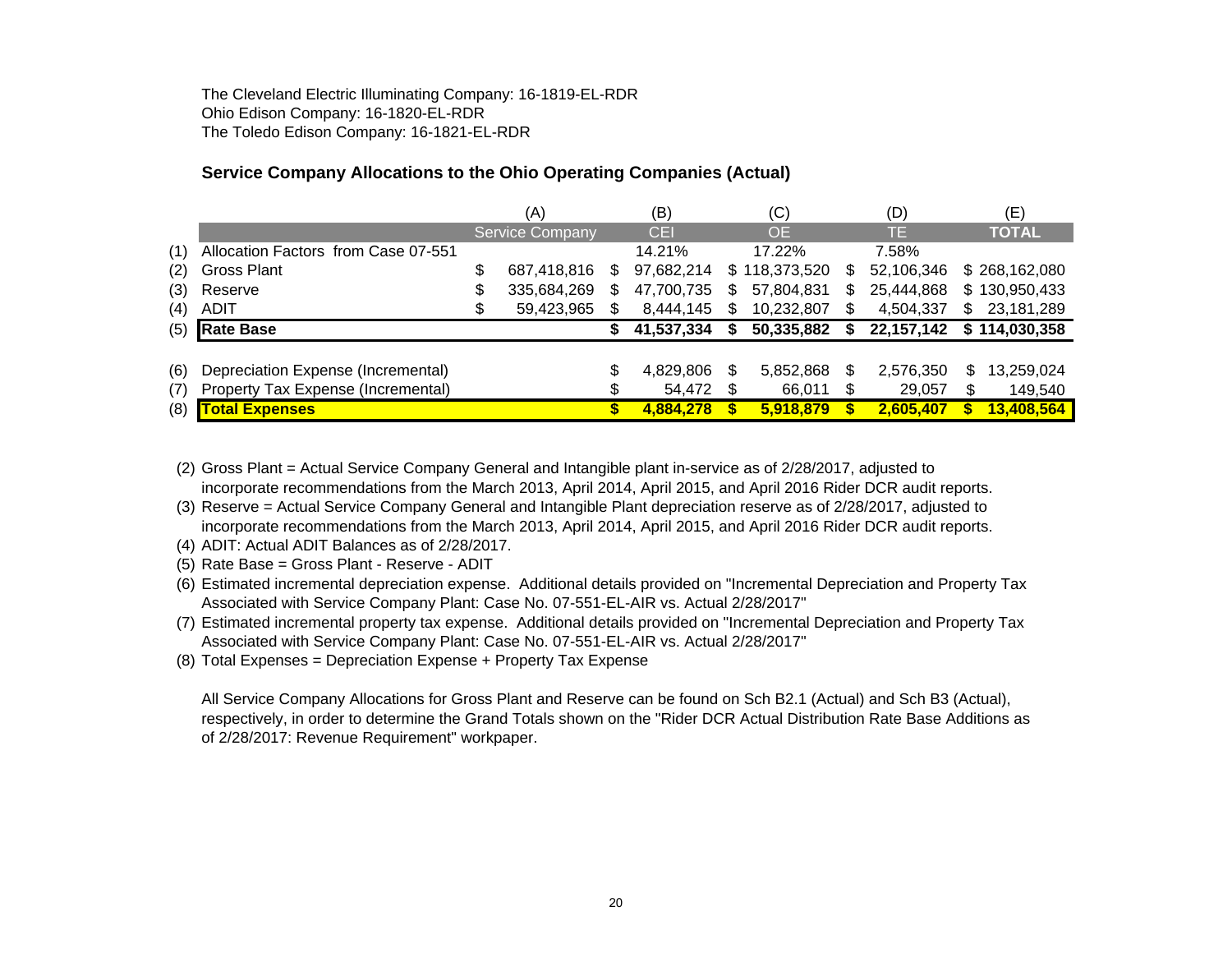#### **Depreciation Rate for Service Company Plant (Actual)**

#### **I. Estimated Depreciation Accrual Rate for Service Company Plant as of May 31, 2007**

|                | (A)                       | (B)                                       | (C)                           |      | (D)         |              | (E)         | (F)             | (G)                  | (H)             | (1)             |              | (J)                 |
|----------------|---------------------------|-------------------------------------------|-------------------------------|------|-------------|--------------|-------------|-----------------|----------------------|-----------------|-----------------|--------------|---------------------|
| Line           | <b>Account</b>            | <b>Account Description</b>                |                               |      | 5/31/2007   |              |             |                 | <b>Accrual Rates</b> |                 |                 |              | <b>Depreciation</b> |
| No.            |                           |                                           | Gross                         |      | Reserve     |              | <b>Net</b>  | CEI             | <b>OE</b>            | <b>TE</b>       | Average         |              | <b>Expense</b>      |
|                |                           |                                           |                               |      |             |              |             |                 |                      |                 |                 |              |                     |
|                | <b>Allocation Factors</b> |                                           |                               |      |             |              |             | 14.21%          | 17.22%               | 7.58%           | 39.01%          |              |                     |
| 2              |                           | <b>Weighted Allocation Factors</b>        |                               |      |             |              |             | 36.43%          | 44.14%               | 19.43%          | 100.00%         |              |                     |
|                | <b>GENERAL PLANT</b>      |                                           |                               |      |             |              |             |                 |                      |                 |                 |              |                     |
| 3              | 389                       | Fee Land & Easements                      | \$<br>556,979 \$              |      |             | \$           | 556,979     | 0.00%           | 0.00%                | 0.00%           | 0.00%           | \$           |                     |
| 4              | 390                       | Structures, Improvements *                | \$<br>21,328,601              | \$   | 7,909,208   | \$           | 13,419,393  | 2.20%           | 2.50%                | 2.20%           | 2.33%           | $\mathbb S$  | 497,474             |
| 5              | 390.3                     | Struct Imprv, Leasehold Imp <sup>**</sup> | \$<br>6,938,688               | - \$ | 1,006,139   | \$           | 5,932,549   | 22.34%          | 20.78%               | 0.00%           | 21.49%          | \$           | 1,490,798           |
| 6              | 391.1                     | Office Furn., Mech. Equip.                | \$<br>31,040,407              | \$   | 24,400,266  | \$           | 6.640.141   | 7.60%           | 3.80%                | 3.80%           | 5.18%           | \$           | 1,609,200           |
| $\overline{7}$ | 391.2                     | Data Processing Equipment                 | \$<br>117,351,991             | \$   | 26,121,795  | \$           | 91,230,196  | 10.56%          | 17.00%               | 9.50%           | 13.20%          | \$           | 15,486,721          |
| 8              | 392                       | <b>Transportation Equipment</b>           | \$<br>11,855                  | \$   | 1,309       | \$           | 10,546      | 6.07%           | 7.31%                | 6.92%           | 6.78%           | \$           | 804                 |
| 9              | 393                       | <b>Stores Equipment</b>                   | \$<br>16,787                  | - \$ | 1,447       | \$           | 15,340      | 6.67%           | 2.56%                | 3.13%           | 4.17%           | \$           | 700                 |
| 10             | 394                       | Tools, Shop, Garage Equip.                | \$<br>11,282 \$               |      | 506         | \$           | 10.776      | 4.62%           | 3.17%                | 3.33%           | 3.73%           | \$           | 421                 |
| 11             | 395                       | <b>Laboratory Equipment</b>               | \$<br>127,988                 | \$   | 11,126      | \$           | 116,862     | 2.31%           | 3.80%                | 2.86%           | 3.07%           | \$           | 3,935               |
| 12             | 396                       | Power Operated Equipment                  | \$<br>160.209                 | \$   | 20,142      | \$           | 140.067     | 4.47%           | 3.48%                | 5.28%           | 4.19%           | \$           | 6,713               |
| 13             | 397                       | Communication Equipment ***               | \$<br>56,845,501              | \$   | 32,304,579  | \$           | 24,540,922  | 7.50%           | 5.00%                | 5.88%           | 6.08%           | \$           | 3,457,148           |
| 14             | 398                       | Misc. Equipment                           | \$<br>465,158                 | - \$ | 27,982      | \$           | 437.176     | 6.67%           | 4.00%                | 3.33%           | 4.84%           | \$           | 22,525              |
| 15             | 399.1                     | <b>ARC General Plant</b>                  | \$<br>40,721                  | \$   | 16,948      | \$           | 23,773      | 0.00%           | 0.00%                | 0.00%           | 0.00%           | \$           |                     |
| 16             |                           |                                           | \$<br>234,896,167             | - \$ | 91,821,447  | \$           | 143,074,720 |                 |                      |                 |                 | \$           | 22,576,438          |
|                | <b>INTANGIBLE PLANT</b>   |                                           |                               |      |             |              |             |                 |                      |                 |                 |              |                     |
|                |                           |                                           |                               |      |             |              |             |                 |                      |                 |                 |              |                     |
| 17             | 301<br>303                | Organization                              | \$<br>49,344 \$<br>75.721.715 |      | 49,344      | \$           |             | 0.00%<br>14.29% | 0.00%<br>14.29%      | 0.00%<br>14.29% | 0.00%<br>14.29% | \$           | 10.820.633          |
| 18             |                           | Misc. Intangible Plant                    | \$                            | - \$ | 46,532,553  | \$           | 29,189,162  |                 |                      |                 |                 | \$           |                     |
| 19             | 303                       | Katz Software<br>Software 1999            | \$<br>1.268.271 \$            |      | 1.027.642   | \$           | 240.630     | 14.29%          | 14.29%               | 14.29%          | 14.29%          | \$           | 181.236             |
| 20             | 303                       | Software GPU SC00                         | \$<br>10,658 \$               |      | 4,881       | -S           | 5,777       | 14.29%          | 14.29%               | 14.29%          | 14.29%          | \$           | 1,523               |
| 21             | 303                       |                                           | \$<br>2,343,368               | \$   | 2,343,368   | \$           |             | 14.29%          | 14.29%               | 14.29%          | 14.29%          | \$           |                     |
| 22             | 303                       | Impairment June 2000                      | \$<br>77                      | \$   | 77          | \$           | (0)         | 14.29%          | 14.29%               | 14.29%          | 14.29%          | \$           |                     |
| 23             | 303                       | 3 year depreciable life                   | \$<br>55.645                  | \$   | 14.684      | \$           | 40,961      | 14.29%          | 14.29%               | 14.29%          | 14.29%          | \$           | 7,952               |
| 24             | 303                       | Debt Gross-up (FAS109): General           | \$<br>117,298                 | \$   | 117,298     | \$           |             | 3.87%           | 3.87%                | 3.87%           | 3.87%           | \$           |                     |
| 25             | 303                       | Debt Gross-up (FAS109): G/P Land \$       | 1,135                         | \$   | 1,137       | \$           | (2)         | 3.87%           | 3.87%                | 3.87%           | 3.87%           | \$           |                     |
| 26             |                           |                                           | \$<br>79,567,511 \$           |      | 50,090,984  | $\mathbf{s}$ | 29,476,527  |                 |                      |                 |                 | $\mathbf{s}$ | 11,011,344          |
| 27             |                           | <b>TOTAL - GENERAL &amp; INTANGIBLE</b>   | \$<br>314,463,678             | - \$ | 141,912,431 | \$           | 172,551,247 |                 |                      |                 | 10.68%          | \$           | 33,587,782          |

#### NOTES

 $(C) - (E)$  $\overline{(C)}$  - (E) Service Company plant balances as of May 31, 2007.<br>(F) - (H) Source: Case No. 07-551-EL-AIR. Staff workpapers, t

Source: Case No. 07-551-EL-AIR. Staff workpapers, Schedule B3.2.

In Case No. 07-551-EL-AIR, CEI and TE did not have an accrual rate for Account 303 (FAS 109 - General). Assumed to be the same as OE. (I) Weighted average of columns F through H based on Service Company allocation factors on Line 2.

Assumes that the accrual rate, by account, for Service Company plant is equal to the weighted average of the three operating companies.

(J) Estimated depreciation expense associated with Service Company plant as of 5/31/07. Calculation: Column C x Column I.

\*Includes accounts 390.1 and 390.2.

 Weighted average accrual rate is taken over CEI and OE only. (TE had no balance in Case No. 07-551-EL-AIR). \*\*

\*\*\*Includes accounts 397 and 397.1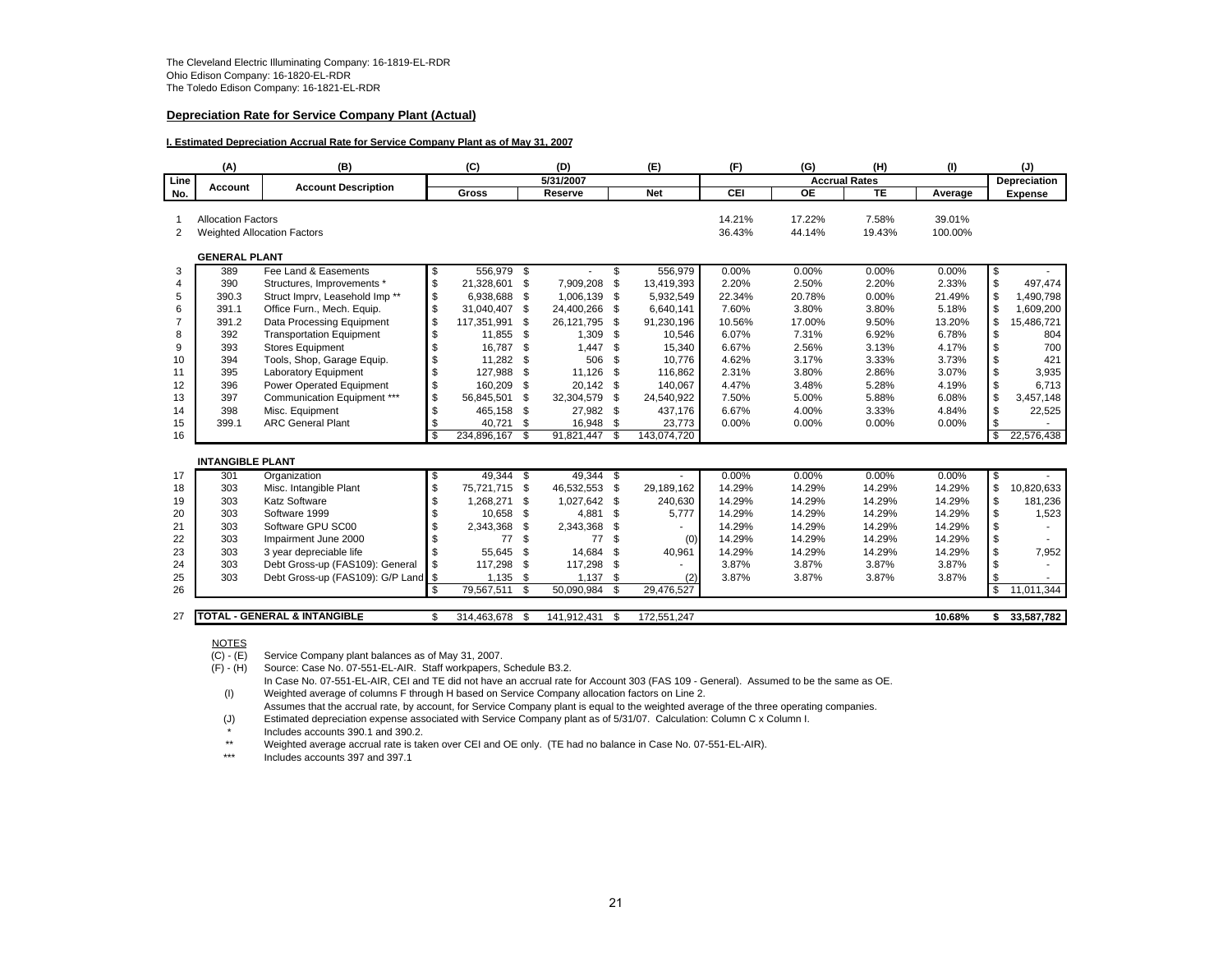#### **Depreciation Rate for Service Company Plant (Actual)**

#### **II. Estimated Depreciation Accrual Rate for Actual Service Company Plant as of February 28, 2017**

|      | (A)                       | (B)                                       |                | (C)            |          | (D)                       |      | (E)                      | (F)    | (G)                  | (H)    | (1)     |             | (J)            |
|------|---------------------------|-------------------------------------------|----------------|----------------|----------|---------------------------|------|--------------------------|--------|----------------------|--------|---------|-------------|----------------|
| Line | <b>Account</b>            | <b>Account Description</b>                |                |                |          | 2/28/2017 Actual Balances |      |                          |        | <b>Accrual Rates</b> |        |         |             | Depreciation   |
| No.  |                           |                                           |                | Gross          |          | Reserve                   |      | <b>Net</b>               | CEI    | <b>OE</b>            | TE     | Average |             | <b>Expense</b> |
| 28   | <b>Allocation Factors</b> |                                           |                |                |          |                           |      |                          | 14.21% | 17.22%               | 7.58%  | 39.01%  |             |                |
| 29   |                           | <b>Weighted Allocation Factors</b>        |                |                |          |                           |      |                          | 36.43% | 44.14%               | 19.43% | 100.00% |             |                |
|      |                           |                                           |                |                |          |                           |      |                          |        |                      |        |         |             |                |
|      | <b>GENERAL PLANT</b>      |                                           |                |                |          |                           |      |                          |        |                      |        |         |             |                |
| 30   | 389                       | Fee Land & Easements                      | \$             | 230,947 \$     |          |                           | \$   | 230,947                  | 0.00%  | 0.00%                | 0.00%  | 0.00%   | \$          |                |
| 31   | 390                       | Structures, Improvements *                | \$             | 45,005,967 \$  |          | 23,070,369                | \$   | 21,935,598               | 2.20%  | 2.50%                | 2.20%  | 2.33%   | \$          | 1,049,732      |
| 32   | 390.3                     | Struct Imprv, Leasehold Imp <sup>**</sup> | \$             | 14,551,363 \$  |          | 7,232,200                 | \$   | 7,319,162                | 22.34% | 20.78%               | 0.00%  | 21.49%  | \$          | 3,126,404      |
| 33   | 391.1                     | Office Furn., Mech. Equip.                | \$             | 18,728,558     | <b>S</b> | 10.091.994                | \$   | 8,636,563                | 7.60%  | 3.80%                | 3.80%  | 5.18%   | \$          | 970.928        |
| 34   | 391.2                     | Data Processing Equipment                 | \$             | 147,528,072 \$ |          | 37,914,557                | \$   | 109,613,515              | 10.56% | 17.00%               | 9.50%  | 13.20%  | \$          | 19,469,001     |
| 35   | 392                       | <b>Transportation Equipment</b>           | \$             | 591,825        | - \$     | 159,018                   | - \$ | 432,807                  | 6.07%  | 7.31%                | 6.92%  | 6.78%   | \$          | 40,141         |
| 36   | 393                       | <b>Stores Equipment</b>                   | \$             | 16,715 \$      |          | 6.973 \$                  |      | 9.742                    | 6.67%  | 2.56%                | 3.13%  | 4.17%   | \$          | 697            |
| 37   | 394                       | Tools, Shop, Garage Equip.                | \$             | 199,565 \$     |          | 19,310 \$                 |      | 180,255                  | 4.62%  | 3.17%                | 3.33%  | 3.73%   | \$          | 7,442          |
| 38   | 395                       | <b>Laboratory Equipment</b>               | \$             | 108,485 \$     |          | 28,446                    | - \$ | 80,039                   | 2.31%  | 3.80%                | 2.86%  | 3.07%   | \$          | 3,335          |
| 39   | 396                       | Power Operated Equipment                  | \$             | 424,994        | \$       | 82,507 \$                 |      | 342,488                  | 4.47%  | 3.48%                | 5.28%  | 4.19%   | \$          | 17,809         |
| 40   | 397                       | Communication Equipment ***               | \$             | 111,291,834    | - \$     | 35,556,318                | \$   | 75,735,515               | 7.50%  | 5.00%                | 5.88%  | 6.08%   | \$          | 6,768,386      |
| 41   | 398                       | Misc. Equipment                           | \$             | 3,214,566 \$   |          | 997,794                   | \$   | 2,216,772                | 6.67%  | 4.00%                | 3.33%  | 4.84%   | \$          | 155,662        |
| 42   | 399.1                     | <b>ARC General Plant</b>                  | \$             | 40,721         | <b>S</b> | 25,993                    | \$   | 14,728                   | 0.00%  | 0.00%                | 0.00%  | 0.00%   | \$          |                |
| 43   |                           |                                           | $\mathfrak{s}$ | 341,933,612    | \$       | 115,185,480               | \$   | 226,748,132              |        |                      |        |         | s,          | 31,609,537     |
|      | <b>INTANGIBLE PLANT</b>   |                                           |                |                |          |                           |      |                          |        |                      |        |         |             |                |
| 44   | 301                       | FECO 101/6-301 Organization Fst           | \$             | 49,344 \$      |          | 49,344 \$                 |      |                          | 0.00%  | 0.00%                | 0.00%  | 0.00%   | \$          |                |
| 45   | 303                       | FECO 101/6 303 Intangibles                | \$             | 4,620,264 \$   |          | 9,261,236 \$              |      | (4,640,972)              | 14.29% | 14.29%               | 14.29% | 14.29%  | \$          |                |
| 46   | 303                       | FECO 101/6-303 Katz Software              | \$             | 1,268,271 \$   |          | 1,268,271                 | - \$ |                          | 14.29% | 14.29%               | 14.29% | 14.29%  | $\mathbb S$ |                |
| 47   | 303                       | FECO 101/6-303 2003 Software              | \$             | 24,400,196     | \$       | 24,400,196                | \$   |                          | 14.29% | 14.29%               | 14.29% | 14.29%  | \$          |                |
| 48   | 303                       | FECO 101/6-303 2004 Software              | \$             | 12,676,215     | \$       | 12,676,215                | \$   | $\blacksquare$           | 14.29% | 14.29%               | 14.29% | 14.29%  | \$          | $\blacksquare$ |
| 49   | 303                       | FECO 101/6-303 2005 Software              | \$             | 1,086,776 \$   |          | 1,086,776                 | \$   | $\blacksquare$           | 14.29% | 14.29%               | 14.29% | 14.29%  | \$          | $\sim$         |
| 50   | 303                       | FECO 101/6-303 2006 Software              | \$             | 5,680,002 \$   |          | 5,680,002                 | - \$ | $\blacksquare$           | 14.29% | 14.29%               | 14.29% | 14.29%  | \$          | $\overline{a}$ |
| 51   | 303                       | FECO 101/6-303 2007 Software              | \$             | 7,245,250 \$   |          | 7,245,250                 | \$   | $\overline{\phantom{a}}$ | 14.29% | 14.29%               | 14.29% | 14.29%  | \$          |                |
| 52   | 303                       | FECO 101/6-303 2008 Software              | \$             | 7,404,178      | - \$     | 7,404,178                 | \$   | $\blacksquare$           | 14.29% | 14.29%               | 14.29% | 14.29%  | \$          |                |
| 53   | 303                       | FECO 101/6-303 2009 Software              | $\mathbb{S}$   | 15,969,099 \$  |          | 15,969,099                | \$   |                          | 14.29% | 14.29%               | 14.29% | 14.29%  | \$          |                |
| 54   | 303                       | FECO 101/6-303 2010 Software              | \$             | 19,353,964 \$  |          | 18,501,989                | -\$  | 851.975                  | 14.29% | 14.29%               | 14.29% | 14.29%  | \$          | 851.975        |
| 55   | 303                       | FECO 101/6-303 2011 Software              | \$             | 53,742,285     | - \$     | 43,209,881                | \$   | 10,532,403               | 14.29% | 14.29%               | 14.29% | 14.29%  | \$          | 7,679,772      |
| 56   | 303                       | FECO 101/6-303 2012 Software              | \$             | 38,042,303     | \$       | 23,741,890                | -\$  | 14,300,414               | 14.29% | 14.29%               | 14.29% | 14.29%  | \$          | 5,436,245      |
| 57   | 303                       | FECO 101/6-303 2013 Software              | \$             | 79,856,605     | \$       | 36,108,255                | -\$  | 43,748,350               | 14.29% | 14.29%               | 14.29% | 14.29%  | \$          | 11,411,509     |
| 58   | 303                       | FECO 101/6-303 2014 Software              | \$             | 24,001,063 \$  |          | 7,855,061 \$              |      | 16,146,002               | 14.29% | 14.29%               | 14.29% | 14.29%  | \$          | 3,429,752      |
| 59   | 303                       | FECO 101/6-303 2015 Software              | \$             | 28,739,646     | - \$     | 5,200,488                 | - \$ | 23,539,157               | 14.29% | 14.29%               | 14.29% | 14.29%  | \$          | 4,106,895      |
| 60   | 304                       | FECO 101/6-303 2016 Software              | \$             | 21.286.323 \$  |          | 854.743 \$                |      | 20,431,580               | 14.29% | 14.29%               | 14.29% | 14.29%  | \$          | 3.041.815      |
| 61   | 304                       | FECO 101/6-303 2017 Software              | \$             | 63,420         | \$       | 1,024                     | \$   | 62,396                   | 14.29% | 14.29%               | 14.29% | 14.29%  | \$          | 9,063          |
| 62   |                           |                                           | $\mathfrak{L}$ | 345,485,204    | \$       | 220,513,898               | \$   | 124,971,305              |        |                      |        |         | \$          | 35,967,027     |
|      |                           |                                           |                |                |          |                           |      |                          |        |                      |        |         |             |                |
| 63   |                           | Removal Work in Progress (RWIP)           |                |                | \$       | (15, 110)                 |      |                          |        |                      |        |         |             |                |
|      |                           |                                           |                |                |          |                           |      |                          |        |                      |        |         |             |                |
| 64   |                           | <b>TOTAL - GENERAL &amp; INTANGIBLE</b>   | \$             | 687,418,816    | - \$     | 335,684,269               | - \$ | 351,719,438              |        |                      |        | 9.83%   | \$          | 67,576,563     |

NOTES

 $\overline{C}$  - (E) Service Company plant balances as of February 28, 2017 adjusted to incorporate recommendations from the March 2013, April 2014, April 2015, and April 2016 Rider DCR audit rep (F) - (H) Source: Schedule B3.2

Source: Schedule B3.2 (Actual).

(I) Weighted average of columns F through H based on Service Company allocation factors on Line 29.

Assumes that the accrual rate, by account, for Service Company plant is equal to the weighted average of the three operating companies.

(J) Estimated depreciation expense associated with Service Company plant as of 11/30/2016. Calculation: Column C x Column I.

\*Includes accounts 390.1 and 390.2.

\*\*Weighted average accrual rate is taken over CEI and OE only. (TE had no balance in Case No. 07-551-EL-AIR).

\*\*\*Includes accounts 397 and 397.1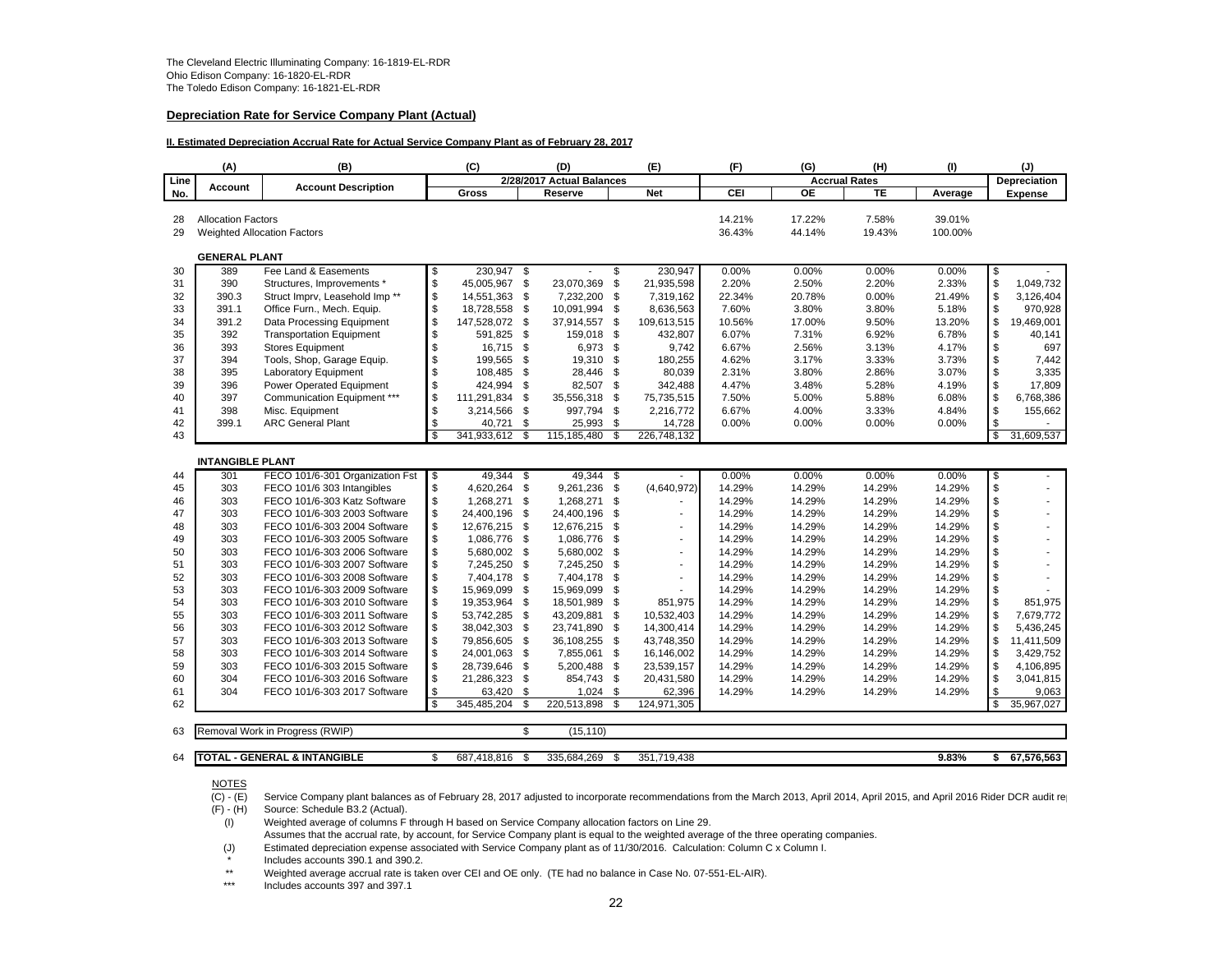# **Property Tax Rate for Service Company Plant (Actual)**

|                  | I. Average Real Property Tax Rates on General Plant as of May 31, 2007 *                                             |                                    |                                    |                                    |                                    |                                                                                                           |
|------------------|----------------------------------------------------------------------------------------------------------------------|------------------------------------|------------------------------------|------------------------------------|------------------------------------|-----------------------------------------------------------------------------------------------------------|
|                  | (A)                                                                                                                  | (B)                                | (C)                                | (D)                                | (E)                                | (F)                                                                                                       |
| No.              | Category                                                                                                             | <b>CEI</b>                         | <b>OE</b>                          | TE.                                | Average **                         | <b>Source / Calculation</b>                                                                               |
|                  | <b>Allocation Factors</b>                                                                                            | 14.21%                             | 17.22%                             | 7.58%                              | 39.01%                             | "Service Company Allocations to the<br>Ohio Operating Companies (Actual)"<br>workpaper.                   |
| 2                | <b>Weighted Allocation Factors</b>                                                                                   | 36.43%                             | 44.14%                             | 19.43%                             | 100.00%                            | <b>Weighted Line 1</b>                                                                                    |
| 3<br>4<br>5<br>6 | <b>Real Property Tax</b><br>True Value Percentage<br>Assessment Percentage<br>Real Property Tax Rate<br>Average Rate | 72.69%<br>35.00%<br>7.23%<br>1.84% | 62.14%<br>35.00%<br>6.04%<br>1.31% | 49.14%<br>35.00%<br>7.23%<br>1.24% | 63.45%<br>35.00%<br>6.70%<br>1.49% | Case No. 07-551-EL-AIR.<br>Case No. 07-551-EL-AIR.<br>Case No. 07-551-EL-AIR.<br>Line 3 x Line 4 x Line 5 |

\* Note: Effective with an Ohio tax law change in 2005, non-utilities do not pay Personal Property Tax. Accordingly, for purposes of determining the average Property Tax rate applicable to Service Company plant, only Real Property Tax is considered.

Weighted average based on Service Company allocation factors. Assumes that the tax rate for Service Company plant is equal to the weighted average of the three operating companies.

# **II. Estimated Property Tax Rate for Service Company General Plant as of May 31, 2007 (A) (B) (C) (D) (E) (F)** 7 389 Fee Land & Easements Real 1.49% \$ 556,979 \$ 8,294 8 390 Structures, Improvements Real 1.49% \$ 21,328,601 \$ 317,594 9 390.3 Struct Imprv, Leasehold Imp Real 1.49% \$ 6,938,688 \$ 103,321 10 391.1 Office Furn., Mech. Equip. **Personal 5 31,040,407** \$ 11 391.2 Data Processing Equipment **Personal** Personal \$ 117,351,991 \$ 12 392 Transportation Equipment **12** Personal 9 11,855 \$ -13 393 Stores Equipment **15 Contained Access 16,787 \$** -14 394 Tools, Shop, Garage Equip. Personal \$ 11,282 \$ -15 395 Laboratory Equipment **15** Personal 15 395 Babaratory Equipment 16 396 Power Operated Equipment 16 Personal 16 S 160,209 \$<br>17 397 Communication Equipment 17 Personal 17 S 56,845,501 \$ 17 397 Communication Equipment **17** Personal 5 56,845,501 \$ 18 398 Misc. Equipment Personal \$ 465,158 \$ - 19 399.1 ARC General Plant Personal <u>\$ 40,721 \$</u><br>20 **TOTAL - GENERAL PLANT** Personal \$ 234,896,167 \$ 20 **TOTAL - GENERAL PLANT** \$ 234,896,167 **\$ 429,208** 21 **TOTAL - INTANGIBLE PLANT** \$ 79,567,511 **\$ -** 22 **TOTAL - GENERAL & INTANGIBLE PLANT** \$ 314,463,678 **\$ 429,208** 23 **Average Effective Real Property Tax Rate 0.14% No. | Account | Account Description | Tax Category | Avg. Tax Rate | Gross Plant | Property Tax**

NOTES

(C) Source: Case No. 07-551-EL-AIR, Schedule C3.10. Classification of General Plant account as Real or Personal Property

(D) Average property tax rate across CEI, OE, and TE. See Section I above.

Note: Effective with an Ohio tax law change in 2005, non-utilities do not pay Personal Property Tax.

(E) Service Company General plant as of May 31, 2007.

(F) Calculation: Column D x Column E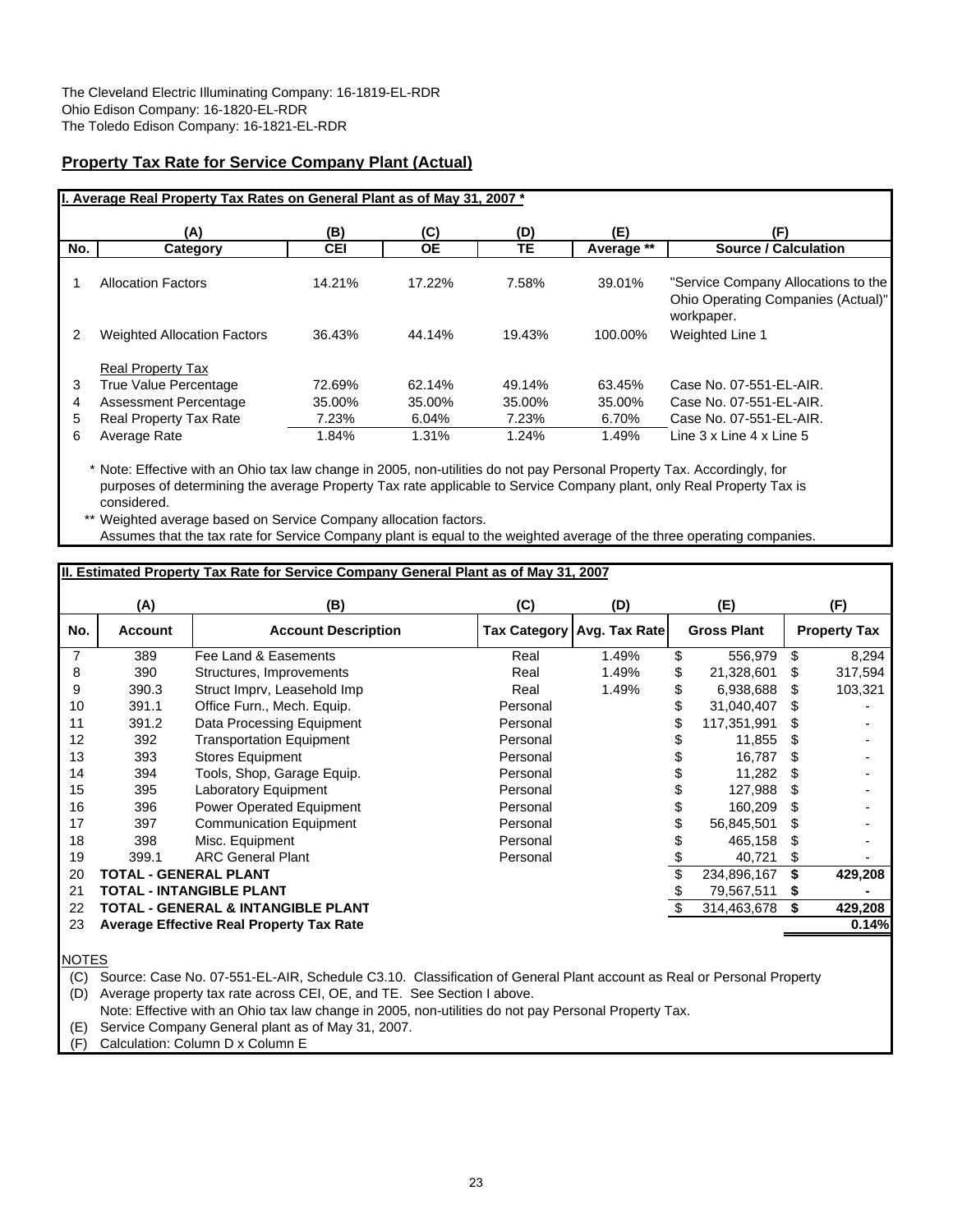# **Property Tax Rate for Service Company Plant (Actual)**

|     | III. Average Real Property Tax Rates on Actual General Plant as of February 28, 2017 * |            |           |        |            |                                                                           |
|-----|----------------------------------------------------------------------------------------|------------|-----------|--------|------------|---------------------------------------------------------------------------|
|     | (A)                                                                                    | (B)        | (C)       | (D)    | (E)        | (F)                                                                       |
| No. | Category                                                                               | <b>CEI</b> | <b>OE</b> | TE     | Average ** | <b>Source / Calculation</b>                                               |
| 24  | <b>Allocation Factors</b>                                                              | 14.21%     | 17.22%    | 7.58%  | 39.01%     | "Service Company Allocations to the<br>Ohio Operating Companies (Actual)" |
| 25  | <b>Weighted Allocation Factors</b>                                                     | 36.43%     | 44.14%    | 19.43% | 100.00%    | workpaper<br>Weighted Line 24                                             |
| 26  | <b>Real Property Tax</b><br>Average Rate                                               | 1.69%      | 1.01%     | 1.53%  | 1.36%      | Schedule C3.10a2 (Actual)                                                 |

\* Note: Effective with an Ohio tax law change in 2005, non-utilities do not pay Personal Property Tax. Accordingly, for purposes of determining the average Property Tax rate applicable to Service Company plant, only Real Property Tax is considered.

\*\* Weighted average based on Service Company allocation factors. Assumes that the tax rate for Service Company plant is equal to the weighted average of the three operating companies.

# **IV. Estimated Property Tax Rate for Service Company Actual General Plant as of February 28, 2017**

|     | (A)                   | (B)                                             | (C)      | (D)                          | (E)                |     | (F)                 |
|-----|-----------------------|-------------------------------------------------|----------|------------------------------|--------------------|-----|---------------------|
| No. | <b>Account</b>        | <b>Account Description</b>                      |          | Tax Category   Avg. Tax Rate | <b>Gross Plant</b> |     | <b>Property Tax</b> |
| 27  | 389                   | Fee Land & Easements                            | Real     | 1.36%                        | \$<br>230,947      | \$. | 3,139               |
| 28  | 390                   | Structures, Improvements                        | Real     | 1.36%                        | \$<br>45,005,967   | S   | 611,649             |
| 29  | 390.3                 | Struct Imprv, Leasehold Imp                     | Real     | 1.36%                        | \$<br>14,551,363   | S   | 197,759             |
| 30  | 391.1                 | Office Furn., Mech. Equip.                      | Personal |                              | 18,728,558         | S   |                     |
| 31  | 391.2                 | Data Processing Equipment                       | Personal |                              | 147,528,072        |     |                     |
| 32  | 392                   | <b>Transportation Equipment</b>                 | Personal |                              | 591.825            | S   |                     |
| 33  | 393                   | <b>Stores Equipment</b>                         | Personal |                              | 16.715             | S   |                     |
| 34  | 394                   | Tools, Shop, Garage Equip.                      | Personal |                              | 199,565            | S   |                     |
| 35  | 395                   | <b>Laboratory Equipment</b>                     | Personal |                              | 108,485            | S   |                     |
| 36  | 396                   | <b>Power Operated Equipment</b>                 | Personal |                              | 424,994            | S   |                     |
| 37  | 397                   | <b>Communication Equipment</b>                  | Personal |                              | 111,291,834        | S   |                     |
| 38  | 398                   | Misc. Equipment                                 | Personal |                              | 3,214,566          | S   |                     |
| 39  | 399.1                 | <b>ARC General Plant</b>                        | Personal |                              | 40,721             | S   |                     |
| 40  | TOTAL - GENERAL PLANT |                                                 |          |                              | 341,933,612        |     | 812,547             |
| 41  |                       | TOTAL - INTANGIBLE PLANT                        |          |                              | 345,485,204        | S   |                     |
| 42  |                       | <b>TOTAL - GENERAL &amp; INTANGIBLE PLANT</b>   |          |                              | 687,418,816        |     | 812,547             |
| 43  |                       | <b>Average Effective Real Property Tax Rate</b> |          |                              |                    |     | 0.12%               |
|     |                       |                                                 |          |                              |                    |     |                     |

NOTES

(C) Source: Schedule C3.10 (Actual). Classification of General Plant account as Real or Personal Property

(D) Weighted average property tax rate across CEI, OE, and TE. See Section III above.

Note: Effective with an Ohio tax law change in 2005, non-utilities do not pay Personal Property Tax.

(E) Service Company General gross plant balances as of 2/28/2017 adjusted to incorporate recommendations from the March 2013, April 2014, April 2015, and April 2016 Rider DCR audit reports.

(F) Calculation: Column D x Column E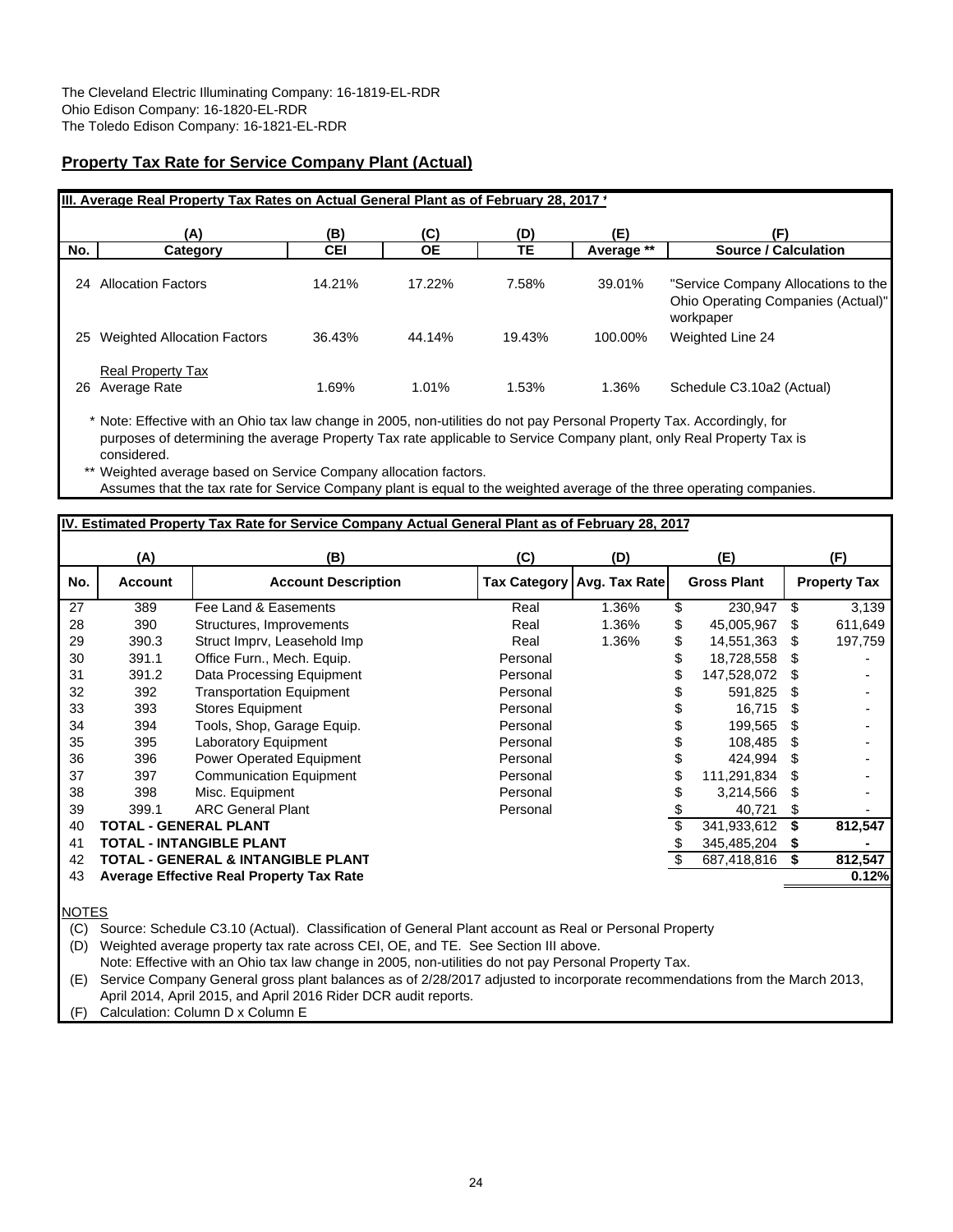|                | Incremental Depreciation and Property Tax Associated with Service Company Plant (Actual)                                                                                                                                                          |      |                      |                         |                         |                                |     |                           |      |                       |                                                                                                                                                               |
|----------------|---------------------------------------------------------------------------------------------------------------------------------------------------------------------------------------------------------------------------------------------------|------|----------------------|-------------------------|-------------------------|--------------------------------|-----|---------------------------|------|-----------------------|---------------------------------------------------------------------------------------------------------------------------------------------------------------|
|                | Case No. 07-551-EL-AIR vs. Actual 2/28/2017 Balances                                                                                                                                                                                              |      |                      |                         |                         |                                |     |                           |      |                       |                                                                                                                                                               |
|                |                                                                                                                                                                                                                                                   |      |                      |                         |                         |                                |     |                           |      |                       |                                                                                                                                                               |
|                | Allocated Service Company Plant and Related Expenses as of February 28, 2017                                                                                                                                                                      |      |                      |                         |                         |                                |     |                           |      |                       |                                                                                                                                                               |
| Line           | Category                                                                                                                                                                                                                                          |      | Service Co.          |                         | CEI                     | <b>OE</b>                      |     | TE                        |      | <b>TOTAL</b>          | Source / Notes                                                                                                                                                |
|                |                                                                                                                                                                                                                                                   |      |                      |                         |                         |                                |     |                           |      |                       |                                                                                                                                                               |
|                | <b>Allocation Factor</b>                                                                                                                                                                                                                          |      |                      |                         | 14.21%                  | 17.22%                         |     | 7.58%                     |      | 39.01%                | Case No. 07-551-EL-AIR                                                                                                                                        |
|                |                                                                                                                                                                                                                                                   |      |                      |                         |                         |                                |     |                           |      |                       |                                                                                                                                                               |
| 2              | <b>Total Plant</b><br><b>Gross Plant</b>                                                                                                                                                                                                          | \$   | 687,418,816 \$       |                         | 97,682,214 \$           | 118,373,520 \$                 |     | 52,106,346 \$             |      |                       | 268,162,080 "Depreciation Rate for Service Company Plant                                                                                                      |
|                |                                                                                                                                                                                                                                                   |      |                      |                         |                         |                                |     |                           |      |                       | (Actual)" workpaper, Line 64 x Line 1                                                                                                                         |
| 3              | Accum. Reserve                                                                                                                                                                                                                                    | - \$ | $(335, 684, 269)$ \$ |                         | $(47,700,735)$ \$       | $(57,804,831)$ \$              |     | $(25, 444, 868)$ \$       |      |                       | (130,950,433) "Depreciation Rate for Service Company Plant                                                                                                    |
|                |                                                                                                                                                                                                                                                   |      |                      |                         |                         |                                |     |                           |      |                       | (Actual)" workpaper, Line 64 x Line 1                                                                                                                         |
| 4              | Net Plant                                                                                                                                                                                                                                         | \$   | 351,734,547          | \$                      | 49,981,479              | \$<br>60,568,689               | \$  | 26,661,479                | - \$ | 137,211,647           | Line $2 +$ Line 3                                                                                                                                             |
|                |                                                                                                                                                                                                                                                   |      |                      |                         |                         |                                |     |                           |      |                       |                                                                                                                                                               |
| 5<br>6         | Depreciation *<br>Property Tax*                                                                                                                                                                                                                   |      | 9.83%<br>0.12%       | \$<br>\$                | 9,602,630 \$<br>115,463 | \$<br>11,636,684 \$<br>139,921 | \$  | 5,122,304 \$<br>61,591 \$ |      | 26,361,617<br>316,974 | Average Rate x Line 2<br>Average Rate x Line 2                                                                                                                |
| $\overline{7}$ | <b>Total Expenses</b>                                                                                                                                                                                                                             |      |                      | $\overline{\mathbf{s}}$ | 9,718,093               | \$<br>11,776,605               | \$  | 5,183,895 \$              |      | 26,678,592            |                                                                                                                                                               |
|                |                                                                                                                                                                                                                                                   |      |                      |                         |                         |                                |     |                           |      |                       |                                                                                                                                                               |
|                |                                                                                                                                                                                                                                                   |      |                      |                         |                         |                                |     |                           |      |                       | * Effective Depreciation and Property Tax rates based on weighted averages across companies over General and Intangible plant, as of 2/28/2017.               |
|                |                                                                                                                                                                                                                                                   |      |                      |                         |                         |                                |     |                           |      |                       | See line 64 of the "Depreciation Rate for Service Company Plant (Actual)" workpaper and line 43 of the "Property Tax Rate for Service Company Plant (Actual)" |
|                | workpaper for more details.                                                                                                                                                                                                                       |      |                      |                         |                         |                                |     |                           |      |                       |                                                                                                                                                               |
|                |                                                                                                                                                                                                                                                   |      |                      |                         |                         |                                |     |                           |      |                       |                                                                                                                                                               |
|                | II. Allocated Service Company Plant and Related Expenses as of May 31, 2007                                                                                                                                                                       |      |                      |                         |                         |                                |     |                           |      |                       |                                                                                                                                                               |
| Line           | <b>Rate Base</b>                                                                                                                                                                                                                                  |      | Service Co.          |                         | CEI                     | <b>OE</b>                      |     | <b>TE</b>                 |      | <b>TOTAL</b>          | Source / Notes                                                                                                                                                |
|                |                                                                                                                                                                                                                                                   |      |                      |                         |                         |                                |     |                           |      |                       |                                                                                                                                                               |
| 8              | <b>Allocation Factor</b>                                                                                                                                                                                                                          |      |                      |                         | 14.21%                  | 17.22%                         |     | 7.58%                     |      | 39.01%                | Case No. 07-551-EL-AIR                                                                                                                                        |
|                |                                                                                                                                                                                                                                                   |      |                      |                         |                         |                                |     |                           |      |                       |                                                                                                                                                               |
|                |                                                                                                                                                                                                                                                   |      |                      |                         |                         |                                |     |                           |      |                       |                                                                                                                                                               |
|                | <b>Total Plant</b>                                                                                                                                                                                                                                |      |                      |                         |                         |                                |     |                           |      |                       |                                                                                                                                                               |
| 9              | <b>Gross Plant</b>                                                                                                                                                                                                                                | \$   | 314,463,678 \$       |                         | 44,685,289 \$           | 54,150,645 \$                  |     | 23,836,347 \$             |      | 122,672,281           | "Depreciation Rate for Service Company Plant                                                                                                                  |
| 10             | Accum. Reserve                                                                                                                                                                                                                                    | \$   | $(141, 912, 431)$ \$ |                         | $(20, 165, 756)$ \$     | $(24, 437, 321)$ \$            |     | $(10, 756, 962)$ \$       |      |                       | (Actual)" workpaper, Line 27 x Line 8<br>(55,360,039) "Depreciation Rate for Service Company Plant                                                            |
|                |                                                                                                                                                                                                                                                   |      |                      |                         |                         |                                |     |                           |      |                       | (Actual)" workpaper, Line 27 x Line 8                                                                                                                         |
| 11             | Net Plant                                                                                                                                                                                                                                         | \$   | 172,551,247          | \$                      | 24,519,532              | \$<br>29,713,325               | -\$ | 13,079,385 \$             |      | 67,312,242            | Line $9 +$ Line 10                                                                                                                                            |
|                |                                                                                                                                                                                                                                                   |      |                      |                         |                         |                                |     |                           |      |                       |                                                                                                                                                               |
| 12             | Depreciation *                                                                                                                                                                                                                                    |      | 10.68%               | \$                      | 4,772,824 \$            | 5,783,816 \$                   |     | 2,545,954 \$              |      | 13,102,594            | Average Rate x Line 9                                                                                                                                         |
| 13             | Property Tax *                                                                                                                                                                                                                                    |      | 0.14%                | \$                      | 60,990                  | \$<br>73,910                   | \$  | 32,534 \$                 |      | 167,434               | Average Rate x Line 9                                                                                                                                         |
|                | 14 Total Expenses                                                                                                                                                                                                                                 |      |                      | $\overline{\mathbb{S}}$ | 4,833,814               | \$<br>5,857,726                | \$  | 2,578,488                 | \$   | 13,270,028            | Line $12 +$ Line 13                                                                                                                                           |
|                |                                                                                                                                                                                                                                                   |      |                      |                         |                         |                                |     |                           |      |                       | Effective Depreciation and Property Tax rates based on weighted averages across companies over General and Intangible plant as of 5/31/07.                    |
|                |                                                                                                                                                                                                                                                   |      |                      |                         |                         |                                |     |                           |      |                       | See line 27 of the "Depreciation Rate for Service Company Plant (Actual)" workpaper and line 23 of the "Property Tax Rate for Service Company Plant (Actual)" |
|                | workpaper for more details.                                                                                                                                                                                                                       |      |                      |                         |                         |                                |     |                           |      |                       |                                                                                                                                                               |
|                |                                                                                                                                                                                                                                                   |      |                      |                         |                         |                                |     |                           |      |                       |                                                                                                                                                               |
|                | III. Incremental Expenses Associated with Allocated Service Company Plant *                                                                                                                                                                       |      |                      |                         |                         |                                |     |                           |      |                       |                                                                                                                                                               |
|                |                                                                                                                                                                                                                                                   |      |                      |                         |                         |                                |     |                           |      |                       |                                                                                                                                                               |
| Line           | <b>Rate Base</b>                                                                                                                                                                                                                                  |      | Service Co.          |                         | CEI                     | <b>OE</b>                      |     | <b>TE</b>                 |      | <b>TOTAL</b>          | Source / Notes                                                                                                                                                |
| 15             | Depreciation                                                                                                                                                                                                                                      |      | $-0.85%$             | \$                      | 4,829,806 \$            | 5,852,868 \$                   |     | 2,576,350 \$              |      | 13,259,024            | Line 5 - Line 12                                                                                                                                              |
| 16             | Property Tax                                                                                                                                                                                                                                      |      | $-0.02%$             | \$                      | 54,472                  | \$<br>66,011                   | \$  | 29,057                    | \$   | 149,540               | Line 6 - Line 13                                                                                                                                              |
| 17             | <b>Total Expenses</b>                                                                                                                                                                                                                             |      |                      | $\overline{\mathbb{S}}$ | 4,884,278               | \$<br>5,918,879                | \$  | 2,605,407 \$              |      | 13,408,564            | Line $15 +$ Line 16                                                                                                                                           |
|                |                                                                                                                                                                                                                                                   |      |                      |                         |                         |                                |     |                           |      |                       |                                                                                                                                                               |
|                | In Case No. 07-551-EL-AIR, test year operating expenses included allocated depreciation and property tax associated with                                                                                                                          |      |                      |                         |                         |                                |     |                           |      |                       |                                                                                                                                                               |
|                | Service Company plant. This section calculates the difference between the estimated level of these expenses included in<br>base rates and the estimated expenses incurred based on actual Service Company plant balances as of February 28, 2017. |      |                      |                         |                         |                                |     |                           |      |                       |                                                                                                                                                               |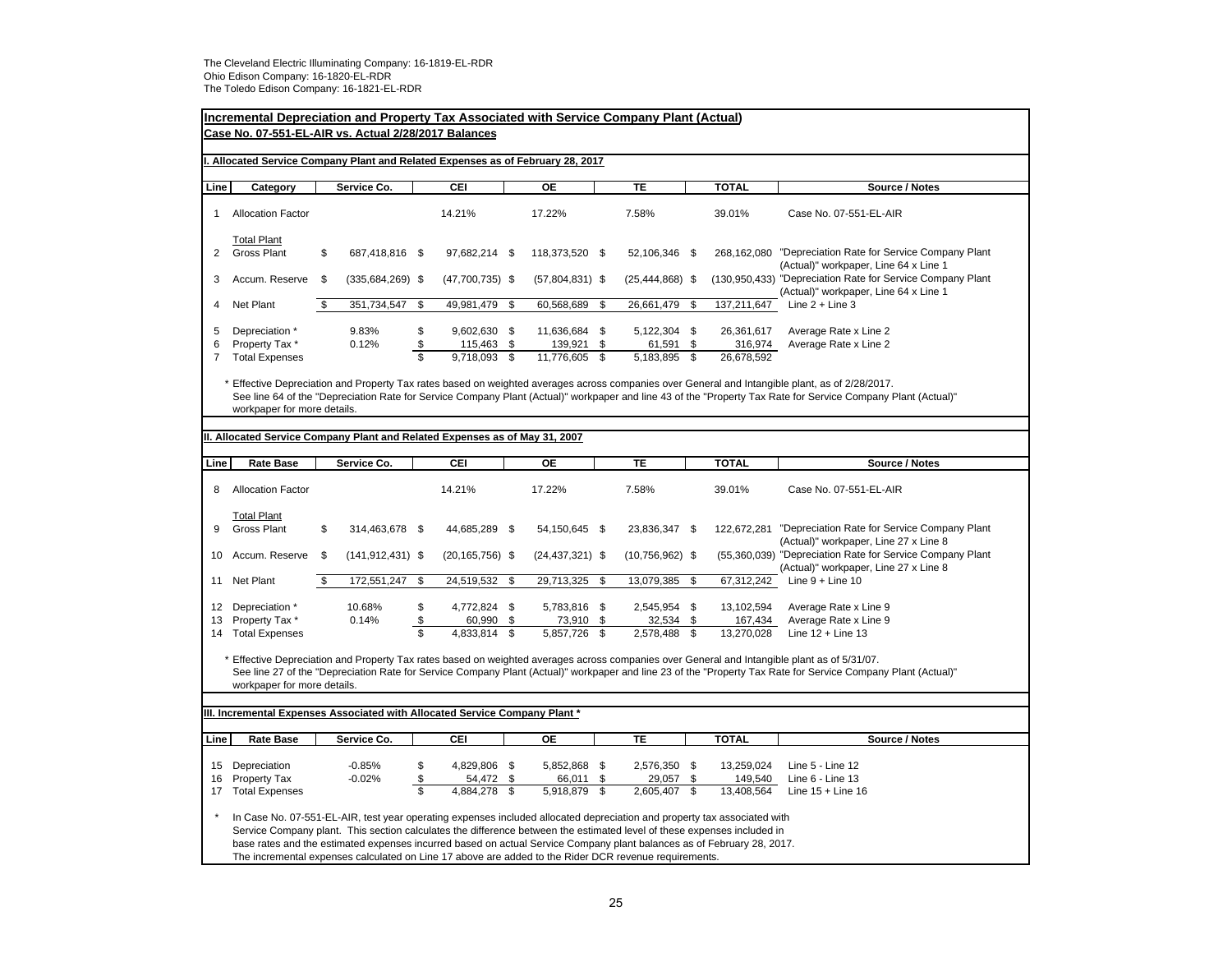# **Intangible Depreciation Expense Calculation Actual 2/28/2017 Balances**

#### **NOTE**

 The software accounts are amortized over a 7 year period (leading to an accrual rate of 14.29%), and many of these accounts have already been fully amortized. Therefore, applying the 14.29% accrual rate to the Gross Plant (the methodology employed for all other accounts) overstates the "depreciation expense" associated with intangible plant. This workpaper looks at each sub account within intangible plant and calculates the expense by applying the 14.29% to only those software related sub-accounts<br>that are not fully amortized yet. All other a

| Company                                                | <b>Utility Account</b>                                       | <b>Function</b>                      | Gross Plant Feb-17                                                      | Reserve Feb-17 |                               | Net Plant Feb-17         | <b>Accrual Rates</b> | <b>Depreciation Exp</b>                                |
|--------------------------------------------------------|--------------------------------------------------------------|--------------------------------------|-------------------------------------------------------------------------|----------------|-------------------------------|--------------------------|----------------------|--------------------------------------------------------|
| (A)                                                    | (B)                                                          | (C)                                  | (D)                                                                     | (E)            |                               | (F)                      | (G)                  | (H)                                                    |
| CECO The Illuminating Co.                              | CECO 101/6-303 2002 Software                                 | Intangible Plant                     | \$<br>2,966,784 \$                                                      |                | 2,966,784 \$                  |                          | 14.29%               | \$                                                     |
| CECO The Illuminating Co.                              | CECO 101/6-303 2003 Software                                 | Intangible Plant                     | \$<br>1,307,067 \$                                                      |                | 1,307,067<br>- \$             |                          | 14.29%               | \$                                                     |
| CECO The Illuminating Co.                              | CECO 101/6-303 2004 Software                                 | Intangible Plant                     | $\overline{\mathbf{s}}$<br>3,596,344 \$                                 |                | 3,596,344 \$                  |                          | 14.29%               | \$<br>ä,                                               |
| The Illuminating Co.<br>CECO                           | CECO 101/6-303 2005 Software                                 | Intangible Plant                     | 1,223,063 \$<br>\$                                                      |                | 1,223,584 \$                  | (521)                    | 14.29%               | ÷.<br>$\mathfrak{L}$                                   |
| CECO<br>The Illuminating Co.                           | CECO 101/6-303 2006 Software                                 | Intangible Plant                     | \$<br>1,811,980 \$                                                      |                | 1,812,501 \$                  | (521)                    | 14.29%               | \$                                                     |
| CECO The Illuminating Co.                              | CECO 101/6-303 2007 Software                                 | Intangible Plant                     | $\mathsf{\$}$<br>5,876,859 \$                                           |                | 5,877,902 \$                  | (1,042)                  | 14.29%               | $\mathfrak{L}$                                         |
| CECO The Illuminating Co.                              | CECO 101/6-303 2008 Software                                 | Intangible Plant                     | $\overline{\mathbf{s}}$<br>1,071,243 \$                                 |                | 1,071,764 \$                  | (521)                    | 14.29%               | $\overline{\mathcal{S}}$<br>$\overline{\phantom{a}}$   |
| CECO The Illuminating Co.                              | CECO 101/6-303 2009 Software                                 | Intangible Plant                     | \$<br>3,245,252 \$                                                      |                | 3,245,773 \$                  | (521)                    | 14.29%               | \$<br>÷.                                               |
| CECO The Illuminating Co.                              | CECO 101/6-303 2010 Software                                 | Intangible Plant                     | \$.<br>2,808,788 \$                                                     |                | 2,676,289<br>- \$             | 132,500                  | 14.29%               | \$<br>132,500                                          |
| CECO<br>The Illuminating Co.                           | CECO 101/6-303 2011 Software                                 | Intangible Plant                     | \$<br>5,819,378 \$                                                      |                | 4,714,661<br>$\frac{1}{2}$    | 1,104,717                | 14.29%               | 831,589<br>\$                                          |
| CECO<br>The Illuminating Co.                           | CECO 101/6-303 2012 Software                                 | Intangible Plant                     | $\overline{\mathbb{S}}$<br>766,201 \$                                   |                | 455,549<br>\$                 | 310,652                  | 14.29%               | 109,490<br>S                                           |
| CECO The Illuminating Co.<br>CECO The Illuminating Co. | CECO 101/6-303 2013 Software                                 | Intangible Plant                     | 2.219.301 \$<br>$\mathbb{S}$<br>$\overline{\mathbf{s}}$<br>3,405,192 \$ |                | 1.169.231<br>\$<br>-\$        | 1.050.070<br>2,393,340   | 14.29%<br>14.29%     | 317,138<br>$\mathfrak{L}$<br>486,602<br>\$             |
| CECO The Illuminating Co.                              | CECO 101/6-303 2014 Software<br>CECO 101/6-303 2015 Software | Intangible Plant<br>Intangible Plant | 1,696,050 \$<br>\$                                                      |                | 1,011,852<br>292,645 \$       | 1,403,405                | 14.29%               | 242,366<br>\$                                          |
| CECO The Illuminating Co.                              | CECO 101/6-303 2016 Software                                 | Intangible Plant                     | $\overline{\mathbf{s}}$<br>4,117,247 \$                                 |                | 175,941 \$                    | 3,941,306                | 14.29%               | $\overline{\mathbb{S}}$<br>588,355                     |
| CECO The Illuminating Co.                              | CECO 101/6-303 2017 Software                                 | Intangible Plant                     | 292,543 \$<br>\$                                                        |                | $5,033$ \$                    | 287,510                  | 14.29%               | 41,804<br>\$.                                          |
| The Illuminating Co.<br>CECO                           | CECO 101/6-303 FAS109 Distribution                           | Intangible Plant                     | $\overline{\mathbb{S}}$<br>2,001,124 \$                                 |                | 2,001,124 \$                  |                          | 3.18%                | S                                                      |
| CECO<br>The Illuminating Co.                           | CECO 101/6-303 FAS109 Transmission                           | Intangible Plant                     | \$<br>1,176,339 \$                                                      |                | 1,100,243<br>$\mathcal{S}$    | 76,096                   | 2.15%                | 25,291<br>S                                            |
| CECO The Illuminating Co.                              | CECO 101/6-303 Software                                      | Intangible Plant                     | $\overline{\mathbf{s}}$<br>1,820,014 \$                                 |                | 1,049,344 \$                  | 770,671                  | 14.29%               | $\overline{\mathbf{s}}$<br>260,080                     |
| CECO<br>The Illuminating Co                            | CECO 101/6-303 Software Evolution                            | Intangible Plan                      | $\mathbb{S}$<br>12,454,403 \$                                           |                | 12,454,403 \$                 | $\sim$                   | 14.29%               | \$<br>u.                                               |
|                                                        |                                                              | Tota                                 | 59,675,174<br><b>S</b>                                                  | 48.208.034     |                               | 11,467,140               |                      | 3,035,215<br><b>S</b>                                  |
| OECO Ohio Edison Co.                                   | OECO 101/6-301 Organization                                  | Intangible Plant                     | s<br>89,746                                                             | -S             | 40,160<br>- \$                | 49,586                   | 0.00%                | S                                                      |
| OECO Ohio Edison Co.                                   | OECO 101/6-303 2002 Software                                 | Intangible Plant                     | 3.690.067 \$<br>$\mathbb{S}$                                            |                | 3.690.067 \$                  |                          | 14.29%               | \$S                                                    |
| OECO Ohio Edison Co.                                   | OECO 101/6-303 2003 Software                                 | Intangible Plant                     | $\overline{\mathcal{S}}$<br>17,568,726 \$                               |                | 17,568,726 \$                 | $\overline{\phantom{a}}$ | 14.29%               | \$<br>$\overline{\phantom{a}}$                         |
| OECO Ohio Edison Co.                                   | OECO 101/6-303 2004 Software                                 | Intangible Plant                     | 4,524,343 \$<br>\$                                                      |                | 4,524,343 \$                  |                          | 14.29%               | \$<br>$\omega$                                         |
| OECO Ohio Edison Co.                                   | OECO 101/6-303 2005 Software                                 | Intangible Plant                     | $\overline{\mathbf{s}}$<br>1,469,370 \$                                 |                | 1,469,370 \$                  |                          | 14.29%               | $\overline{\mathbf{s}}$                                |
| OECO Ohio Edison Co.                                   | OECO 101/6-303 2006 Software                                 | Intangible Plant                     | 2,754,124 \$<br>\$                                                      |                | 2,754,124 \$                  | ÷.                       | 14.29%               | ÷.<br>\$                                               |
| OECO Ohio Edison Co.                                   | OECO 101/6-303 2007 Software                                 | Intangible Plant                     | $\overline{\mathbb{S}}$<br>7,208,211 \$                                 |                | 7,208,211 \$                  |                          | 14.29%               | S                                                      |
| OECO Ohio Edison Co.                                   | OECO 101/6-303 2008 Software                                 | Intangible Plant                     | 1,343,335 \$<br>\$                                                      |                | 1,343,335<br>\$               |                          | 14.29%               | \$                                                     |
| OECO Ohio Edison Co.                                   | OECO 101/6-303 2009 Software                                 | Intangible Plant                     | $\overline{\mathbf{s}}$<br>4, 181, 304 \$                               |                | 4,181,304 \$                  | $\overline{\phantom{a}}$ | 14.29%               | $\overline{\mathbf{s}}$<br>$\overline{\phantom{a}}$    |
| OECO Ohio Edison Co.                                   | OECO 101/6-303 2010 Software                                 | Intangible Plant                     | \$<br>3,293,501 \$                                                      |                | 3,154,226 \$                  | 139,275                  | 14.29%               | 139,275<br>\$                                          |
| OECO Ohio Edison Co.<br>OECO Ohio Edison Co.           | OECO 101/6-303 2011 Software<br>OECO 101/6-303 2012 Software | Intangible Plant<br>Intangible Plant | s<br>8,201,370 \$<br>$\mathsf{\$}$<br>963,533                           | - \$           | 6,552,953 \$<br>630,700<br>\$ | 1,648,418<br>332,832     | 14.29%<br>14.29%     | S<br>1,171,976<br>137,689<br>\$                        |
| OECO Ohio Edison Co.                                   | OECO 101/6-303 2013 Software                                 | Intangible Plant                     | s<br>5,934,855                                                          | - \$           | 2,678,635<br>-\$              | 3,256,219                | 14.29%               | \$<br>848,091                                          |
| OECO Ohio Edison Co.                                   | OECO 101/6-303 2014 Software                                 | Intangible Plant                     | \$<br>5,606,259                                                         | $\mathbb{S}$   | 1,750,827<br>\$               | 3,855,432                | 14.29%               | 801,134<br>\$                                          |
| OECO Ohio Edison Co.                                   | OECO 101/6-303 2015 Software                                 | Intangible Plant                     | $\overline{\mathbf{s}}$<br>5,271,464 \$                                 |                | 567,593<br>-\$                | 4,703,871                | 14.29%               | \$<br>753,292                                          |
| OECO Ohio Edison Co.                                   | OECO 101/6-303 2016 Software                                 | Intangible Plant                     | 5,383,843 \$<br>$\mathbb{S}$                                            |                | 274,411 \$                    | 5,109,432                | 14.29%               | 769,351<br>$\mathsf{\$}$                               |
| OECO Ohio Edison Co.                                   | OECO 101/6-303 2017 Software                                 | Intangible Plant                     | $\overline{\mathbb{S}}$<br>420,349 \$                                   |                | 7,399<br>- \$                 | 412,950                  | 14.29%               | S<br>60,068                                            |
| OECO Ohio Edison Co.                                   | OECO 101/6-303 FAS109 Dist Land                              | Intangible Plant                     | \$<br>35,276 \$                                                         |                | S.                            | 35,276                   | 2.89%                | 1,019<br>$\mathfrak{L}$                                |
| OECO Ohio Edison Co.                                   | OECO 101/6-303 FAS109 Distribution                           | Intangible Plant                     | s<br>1,495,847 \$                                                       |                | 1,495,847<br>\$               |                          | 2.89%                | s                                                      |
| OECO Ohio Edison Co.                                   | OECO 101/6-303 FAS109 G/P Land                               | Intangible Plant                     | \$<br>7,778                                                             | $\mathbf{s}$   |                               | 7,778                    | 3.87%                | 301<br>\$                                              |
| OECO Ohio Edison Co.                                   | OECO 101/6-303 FAS109 General Plant                          | Intangible Plant                     | $\overline{\mathbf{s}}$<br>191,313 \$                                   |                | 185,356<br><b>S</b>           | 5,958                    | 3.87%                | 5,958<br>\$                                            |
| OECO Ohio Edison Co.                                   | OECO 101/6-303 FAS109 Transm Land                            | Intangible Plant                     | $\mathsf{\$}$<br>1,326,229 \$                                           |                | - 35                          | 1,326,229                | 2.33%                | 30,901<br>\$                                           |
| OECO Ohio Edison Co.                                   | OECO 101/6-303 FAS109 Transmission                           | Intangible Plant                     | s<br>697,049 \$                                                         |                | 697,049 \$                    |                          | 2.33%                | s<br>÷                                                 |
| OECO Ohio Edison Co.                                   | OECO 101/6-303 Software                                      | Intangible Plan                      | $\mathbb{S}$<br>3,549,704 \$                                            |                | 1,693,824<br>- \$             | 1,855,880                | 14.29%               | 507,253<br>$\mathfrak{L}$                              |
|                                                        |                                                              | Tota                                 | S<br>85,207,597                                                         | 62,468,460     |                               | 22,739,137               |                      | 5,226,309                                              |
| TECO Toledo Edison Co.                                 | TECO 101/6-303 2002 Software                                 | Intangible Plant                     | \$<br>1,708,412 \$                                                      |                | 1,708,412 \$                  |                          | 14.29%               | s                                                      |
| TECO Toledo Edison Co.                                 | TECO 101/6-303 2003 Software                                 | Intangible Plant                     | 7,478,386 \$<br>$\mathbb{S}$<br>$\overline{\mathbb{S}}$                 |                | 7,478,386 \$                  |                          | 14.29%               | $\mathsf{\$}$<br>$\mathcal{L}_{\mathcal{A}}$<br>s<br>÷ |
| TECO Toledo Edison Co.<br>TECO Toledo Edison Co.       | TECO 101/6-303 2004 Software<br>TECO 101/6-303 2005 Software | Intangible Plant<br>Intangible Plant | 862,457 \$<br>\$<br>699.602 \$                                          |                | 862,457 \$<br>699.602 \$      |                          | 14.29%<br>14.29%     | $\mathfrak{s}$                                         |
| TECO Toledo Edison Co.                                 | TECO 101/6-303 2006 Software                                 | Intangible Plan                      | s<br>834,735 \$                                                         |                | 834,736<br>$\mathbf{s}$       | (0)                      | 14.29%               | \$<br>٠                                                |
| TECO Toledo Edison Co.                                 | TECO 101/6-303 2007 Software                                 | Intangible Plant                     | 3,182,797<br>\$                                                         | - \$           | 3,182,798<br>$\mathbf{s}$     | (1)                      | 14.29%               | ÷.<br>$\mathfrak{L}$                                   |
| TECO Toledo Edison Co.                                 | TECO 101/6-303 2008 Software                                 | Intangible Plant                     | s<br>578,279 \$                                                         |                | 578,280<br>- \$               | (1)                      | 14.29%               | \$                                                     |
| TECO Toledo Edison Co.                                 | TECO 101/6-303 2009 Software                                 | Intangible Plant                     | \$<br>1,878,500                                                         | <b>S</b>       | 1,878,501<br>- \$             | (1)                      | 14.29%               | \$.                                                    |
| TECO Toledo Edison Co.                                 | TECO 101/6-303 2010 Software                                 | Intangible Plant                     | $\overline{\mathbb{S}}$<br>1,456,658 \$                                 |                | 1,391,802 \$                  | 64,856                   | 14.29%               | s<br>64,856                                            |
| TECO Toledo Edison Co.                                 | TECO 101/6-303 2011 Software                                 | Intangible Plant                     | \$<br>2,259,893 \$                                                      |                | 1,830,313 \$                  | 429,581                  | 14.29%               | 322,939<br>\$                                          |
| TECO Toledo Edison Co.                                 | TECO 101/6-303 2012 Software                                 | Intangible Plant                     | $\overline{\mathbf{s}}$<br>554,879 \$                                   |                | 321,249<br>- \$               | 233,630                  | 14.29%               | 79,292<br>\$                                           |
| TECO Toledo Edison Co.                                 | TECO 101/6-303 2013 Software                                 | Intangible Plant                     | \$<br>1,587,531 \$                                                      |                | 682,207<br>\$                 | 905,324                  | 14.29%               | 226,858<br>\$                                          |
| TECO Toledo Edison Co.                                 | TECO 101/6-303 2014 Software                                 | Intangible Plant                     | $\overline{\mathbb{S}}$<br>2,009,519                                    | - \$           | 690,781<br>\$                 | 1,318,738                | 14.29%               | 287,160<br>S                                           |
| TECO Toledo Edison Co.                                 | TECO 101/6-303 2015 Software                                 | Intangible Plant                     | 710.645 \$<br>\$                                                        |                | 129.183<br><b>S</b>           | 581,462                  | 14.29%               | 101,551<br>$\mathfrak{L}$                              |
| TECO Toledo Edison Co.                                 | TECO 101/6-303 2016 Software                                 | Intangible Plant                     | $\overline{\mathbf{s}}$<br>1,747,820 \$                                 |                | 102,086<br>- \$               | 1,645,734                | 14.29%               | \$<br>249,763                                          |
| TECO Toledo Edison Co.                                 | TECO 101/6-303 2017 Software                                 | Intangible Plant                     | $7,247$ \$<br>S.                                                        |                | 121S                          | 7,126                    | 14.29%               | 1,036<br>\$                                            |
| TECO Toledo Edison Co.                                 | TECO 101/6-303 FAS109 Distribution                           | Intangible Plant                     | $\overline{\mathbf{s}}$<br>240.087 \$                                   |                | 240,087 \$                    | 3,295                    | 3.10%<br>2.37%       | $\overline{\mathbb{S}}$<br>1,285                       |
| TECO Toledo Edison Co.                                 | TECO 101/6-303 FAS109 Transmission                           | Intangible Plant<br>Intangible Plan  | 54,210 \$<br>\$<br>$\overline{\mathbb{S}}$<br>$(74, 116)$ \$            |                | 50,916 \$<br>294,846          | (368, 961)               | 14.29%               | \$<br>$\overline{\mathbb{S}}$                          |
| TECO Toledo Edison Co                                  | TECO 101/6-303 Software                                      | Tot                                  | 27,777,542                                                              | 22.956.761     | - \$                          | 4.820.781                |                      | 1,334,740                                              |
|                                                        |                                                              |                                      |                                                                         |                |                               |                          |                      |                                                        |

NOTES<br>(D) - (F) Source: Actual 2/28/2017 balances, adjusted to remove the cumulative pre-2007 impact of a change in pension accounting and incorporate recommendations from the March 2013, April 2014, April 2015, and April

Rider DCR Audit Reports. (G) Source: Case No. 07-551-EL-AIR

(H) Accrual rate only applies to the (non-land) gross plant of those accounts that are not fully amortized.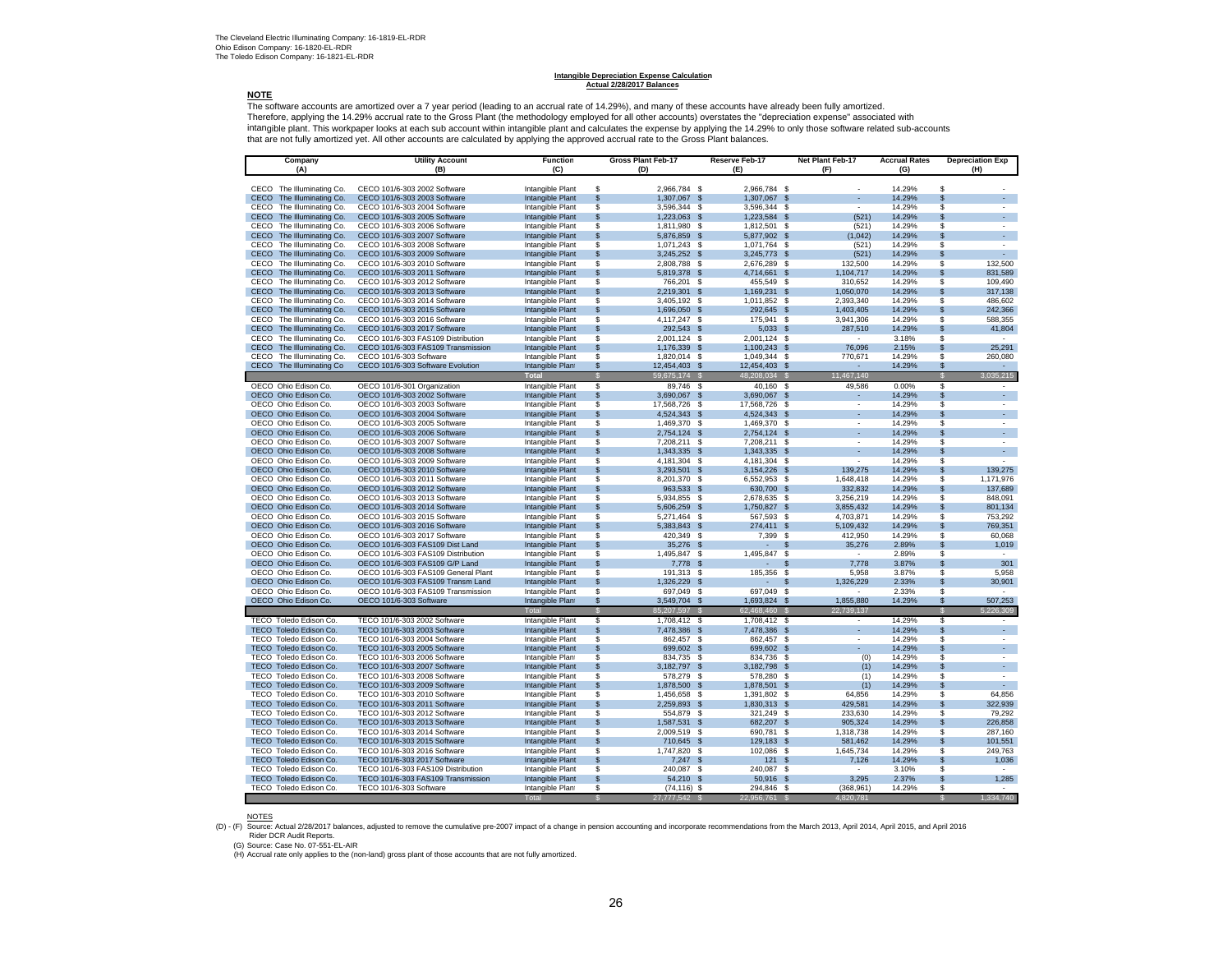## **Rider DCR**

# **Estimated Distribution Rate Base Additions as of 5/31/2017 Revenue Requirement Calculation**

(\$ millions)

\* 5/31/2007 balances refer to the jurisdictional balances approved in Case 07-551-EL-AIR. Source: PUCO Staff workpapers supporting the PUCO Opinion & Order

|      |                             | (A)        | (B)       | $(C) = (B) - (A)$  | (D)                               |
|------|-----------------------------|------------|-----------|--------------------|-----------------------------------|
|      | <b>Gross Plant</b>          | 5/31/2007* | 5/31/2017 | <b>Incremental</b> | Source of Column (B)              |
| (1)  | CEI                         | 1,927.1    | 3,018.2   | 1,091.2            | Sch B2.1 (Estimate) Line 45       |
| (2)  | <b>OE</b>                   | 2,074.0    | 3,418.0   | 1,344.0            | Sch B2.1 (Estimate) Line 47       |
| (3)  | <b>TE</b>                   | 771.5      | 1,180.5   | 409.0              | Sch B2.1 (Estimate) Line 44       |
| (4)  | <b>Total</b>                | 4,772.5    | 7,616.7   | 2,844.1            | Sum: [ (1) through (3) ]          |
|      | <b>Accumulated Reserve</b>  |            |           |                    |                                   |
| (5)  | CEI                         | (773.0)    | (1,305.5) | (532.5)            | -Sch B3 (Estimate) Line 46        |
| (6)  | <b>OE</b>                   | (803.0)    | (1,350.0) | (547.0)            | -Sch B3 (Estimate) Line 48        |
| (7)  | TE                          | (376.8)    | (592.6)   | (215.8)            | -Sch B3 (Estimate) Line 45        |
| (8)  | <b>Total</b>                | (1,952.8)  | (3,248.0) | (1, 295.2)         | Sum: [(5) through (7) ]           |
|      | <b>Net Plant In Service</b> |            |           |                    |                                   |
| (9)  | CEI                         | 1,154.0    | 1,712.7   | 558.7              | $(1) + (5)$                       |
| (10) | OE                          | 1,271.0    | 2,068.0   | 797.0              | $(2) + (6)$                       |
| (11) | <b>TE</b>                   | 394.7      | 588.0     | 193.3              | $(3) + (7)$                       |
| (12) | <b>Total</b>                | 2,819.7    | 4,368.7   | 1,548.9            | Sum: [ (9) through (11) ]         |
|      | <b>ADIT</b>                 |            |           |                    |                                   |
| (13) | CEI                         | (246.4)    | (481.3)   | (234.9)            | - ADIT Balances (Estimate) Line 3 |
| (14) | OE                          | (197.1)    | (601.3)   | (404.3)            | - ADIT Balances (Estimate) Line 3 |
| (15) | <b>TE</b>                   | (10.3)     | (154.2)   | (143.9)            | - ADIT Balances (Estimate) Line 3 |
| (16) | <b>Total</b>                | (453.8)    | (1,236.8) | (783.1)            | Sum: [ (13) through (15) ]        |
|      | <b>Rate Base</b>            |            |           |                    |                                   |
| (17) | CEI                         | 907.7      | 1,231.4   | 323.7              | $(9) + (13)$                      |
| (18) | <b>OE</b>                   | 1,073.9    | 1,466.6   | 392.7              | $(10) + (14)$                     |
| (19) | <b>TE</b>                   | 384.4      | 433.8     | 49.4               | $(11) + (15)$                     |
| (20) | <b>Total</b>                | 2,366.0    | 3,131.8   | 765.9              | Sum: [ (17) through (19) ]        |
|      |                             |            |           |                    |                                   |
|      | <b>Depreciation Exp</b>     |            |           |                    |                                   |
| (21) | CEI                         | 60.0       | 98.0      | 38.0               | Sch B-3.2 (Estimate) Line 46      |
| (22) | <b>OE</b>                   | 62.0       | 103.6     | 41.6               | Sch B-3.2 (Estimate) Line 48      |
| (23) | <b>TE</b>                   | 24.5       | 39.1      | 14.5               | Sch B-3.2 (Estimate) Line 45      |
| (24) | <b>Total</b>                | 146.5      | 240.7     | 94.2               | Sum: [ (21) through (23) ]        |
|      | <b>Property Tax Exp</b>     |            |           |                    |                                   |
| (25) | <b>CEI</b>                  | 65.0       | 105.9     | 40.9               | Sch C-3.10a (Estimate) Line 4     |
| (26) | <b>OE</b>                   | 57.4       | 90.5      | 33.2               | Sch C-3.10a (Estimate) Line 4     |
| (27) | <b>TE</b>                   | 20.1       | 30.8      | 10.7               | Sch C-3.10a (Estimate) Line 4     |
| (28) | <b>Total</b>                | 142.4      | 227.2     | 84.8               | Sum: [ (25) through (27) ]        |

|      | <b>Revenue Requirement</b> | <b>Rate Base</b> | <b>Return 8.48%</b> | <b>Deprec</b> | <b>Prop Tax</b> | Rev. Rea. |
|------|----------------------------|------------------|---------------------|---------------|-----------------|-----------|
| (29) | CEI                        | 323.7            | 27.5                | 38.0          | 40.9            | 106.4     |
| (30) | ОE                         | 392.7            | 33.3                | 41.6          | 33.2            | 108.1     |
| (31) | TЕ                         | 49.4             | 4.2                 | 14.5          | 10.7            | 29.4      |
| (32) | <b>Total</b>               | 765.9            | 64.9                | 94.2          | 84.8            | 243.9     |

|      | <b>Capital Structure &amp; Returns</b> |         |        |          |
|------|----------------------------------------|---------|--------|----------|
|      |                                        | $%$ mix | rate   | wtd rate |
| (33) | Debt                                   | 51%     | 6.54%  | 3.3%     |
| (34) | Equity                                 | 49%     | 10.50% | 5.1%     |
| (35) |                                        |         |        | 8.48%    |

|      |                                     | (a                   | (b              |            |           | (e)   |                 |
|------|-------------------------------------|----------------------|-----------------|------------|-----------|-------|-----------------|
|      | <b>Revenue Requirement with Tax</b> | <b>Equity Return</b> | <b>Tax Rate</b> | Income Tax | CAT 0.26% | Taxes | Rev. Reg. + Tax |
| (36) | CEI                                 | 16.7                 | 36.07%          | 9.4        | 0.3       | 9.7   | 116.1           |
| (37) | OE                                  | 20.2                 | 35.85%          | 11.3       | 0.3       | 11.6  | 119.7           |
| (38) |                                     | 2.5                  | 35.69%          | 1.4        | 0.1       | 1.5   | 30.9            |
| (39) | <b>Total</b>                        | 39.4                 |                 | 22.1       | 0.7       | 22.8  | 266.7           |

**(a) = Weighted Cost of Equity x Rate Base (c) = (a) x (1 / (1-(b)) - 1) (e) = (c) + (d)**

**(b) = Current composite income tax rates (d) = (Rev. Req. + (c)) x (1/(1-.26%) - 1) (f) = (e) + Rev. Req. from Lines 29-31**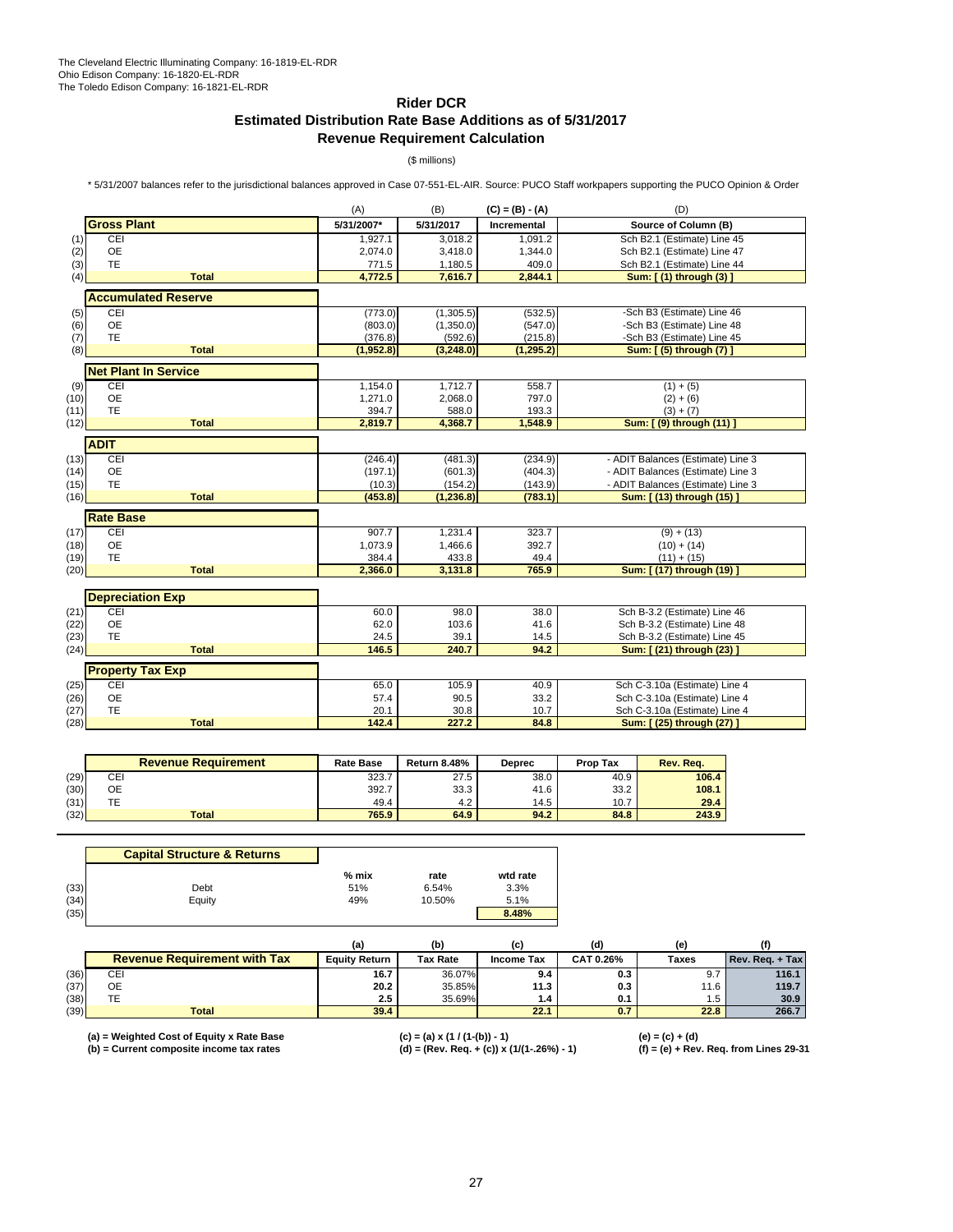Schedule B-2.1 (Estimate) Page 1 of 4

NOTE: Column A contains estimated plant in service balances as of 5/31/2017 from the forecast as of March 2017, adjusted to reflect current assumptions, incorporate recommendations from the March 2013, April 2014, April 2015, and April 2016 Rider DCR Audit Reports, and to remove the cumulative pre-2007 impact of a change in pension accounting. Column B shows jurisdictional allocation factors from Case No. 07-551-EL-AIR. Additional details on the adjustments in Column D are provided on the "Summary of Exclusions per Case No. 14-1297-EL-SSO: Estimated 5/31/2017 Plant in Service Balances" workpaper.

| Line<br>No. | Account<br>No. | <b>Account Title</b>             | Total<br>Company<br>(A) | Allocation<br>%<br>(B) | Allocated<br>Total<br>$(C) = (A) * (B)$ |            | Adjustments<br>(D) |              | Adjusted<br>Jurisdiction<br>$(E) = (C) + (D)$ |            |
|-------------|----------------|----------------------------------|-------------------------|------------------------|-----------------------------------------|------------|--------------------|--------------|-----------------------------------------------|------------|
|             |                | <b>TRANSMISSION PLANT</b>        |                         |                        |                                         |            |                    |              |                                               |            |
|             | 350            | Land & Land Rights               | \$<br>17,348,579        | 100%                   | \$.                                     | 17,348,579 | S.                 | (15,628,534) | \$                                            | 1,720,045  |
|             | 352            | Structures & Improvements        | 218,318                 | 100%                   | ъ                                       | 218,318    |                    |              | \$                                            | 218,318    |
| 3           | 353            | <b>Station Equipment</b>         | 11,338,131              | 100%                   | Ж.                                      | 11,338,131 |                    |              | \$                                            | 11,338,131 |
|             | 354            | Towers & Fixtures                | 34,264                  | 100%                   | ъ                                       | 34,264     |                    |              | ъ                                             | 34,264     |
|             | 355            | Poles & Fixtures                 | 3,458,531               | 100%                   | \$                                      | 3,458,531  |                    |              | \$                                            | 3,458,531  |
| 6           | 356            | Overhead Conductors & Devices    | 5,442,554               | 100%                   | \$                                      | 5,442,554  |                    |              | \$                                            | 5,442,554  |
|             | 357            | <b>Underground Conduit</b>       | 372,576                 | 100%                   | ъ                                       | 372,576    |                    |              | \$.                                           | 372,576    |
| 8           | 358            | Underground Conductors & Devices | 385,693                 | 100%                   | ъ                                       | 385,693    |                    |              | ъ                                             | 385,693    |
| 9           | 359            | Roads & Trails                   |                         | 100%                   |                                         |            |                    |              |                                               |            |
| 10          |                | <b>Total Transmission Plant</b>  | \$<br>38,598,646        | 100%                   | Ъ.                                      | 38,598,646 | $\mathbb{S}$       | (15,628,534) | \$                                            | 22,970,111 |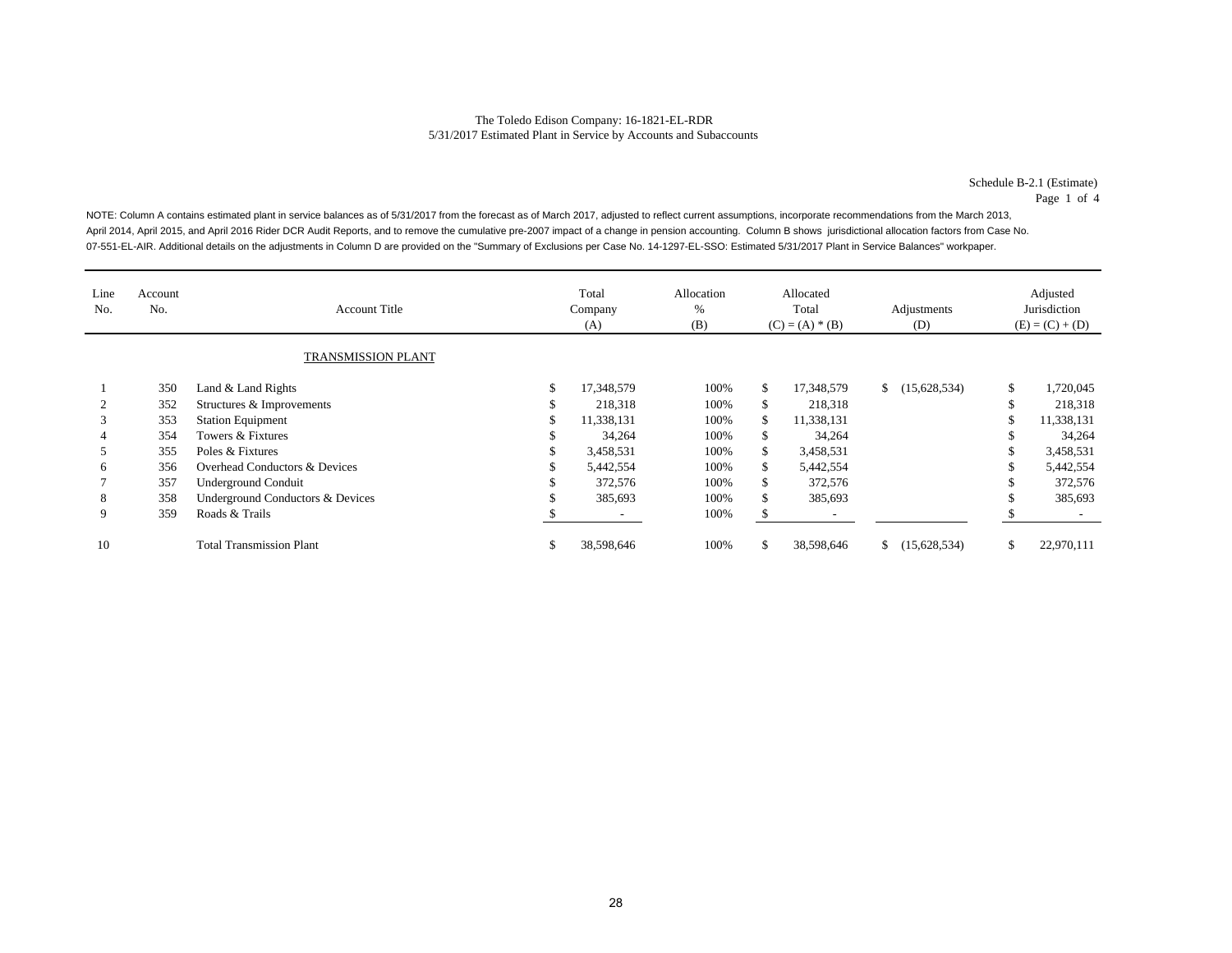Schedule B-2.1 (Estimate) Page 2 of 4

NOTE: Column A contains estimated plant in service balances as of 5/31/2017 from the forecast as of March 2017, adjusted to reflect current assumptions, incorporate recommendations from the March 2013, April 2014, April 2015, and April 2016 Rider DCR Audit Reports, and to remove the cumulative pre-2007 impact of a change in pension accounting. Column B shows jurisdictional allocation factors from Case No. 07-551-EL-AIR. Additional details on the adjustments in Column D are provided on the "Summary of Exclusions per Case No. 14-1297-EL-SSO: Estimated 5/31/2017 Plant in Service Balances" workpaper.

| Line<br>No. | Account<br>No. | <b>Account Title</b><br><b>DISTRIBUTION PLANT</b>    | Total<br>Company<br>(A) |               | Allocation<br>%<br>(B) | Allocated<br>Total<br>$(C) = (A) * (B)$ |               | Adjustments<br>(D)             | Adjusted<br>Jurisdiction<br>$(E) = (C) + (D)$ |               |
|-------------|----------------|------------------------------------------------------|-------------------------|---------------|------------------------|-----------------------------------------|---------------|--------------------------------|-----------------------------------------------|---------------|
| 11          | 360            | Land & Land Rights                                   | \$                      | 4,992,176     | 100%                   | \$                                      | 4,992,176     |                                | \$                                            | 4,992,176     |
| 12          | 361            | Structures & Improvements                            | ъ                       | 6,075,393     | 100%                   | \$                                      | 6,075,393     |                                | \$                                            | 6,075,393     |
| 13          | 362            | <b>Station Equipment</b>                             |                         | 98,840,395    | 100%                   | \$                                      | 98,840,395    |                                | \$                                            | 98,840,395    |
| 14          | 364            | Poles, Towers & Fixtures                             | S                       | 175,226,069   | 100%                   | S.                                      | 175,226,069   |                                | S                                             | 175,226,069   |
| 15          | 365            | Overhead Conductors & Devices                        | S                       | 220,582,510   | 100%                   | \$                                      | 220,582,510   |                                | S                                             | 220,582,510   |
| 16          | 366            | <b>Underground Conduit</b>                           | \$                      | 13,900,722    | 100%                   | \$                                      | 13,900,722    |                                | \$                                            | 13,900,722    |
| 17          | 367            | Underground Conductors & Devices                     | S                       | 141,867,607   | 100%                   | \$                                      | 141,867,607   |                                | \$                                            | 141,867,607   |
| 18          | 368            | Line Transformers                                    | S                       | 158,329,990   | 100%                   | S.                                      | 158,329,990   |                                | S                                             | 158,329,990   |
| 19          | 369            | Services                                             | \$                      | 67, 613, 121  | 100%                   | \$                                      | 67,613,121    |                                | \$                                            | 67,613,121    |
| 20          | 370            | Meters                                               |                         | 45,998,130    | 100%                   | \$                                      | 45,998,130    |                                | S                                             | 45,998,130    |
| 21          | 371            | <b>Installation on Customer Premises</b>             |                         | 6,643,739     | 100%                   | \$                                      | 6,643,739     |                                | S                                             | 6,643,739     |
| 22          | 373            | Street Lighting & Signal Systems                     |                         | 59,982,703    | 100%                   | \$                                      | 59,982,703    |                                | \$                                            | 59,982,703    |
| 23          | 374            | <b>Asset Retirement Costs for Distribution Plant</b> |                         | 7,901         | 100%                   |                                         | 7,901         |                                |                                               | 7,901         |
| 24          |                | <b>Total Distribution Plant</b>                      | \$                      | 1,000,060,455 | 100%                   | \$                                      | 1,000,060,455 | \$<br>$\overline{\phantom{a}}$ | \$                                            | 1,000,060,455 |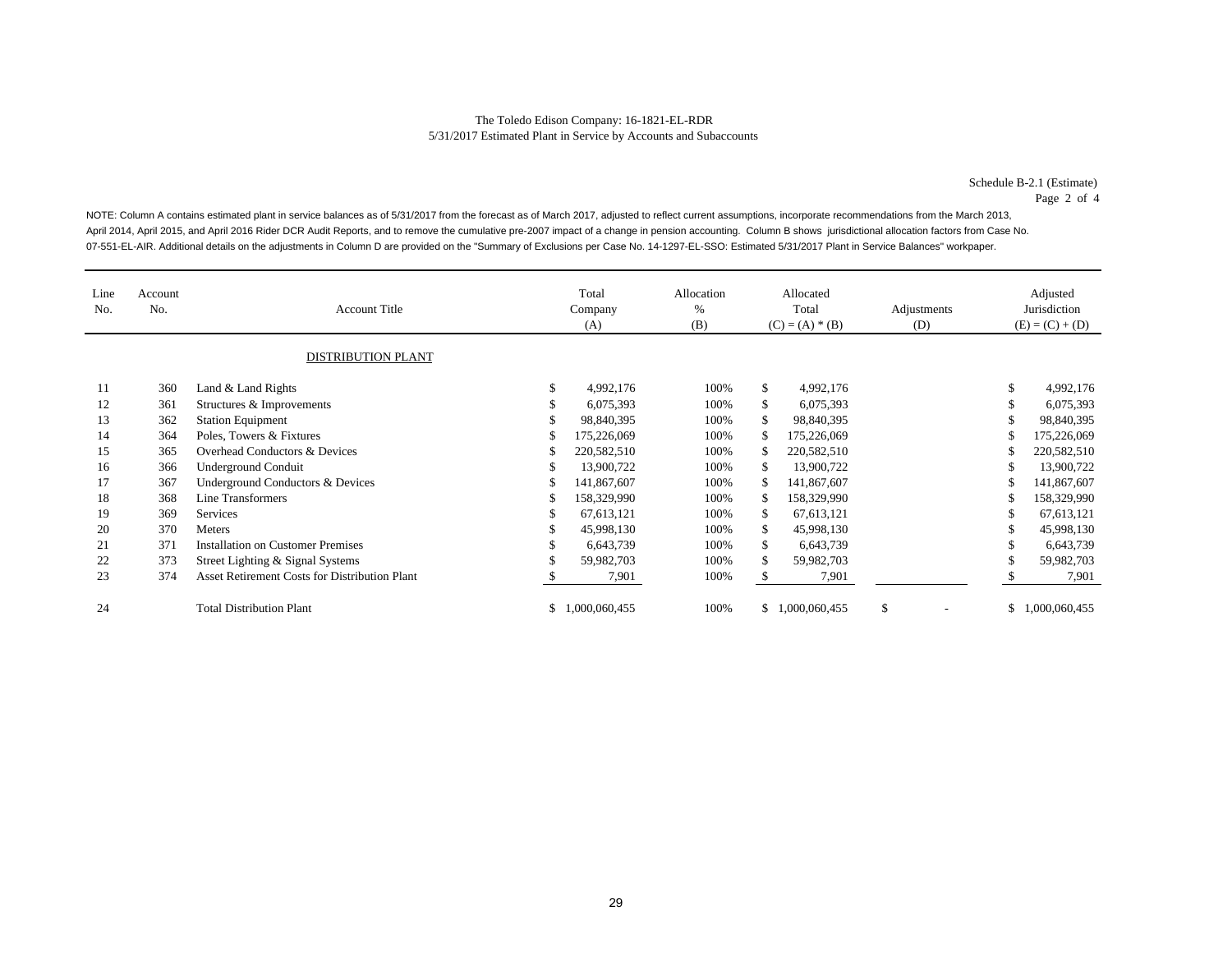Schedule B-2.1 (Estimate) Page 3 of 4

NOTE: Column A contains estimated plant in service balances as of 5/31/2017 from the forecast as of March 2017, adjusted to reflect current assumptions, incorporate recommendations from the March 2013, April 2014, April 2015, and April 2016 Rider DCR Audit Reports, and to remove the cumulative pre-2007 impact of a change in pension accounting. Column B shows jurisdictional allocation factors from Case No. 07-551-EL-AIR. Additional details on the adjustments in Column D are provided on the "Summary of Exclusions per Case No. 14-1297-EL-SSO: Estimated 5/31/2017 Plant in Service Balances" workpaper.

| Line<br>No. | Account<br>No. | <b>Account Title</b>                            |    | Total<br>Company<br>(A) | Allocation<br>%<br>(B) | Allocated<br>Total<br>$(C) = (A) * (B)$ |            | Adjustments<br>(D) |     | Adjusted<br>Jurisdiction<br>$(E) = (C) + (D)$ |
|-------------|----------------|-------------------------------------------------|----|-------------------------|------------------------|-----------------------------------------|------------|--------------------|-----|-----------------------------------------------|
|             |                | <b>GENERAL PLANT</b>                            |    |                         |                        |                                         |            |                    |     |                                               |
| 25          | 389            | Land & Land Rights                              | S  | 723,725                 | 100%                   | \$                                      | 723,725    |                    | S   | 723,725                                       |
| 26          | 390            | Structures & Improvements                       |    | 34,183,429              | 100%                   | \$                                      | 34,183,429 |                    |     | 34,183,429                                    |
| 27          | 391.1          | Office Furniture & Equipment                    |    | 1,937,700               | 100%                   | \$                                      | 1,937,700  |                    | \$  | 1,937,700                                     |
| 28          | 391.2          | Data Processing Equipment                       |    | 11,732,855              | 100%                   | \$                                      | 11,732,855 |                    | \$  | 11,732,855                                    |
| 29          | 392            | <b>Transportation Equipment</b>                 |    | 1,178,539               | 100%                   | \$.                                     | 1,178,539  |                    | ж   | 1,178,539                                     |
| 30          | 393            | Stores Equipment                                |    | 569,975                 | 100%                   |                                         | 569,975    |                    |     | 569,975                                       |
| 31          | 394            | Tools, Shop & Garage Equipment                  |    | 6,222,517               | 100%                   |                                         | 6,222,517  |                    |     | 6,222,517                                     |
| 32          | 395            | Laboratory Equipment                            |    | 1,593,542               | 100%                   |                                         | 1,593,542  |                    |     | 1,593,542                                     |
| 33          | 396            | Power Operated Equipment                        |    | 904,910                 | 100%                   |                                         | 904.910    |                    |     | 904,910                                       |
| 34          | 397            | <b>Communication Equipment</b>                  | ъ  | 15,737,708              | 100%                   | \$                                      | 15,737,708 |                    | \$  | 15,737,708                                    |
| 35          | 398            | Miscellaneous Equipment                         | ъ  | 420,198                 | 100%                   | \$                                      | 420,198    |                    | S   | 420,198                                       |
| 36          | 399.1          | <b>Asset Retirement Costs for General Plant</b> |    | 158,513                 | 100%                   | \$.                                     | 158,513    |                    |     | 158,513                                       |
| 37          |                | <b>Total General Plant</b>                      | \$ | 75,363,611              | 100%                   | S                                       | 75,363,611 | \$.<br>-           | \$. | 75,363,611                                    |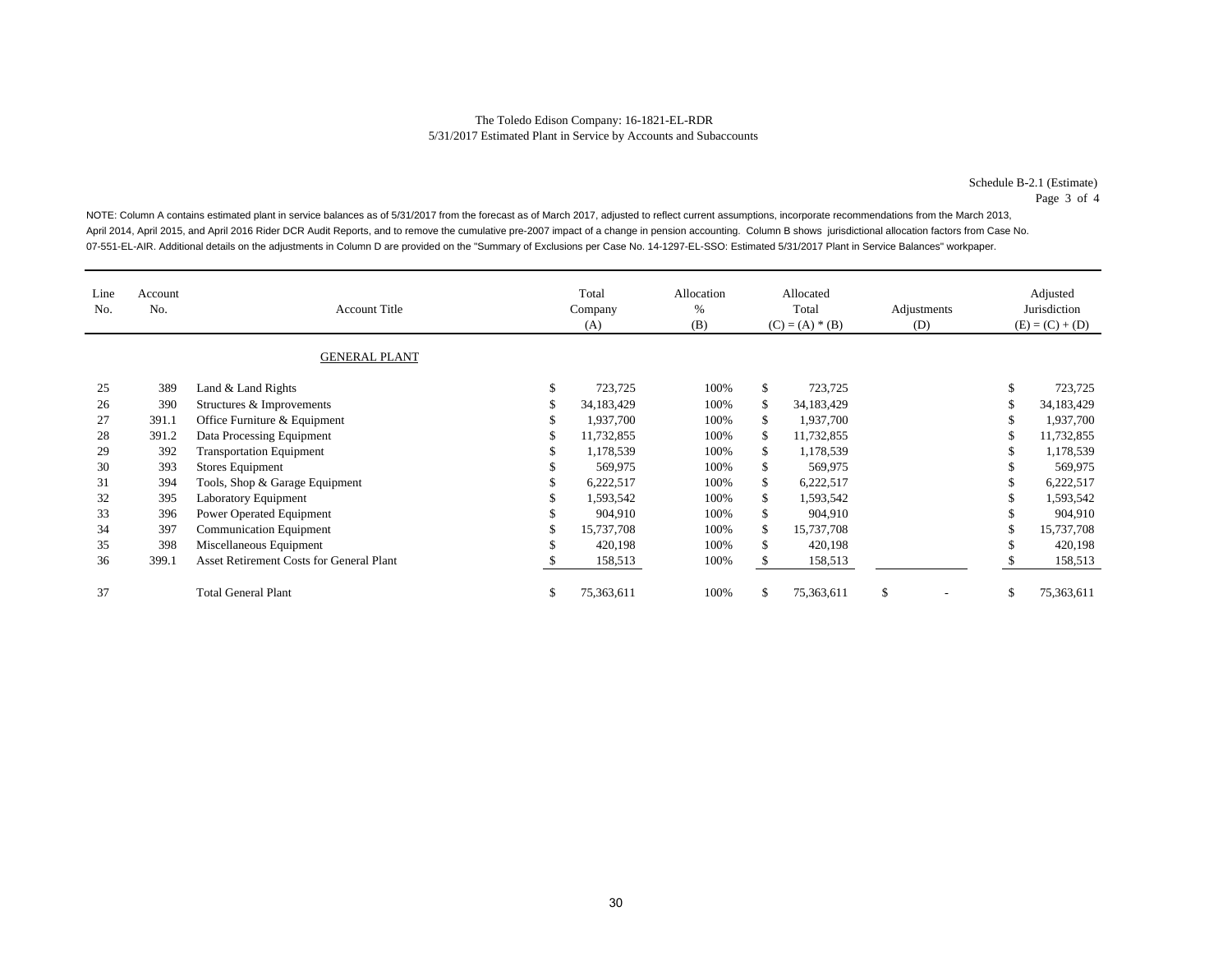Schedule B-2.1 (Estimate) Page 4 of 4

NOTE: Column A contains estimated plant in service balances as of 5/31/2017 from the forecast as of March 2017, adjusted to reflect current assumptions, incorporate recommendations from the March 2013, April 2014, April 2015, and April 2016 Rider DCR Audit Reports, and to remove the cumulative pre-2007 impact of a change in pension accounting. Column B shows jurisdictional allocation factors from Case No. 07-551-EL-AIR. Additional details on the adjustments in Column D are provided on the "Summary of Exclusions per Case No. 14-1297-EL-SSO: Estimated 5/31/2017 Plant in Service Balances" workpaper.

| Line<br>No. | Account<br>No. | <b>Account Title</b>                                        |          | Total<br>Company<br>(A) | Allocation<br>%<br>(B) | Allocated<br>Total<br>$(C) = (A) * (B)$ |                       |     | Adjustments<br>(D) |        | Adjusted<br>Jurisdiction<br>$(E) = (C) + (D)$ |
|-------------|----------------|-------------------------------------------------------------|----------|-------------------------|------------------------|-----------------------------------------|-----------------------|-----|--------------------|--------|-----------------------------------------------|
|             |                | <b>OTHER PLANT</b>                                          |          |                         |                        |                                         |                       |     |                    |        |                                               |
| 38<br>39    | 303<br>303     | Intangible Software<br>Intangible FAS 109 Transmission      | \$<br>ъ. | 28,761,812<br>54,210    | 100%<br>100%           | \$.<br>\$                               | 28,761,812<br>54,210  |     |                    | ъ<br>ъ | 28,761,812<br>54,210                          |
| 40<br>41    | 303            | Intangible FAS 109 Distribution<br><b>Total Other Plant</b> | \$       | 240,087<br>29,056,110   | 100%                   | \$                                      | 240,087<br>29,056,110 | \$. | -                  | \$     | 240,087<br>29,056,110                         |
| 42          |                | Company Total Plant Balance                                 |          | \$1,143,078,822         | 100%                   |                                         | \$1,143,078,822       | \$  | (15,628,534)       |        | \$1,127,450,287                               |
| 43          |                | Service Company Plant Allocated*                            |          |                         |                        |                                         |                       |     |                    | \$     | 53,069,867                                    |
| 44          |                | Grand Total Plant $(42 + 43)$                               |          |                         |                        |                                         |                       |     |                    |        | \$1,180,520,155                               |

\* Source: Line 2 of the "Service Company Allocations to the Ohio Operating Companies (Estimate)" workpaper.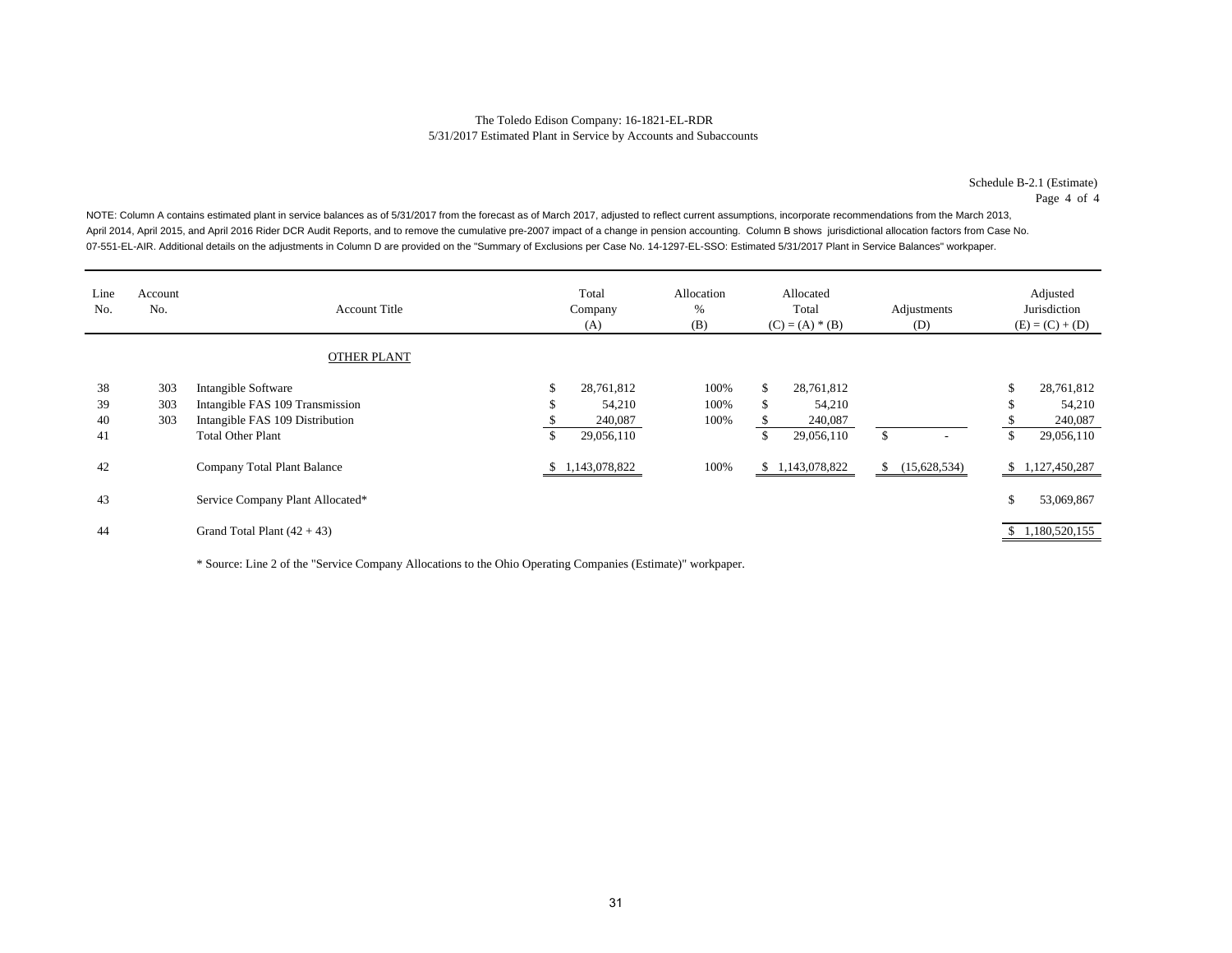Schedule B-3 (Estimate) Page 1 of 4

NOTE: Column B contains estimated reserve for accumulated depreciation balances as of 5/31/2017 from the forecast as of March 2017, adjusted to reflect current assumptions, incorporate recommendations from the March 2013, April 2014, April 2015, and April 2016 Rider DCR Audit Reports, and to remove the cumulative pre-2007 impact of a change in pension accounting. Column C shows jurisdictional allocation factors from Case No. 07-551-EL-AIR. Additional details on the adjustments in Column E are provided on the "Summary of Exclusions per Case No. 14-1297-EL-SSO: Estimated 5/31/2017 Plant in Service Balances" workpaper.

|             |                |                                  | Total                                                                     |                          |     | <b>Reserve Balances</b> |                        |                                         |                          |                    |                                               |            |  |  |
|-------------|----------------|----------------------------------|---------------------------------------------------------------------------|--------------------------|-----|-------------------------|------------------------|-----------------------------------------|--------------------------|--------------------|-----------------------------------------------|------------|--|--|
| Line<br>No. | Account<br>No. | <b>Account Title</b>             | Company<br><b>Plant Investment</b><br>Sch B2.1 (Estimate) Column E<br>(A) |                          |     | Total<br>Company<br>(B) | Allocation<br>%<br>(C) | Allocated<br>Total<br>$(D) = (B) * (C)$ |                          | Adjustments<br>(E) | Adjusted<br>Jurisdiction<br>$(F) = (D) + (E)$ |            |  |  |
|             |                | TRANSMISSION PLANT               |                                                                           |                          |     |                         |                        |                                         |                          |                    |                                               |            |  |  |
|             | 350            | Land & Land Rights               |                                                                           | 1,720,045                | \$  | (70)                    | 100%                   | \$                                      | (70)                     |                    |                                               | (70)       |  |  |
|             | 352            | Structures & Improvements        |                                                                           | 218,318                  |     | 211,535                 | 100%                   |                                         | 211,535                  |                    |                                               | 211,535    |  |  |
| 3           | 353            | <b>Station Equipment</b>         |                                                                           | 11.338.131               | \$. | 4,584,958               | 100%                   | S.                                      | 4,584,958                |                    |                                               | 4,584,958  |  |  |
| 4           | 354            | Towers & Fixtures                |                                                                           | 34,264                   |     | 40,543                  | 100%                   |                                         | 40,543                   |                    |                                               | 40,543     |  |  |
| 5           | 355            | Poles & Fixtures                 |                                                                           | 3,458,531                |     | 3,078,053               | 100%                   |                                         | 3,078,053                |                    |                                               | 3,078,053  |  |  |
| 6           | 356            | Overhead Conductors & Devices    |                                                                           | 5,442,554                |     | 3,388,844               | 100%                   |                                         | 3,388,844                |                    |                                               | 3,388,844  |  |  |
|             | 357            | Underground Conduit              |                                                                           | 372,576                  |     | 188,884                 | 100%                   |                                         | 188,884                  |                    |                                               | 188,884    |  |  |
| 8           | 358            | Underground Conductors & Devices |                                                                           | 385,693                  |     | 195,514                 | 100%                   |                                         | 195,514                  |                    |                                               | 195,514    |  |  |
| 9           | 359            | Roads & Trails                   |                                                                           | $\overline{\phantom{a}}$ |     |                         | 100%                   |                                         | $\overline{\phantom{a}}$ |                    |                                               |            |  |  |
| 10          |                | <b>Total Transmission Plant</b>  | \$                                                                        | 22,970,111               | \$  | 11,688,261              | 100%                   |                                         | 11,688,261               | \$0                | \$                                            | 11,688,261 |  |  |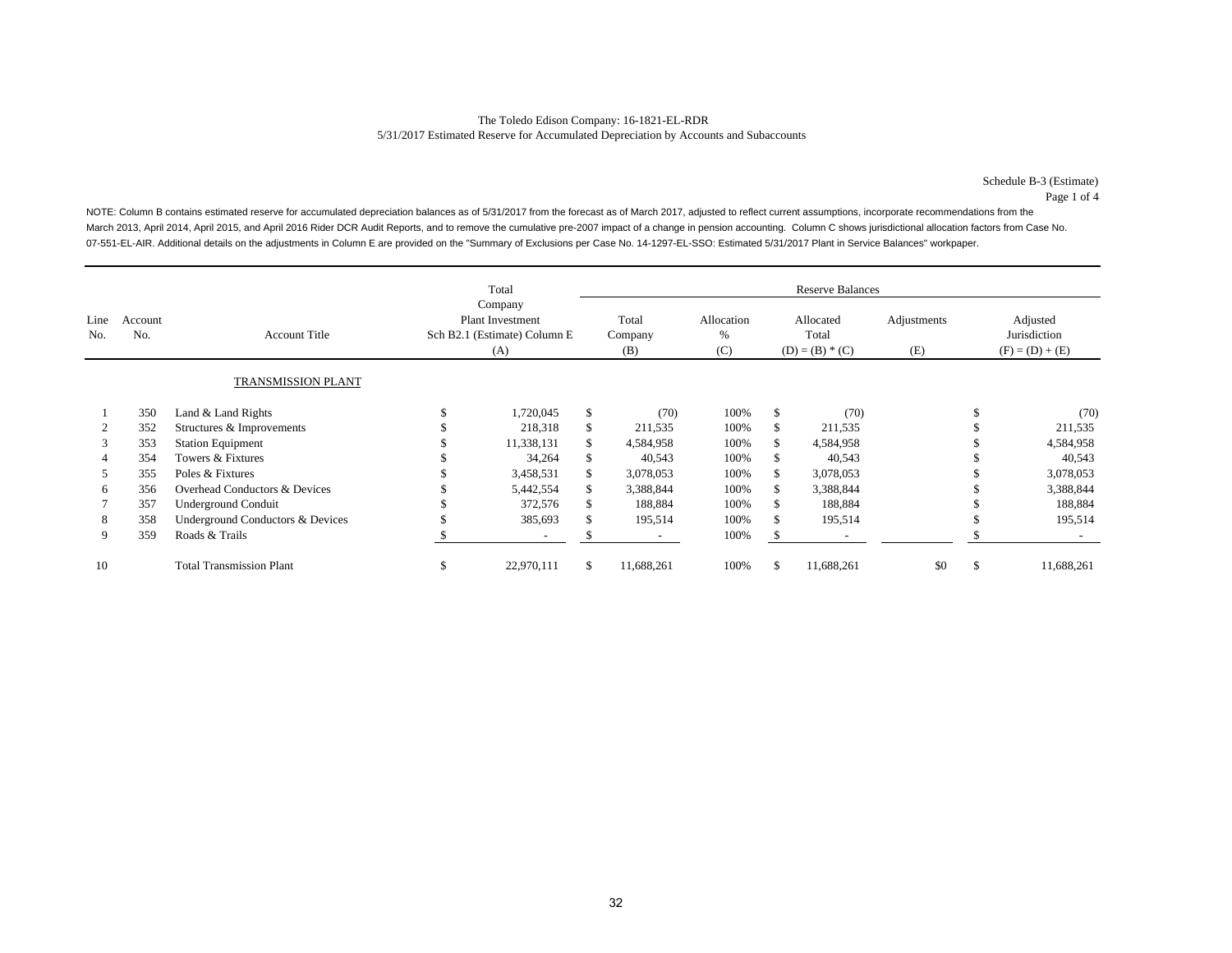Schedule B-3 (Estimate) Page 2 of 4

NOTE: Column B contains estimated reserve for accumulated depreciation balances as of 5/31/2017 from the forecast as of March 2017, adjusted to reflect current assumptions, incorporate recommendations from the March 2013, April 2014, April 2015, and April 2016 Rider DCR Audit Reports, and to remove the cumulative pre-2007 impact of a change in pension accounting. Column C shows jurisdictional allocation factors from Case No. 07-551-EL-AIR. Additional details on the adjustments in Column E are provided on the "Summary of Exclusions per Case No. 14-1297-EL-SSO: Estimated 5/31/2017 Plant in Service Balances" workpaper.

|             |                |                                                      | Total<br>Company<br><b>Plant Investment</b><br>Sch B2.1 (Estimate) Column E<br>(A) |               |    | <b>Reserve Balances</b> |                           |                                         |             |                    |                                               |             |  |  |  |
|-------------|----------------|------------------------------------------------------|------------------------------------------------------------------------------------|---------------|----|-------------------------|---------------------------|-----------------------------------------|-------------|--------------------|-----------------------------------------------|-------------|--|--|--|
| Line<br>No. | Account<br>No. | <b>Account Title</b>                                 |                                                                                    |               |    | Total<br>Company<br>(B) | Allocation<br>$\%$<br>(C) | Allocated<br>Total<br>$(D) = (B) * (C)$ |             | Adjustments<br>(E) | Adjusted<br>Jurisdiction<br>$(F) = (D) + (E)$ |             |  |  |  |
|             |                | <b>DISTRIBUTION PLANT</b>                            |                                                                                    |               |    |                         |                           |                                         |             |                    |                                               |             |  |  |  |
| 11          | 360            | Land & Land Rights                                   |                                                                                    | 4,992,176     | \$ | (2,997)                 | 100%                      | \$                                      | (2,997)     |                    | \$                                            | (2,997)     |  |  |  |
| 12          | 361            | Structures & Improvements                            |                                                                                    | 6,075,393     | S. | 2,307,746               | 100%                      | S.                                      | 2,307,746   |                    |                                               | 2,307,746   |  |  |  |
| 13          | 362            | <b>Station Equipment</b>                             |                                                                                    | 98,840,395    |    | 37,519,231              | 100%                      |                                         | 37,519,231  |                    |                                               | 37,519,231  |  |  |  |
| 14          | 364            | Poles, Towers & Fixtures                             |                                                                                    | 175,226,069   |    | 118,797,103             | 100%                      |                                         | 118,797,103 |                    |                                               | 118,797,103 |  |  |  |
| 15          | 365            | Overhead Conductors & Devices                        |                                                                                    | 220,582,510   |    | 88,667,843              | 100%                      |                                         | 88,667,843  |                    |                                               | 88,667,843  |  |  |  |
| 16          | 366            | <b>Underground Conduit</b>                           |                                                                                    | 13,900,722    |    | 7,986,076               | 100%                      |                                         | 7,986,076   |                    |                                               | 7,986,076   |  |  |  |
| 17          | 367            | Underground Conductors & Devices                     |                                                                                    | 141,867,607   |    | 48,913,301              | 100%                      |                                         | 48,913,301  |                    |                                               | 48,913,301  |  |  |  |
| 18          | 368            | Line Transformers                                    |                                                                                    | 158,329,990   |    | 67,901,057              | 100%                      |                                         | 67,901,057  |                    |                                               | 67,901,057  |  |  |  |
| 19          | 369            | Services                                             |                                                                                    | 67,613,121    | S. | 68,891,208              | 100%                      |                                         | 68,891,208  |                    |                                               | 68,891,208  |  |  |  |
| 20          | 370            | Meters                                               |                                                                                    | 45,998,130    |    | 19,948,358              | 100%                      |                                         | 19,948,358  |                    |                                               | 19,948,358  |  |  |  |
| 21          | 371            | <b>Installation on Customer Premises</b>             |                                                                                    | 6,643,739     |    | 4,290,966               | 100%                      |                                         | 4,290,966   |                    |                                               | 4,290,966   |  |  |  |
| 22          | 373            | Street Lighting & Signal Systems                     |                                                                                    | 59,982,703    |    | 40,233,072              | 100%                      |                                         | 40,233,072  |                    |                                               | 40,233,072  |  |  |  |
| 23          | 374            | <b>Asset Retirement Costs for Distribution Plant</b> |                                                                                    | 7,901         |    | 5,437                   | 100%                      |                                         | 5,437       |                    |                                               | 5,437       |  |  |  |
| 24          |                | <b>Total Distribution Plant</b>                      | S                                                                                  | 1,000,060,455 | S. | 505,458,400             | 100%                      |                                         | 505,458,400 | \$0                | \$                                            | 505,458,400 |  |  |  |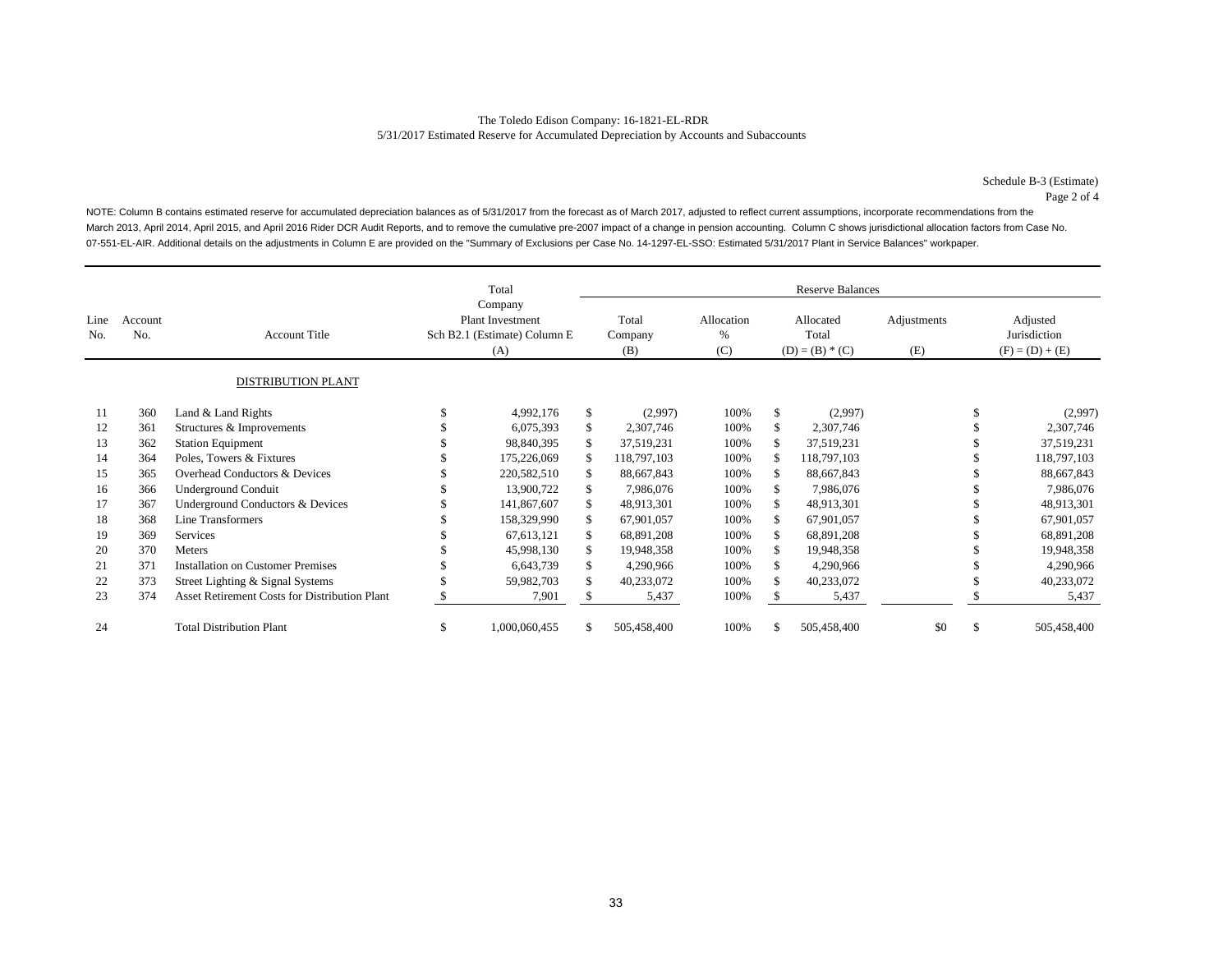Schedule B-3 (Estimate) Page 3 of 4

NOTE: Column B contains estimated reserve for accumulated depreciation balances as of 5/31/2017 from the forecast as of March 2017, adjusted to reflect current assumptions, incorporate recommendations from the March 2013, April 2014, April 2015, and April 2016 Rider DCR Audit Reports, and to remove the cumulative pre-2007 impact of a change in pension accounting. Column C shows jurisdictional allocation factors from Case No. 07-551-EL-AIR. Additional details on the adjustments in Column E are provided on the "Summary of Exclusions per Case No. 14-1297-EL-SSO: Estimated 5/31/2017 Plant in Service Balances" workpaper.

|             |                |                                                 | Total<br>Company |                                                                |    | <b>Reserve Balances</b> |                        |                                         |            |                    |                                               |            |  |  |
|-------------|----------------|-------------------------------------------------|------------------|----------------------------------------------------------------|----|-------------------------|------------------------|-----------------------------------------|------------|--------------------|-----------------------------------------------|------------|--|--|
| Line<br>No. | Account<br>No. | <b>Account Title</b>                            |                  | <b>Plant Investment</b><br>Sch B2.1 (Estimate) Column E<br>(A) |    | Total<br>Company<br>(B) | Allocation<br>%<br>(C) | Allocated<br>Total<br>$(D) = (B) * (C)$ |            | Adjustments<br>(E) | Adjusted<br>Jurisdiction<br>$(F) = (D) + (E)$ |            |  |  |
|             |                | <b>GENERAL PLANT</b>                            |                  |                                                                |    |                         |                        |                                         |            |                    |                                               |            |  |  |
| 25          | 389            | Land & Land Rights                              |                  | 723,725                                                        | \$ |                         | 100%                   | \$                                      |            |                    |                                               |            |  |  |
| 26          | 390            | Structures & Improvements                       |                  | 34,183,429                                                     | \$ | 9,348,469               | 100%                   |                                         | 9,348,469  |                    |                                               | 9,348,469  |  |  |
| 27          | 391.1          | Office Furniture & Equipment                    |                  | 1,937,700                                                      |    | 1,840,822               | 100%                   |                                         | 1,840,822  |                    |                                               | 1,840,822  |  |  |
| 28          | 391.2          | Data Processing Equipment                       |                  | 11,732,855                                                     |    | 6,912,444               | 100%                   |                                         | 6,912,444  |                    |                                               | 6,912,444  |  |  |
| 29          | 392            | <b>Transportation Equipment</b>                 |                  | 1,178,539                                                      |    | 1,256,686               | 100%                   |                                         | 1,256,686  |                    |                                               | 1,256,686  |  |  |
| 30          | 393            | Stores Equipment                                |                  | 569,975                                                        |    | 378,378                 | 100%                   |                                         | 378,378    |                    |                                               | 378,378    |  |  |
| 31          | 394            | Tools, Shop & Garage Equipment                  |                  | 6,222,517                                                      | S  | 2,239,667               | 100%                   |                                         | 2,239,667  |                    |                                               | 2,239,667  |  |  |
| 32          | 395            | Laboratory Equipment                            |                  | 1,593,542                                                      |    | 1,059,455               | 100%                   |                                         | 1,059,455  |                    |                                               | 1,059,455  |  |  |
| 33          | 396            | Power Operated Equipment                        |                  | 904,910                                                        | S. | 881,084                 | 100%                   |                                         | 881,084    |                    |                                               | 881,084    |  |  |
| 34          | 397            | <b>Communication Equipment</b>                  |                  | 15,737,708                                                     |    | 10,299,668              | 100%                   |                                         | 10,299,668 |                    |                                               | 10,299,668 |  |  |
| 35          | 398            | Miscellaneous Equipment                         |                  | 420,198                                                        |    | 179,211                 | 100%                   |                                         | 179,211    |                    |                                               | 179,211    |  |  |
| 36          | 399.1          | <b>Asset Retirement Costs for General Plant</b> |                  | 158,513                                                        |    | 94,139                  | 100%                   |                                         | 94,139     |                    |                                               | 94,139     |  |  |
| 37          |                | <b>Total General Plant</b>                      | S                | 75,363,611                                                     | \$ | 34,490,024              | 100%                   |                                         | 34,490,024 | \$0                | \$                                            | 34,490,024 |  |  |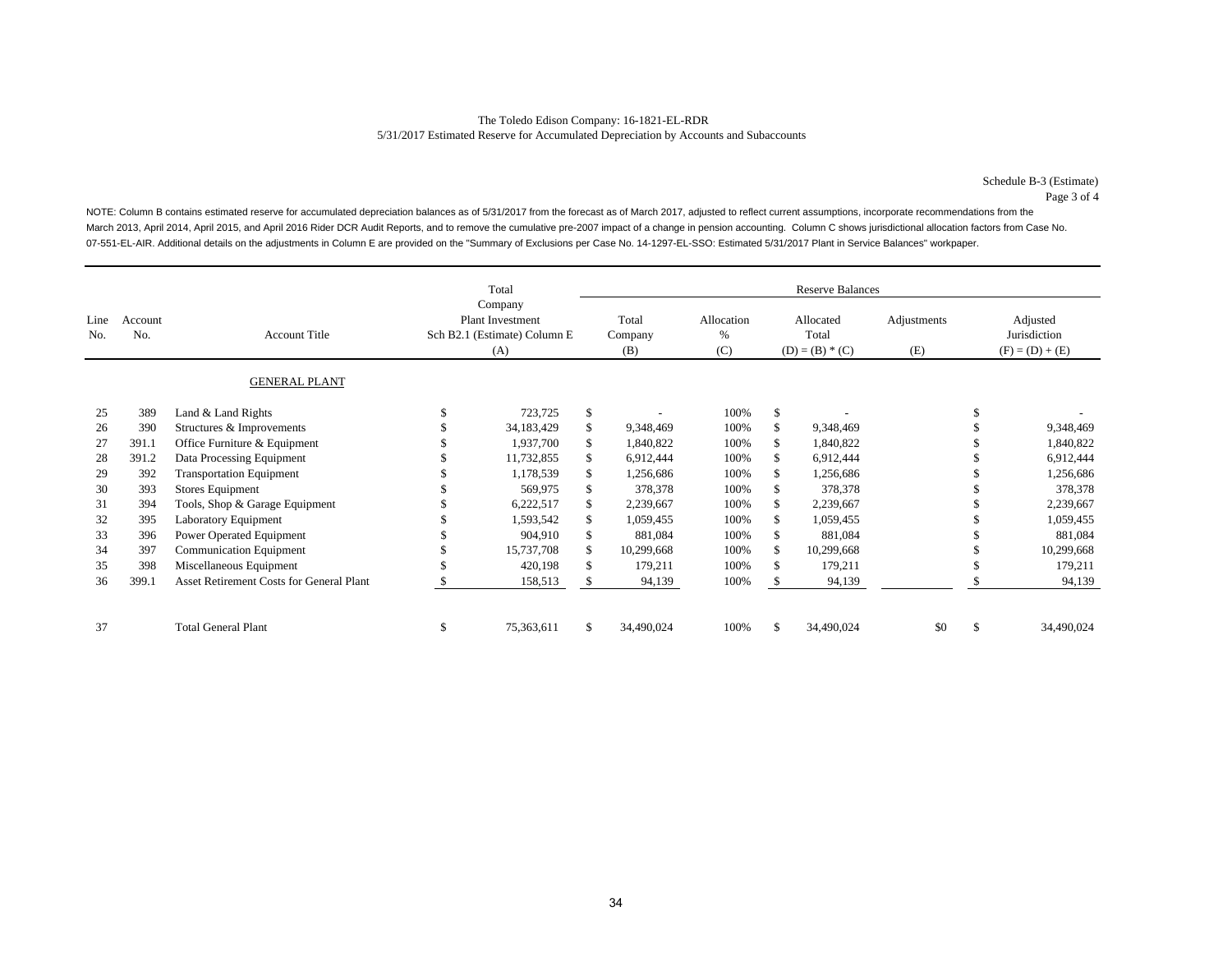#### The Toledo Edison Company: 16-1821-EL-RDR 5/31/2017 Estimated Reserve for Accumulated Depreciation by Accounts and Subaccounts

Schedule B-3 (Estimate) Page 4 of 4

NOTE: Column B contains estimated reserve for accumulated depreciation balances as of 5/31/2017 from the forecast as of March 2017, adjusted to reflect current assumptions, incorporate recommendations from the March 2013, April 2014, April 2015, and April 2016 Rider DCR Audit Reports, and to remove the cumulative pre-2007 impact of a change in pension accounting. Column C shows jurisdictional allocation factors from Case No. 07-551-EL-AIR. Additional details on the adjustments in Column E are provided on the "Summary of Exclusions per Case No. 14-1297-EL-SSO: Estimated 5/31/2017 Plant in Service Balances" workpaper.

|             |                |                                                             |    | Total                                                              |    |                         |                        |                                         | <b>Reserve Balances</b> |                    |                                               |                         |
|-------------|----------------|-------------------------------------------------------------|----|--------------------------------------------------------------------|----|-------------------------|------------------------|-----------------------------------------|-------------------------|--------------------|-----------------------------------------------|-------------------------|
| Line<br>No. | Account<br>No. | <b>Account Title</b>                                        |    | Company<br>Plant Investment<br>Sch B2.1 (Estimate) Column E<br>(A) |    | Total<br>Company<br>(B) | Allocation<br>%<br>(C) | Allocated<br>Total<br>$(D) = (B) * (C)$ |                         | Adjustments<br>(E) | Adjusted<br>Jurisdiction<br>$(F) = (D) + (E)$ |                         |
|             |                | <b>OTHER PLANT</b>                                          |    |                                                                    |    |                         |                        |                                         |                         |                    |                                               |                         |
| 38<br>39    | 303<br>303     | Intangible Software<br>Intangible FAS 109 Transmission      | S  | 28,761,812<br>54,210                                               | S  | 23,056,419<br>51,229    | 100%<br>100%           |                                         | 23,056,419<br>51,229    |                    | \$                                            | 23,056,419<br>51,229    |
| 40<br>41    | 303            | Intangible FAS 109 Distribution<br><b>Total Other Plant</b> | \$ | 240,087<br>29,056,110                                              |    | 240,085<br>23,347,733   | 100%                   |                                         | 240,085<br>23, 347, 733 | \$0                | \$                                            | 240,085<br>23, 347, 733 |
| 42          |                | Removal Work in Progress (RWIP)                             |    |                                                                    | \$ | (9,143,985)             | 100%                   | \$.                                     | (9,143,985)             |                    | \$                                            | (9,143,985)             |
| 43          |                | Company Total Plant (Reserve)                               |    | 1,127,450,287                                                      | Ъ. | 565,840,433             | 100%                   |                                         | 565,840,433             | \$0                |                                               | 565,840,433             |
| 44          |                | Service Company Reserve Allocated*                          |    |                                                                    |    |                         |                        |                                         |                         |                    | \$                                            | 26,712,243              |
| 45          |                | Grand Total Plant (Reserve) $(43 + 44)$                     |    |                                                                    |    |                         |                        |                                         |                         |                    |                                               | 592,552,676             |

\* Source: Line 3 of the "Service Company Allocations to the Ohio Operating Companies (Estimate)" workpaper.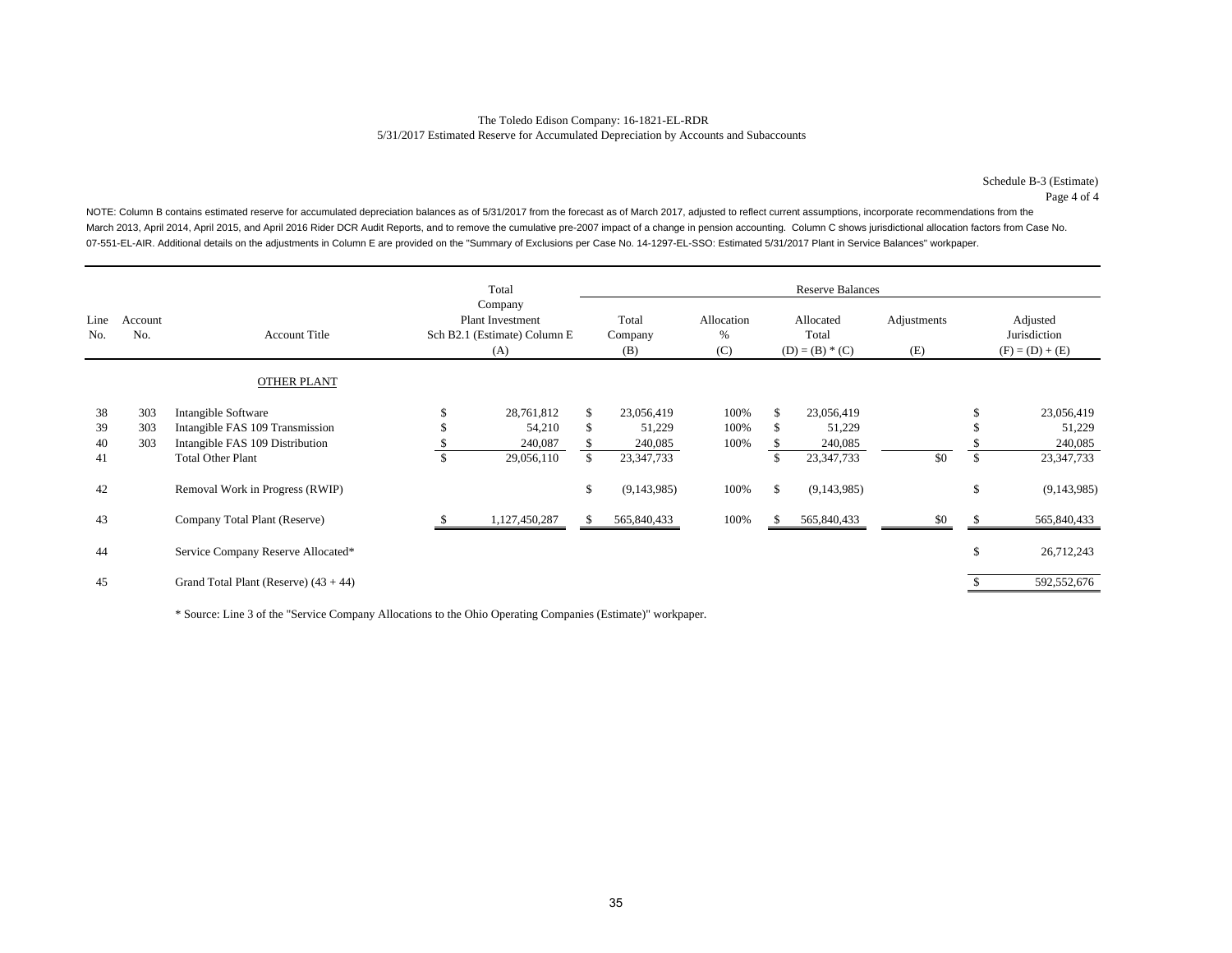The Cleveland Electric Illuminating Company: 16-1819-EL-RDR Ohio Edison Company: 16-1820-EL-RDR The Toledo Edison Company: 16-1821-EL-RDR

FirstEnergy Companies

ADIT Balances (281 & 282 Property Accounts) - Estimate

| $(1)$ Ending Bal. 5/31/2017*         | CEI<br>471,725,773 | OЕ<br>589.706.536 | 149.076.985 | SC<br>67,497,541 |
|--------------------------------------|--------------------|-------------------|-------------|------------------|
| (2) Service Company Allocated ADIT** | $9.591.401$ \$     | 11.623.076        | 5,116,314   |                  |
| (3) Grand Total ADIT Balance***      | 481,317,173 \$     | 601,329,613       | 154,193,299 |                  |

\*Source: Estimated 5/31/2017 ADIT balances from the forecast as of March 2017.

\*\* Line 4 of the "Service Company Allocations to the Ohio Operating Companies (Estimate)" workpaper.

\*\*\* Calculation : Line 1 + Line 2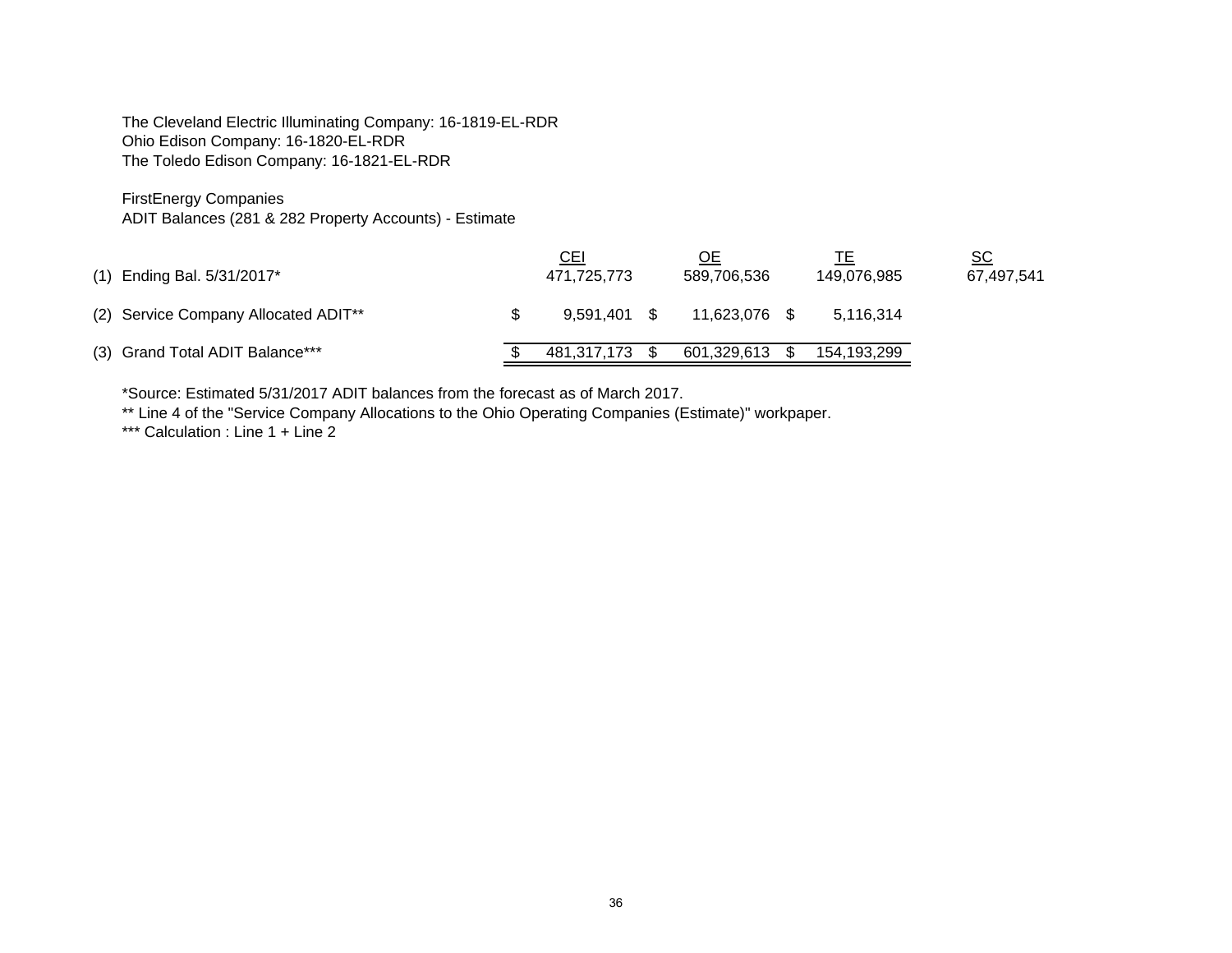#### The Toledo Edison Company: 16-1821-EL-RDR Annual Depreciation Expense on Estimated Plant Balances as of May 31, 2017

Schedule B-3.2 (Estimate) Page 1 of 4

#### NOTE: Column F is from Case No. 07-551-EL-AIR.

|                    |                       |                                  | Adjusted Jurisdiction                               |                                                         |                                   |               |                                             |
|--------------------|-----------------------|----------------------------------|-----------------------------------------------------|---------------------------------------------------------|-----------------------------------|---------------|---------------------------------------------|
| Line<br>No.<br>(A) | Account<br>No.<br>(B) | <b>Account Title</b><br>(C)      | Plant<br>Investment<br>Sch. B-2.1 (Estimate)<br>(D) | Reserve<br><b>Balance</b><br>Sch. B-3 (Estimate)<br>(E) | Current<br>Accrual<br>Rate<br>(F) |               | Calculated<br>Depr.<br>Expense<br>$(G=DxF)$ |
|                    |                       | <b>TRANSMISSION PLANT</b>        |                                                     |                                                         |                                   |               |                                             |
|                    | 350                   | Land & Land Rights               | 1,720,045                                           | \$<br>(70)                                              | 0.00%                             | $\mathbb{S}$  |                                             |
| $\overline{c}$     | 352                   | Structures & Improvements        | 218,318                                             | \$<br>211,535                                           | 2.50%                             | <sup>\$</sup> | 5,458                                       |
| 3                  | 353                   | <b>Station Equipment</b>         | 11,338,131                                          | \$<br>4,584,958                                         | 1.80%                             |               | 204,086                                     |
|                    | 354                   | Towers & Fixtures                | 34,264                                              | \$<br>40,543                                            | 1.85%                             | \$.           | 634                                         |
| 5                  | 355                   | Poles & Fixtures                 | 3,458,531                                           | \$<br>3,078,053                                         | 3.75%                             | \$.           | 129,695                                     |
| h                  | 356                   | Overhead Conductors & Devices    | 5,442,554                                           | \$<br>3,388,844                                         | 2.67%                             | \$            | 145,316                                     |
|                    | 357                   | <b>Underground Conduit</b>       | 372,576                                             | \$<br>188,884                                           | 2.00%                             | \$            | 7,452                                       |
| 8                  | 358                   | Underground Conductors & Devices | 385,693                                             | \$<br>195,514                                           | 2.86%                             | \$.           | 11,031                                      |
| 9                  | 359                   | Roads & Trails                   | $\overline{\phantom{a}}$                            | \$                                                      |                                   |               |                                             |
| 10                 |                       | <b>Total Transmission</b>        | \$<br>22,970,111                                    | \$<br>11,688,261                                        |                                   | \$            | 503,672                                     |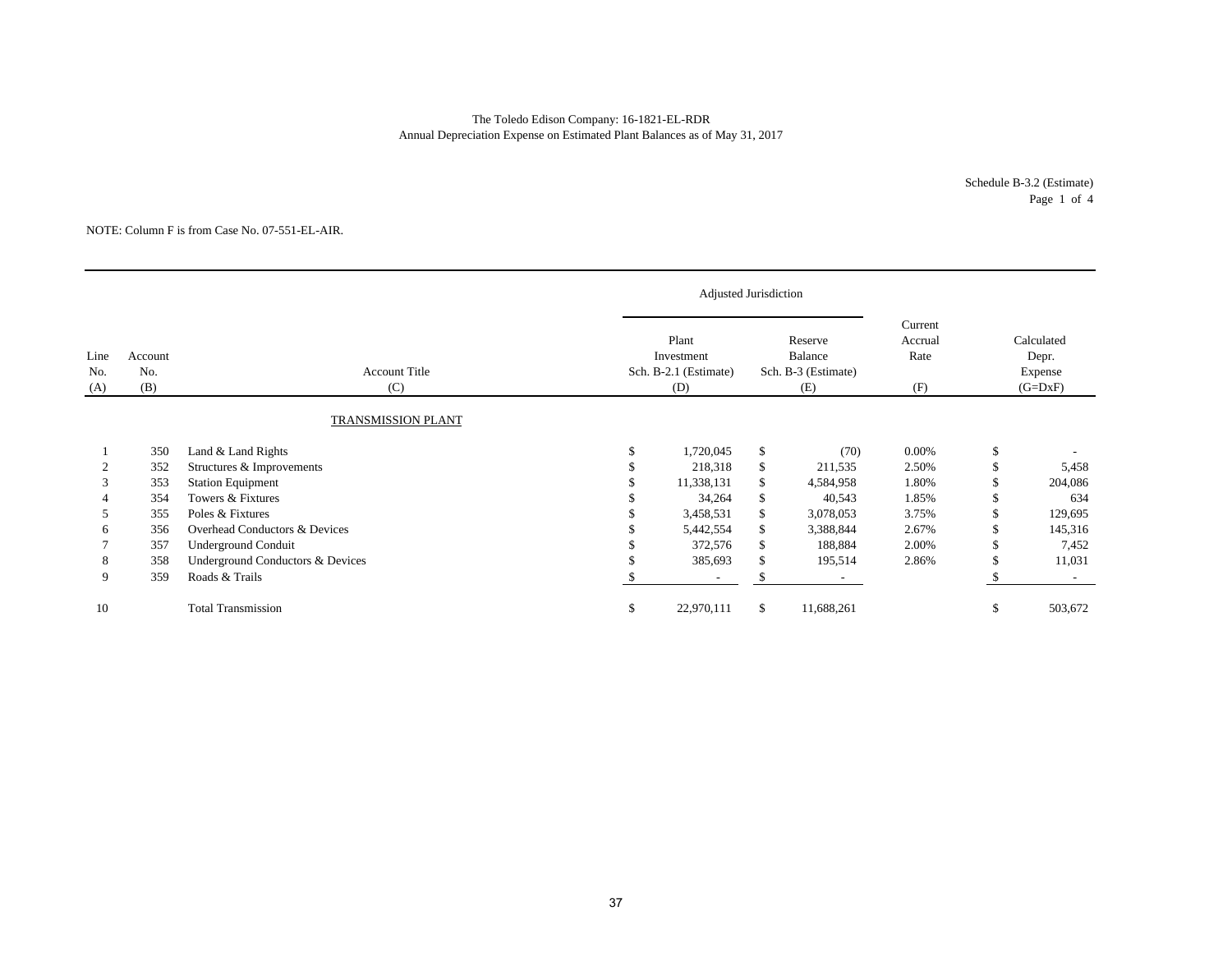#### The Toledo Edison Company: 16-1821-EL-RDR Annual Depreciation Expense on Estimated Plant Balances as of May 31, 2017

Schedule B-3.2 (Estimate) Page 2 of 4

#### NOTE: Column F is from Case No. 07-551-EL-AIR.

|                    |                       |                                                      |    | Adjusted Jurisdiction                               |                                                  |                                   |     |                                             |
|--------------------|-----------------------|------------------------------------------------------|----|-----------------------------------------------------|--------------------------------------------------|-----------------------------------|-----|---------------------------------------------|
| Line<br>No.<br>(A) | Account<br>No.<br>(B) | <b>Account Title</b><br>(C)                          |    | Plant<br>Investment<br>Sch. B-2.1 (Estimate)<br>(D) | Reserve<br>Balance<br>Sch. B-3 (Estimate)<br>(E) | Current<br>Accrual<br>Rate<br>(F) |     | Calculated<br>Depr.<br>Expense<br>$(G=DxF)$ |
|                    |                       | <b>DISTRIBUTION PLANT</b>                            |    |                                                     |                                                  |                                   |     |                                             |
| 11                 | 360                   | Land & Land Rights                                   | \$ | 4,992,176                                           | \$<br>(2,997)                                    | $0.00\%$                          | \$  |                                             |
| 12                 | 361                   | Structures & Improvements                            | S  | 6,075,393                                           | \$<br>2,307,746                                  | 2.50%                             | \$  | 151,885                                     |
| 13                 | 362                   | <b>Station Equipment</b>                             | ж  | 98,840,395                                          | \$<br>37,519,231                                 | 2.25%                             | S   | 2,223,909                                   |
| 14                 | 364                   | Poles, Towers & Fixtures                             |    | 175,226,069                                         | \$<br>118,797,103                                | 3.78%                             | S   | 6,623,545                                   |
| 15                 | 365                   | Overhead Conductors & Devices                        |    | 220,582,510                                         | \$<br>88,667,843                                 | 3.75%                             |     | 8,271,844                                   |
| 16                 | 366                   | Underground Conduit                                  |    | 13,900,722                                          | \$<br>7,986,076                                  | 2.08%                             |     | 289,135                                     |
| 17                 | 367                   | Underground Conductors & Devices                     |    | 141,867,607                                         | \$<br>48,913,301                                 | 2.20%                             |     | 3,121,087                                   |
| 18                 | 368                   | Line Transformers                                    |    | 158,329,990                                         | \$<br>67,901,057                                 | 2.62%                             |     | 4,148,246                                   |
| 19                 | 369                   | Services                                             |    | 67, 613, 121                                        | \$<br>68,891,208                                 | 3.17%                             | S   | 2,143,336                                   |
| 20                 | 370                   | Meters                                               |    | 45,998,130                                          | \$<br>19,948,358                                 | 3.43%                             | S   | 1,577,736                                   |
| 21                 | 371                   | <b>Installation on Customer Premises</b>             |    | 6,643,739                                           | \$<br>4,290,966                                  | 4.00%                             | \$. | 265,750                                     |
| 22                 | 373                   | Street Lighting & Signal Systems                     |    | 59,982,703                                          | \$<br>40,233,072                                 | 3.93%                             | \$. | 2,357,320                                   |
| 23                 | 374                   | <b>Asset Retirement Costs for Distribution Plant</b> |    | 7,901                                               | \$<br>5,437                                      | 0.00%                             |     |                                             |
| 24                 |                       | <b>Total Distribution</b>                            | \$ | 1,000,060,455                                       | \$<br>505,458,400                                |                                   | S   | 31,173,793                                  |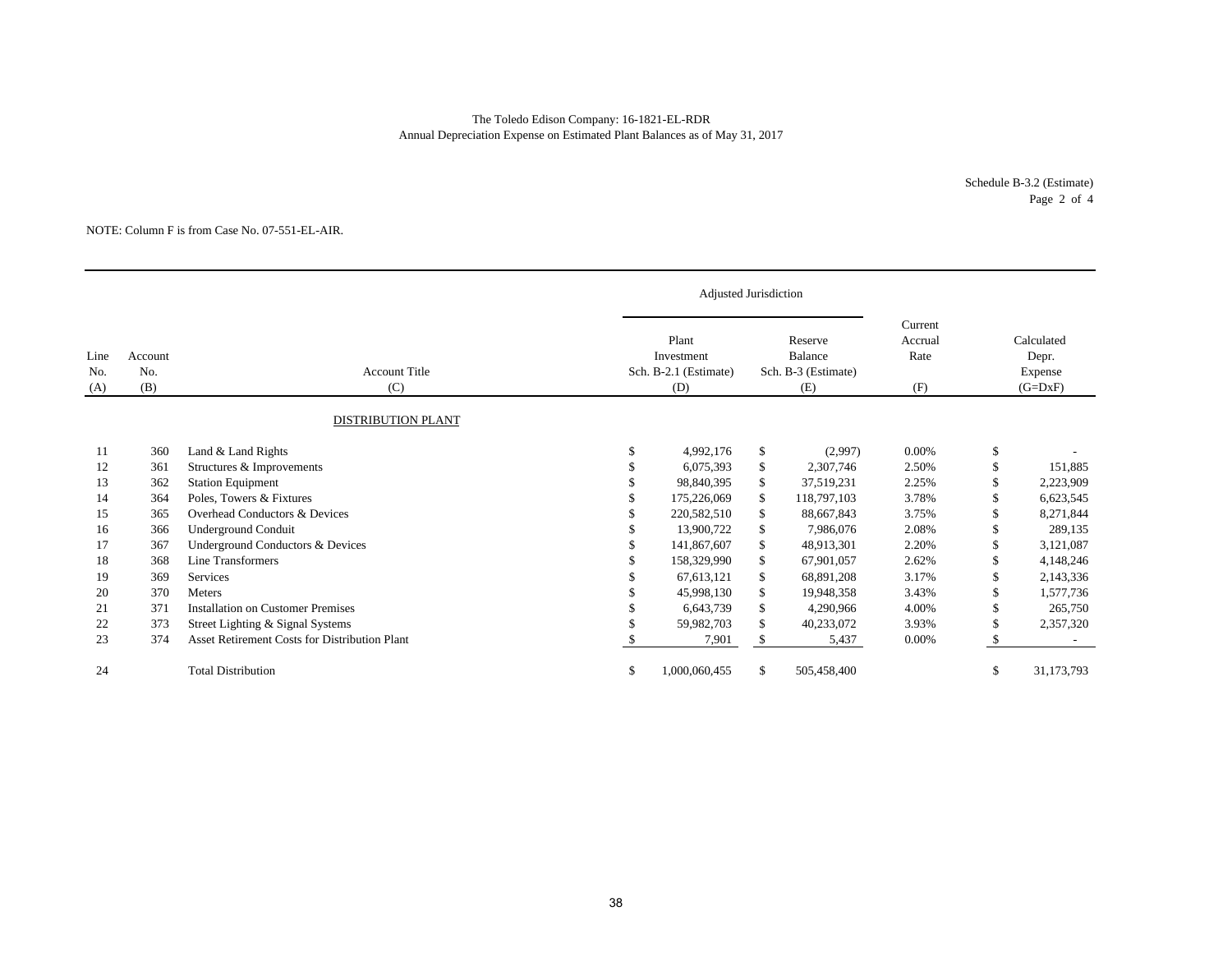#### Annual Depreciation Expense on Estimated Plant Balances as of May 31, 2017 The Toledo Edison Company: 16-1821-EL-RDR

Schedule B-3.2 (Estimate) Page 3 of 4

#### NOTE: Column F is from Case No. 07-551-EL-AIR.

|                    |                       |                                          |    | Adjusted Jurisdiction                               |    |            |                                   |                                             |           |
|--------------------|-----------------------|------------------------------------------|----|-----------------------------------------------------|----|------------|-----------------------------------|---------------------------------------------|-----------|
| Line<br>No.<br>(A) | Account<br>No.<br>(B) | <b>Account Title</b><br>(C)              |    | Plant<br>Investment<br>Sch. B-2.1 (Estimate)<br>(D) |    |            | Current<br>Accrual<br>Rate<br>(F) | Calculated<br>Depr.<br>Expense<br>$(G=DxF)$ |           |
|                    |                       | <b>GENERAL PLANT</b>                     |    |                                                     |    |            |                                   |                                             |           |
| 25                 | 389                   | Land & Land Rights                       | \$ | 723,725                                             | \$ |            | 0.00%                             | \$                                          |           |
| 26                 | 390                   | Structures & Improvements                |    | 34,183,429                                          | \$ | 9,348,469  | 2.20%                             |                                             | 752,035   |
| 27                 | 391.1                 | Office Furniture & Equipment             |    | 1,937,700                                           | \$ | 1,840,822  | 3.80%                             |                                             | 73,633    |
| 28                 | 391.2                 | Data Processing Equipment                |    | 11,732,855                                          | \$ | 6,912,444  | 9.50%                             |                                             | 1,114,621 |
| 29                 | 392                   | <b>Transportation Equipment</b>          |    | 1,178,539                                           | \$ | 1,256,686  | 6.92%                             |                                             | 81,555    |
| 30                 | 393                   | <b>Stores Equipment</b>                  |    | 569,975                                             | \$ | 378,378    | 3.13%                             |                                             | 17,840    |
| 31                 | 394                   | Tools, Shop & Garage Equipment           |    | 6,222,517                                           | \$ | 2,239,667  | 3.33%                             |                                             | 207,210   |
| 32                 | 395                   | Laboratory Equipment                     |    | 1,593,542                                           | \$ | 1,059,455  | 2.86%                             |                                             | 45,575    |
| 33                 | 396                   | Power Operated Equipment                 |    | 904,910                                             | \$ | 881,084    | 5.28%                             |                                             | 47,779    |
| 34                 | 397                   | <b>Communication Equipment</b>           |    | 15,737,708                                          | \$ | 10,299,668 | 5.88%                             |                                             | 925,377   |
| 35                 | 398                   | Miscellaneous Equipment                  |    | 420,198                                             | \$ | 179,211    | 3.33%                             |                                             | 13,993    |
| 36                 | 399.1                 | Asset Retirement Costs for General Plant |    | 158,513                                             | \$ | 94,139     | 0.00%                             | \$.                                         |           |
| 37                 |                       | <b>Total General</b>                     | S  | 75,363,611                                          | \$ | 34,490,024 |                                   | S                                           | 3,279,618 |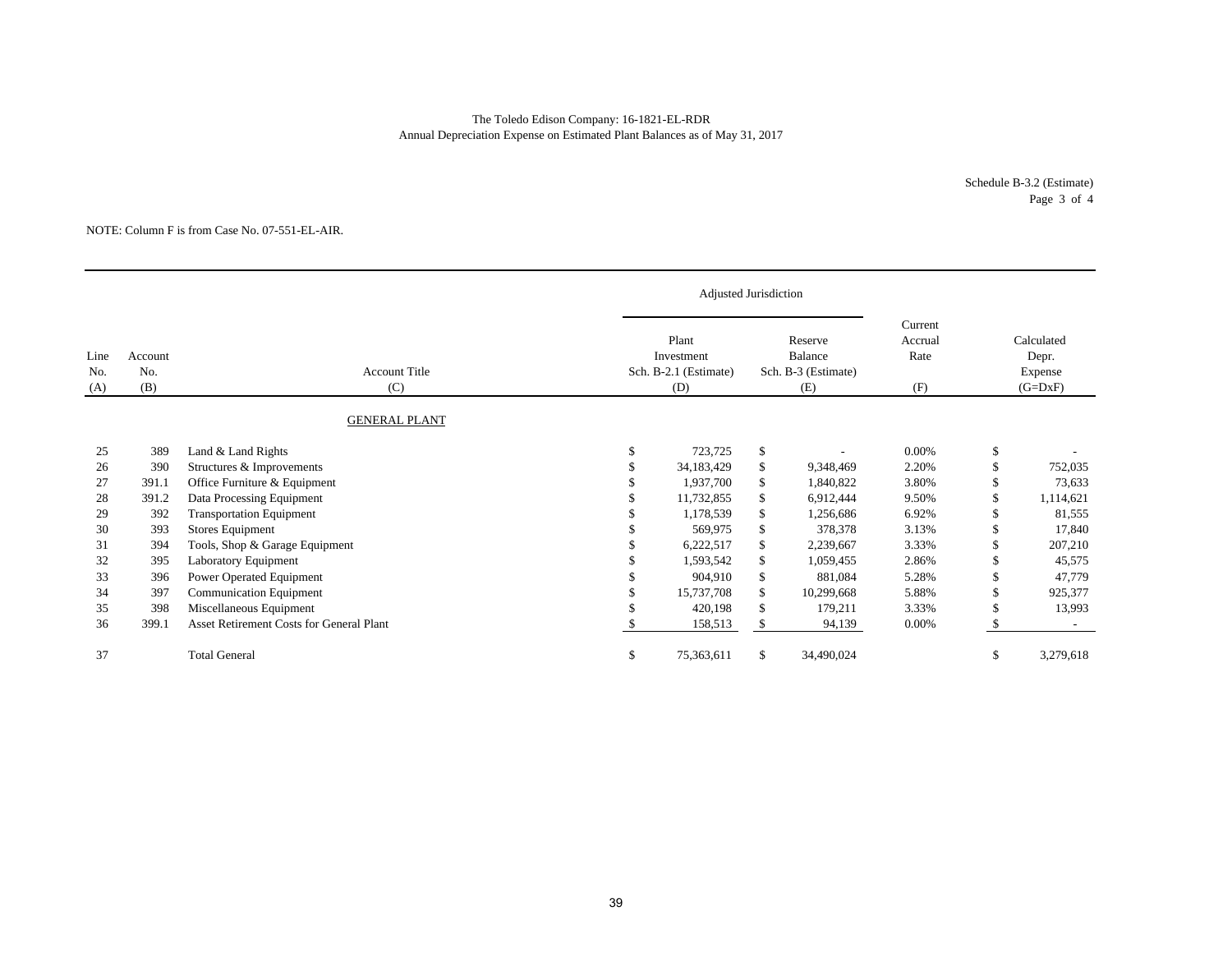#### The Toledo Edison Company: 16-1821-EL-RDR Annual Depreciation Expense on Estimated Plant Balances as of May 31, 2017

Schedule B-3.2 (Estimate) Page 4 of 4

#### NOTE: Column F is from Case No. 07-551-EL-AIR.

|                    |                       |                                                                                           |              | Adjusted Jurisdiction                               |                                                  |                                 |                                   |                                             |            |
|--------------------|-----------------------|-------------------------------------------------------------------------------------------|--------------|-----------------------------------------------------|--------------------------------------------------|---------------------------------|-----------------------------------|---------------------------------------------|------------|
| Line<br>No.<br>(A) | Account<br>No.<br>(B) | <b>Account Title</b><br>(C)                                                               |              | Plant<br>Investment<br>Sch. B-2.1 (Estimate)<br>(D) | Reserve<br>Balance<br>Sch. B-3 (Estimate)<br>(E) |                                 | Current<br>Accrual<br>Rate<br>(F) | Calculated<br>Depr.<br>Expense<br>$(G=DxF)$ |            |
|                    |                       | <b>OTHER PLANT</b>                                                                        |              |                                                     |                                                  |                                 |                                   |                                             |            |
| 38<br>39<br>40     | 303<br>303<br>303     | Intangible Software<br>Intangible FAS 109 Transmission<br>Intangible FAS 109 Distribution | \$<br>\$.    | 28,761,812<br>54,210<br>240,087                     | \$<br>\$<br>\$                                   | 23,056,419<br>51,229<br>240,085 | 14.29%<br>2.37%<br>3.10%          | $\ast$<br>$\ast$                            |            |
| 41                 |                       | <b>Total Other</b>                                                                        | $\mathbb{S}$ | 29,056,110                                          | $\mathbb{S}$                                     | 23, 347, 733                    |                                   | \$                                          | 1,458,217  |
| 42                 |                       | Removal Work in Progress (RWIP)                                                           |              |                                                     |                                                  | $(\$9,143,985)$                 |                                   |                                             |            |
| 43                 |                       | <b>Total Company Depreciation</b>                                                         | \$           | 1,127,450,287                                       | \$                                               | 565,840,433                     |                                   | \$                                          | 36,415,300 |
| 44                 |                       | Incremental Depreciation Associated with Allocated Service Company Plant **               | \$           | 53,069,867                                          | \$                                               | 26,712,243                      |                                   | \$                                          | 2,657,695  |
| 45                 |                       | GRAND TOTAL $(43 + 44)$                                                                   | S            | 1,180,520,155                                       | S                                                | 592,552,676                     |                                   |                                             | 39,072,994 |

\* Please see the "Intangible Depreciation Expense Calculation: Estimated 5/31/2017 Balances" workpaper for more details behind the calculation of depreciation expense associated with Intangible Plant.

\*\* Source: Line 6 of the "Service Company Allocations to the Ohio Operating Companies (Estimate)" workpaper.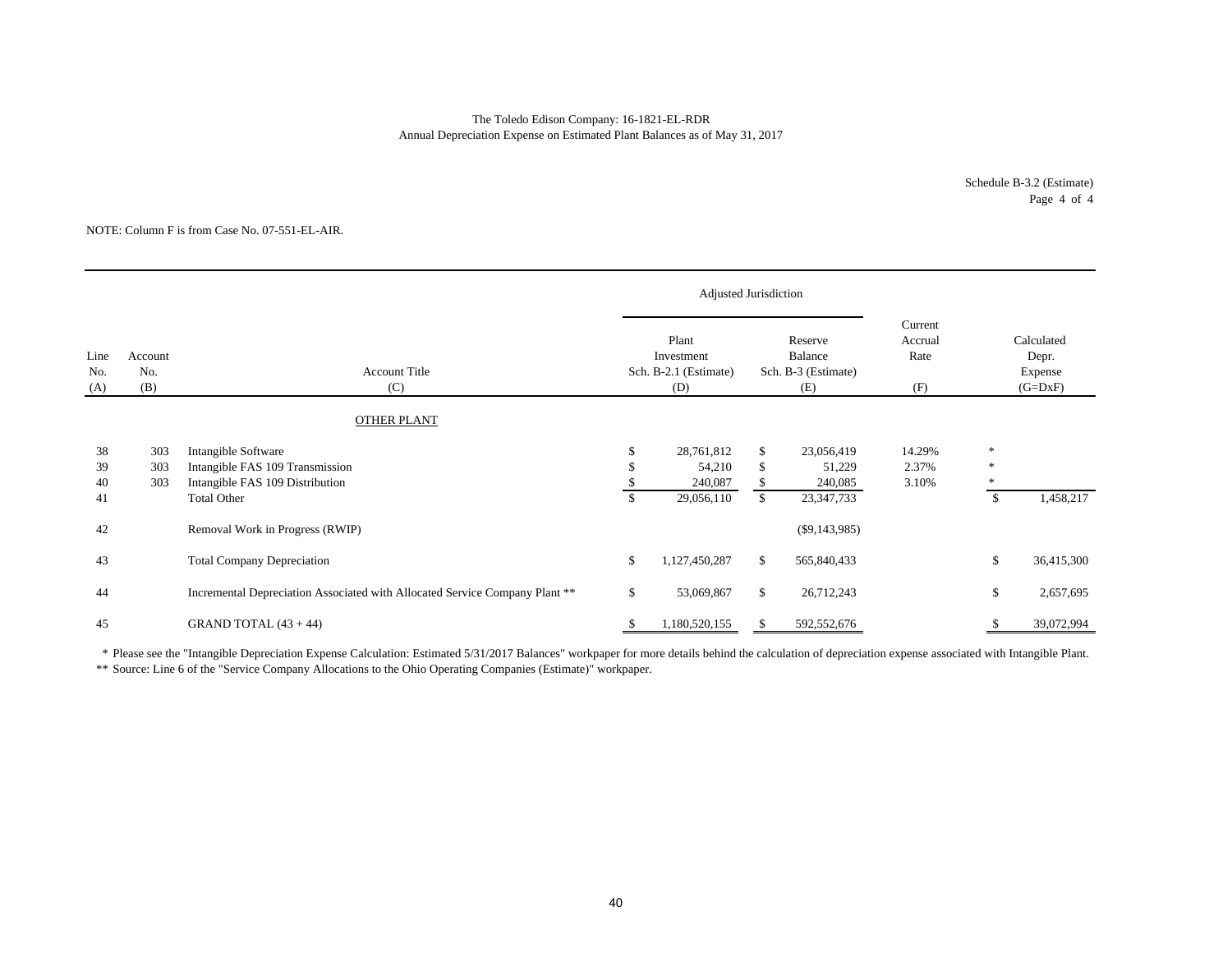### The Toledo Edison Company: 16-1821-EL-RDR

#### Annual Property Tax Expense on Estimated Plant Balances as of May 31, 2017

Schedule C-3.10a (Estimate) Page 1 of 1

| Line<br>No. | Description                                                                | Jurisdictional<br>Amount |
|-------------|----------------------------------------------------------------------------|--------------------------|
|             | Personal Property Taxes - See Schedule C-3.10a1 (Estimate)                 | \$<br>30,031,413         |
| 2           | Real Property Taxes - See Schedule C-3.10a2 (Estimate)                     | \$<br>734,896            |
| 3           | Incremental Property Tax Associated with Allocated Service Company Plant * | \$<br>33,878             |
| 4           | Total Property Taxes $(1 + 2 + 3)$                                         | \$<br>30,800,187         |

\* Source: Line 7 of the "Service Company Allocations to the Ohio Operating Companies (Estimate)" workpaper.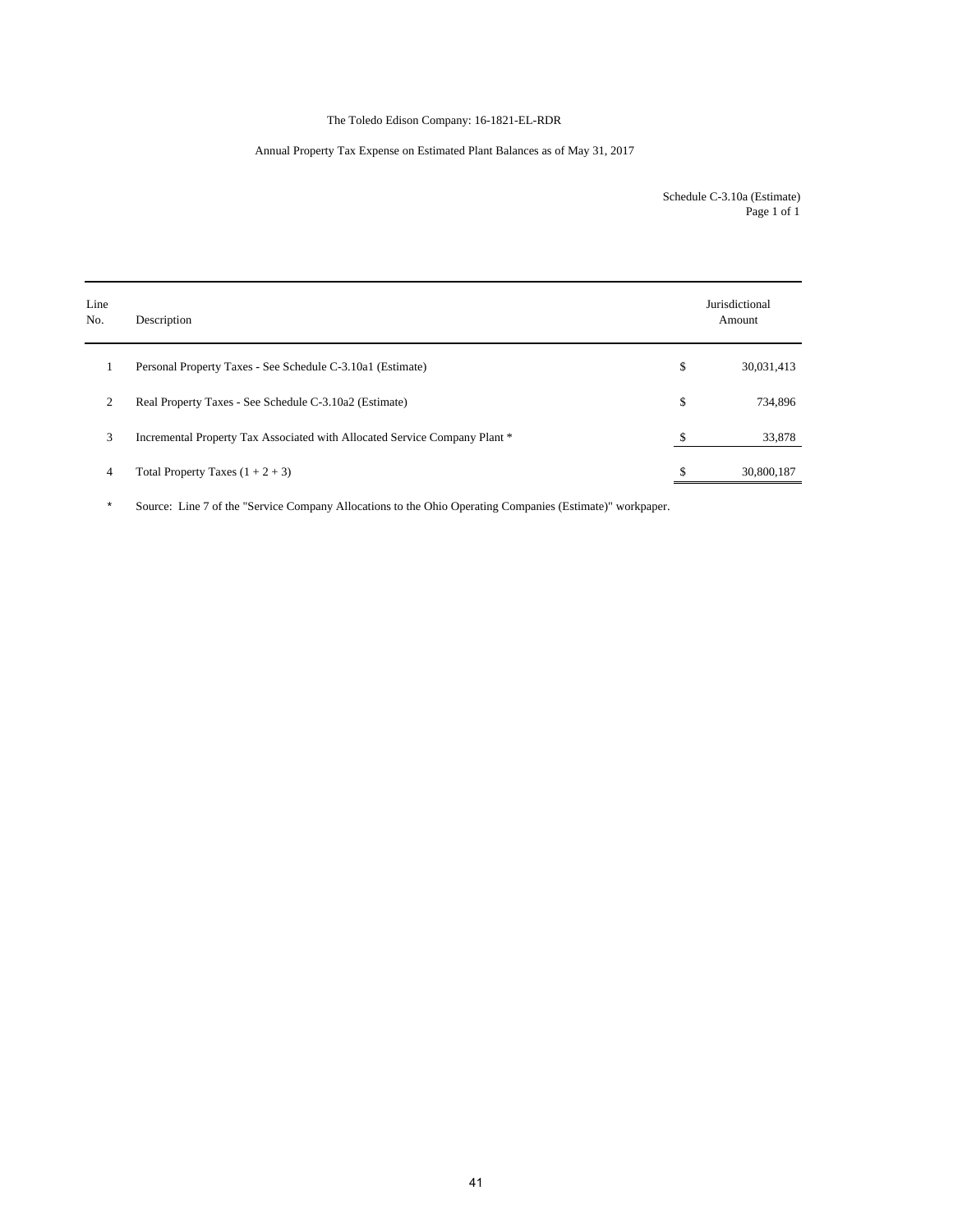#### Annual Personal Property Tax Expense on Estimated Plant Balances as of May 31, 2017

| Schedule C-3.10a1 (Estimate) |  |
|------------------------------|--|
| Page 1 of 1                  |  |

| Line<br>No.    | Description                                         | Jurisdictional Amount   |                       |                      |                       |                         |                  |  |  |  |
|----------------|-----------------------------------------------------|-------------------------|-----------------------|----------------------|-----------------------|-------------------------|------------------|--|--|--|
|                |                                                     |                         | Transmission<br>Plant |                      | Distribution<br>Plant |                         | General<br>Plant |  |  |  |
| 1              | Jurisdictional Plant in Service (a)                 | \$                      | 22,970,111            | \$                   | 1,000,060,455         | \$                      | 75,363,611       |  |  |  |
| $\overline{c}$ | Jurisdictional Real Property (b)                    | \$                      | 1,938,363             | \$                   | 11,067,569            | \$                      | 34,907,154       |  |  |  |
| 3              | Jurisdictional Personal Property (1 - 2)            | $\overline{\mathbb{S}}$ | 21,031,748            | \$                   | 988,992,886           | \$                      | 40,456,457       |  |  |  |
| 4              | Purchase Accounting Adjustment (f)                  | \$                      | (13, 149, 341)        | \$                   | (446,098,087)         | \$                      |                  |  |  |  |
| 5              | Adjusted Jurisdictional Personal Property $(3 + 4)$ | \$                      | 7,882,408             | $\sqrt{\frac{2}{3}}$ | 542,894,799           | $\mathbb{S}$            | 40,456,457       |  |  |  |
|                | <b>Exclusions and Exemptions</b>                    |                         |                       |                      |                       |                         |                  |  |  |  |
| 6              | Capitalized Asset Retirement Costs (a)              | \$                      |                       | \$                   | 7,901                 | \$                      | 158,513          |  |  |  |
| 7              | Exempt Facilities (c)                               | \$                      |                       | \$                   |                       | \$                      |                  |  |  |  |
| 8              | Real Property Classified as Personal Property (c)   | \$                      |                       | \$                   | 49,664,295            | \$                      |                  |  |  |  |
| 9              | Licensed Motor Vehicles (c)                         | \$                      |                       | \$                   | $\overline{a}$        | \$                      | 1,800,886        |  |  |  |
| 10             | Capitalized Interest (g)                            | \$                      | 473,811.52            | \$                   | 4,402,876.82          | \$                      |                  |  |  |  |
| 11             | Total Exclusions and Exemptions (6 thru 10)         | $\overline{\mathbb{S}}$ | 473,812               | $\mathbf S$          | 54,075,073            | $\overline{\mathbb{S}}$ | 1,959,399        |  |  |  |
| 12             | Net Cost of Taxable Personal Property (5 - 11)      | \$                      | 7,408,596             | \$                   | 488,819,726           | \$                      | 38,497,058       |  |  |  |
| 13             | True Value Percentage (c)                           |                         | 72.3280%              |                      | 68.9000%              |                         | 35.7840%         |  |  |  |
| 14             | True Value of Taxable Personal Property (12 x 13)   | \$                      | 5,358,489             | \$                   | 336,796,791           | \$                      | 13,775,787       |  |  |  |
| 15             | Assessment Percentage (d)                           |                         | 85.00%                |                      | 85.00%                |                         | 24.00%           |  |  |  |
| 16             | Assessment Value (14 x 15)                          | \$                      | 4,554,716             | \$                   | 286, 277, 272         | \$                      | 3,306,189        |  |  |  |
| 17             | Personal Property Tax Rate (e)                      |                         | 9.2700000%            |                      | 9.2700000%            |                         | 9.2700000%       |  |  |  |
| 18             | Personal Property Tax (16 x 17)                     | \$                      | 422,222               | \$                   | 26,537,903            | \$                      | 306,484          |  |  |  |
| 19             | Purchase Accounting Adjustment (f)                  | \$                      | 80,714                | \$                   | 2,481,572             | \$                      |                  |  |  |  |
| 20             | State Mandated Software Adjustment (c)              | \$                      |                       | \$                   |                       | \$                      | 202,518          |  |  |  |
| 21             | Total Personal Property Tax $(18 + 19 + 20)$        |                         |                       |                      |                       | $\overline{\mathbb{S}}$ | 30,031,413       |  |  |  |

(a) Schedule B-2.1 (Estimate)

(b) Schedule B-2.1 (Estimate), Accounts 350, 352, 360, 361, 389, and 390 (c) Source: TE's most recent Ohio Annual Property Tax Return Filing

(c) Source: TE's most recent Ohio Annual Property Tax Return Filing

Statutory Assessment for Personal Property

(e) Estimated tax rate for Personal Property based on the most recent Ohio Annual Property Tax Return Filing

(f) Adjustment made as a result of the merger between Ohio Edison and Centerior

(g) Calculation: Line 5 x Percentage from the most recent Ohio Annual Property Tax Return Filing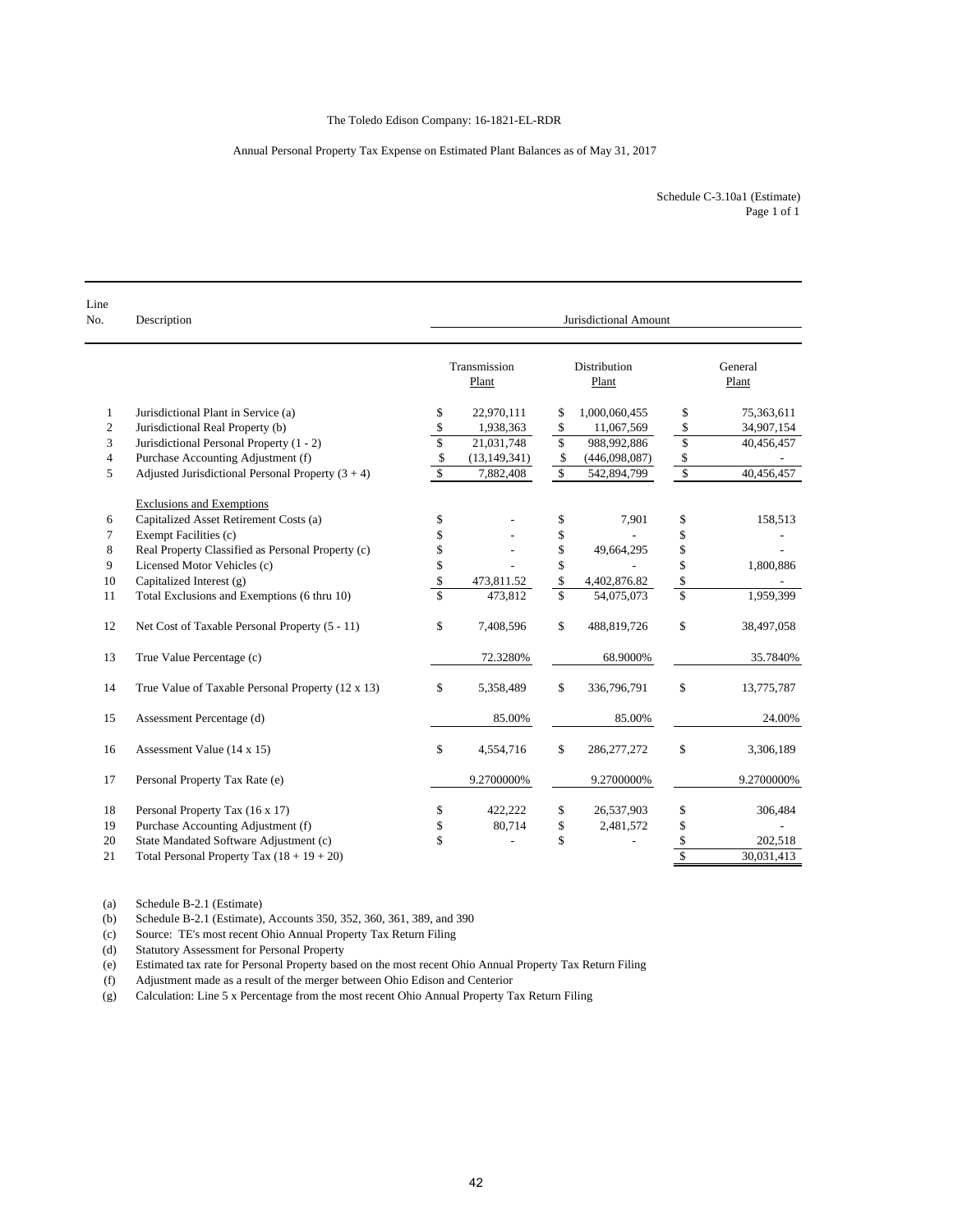#### The Toledo Edison Company: 16-1821-EL-RDR

#### Annual Real Property Tax Expense on Estimated Plant Balances as of May 31, 2017

Page 1 of 1 Schedule C-3.10a2 (Estimate)

| Line<br>No. | Description                        | Jurisdictional Amount |    |                       |    |                  |  |  |  |  |  |
|-------------|------------------------------------|-----------------------|----|-----------------------|----|------------------|--|--|--|--|--|
|             |                                    | Transmission<br>Plant |    | Distribution<br>Plant |    | General<br>Plant |  |  |  |  |  |
| 1           | Jurisdictional Real Property (a)   | \$<br>1,938,363       | \$ | 11,067,569            | \$ | 34,907,154       |  |  |  |  |  |
| 2           | Real Property Tax Rate (b)         | 1.533811%             |    | 1.533811%             |    | 1.533811%        |  |  |  |  |  |
| 3           | Real Property Tax (1 x 2)          | \$<br>29,731          | \$ | 169,756               | \$ | 535,410          |  |  |  |  |  |
| 4           | Total Real Property Tax (Sum of 3) |                       |    |                       |    | 734,896          |  |  |  |  |  |
|             |                                    |                       |    |                       |    |                  |  |  |  |  |  |

(a) Schedule C-3.10a1 (Actual)

(b) Estimated tax rate for Real Estate based on the most recent Ohio Annual Property Tax Return Filing

Calculated as follows:

(1) Real Property Capitalized Cost \$ 64,013,561 Book cost of real property used to compare to assessed (2) Real Property Taxes Paid \$981,847 value of real property to derive a true value percentage (3) Real Property Tax Rate (Paid vs. Capital Costs) 1.533811% Calculation:  $(2) / (1)$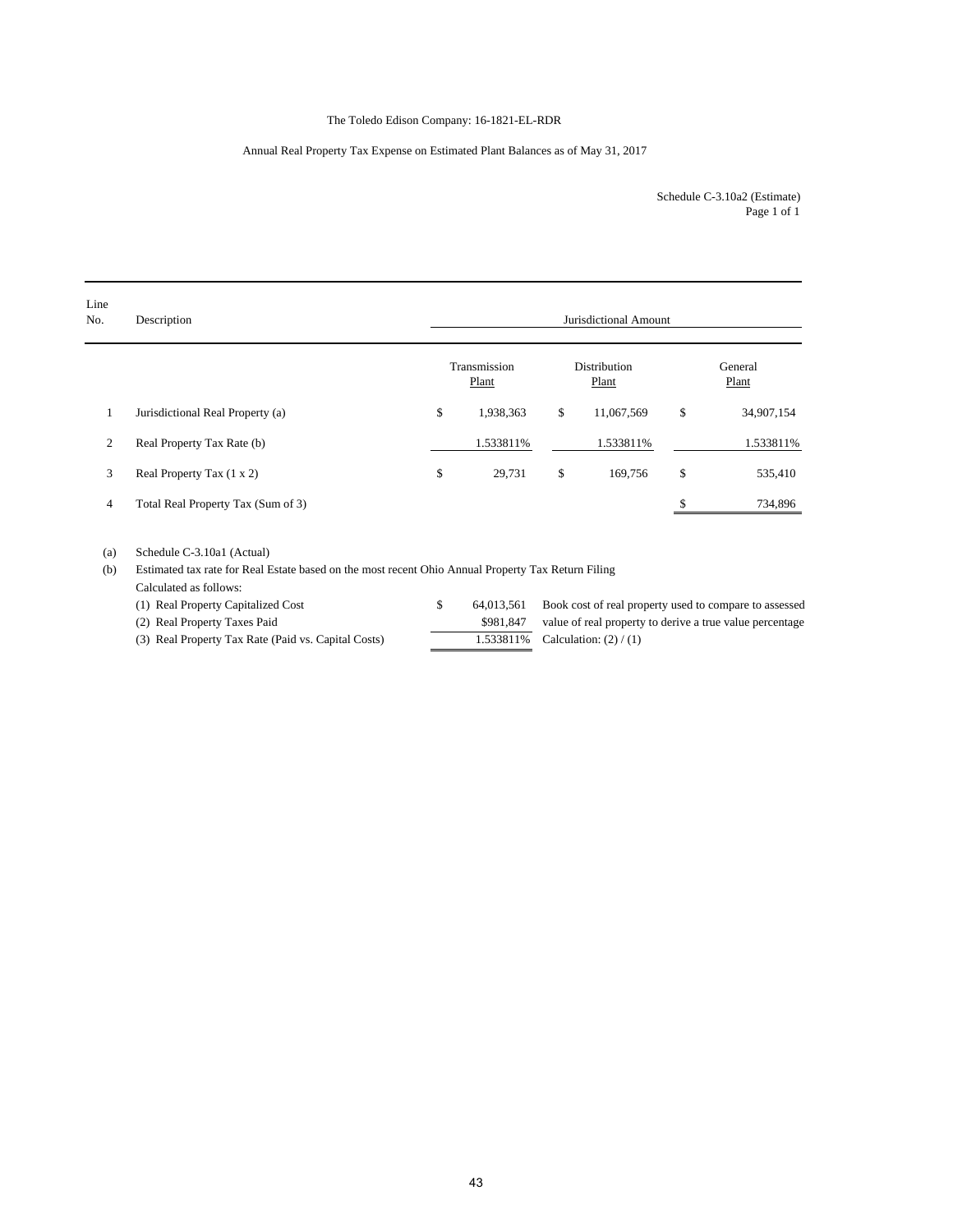The Cleveland Electric Illuminating Company: 16-1819-EL-RDR Ohio Edison Company: 16-1820-EL-RDR The Toledo Edison Company: 16-1821-EL-RDR

#### **Summary of Exclusions per Case No. 14-1297-EL-SSO Estimated 5/31/2017 Plant in Service Balances**

#### **General Adjustments**

ATSI Land Lease Certain amounts (summarized below) in account 350 are associated with land leased to ATSI, FirstEnergy's transmission subsidiary. Consistent with Case No. 07-551-EL-AIR, these amounts are not jurisdictional to distribution related plant in service, and have been excluded accordingly for each operating company. There is no accumulated depreciation reserve associated with land.

| FERC Account 350   |    | СEI        |            |            |
|--------------------|----|------------|------------|------------|
| <b>Gross Plant</b> |    | 56.405.971 | 86.982.409 | 15.628.534 |
| Reserve            | мD | -          |            | ۰          |

#### **ESP IV Adjustments**

Consistent with prior ESPs, "capital additions recovered through Riders LEX, EDR, and AMI will be identified and excluded from Rider DCR and the annual cap allowance" during ESP IV.

AMI Only CEI has an AMI project so this exclusion does not impact OE or TE. Source: Forecast as of March 2017, adjusted to reflect current assumptions. Exclusions related to Rider AMI are determined by specific depreciation groups in PowerPlant and WBS CE-004000

| <b>FERC Account</b> | CEI |             |    |            |  |  |  |  |
|---------------------|-----|-------------|----|------------|--|--|--|--|
|                     |     | Gross       |    | Reserve    |  |  |  |  |
| 303                 | \$  | (1,795,309) | \$ | (87,066)   |  |  |  |  |
| 362                 | S   | 5,405,747   | \$ | 1,448,608  |  |  |  |  |
| 364                 | \$  | 172,501     | \$ | 47,289     |  |  |  |  |
| 365                 | \$  | 1,551,667   | \$ | 893,571    |  |  |  |  |
| 367                 | S   | 12,680      | S  | 2,636      |  |  |  |  |
| 368                 | \$  | 188,861     | \$ | 90.317     |  |  |  |  |
| 370                 | \$  | 17,263,998  | \$ | 6,128,430  |  |  |  |  |
| 397                 | \$  | 4,790,107   | \$ | 1,658,988  |  |  |  |  |
| <b>Grand Total</b>  | \$  | 27,590,254  | S  | 10,182,771 |  |  |  |  |

LEX As implemented by the Companies, Rider LEX will recover deferred expenses associated with lost up-front line extension payments from 2009-2011. These deferred expenses are recorded as a regulatory asset, not as plant in service, on the Companies' books. Therefore, there is no adjustment to plant in service associated with Rider LEX.

EDR Exclusions related to Rider EDR(g) are determined by the WBS CE-000303.

| <b>FERC Account</b> | CEI             |    |          |
|---------------------|-----------------|----|----------|
|                     | Gross           |    | Reserve  |
| 353                 | \$<br>7,153     | \$ | (701)    |
| 356                 | \$<br>704       | \$ | 19       |
| 358                 | \$<br>40,893    | \$ | 1,190    |
| 360                 | \$<br>9.234     | \$ |          |
| 362                 | \$<br>79,423    | \$ | 1,582    |
| 364                 | \$<br>(36, 341) | \$ | (6, 267) |
| 365                 | \$<br>(13,048)  | \$ | (1,692)  |
| 366                 | \$<br>58,187    | \$ | 2,379    |
| 367                 | \$<br>(2,834)   | \$ | 8,692    |
| 368                 | \$<br>(32, 374) | \$ | (1,031)  |
| 369                 | \$<br>(796)     | \$ | (8)      |
| 370                 | \$<br>52,948    | \$ | 808      |
| 371                 | \$<br>(6, 159)  | \$ | (928)    |
| 373                 | \$<br>(2,703)   | \$ | (440)    |
| 390                 | \$<br>(0)       | \$ | 225      |
| <b>Grand Total</b>  | \$<br>154,288   | \$ | 3,827    |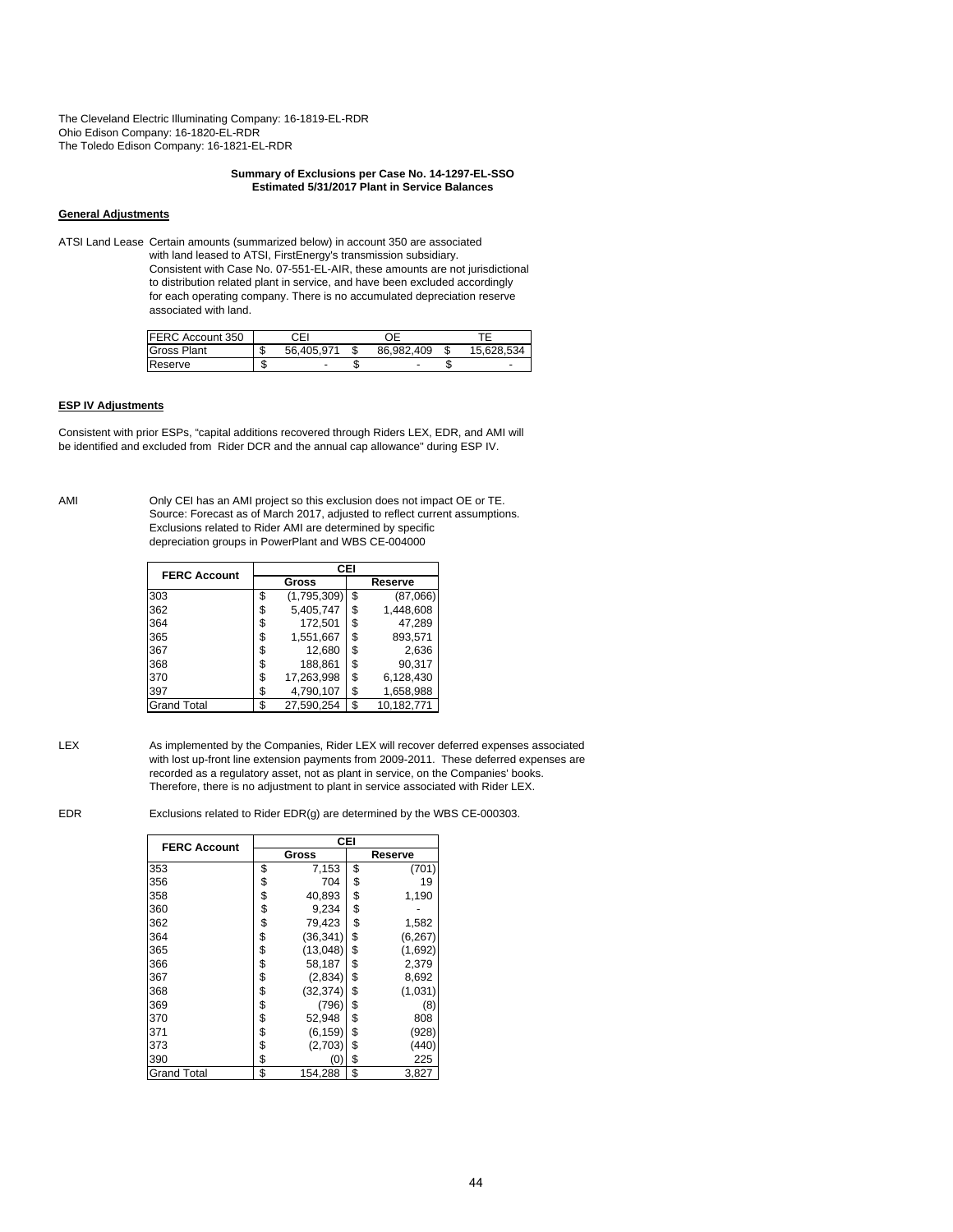The Cleveland Electric Illuminating Company: 16-1819-EL-RDR Ohio Edison Company: 16-1820-EL-RDR The Toledo Edison Company: 16-1821-EL-RDR

# **Service Company Allocations to the Ohio Operating Companies (Estimate)**

|     |                                     | <b>Service Company</b> |     | CEI           |      | OE.            | TE.          |     | <b>TOTAL</b> |
|-----|-------------------------------------|------------------------|-----|---------------|------|----------------|--------------|-----|--------------|
| (1) | Allocation Factors from Case 07-551 |                        |     | 14.21%        |      | 17.22%         | 7.58%        |     |              |
| (2) | <b>Gross Plant</b>                  | 700,130,176 \$         |     | 99,488,498 \$ |      | 120,562,416 \$ | 53,069,867   |     | 273,120,781  |
| (3) | Reserve                             | 352,404,256            | \$. | 50,076,645    | - \$ | 60,684,013 \$  | 26,712,243   |     | 137,472,900  |
| (4) | ADIT                                | 67,497,541             | S   | 9,591,401     | - \$ | 11,623,076 \$  | 5,116,314 \$ |     | 26,330,791   |
|     | $(5)$ Rate Base                     |                        |     | 39,820,453    |      | 48,255,327     | 21,241,311   |     | 109,317,091  |
|     |                                     |                        |     |               |      |                |              |     |              |
| (6) | Depreciation Expense (Incremental)  |                        |     | 4,982,301     | - \$ | 6,037,665 \$   | 2,657,695    | \$. | 13,677,661   |
| (7) | Property Tax Expense (Incremental)  |                        |     | 63,510        |      | 76,962 \$      | 33,878       |     | 174,350      |
|     | (8) Total Expenses                  |                        |     | 5,045,811     |      | 6,114,628      | 2,691,572    |     | 13,852,010   |

(2) Estimated Gross Plant = 5/31/2017 General and Intangible Plant Balances in the forecast as of March 2017 adjusted to reflect current assumptions and incorporate recommendations from the March 2013, April 2014, April 2015, and April 2016 Rider DCR audit reports

(3) Estimated Reserve = 5/31/2017 General and Intangible Reserve Balances in the forecast as of March 2017 adjusted to reflect current assumptions and incorporate recommendations from the March 2013, April 2014, April 2015, and April 2016 Rider DCR audit reports

(4) ADIT: Estimated ADIT Balances as of 5/31/2017

(5) Rate Base = Gross Plant - Reserve - ADIT

(6) Estimated incremental depreciation expense. Additional details provided on "Incremental Depreciation and Property Tax Associated with Service Company Plant: Case No. 07-551-EL-AIR vs. Estimated 5/31/2017 Balances" workpaper.

- (7) Estimated incremental property tax expense. Additional details provided on "Incremental Depreciation and Property Tax Associated with Service Company Plant: Case No. 07-551-EL-AIR vs. Estimated 5/31/2017 Balances" workpaper.
- (8) Total Expenses = Depreciation Expense + Property Tax Expense

All Service Company Allocations for Gross Plant and Reserve can be found on Sch B2.1 (Estimate) and Sch B3 (Estimate), respectively, in order to determine the Grand Totals shown on the "Rider DCR Estimated Distribution Rate Base Additions as of 5/31/2017: Revenue Requirement" workpaper.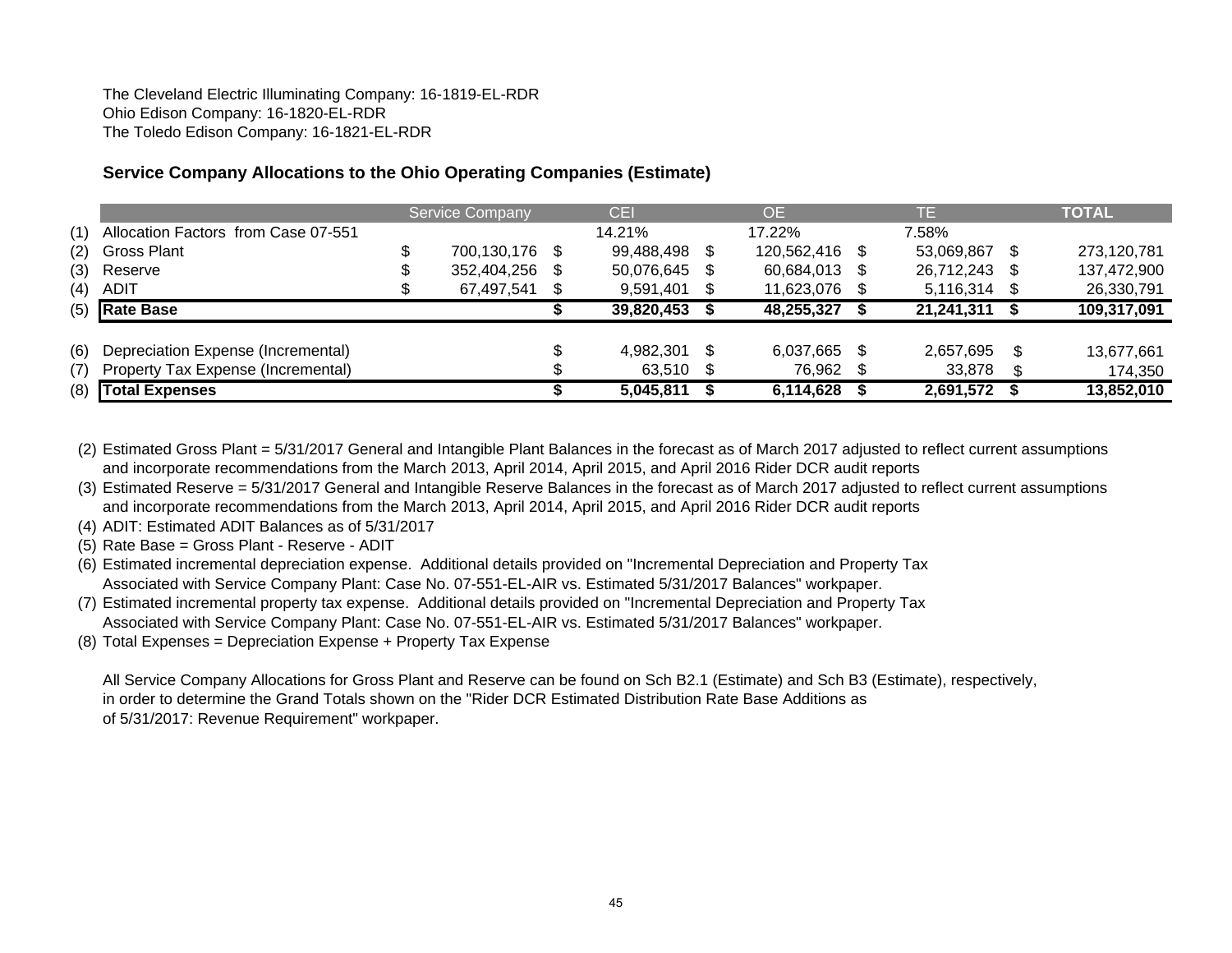#### **Depreciation Rate for Service Company Plant (Estimate)**

#### **I. Estimated Depreciation Accrual Rate for Service Company Plant as of May 31, 2007**

|                | (A)                       | (B)                                       |                | (C)            | (D)            |          | (E)         | (F)        | (G)                  | (H)    | (1)     |                          | (J)                         |
|----------------|---------------------------|-------------------------------------------|----------------|----------------|----------------|----------|-------------|------------|----------------------|--------|---------|--------------------------|-----------------------------|
| Line           | Account                   | <b>Account Description</b>                |                |                | 5/31/2007      |          |             |            | <b>Accrual Rates</b> |        |         |                          | <b>Depreciation Expense</b> |
| No.            |                           |                                           |                | <b>Gross</b>   | Reserve        |          | <b>Net</b>  | <b>CEI</b> | $\overline{OE}$      | TE     | Average |                          |                             |
|                |                           |                                           |                |                |                |          |             |            |                      |        |         |                          |                             |
|                | <b>Allocation Factors</b> |                                           |                |                |                |          |             | 14.21%     | 17.22%               | 7.58%  | 39.01%  |                          |                             |
| 2              |                           | Weighted Allocation Factors               |                |                |                |          |             | 36.43%     | 44.14%               | 19.43% | 100.00% |                          |                             |
|                | <b>GENERAL PLANT</b>      |                                           |                |                |                |          |             |            |                      |        |         |                          |                             |
| 3              | 389                       | Fee Land & Easements                      | \$             | 556,979 \$     |                | \$       | 556,979     | 0.00%      | 0.00%                | 0.00%  | 0.00%   | \$                       |                             |
| 4              | 390                       | Structures, Improvements *                | \$             | 21,328,601 \$  | 7,909,208 \$   |          | 13,419,393  | 2.20%      | 2.50%                | 2.20%  | 2.33%   | $\mathfrak s$            | 497,474                     |
| 5              | 390.3                     | Struct Imprv, Leasehold Imp <sup>**</sup> | \$             | 6,938,688 \$   | 1,006,139 \$   |          | 5,932,549   | 22.34%     | 20.78%               | 0.00%  | 21.49%  | \$                       | 1,490,798                   |
| 6              | 391.1                     | Office Furn., Mech. Equip.                | \$             | 31,040,407 \$  | 24,400,266 \$  |          | 6,640,141   | 7.60%      | 3.80%                | 3.80%  | 5.18%   | \$                       | 1,609,200                   |
| $\overline{7}$ | 391.2                     | Data Processing Equipment                 | \$             | 117,351,991 \$ | 26,121,795 \$  |          | 91,230,196  | 10.56%     | 17.00%               | 9.50%  | 13.20%  | \$                       | 15,486,721                  |
| 8              | 392                       | <b>Transportation Equipment</b>           | \$             | 11,855 \$      | $1,309$ \$     |          | 10,546      | 6.07%      | 7.31%                | 6.92%  | 6.78%   | \$                       | 804                         |
| 9              | 393                       | <b>Stores Equipment</b>                   | $\mathfrak{s}$ | 16,787 \$      | $1,447$ \$     |          | 15,340      | 6.67%      | 2.56%                | 3.13%  | 4.17%   | \$                       | 700                         |
| 10             | 394                       | Tools, Shop, Garage Equip.                | \$             | 11,282 \$      | 506 \$         |          | 10,776      | 4.62%      | 3.17%                | 3.33%  | 3.73%   | \$                       | 421                         |
| 11             | 395                       | <b>Laboratory Equipment</b>               | \$             | 127,988 \$     | 11,126 \$      |          | 116,862     | 2.31%      | 3.80%                | 2.86%  | 3.07%   | \$                       | 3,935                       |
| 12             | 396                       | Power Operated Equipment                  | \$             | 160.209 \$     | 20,142 \$      |          | 140,067     | 4.47%      | 3.48%                | 5.28%  | 4.19%   | \$                       | 6,713                       |
| 13             | 397                       | Communication Equipment ***               | \$             | 56,845,501 \$  | 32,304,579 \$  |          | 24,540,922  | 7.50%      | 5.00%                | 5.88%  | 6.08%   | \$                       | 3,457,148                   |
| 14             | 398                       | Misc. Equipment                           | £              | 465.158 \$     | 27,982 \$      |          | 437,176     | 6.67%      | 4.00%                | 3.33%  | 4.84%   | \$                       | 22,525                      |
| 15             | 399.1                     | <b>ARC General Plant</b>                  | \$             | 40,721 \$      | 16,948 \$      |          | 23,773      | $0.00\%$   | 0.00%                | 0.00%  | 0.00%   | \$                       |                             |
| 16             |                           |                                           | $\mathfrak{s}$ | 234,896,167 \$ | 91,821,447 \$  |          | 143,074,720 |            |                      |        |         | $\overline{\mathcal{S}}$ | 22,576,438                  |
|                |                           |                                           |                |                |                |          |             |            |                      |        |         |                          |                             |
|                | <b>INTANGIBLE PLANT</b>   |                                           |                |                |                |          |             |            |                      |        |         |                          |                             |
| 17             | 301                       | Organization                              | \$             | 49,344 \$      | 49.344 \$      |          |             | 0.00%      | 0.00%                | 0.00%  | 0.00%   | \$                       |                             |
| 18             | 303                       | Misc. Intangible Plant                    | \$             | 75,721,715 \$  | 46,532,553 \$  |          | 29,189,162  | 14.29%     | 14.29%               | 14.29% | 14.29%  | \$                       | 10,820,633                  |
| 19             | 303                       | <b>Katz Software</b>                      |                | 1,268,271 \$   | 1,027,642 \$   |          | 240,630     | 14.29%     | 14.29%               | 14.29% | 14.29%  | \$                       | 181,236                     |
| 20             | 303                       | Software 1999                             |                | 10,658 \$      | 4,881 \$       |          | 5.777       | 14.29%     | 14.29%               | 14.29% | 14.29%  | \$                       | 1,523                       |
| 21             | 303                       | Software GPU SC00                         |                | 2,343,368 \$   | 2,343,368 \$   |          |             | 14.29%     | 14.29%               | 14.29% | 14.29%  | \$                       |                             |
| 22             | 303                       | Impairment June 2000                      |                | 77 \$          | 77             | <b>S</b> | (0)         | 14.29%     | 14.29%               | 14.29% | 14.29%  | \$                       |                             |
| 23             | 303                       | 3 year depreciable life                   | \$             | 55,645 \$      | 14,684 \$      |          | 40,961      | 14.29%     | 14.29%               | 14.29% | 14.29%  | \$                       | 7,952                       |
| 24             | 303                       | Debt Gross-up (FAS109): General           | \$             | 117,298 \$     | 117,298 \$     |          |             | 3.87%      | 3.87%                | 3.87%  | 3.87%   | $\sqrt{3}$               |                             |
| 25             | 303                       | Debt Gross-up (FAS109): G/P Land          | \$             | $1,135$ \$     | $1,137$ \$     |          | (2)         | 3.87%      | 3.87%                | 3.87%  | 3.87%   | \$                       |                             |
| 26             |                           |                                           | \$             | 79,567,511 \$  | 50,090,984 \$  |          | 29,476,527  |            |                      |        |         | $\mathfrak s$            | 11,011,344                  |
| 27             |                           | <b>TOTAL - GENERAL &amp; INTANGIBLE</b>   | \$             | 314,463,678 \$ | 141,912,431 \$ |          | 172,551,247 |            |                      |        | 10.68%  | \$                       | 33,587,782                  |

NOTES

 $\overline{(C) \cdot (E)}$  Service Company plant balances as of May 31, 2007.

(F) - (H) Source: Case No. 07-551-EL-AIR. Staff workpapers, Schedule B3.2.

In Case No. 07-551-EL-AIR, CEI and TE did not have an accrual rate for Account 303 (FAS 109 - General). Assumed to be the same as OE. (I) Weighted average of columns F through H based on Service Company allocation factors on Line 2.

Assumes that the accrual rate, by account, for Service Company plant is equal to the weighted average of the three operating companies.

(J) Estimated depreciation expense associated with Service Company plant as of 5/31/07. Calculation: Column C x Column I.

Includes accounts 390.1 and 390.2.

\*\*Weighted average accrual rate is taken over CEI and OE only. (TE had no balance in Case No. 07-551-EL-AIR).

\*\*\*Includes accounts 397 and 397.1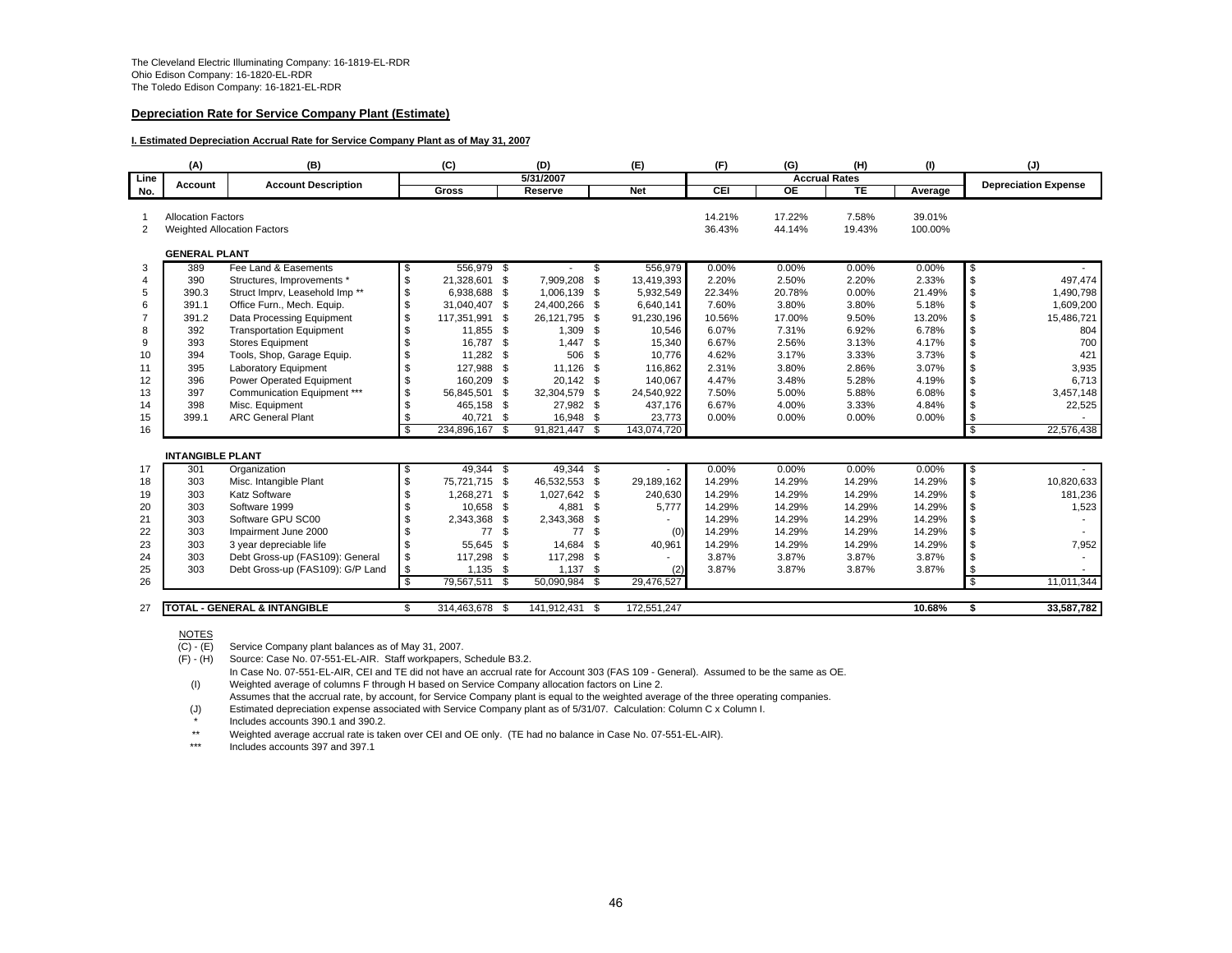#### **Depreciation Rate for Service Company Plant (Estimate)**

#### **II. Estimated Depreciation Accrual Rate for Service Company Plant as of May 31, 2017**

|          | (A)                       | (B)                                                          |          | (C)                            |    | (D)                            | (E)                  | (F)              | (G)                  | (H)              | (1)              |              | (J)                         |
|----------|---------------------------|--------------------------------------------------------------|----------|--------------------------------|----|--------------------------------|----------------------|------------------|----------------------|------------------|------------------|--------------|-----------------------------|
| Line     | Account                   | <b>Account Description</b>                                   |          |                                |    | Estimated 5/31/2017 Balances   |                      |                  | <b>Accrual Rates</b> |                  |                  |              | <b>Depreciation Expense</b> |
| No.      |                           |                                                              |          | Gross                          |    | Reserve                        | <b>Net</b>           | CEI              | ОE                   | <b>TE</b>        | Average          |              |                             |
| 28       | <b>Allocation Factors</b> |                                                              |          |                                |    |                                |                      | 14.21%           | 17.22%               | 7.58%            | 39.01%           |              |                             |
| 29       |                           | <b>Weighted Allocation Factors</b>                           |          |                                |    |                                |                      | 36.43%           | 44.14%               | 19.43%           | 100.00%          |              |                             |
|          |                           |                                                              |          |                                |    |                                |                      |                  |                      |                  |                  |              |                             |
|          | <b>GENERAL PLANT</b>      |                                                              |          |                                |    |                                |                      |                  |                      |                  |                  |              |                             |
| 30       | 389                       | Fee Land & Easements                                         | \$       | 230,947 \$                     |    |                                | \$<br>230,947        | 0.00%            | 0.00%                | 0.00%            | 0.00%            | \$           |                             |
| 31       | 390                       | Structures, Improvements *                                   | \$       | 48,549,562 \$                  |    | 23,273,813 \$                  | 25,275,749           | 2.20%            | 2.50%                | 2.20%            | 2.33%            | \$           | 1,132,383                   |
| 32       | 390.3                     | Struct Imprv, Leasehold Imp **                               | \$       | 15,687,361 \$                  |    | 7,299,223 \$                   | 8,388,138            | 22.34%           | 20.78%               | 0.00%            | 21.49%           | \$           | 3,370,477                   |
| 33       | 391.1                     | Office Furn., Mech. Equip.                                   | \$       | 18,728,558 \$                  |    | 10,254,658 \$                  | 8,473,900            | 7.60%            | 3.80%                | 3.80%            | 5.18%            | \$           | 970,928                     |
| 34       | 391.2                     | Data Processing Equipment                                    | \$       | 149,348,561 \$                 |    | 41,708,818 \$                  | 107,639,743          | 10.56%           | 17.00%               | 9.50%            | 13.20%           | \$           | 19,709,247                  |
| 35       | 392                       | <b>Transportation Equipment</b>                              | \$       | 591,825 \$                     |    | 191,243 \$                     | 400,581              | 6.07%            | 7.31%                | 6.92%            | 6.78%            | \$           | 40,141                      |
| 36       | 393                       | <b>Stores Equipment</b>                                      | \$       | 16,715 \$                      |    | $7,120$ \$                     | 9,595                | 6.67%            | 2.56%                | 3.13%            | 4.17%            | \$           | 697                         |
| 37       | 394                       | Tools, Shop, Garage Equip.                                   | \$       | 199,565 \$                     |    | 21,036 \$                      | 178,529              | 4.62%            | 3.17%                | 3.33%            | 3.73%            | \$           | 7,442                       |
| 38       | 395                       | Laboratory Equipment                                         | \$       | 108,485 \$                     |    | 29,314 \$                      | 79,172               | 2.31%            | 3.80%                | 2.86%            | 3.07%            | \$           | 3,335                       |
| 39       | 396                       | Power Operated Equipment                                     | \$       | 424.994 \$                     |    | 88,287 \$                      | 336,708              | 4.47%            | 3.48%                | 5.28%            | 4.19%            | \$           | 17,809                      |
| 40       | 397                       | Communication Equipment ***                                  | \$       | 111,291,834 \$                 |    | 37,198,131 \$                  | 74,093,703           | 7.50%            | 5.00%                | 5.88%            | 6.08%            | \$           | 6,768,386                   |
| 41       | 398                       | Misc. Equipment                                              | \$       | 3,135,869 \$                   |    | 1,036,847 \$                   | 2,099,021            | 6.67%            | 4.00%                | 3.33%            | 4.84%            | \$           | 151,851                     |
| 42       | 399.1                     | <b>ARC General Plant</b>                                     | \$       | 40.721                         | \$ | 26,225 \$                      | 14,496               | 0.00%            | 0.00%                | 0.00%            | 0.00%            | \$           | $\overline{a}$              |
| 43       |                           |                                                              | \$.      | 348,354,997                    | \$ | 121, 134, 715 \$               | 227,220,283          |                  |                      |                  |                  | $\mathbf{s}$ | 32,172,697                  |
|          |                           |                                                              |          |                                |    |                                |                      |                  |                      |                  |                  |              |                             |
|          | <b>INTANGIBLE PLANT</b>   |                                                              |          |                                |    |                                |                      |                  |                      |                  |                  |              |                             |
| 44       | 301                       | FECO 101/6-301 Organization Fst                              | \$       | 49,344 \$                      |    | 49,344 \$                      |                      | 0.00%            | 0.00%                | 0.00%            | 0.00%            | \$           |                             |
| 45       | 303                       | FECO 101/6 303 Intangibles                                   | \$       | 10,910,239 \$                  |    | 9,761,265 \$                   | 1,148,974            | 14.29%           | 14.29%               | 14.29%           | 14.29%           | \$           | 1,148,974                   |
| 46       | 303                       | FECO 101/6 303 Katz Software                                 | \$       | 1,268,271 \$                   |    | 1,268,271 \$                   |                      | 14.29%           | 14.29%               | 14.29%           | 14.29%           | \$           |                             |
| 47       | 303                       | FECO 101/6-303 2003 Software                                 | \$       | 24,400,196 \$                  |    | 24.400.196 \$                  |                      | 14.29%           | 14.29%               | 14.29%           | 14.29%           | \$           |                             |
| 48       | 303                       | FECO 101/6-303 2004 Software                                 | \$       | 12,676,215 \$                  |    | 12,676,215 \$                  |                      | 14.29%           | 14.29%               | 14.29%           | 14.29%           | \$           |                             |
| 49       | 303                       | FECO 101/6-303 2005 Software                                 | \$       | 1,086,776 \$                   |    | 1,086,776 \$                   |                      | 14.29%           | 14.29%               | 14.29%           | 14.29%           | \$           |                             |
| 50       | 303                       | FECO 101/6-303 2006 Software                                 | \$       | 5,680,002 \$                   |    | 5,680,002 \$                   |                      | 14.29%           | 14.29%               | 14.29%           | 14.29%           | \$           |                             |
| 51       | 303                       | FECO 101/6-303 2007 Software                                 | \$       | 7,245,250 \$                   |    | 7,245,250 \$                   |                      | 14.29%           | 14.29%               | 14.29%           | 14.29%           | \$<br>\$     |                             |
| 52       | 303                       | FECO 101/6-303 2008 Software                                 | \$<br>\$ | 7,404,178 \$                   |    | 7,404,178 \$                   |                      | 14.29%           | 14.29%               | 14.29%           | 14.29%           | \$           |                             |
| 53       | 303<br>303                | FECO 101/6-303 2009 Software<br>FECO 101/6-303 2010 Software |          | 15,969,099 \$<br>19,353,964 \$ |    | 15,969,099 \$<br>19,140,970 \$ |                      | 14.29%<br>14.29% | 14.29%<br>14.29%     | 14.29%<br>14.29% | 14.29%<br>14.29% | \$           | 212,994                     |
| 54<br>55 | 303                       | FECO 101/6-303 2011 Software                                 | \$<br>\$ | 53,742,285 \$                  |    | 45,184,707 \$                  | 212,994              | 14.29%           | 14.29%               | 14.29%           | 14.29%           | \$           | 7,679,772                   |
|          |                           |                                                              |          |                                |    |                                | 8,557,578            | 14.29%           |                      |                  | 14.29%           |              |                             |
| 56<br>57 | 303<br>303                | FECO 101/6-303 2012 Software<br>FECO 101/6-303 2013 Software | \$<br>\$ | 38,042,303 \$<br>79,856,605 \$ |    | 25,274,092 \$<br>39,389,381 \$ | 12,768,211           | 14.29%           | 14.29%<br>14.29%     | 14.29%<br>14.29% | 14.29%           | \$<br>\$     | 5,436,245<br>11,411,509     |
|          | 303                       |                                                              | \$       | 24,001,063 \$                  |    | 8,786,570 \$                   | 40,467,224           |                  |                      |                  |                  | \$           | 3,429,752                   |
| 58       | 303                       | FECO 101/6-303 2014 Software                                 |          |                                |    | 6,303,886 \$                   | 15,214,492           | 14.29%           | 14.29%<br>14.29%     | 14.29%           | 14.29%<br>14.29% | \$           |                             |
| 59       | 303                       | FECO 101/6-303 2015 Software                                 | \$<br>\$ | 28,739,646 \$                  |    |                                | 22,435,760           | 14.29%<br>14.29% |                      | 14.29%           |                  |              | 4,106,895                   |
| 60<br>61 | 303                       | FECO 101/6-303 2016 Software<br>FECO 101/6-303 2017 Software | \$       | 21,286,323 \$<br>63,420 \$     |    | 1,661,688 \$<br>$3,151$ \$     | 19,624,635<br>60,269 | 14.29%           | 14.29%<br>14.29%     | 14.29%<br>14.29% | 14.29%<br>14.29% | \$           | 3,041,815<br>9,063          |
| 62       |                           |                                                              |          | 351,775,178 \$                 |    | 231,285,042 \$                 | 120,490,136          |                  |                      |                  |                  | \$           | 36,477,019                  |
|          |                           |                                                              |          |                                |    |                                |                      |                  |                      |                  |                  |              |                             |
| 63       |                           | Removal Work in Progress (RWIP)                              |          |                                | S  | (15, 502)                      |                      |                  |                      |                  |                  |              |                             |
|          |                           |                                                              |          |                                |    |                                |                      |                  |                      |                  |                  |              |                             |
| 64       |                           | <b>TOTAL - GENERAL &amp; INTANGIBLE</b>                      | \$       | 700.130.176 \$                 |    | 352.404.256 \$                 | 347.710.418          |                  |                      |                  | 9.81%            | \$           | 68,649,716                  |

**NOTES** 

 $(C) - (E)$ Estimated 5/31/2017 balances. Source: The forecast as of March 2017 adjusted to reflect current assumptions and incorporate recommendations from the March 2013, April 2014, April 2015, and April 2016 Rider DCR audit reports.

(F) - (H) Source: Schedule B3.2 (Estimate).

(I) Weighted average of columns F through H based on Service Company allocation factors on Line 29.

Assumes that the accrual rate, by account, for Service Company plant is equal to the weighted average of the three operating companies.

(J) Estimated depreciation expense associated with Service Company plant as of 5/31/2017. Calculation: Column C x Column I.

Includes accounts 390.1 and 390.2.

\*\*Weighted average accrual rate is taken over CEI and OE only. (TE had no balance in Case No. 07-551-EL-AIR).

\*\*\*Includes accounts 397 and 397.1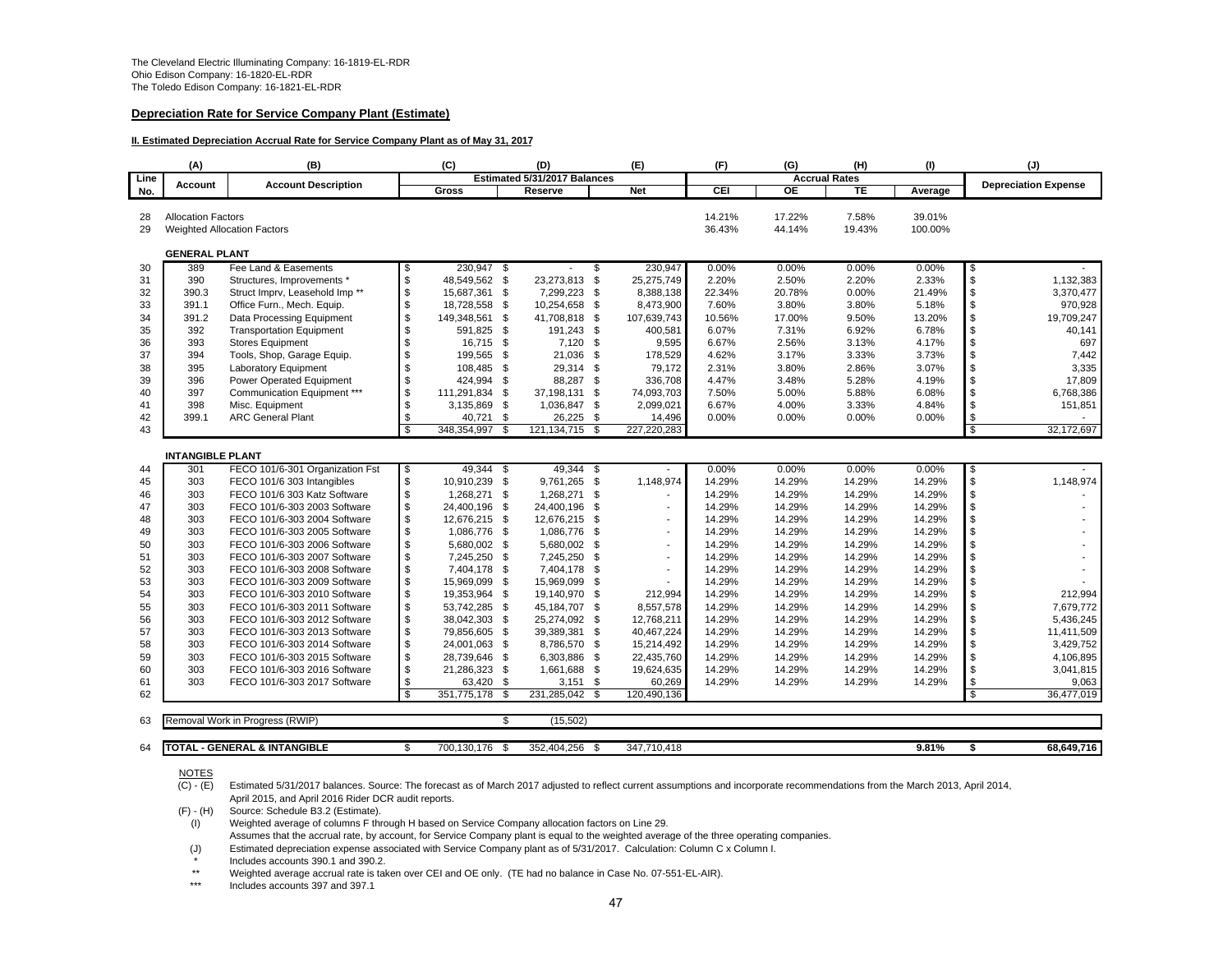#### **Property Tax Rate for Service Company Plant (Estimate)**

|     | I. Average Real Property Tax Rates on General Plant as of May 31, 2007 * |        |        |        |            |                                          |
|-----|--------------------------------------------------------------------------|--------|--------|--------|------------|------------------------------------------|
|     |                                                                          |        |        |        |            |                                          |
|     | (A)                                                                      | (B)    | (C)    | (D)    | (E)        | (F)                                      |
| No. | Category                                                                 | CEI    | ОE     | TΕ     | Average ** | <b>Source / Calculation</b>              |
|     |                                                                          |        |        |        |            |                                          |
|     | <b>Allocation Factors</b>                                                | 14.21% | 17.22% | 7.58%  | 39.01%     | "Service Company Allocations to the Ohio |
|     |                                                                          |        |        |        |            | Operating Companies (Estimate)"          |
|     |                                                                          |        |        |        |            | workpaper                                |
| 2   | <b>Weighted Allocation Factors</b>                                       | 36.43% | 44.14% | 19.43% | 100.00%    | Weighted Line 1                          |
|     |                                                                          |        |        |        |            |                                          |
|     | <b>Real Property Tax</b>                                                 |        |        |        |            |                                          |
| 3   | True Value Percentage                                                    | 72.69% | 62.14% | 49.14% | 63.45%     | Case No. 07-551-EL-AIR.                  |
| 4   | <b>Assessment Percentage</b>                                             | 35.00% | 35.00% | 35.00% | 35.00%     | Case No. 07-551-EL-AIR.                  |
| 5   | Real Property Tax Rate                                                   | 7.23%  | 6.04%  | 7.23%  | 6.70%      | Case No. 07-551-EL-AIR.                  |
| 6   | Average Rate                                                             | 1.84%  | 1.31%  | 1.24%  | 1.49%      | Line 3 x Line 4 x Line 5                 |
|     |                                                                          |        |        |        |            |                                          |

\* Note: Effective with an Ohio tax law change in 2005, non-utilities do not pay Personal Property Tax. Accordingly, for purposes of determining the average Property Tax rate applicable to Service Company plant, only Real Property Tax is considered.

\*\* Weighted average based on Service Company allocation factors. Assumes that the tax rate for Service Company plant is equal to the weighted average of the three operating companies.

#### **II. Estimated Property Tax Rate for Service Company General Plant as of May 31, 2007**

|                | (A)                          | (B)                                             | (C)      | (D)                        | (E)                |     | (F)                 |
|----------------|------------------------------|-------------------------------------------------|----------|----------------------------|--------------------|-----|---------------------|
| No.            | Account                      | <b>Account Description</b>                      |          | Tax Category Avg. Tax Rate | <b>Gross Plant</b> |     | <b>Property Tax</b> |
| $\overline{7}$ | 389                          | Fee Land & Easements                            | Real     | 1.49%                      | \$<br>556,979      | \$  | 8,294               |
| 8              | 390                          | Structures, Improvements                        | Real     | 1.49%                      | 21,328,601         | \$. | 317,594             |
| 9              | 390.3                        | Struct Imprv, Leasehold Imp                     | Real     | 1.49%                      | 6,938,688          | \$. | 103,321             |
| 10             | 391.1                        | Office Furn., Mech. Equip.                      | Personal |                            | 31,040,407         |     |                     |
| 11             | 391.2                        | Data Processing Equipment                       | Personal |                            | 117,351,991        |     |                     |
| 12             | 392                          | <b>Transportation Equipment</b>                 | Personal |                            | 11,855             |     |                     |
| 13             | 393                          | <b>Stores Equipment</b>                         | Personal |                            | 16,787             |     |                     |
| 14             | 394                          | Tools, Shop, Garage Equip.                      | Personal |                            | 11,282             | \$. |                     |
| 15             | 395                          | <b>Laboratory Equipment</b>                     | Personal |                            | 127,988            |     |                     |
| 16             | 396                          | Power Operated Equipment                        | Personal |                            | 160.209            |     |                     |
| 17             | 397                          | <b>Communication Equipment</b>                  | Personal |                            | 56,845,501         |     |                     |
| 18             | 398                          | Misc. Equipment                                 | Personal |                            | 465,158            | S   |                     |
| 19             | 399.1                        | <b>ARC General Plant</b>                        | Personal |                            | 40,721             |     |                     |
| 20             | <b>TOTAL - GENERAL PLANT</b> |                                                 |          |                            | 234,896,167        |     | 429,208             |
| 21             |                              | <b>TOTAL - INTANGIBLE PLANT</b>                 |          |                            | 79,567,511         |     |                     |
| 22             |                              | <b>TOTAL - GENERAL &amp; INTANGIBLE PLANT</b>   |          |                            | 314,463,678        | \$  | 429,208             |
| 23             |                              | <b>Average Effective Real Property Tax Rate</b> |          |                            |                    |     | 0.14%               |
|                |                              |                                                 |          |                            |                    |     |                     |

NOTES

(C) Source: Case No. 07-551-EL-AIR, Schedule C3.10. Classification of General Plant account as Real or Personal Property (D) Average property tax rate across CEI, OE, and TE. See Section I above.

Note: Effective with an Ohio tax law change in 2005, non-utilities do not pay Personal Property Tax.

(E) Service Company General plant as of May 31, 2007.

Calculation: Column D x Column E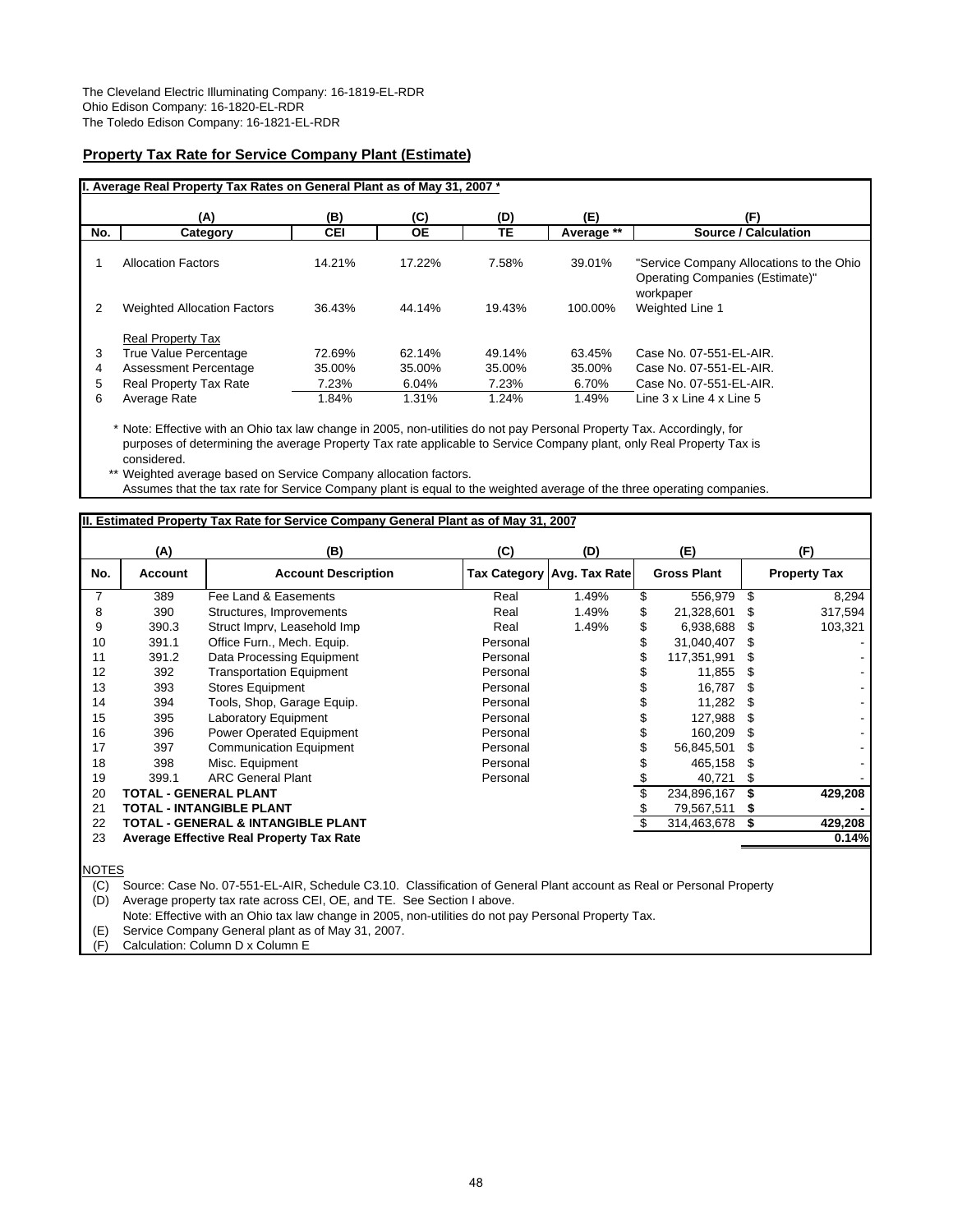### **Property Tax Rate for Service Company Plant (Estimate)**

|     | III. Estimated Average Real Property Tax Rates on General Plant as of May 31, 2017 * |            |        |        |            |                                                                                          |
|-----|--------------------------------------------------------------------------------------|------------|--------|--------|------------|------------------------------------------------------------------------------------------|
|     | (A)                                                                                  | (B)        | (C)    | (D)    | (E)        | Έ)                                                                                       |
| No. | Category                                                                             | <b>CEI</b> | ОE     | TЕ     | Average ** | Source / Calculation                                                                     |
| 24  | <b>Allocation Factors</b>                                                            | 14.21%     | 17.22% | 7.58%  | 39.01%     | "Service Company Allocations to the Ohio<br>Operating Companies (Estimate)"<br>workpaper |
| 25  | <b>Weighted Allocation Factors</b>                                                   | 36.43%     | 44.14% | 19.43% | 100.00%    | Weighted Line 24                                                                         |
| 26  | <b>Real Property Tax</b><br>Average Rate                                             | 1.69%      | 1.01%  | 1.53%  | 1.36%      | Schedule C3.10a2 (Estimate)                                                              |

\* Note: Effective with an Ohio tax law change in 2005, non-utilities do not pay Personal Property Tax. Accordingly, for purposes of determining the average Property Tax rate applicable to Service Company plant, only Real Property Tax is considered.

\*\* Weighted average based on Service Company allocation factors.

Assumes that the tax rate for Service Company plant is equal to the weighted average of the three operating companies.

#### **IV. Estimated Property Tax Rate for Service Company General Plant as of May 31, 2017**

|     | (A)                          | (B)                                             | (C)      | (D)                        | (E)                |     | (F)                 |
|-----|------------------------------|-------------------------------------------------|----------|----------------------------|--------------------|-----|---------------------|
| No. | <b>Account</b>               | <b>Account Description</b>                      |          | Tax Category Avg. Tax Rate | <b>Gross Plant</b> |     | <b>Property Tax</b> |
| 27  | 389                          | Fee Land & Easements                            | Real     | 1.36%                      | \$<br>230,947      | \$  | 3,139               |
| 28  | 390                          | Structures, Improvements                        | Real     | 1.36%                      | \$<br>48,549,562   | S   | 659,808             |
| 29  | 390.3                        | Struct Imprv, Leasehold Imp                     | Real     | 1.36%                      | \$<br>15,687,361   | S.  | 213,198             |
| 30  | 391.1                        | Office Furn., Mech. Equip.                      | Personal |                            | \$<br>18,728,558   | S   |                     |
| 31  | 391.2                        | Data Processing Equipment                       | Personal |                            | 149,348,561        | \$. |                     |
| 32  | 392                          | <b>Transportation Equipment</b>                 | Personal |                            | 591,825            | \$. |                     |
| 33  | 393                          | <b>Stores Equipment</b>                         | Personal |                            | 16,715             | \$  |                     |
| 34  | 394                          | Tools, Shop, Garage Equip.                      | Personal |                            | 199,565            | S   |                     |
| 35  | 395                          | Laboratory Equipment                            | Personal |                            | 108,485            | \$. |                     |
| 36  | 396                          | Power Operated Equipment                        | Personal |                            | 424.994            | \$. |                     |
| 37  | 397                          | <b>Communication Equipment</b>                  | Personal |                            | 111,291,834        | \$  |                     |
| 38  | 398                          | Misc. Equipment                                 | Personal |                            | 3,135,869          | S   |                     |
| 39  | 399.1                        | <b>ARC General Plant</b>                        | Personal |                            | 40,721             | S   |                     |
| 40  | <b>TOTAL - GENERAL PLANT</b> |                                                 |          |                            | 348,354,997        | \$  | 876,144             |
| 41  |                              | <b>TOTAL - INTANGIBLE PLANT</b>                 |          |                            | 351,775,178        | S   |                     |
| 42  |                              | TOTAL - GENERAL & INTANGIBLE PLANT              |          |                            | \$<br>700,130,176  | S   | 876,144             |
| 43  |                              | <b>Average Effective Real Property Tax Rate</b> |          |                            |                    |     | 0.13%               |
|     |                              |                                                 |          |                            |                    |     |                     |

NOTES

(C) Source: Schedule C3.10 (Estimate). Classification of General Plant account as Real or Personal Property

(D) Weighted average property tax rate across CEI, OE, and TE. See Section III above.

Note: Effective with an Ohio tax law change in 2005, non-utilities do not pay Personal Property Tax.

(E) Estimated Service Company General gross plant balances as of 5/31/2017. Source: The forecast as of March 2017 adjusted to reflect current assumptions and incorporate recommendations from the March 2013, April 2014, April 2015, and April 2016 Rider DCR audit reports.

(F) Calculation: Column D x Column E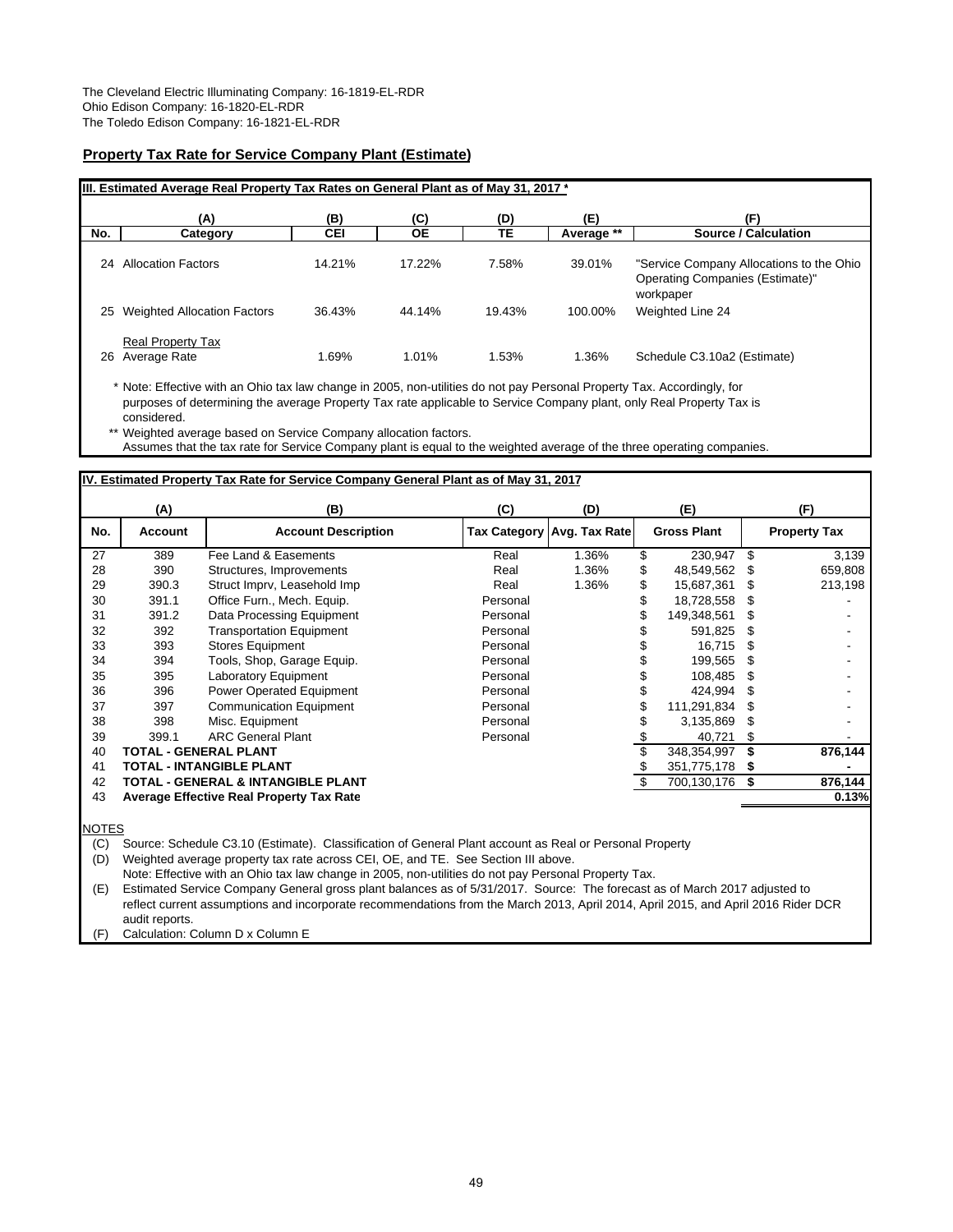# **Incremental Depreciation and Property Tax Associated with Service Company Plant**

#### **Case No. 07-551-EL-AIR vs. Estimated 5/31/2017 Balances**

|        | I. Estimated Allocated Service Company Plant and Related Expenses as of May 31, 2017 |      |                      |          |                                         |    |                                           |      |                                           |      |                                     |                                                                                         |  |  |  |
|--------|--------------------------------------------------------------------------------------|------|----------------------|----------|-----------------------------------------|----|-------------------------------------------|------|-------------------------------------------|------|-------------------------------------|-----------------------------------------------------------------------------------------|--|--|--|
| Line   | Category                                                                             |      | Service Co.          |          | <b>CEI</b>                              |    | <b>OE</b>                                 |      | TE.                                       |      | <b>TOTAL</b>                        | Source / Notes                                                                          |  |  |  |
|        | <b>Allocation Factor</b>                                                             |      |                      |          | 14.21%                                  |    | 17.22%                                    |      | 7.58%                                     |      | 39.01%                              | Case No. 07-551-EL-AIR                                                                  |  |  |  |
|        | <b>Total Plant</b><br>Gross Plant                                                    | \$   | 700.130.176 \$       |          | 99.488.498 \$                           |    | 120.562.416 \$                            |      | 53,069,867 \$                             |      | 273,120,781                         | "Depreciation Rate for Service Company Plant<br>(Estimate)" workpaper, Line 64 x Line 1 |  |  |  |
| 3      | Accum, Reserve                                                                       | - \$ | $(352, 404, 256)$ \$ |          | $(50,076,645)$ \$                       |    | $(60, 684, 013)$ \$                       |      | $(26, 712, 243)$ \$                       |      | (137, 472, 900)                     | "Depreciation Rate for Service Company Plant<br>(Estimate)" workpaper, Line 64 x Line 1 |  |  |  |
| 4      | Net Plant                                                                            | \$.  | 347.725.920          | S        | 49.411.853                              | \$ | 59.878.403                                | - \$ | 26.357.625                                | - \$ | 135.647.881                         | Line $2 +$ Line 3                                                                       |  |  |  |
| 5<br>6 | Depreciation *<br>Property Tax*<br><b>Total Expenses</b>                             |      | 9.81%<br>0.13%       | \$<br>\$ | 9,755,125 \$<br>124,500 \$<br>9.879.625 | S  | 11,821,481 \$<br>150.872 \$<br>11,972,353 | - \$ | 5,203,648 \$<br>66,412 \$<br>5,270,060 \$ |      | 26,780,254<br>341,784<br>27,122,038 | Average Rate x Line 2<br>Average Rate x Line 2                                          |  |  |  |

\* Effective Depreciation and Property Tax rates based on weighted averages across companies over General and Intangible plant, as of 5/31/2017. See line 64 of the "Depreciation Rate for Service Company Plant (Estimate)" workpaper and line 43 of the "Property Tax Rate for Service Company Plant (Estimate)" workpaper for more details.

| Line | <b>Rate Base</b>         |     | Service Co.          | <b>CEI</b>          | 0E                  | TE                |     | <b>TOTAL</b> | Source / Notes                                                                          |
|------|--------------------------|-----|----------------------|---------------------|---------------------|-------------------|-----|--------------|-----------------------------------------------------------------------------------------|
| 8    | <b>Allocation Factor</b> |     |                      | 14.21%              | 17.22%              | 7.58%             |     | 39.01%       | Case No. 07-551-EL-AIR                                                                  |
|      | <b>Total Plant</b>       |     |                      |                     |                     |                   |     |              |                                                                                         |
| 9    | <b>Gross Plant</b>       | \$  | 314.463.678 \$       | 44.685.289 \$       | 54.150.645 \$       | 23.836.347 \$     |     | 122,672,281  | "Depreciation Rate for Service Company Plant<br>(Estimate)" workpaper, Line 27 x Line 8 |
| 10   | Accum. Reserve \$        |     | $(141, 912, 431)$ \$ | $(20, 165, 756)$ \$ | $(24, 437, 321)$ \$ | $(10,756,962)$ \$ |     | (55,360,039) | "Depreciation Rate for Service Company Plant<br>(Estimate)" workpaper, Line 27 x Line 8 |
| 11   | Net Plant                | \$. | 172,551,247          | \$<br>24.519.532 \$ | 29.713.325 \$       | 13.079.385 \$     |     | 67,312,242   | Line $9 +$ Line $10$                                                                    |
| 12   | Depreciation *           |     | 10.68%               | \$<br>4.772.824 \$  | 5.783.816 \$        | 2.545.954 \$      |     | 13.102.594   | Average Rate x Line 9                                                                   |
| 13   | Property Tax *           |     | 0.14%                | \$<br>60,990 \$     | 73.910 \$           | 32.534 \$         |     | 167,434      | Average Rate x Line 9                                                                   |
| 14   | <b>Total Expenses</b>    |     |                      | \$<br>4,833,814 \$  | 5,857,726 \$        | 2,578,488         | \$. | 13.270.028   | Line $12 +$ Line 13                                                                     |

\* Effective Depreciation and Property Tax rates based on weighted averages across companies over General and Intangible plant as of 5/31/07. See line 27 of the "Depreciation Rate for Service Company Plant (Estimate)" workpaper and line 23 of the "Property Tax Rate for Service Company Plant (Estimate)" workpaper for more details.

| Line | <b>Rate Base</b>      | Service Co. | <b>CEI</b>   | ОE           | TE           | TOTAL      | Source / Notes       |
|------|-----------------------|-------------|--------------|--------------|--------------|------------|----------------------|
| 15   | Depreciation          | $-0.88%$    | 4.982.301 \$ | 6,037,665 \$ | 2,657,695 \$ | 13,677,661 | Line $5 -$ Line $12$ |
| 16   | Property Tax          | $-0.01%$    | 63.510 \$    | 76.962 \$    | 33.878 \$    | 174.350    | Line 6 - Line 13     |
| 17   | <b>Total Expenses</b> |             | 5.045.811 \$ | 6.114.628 \$ | 2.691.572 \$ | 13.852.010 | Line $15 +$ Line 16  |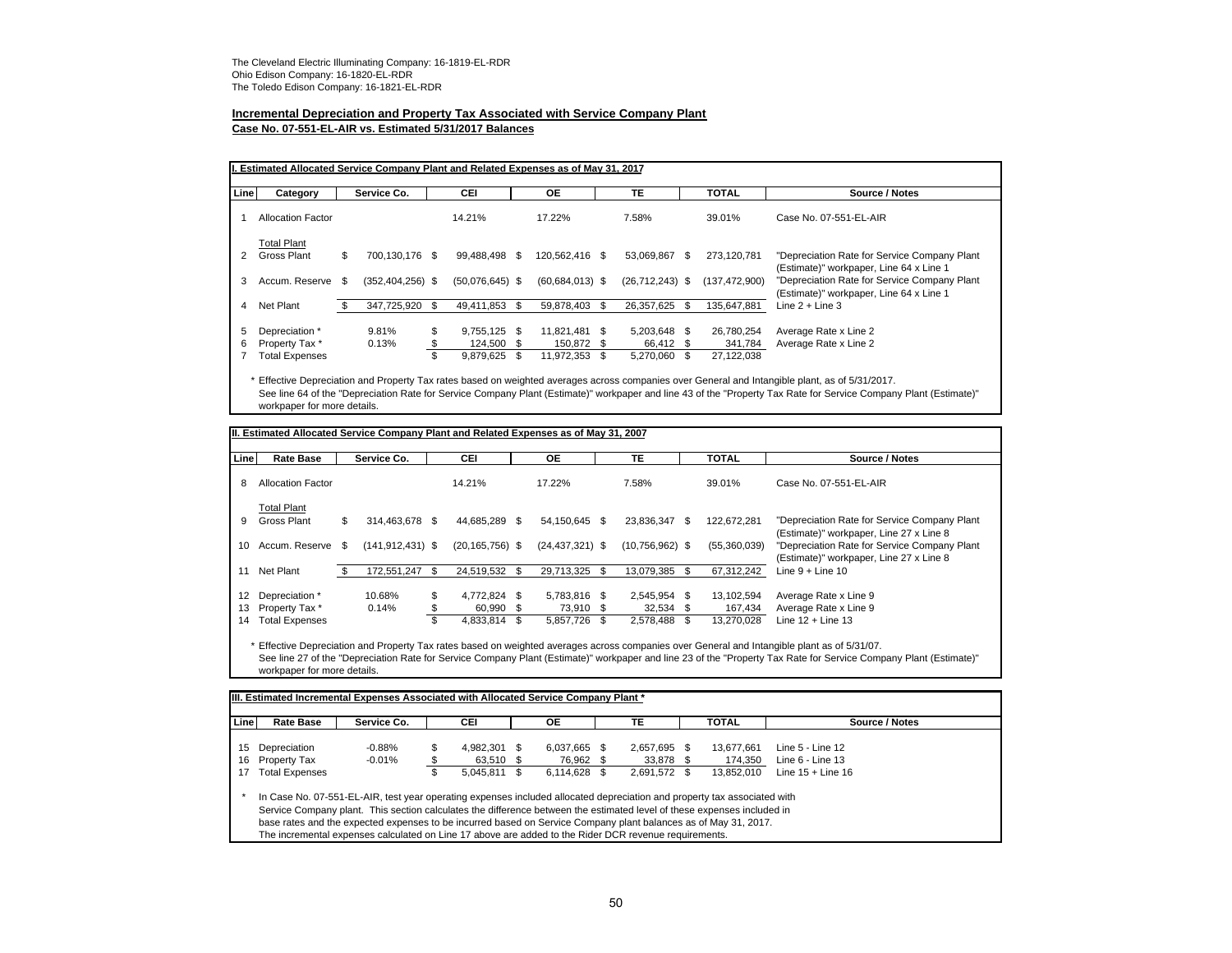# **Intangible Depreciation Expense Calculation Estimated 5/31/2017 Balances**

#### **NOTE**

 The software accounts are amortized over a 7 year period (leading to an accrual rate of 14.29%), and many of these accounts have already been fully amortized. Therefore, applying the 14.29% accrual rate to the Gross Plant (the methodology employed for all other accounts) overstates the "depreciation expense" associated with intangible plant. This workpaper looks at each sub account within intangible plant and calculates the expense by applying the 14.29% to only those sub-accounts that are not fully amortized yet.

| Company<br>(A)                                            | <b>Utility Account</b><br>(B)                                            | <b>Function</b><br>(C)               | <b>Gross Plant May-17</b><br>(D)              | Reserve May-17<br>(E)        | Net Plant May-17<br>(F)             | <b>Accrual Rates</b><br>(G) | <b>Depreciation Exp</b><br>(H)                        |
|-----------------------------------------------------------|--------------------------------------------------------------------------|--------------------------------------|-----------------------------------------------|------------------------------|-------------------------------------|-----------------------------|-------------------------------------------------------|
|                                                           |                                                                          |                                      |                                               |                              |                                     |                             |                                                       |
| CECO The Illuminating Co.                                 | CECO 101/6-303 2002 Software                                             | Intangible Plant                     | 2,966,784 \$<br>$\mathbf{\hat{s}}$            | 2,966,784 \$                 |                                     | 14.29%                      | \$<br>÷.                                              |
| CECO<br>The Illuminating Co.<br>CECO The Illuminating Co. | CECO 101/6-303 2003 Software                                             | Intangible Plant                     | \$<br>1,307,067 \$                            | 1,307,067 \$                 | $\overline{\phantom{a}}$            | 14.29%<br>14.29%            | \$<br>÷<br>\$<br>÷.                                   |
| The Illuminating Co.<br>CECO                              | CECO 101/6-303 2004 Software<br>CECO 101/6-303 2005 Software             | Intangible Plant<br>Intangible Plant | \$<br>3,596,344 \$<br>\$<br>1,223,063 \$      | 3,596,344 \$<br>1,223,063 \$ | $\sim$                              | 14.29%                      | \$<br>÷                                               |
| The Illuminating Co.<br>CECO                              | CECO 101/6-303 2006 Software                                             | Intangible Plant                     | $\mathsf{\$}$<br>1,811,980 \$                 | 1,811,980                    | \$<br>÷                             | 14.29%                      | a.<br>\$                                              |
| CECO The Illuminating Co.                                 | CECO 101/6-303 2007 Software                                             | Intangible Plant                     | 5,876,859 \$<br>\$                            | 5,876,859 \$                 |                                     | 14.29%                      | s                                                     |
| CECO<br>The Illuminating Co.                              | CECO 101/6-303 2008 Software                                             | Intangible Plant                     | $\sqrt{2}$<br>1,071,243 \$                    | 1,071,243 \$                 | ÷.                                  | 14.29%                      | $\mathsf{\$}$<br>÷.                                   |
| CECO<br>The Illuminating Co.                              | CECO 101/6-303 2009 Software                                             | Intangible Plant                     | S.<br>3,245,252 \$                            | 3,245,252 \$                 |                                     | 14.29%                      | \$<br>$\sim$                                          |
| CECO<br>The Illuminating Co.                              | CECO 101/6-303 2010 Software                                             | Intangible Plant                     | 2,808,788 \$<br>\$                            | 2,775,663 \$                 | 33,125                              | 14.29%                      | 33,125<br>\$                                          |
| The Illuminating Co.<br>CECO                              | CECO 101/6-303 2011 Software                                             | Intangible Plant                     | \$<br>5,819,378 \$                            | 4,921,796 \$                 | 897,583                             | 14.29%                      | $\hat{\mathbb{S}}$<br>831,589                         |
| CECO<br>The Illuminating Co.                              | CECO 101/6-303 2012 Software                                             | Intangible Plant                     | 766,201 \$<br>\$                              | 488,906                      | \$<br>277,295                       | 14.29%                      | 109,490<br>\$                                         |
| CECO<br>The Illuminating Co.                              | CECO 101/6-303 2013 Software                                             | Intangible Plant                     | \$<br>2,219,301 \$                            | 1,254,990                    | - \$<br>964,311                     | 14.29%                      | \$<br>317,138                                         |
| CECO<br>The Illuminating Co.                              | CECO 101/6-303 2014 Software                                             | Intangible Plant                     | 3,405,192 \$<br>\$                            | 1,149,929 \$                 | 2,255,263                           | 14.29%                      | \$<br>486,602                                         |
| CECO<br>The Illuminating Co.                              | CECO 101/6-303 2015 Software                                             | Intangible Plant                     | <b>S</b><br>1,696,050 \$                      | 358,429 \$                   | 1,337,621                           | 14.29%                      | \$<br>242,366                                         |
| CECO<br>The Illuminating Co.<br>The Illuminating Co.      | CECO 101/6-303 2016 Software                                             | Intangible Plant                     | $\mathbf{s}$<br>4,117,247 \$                  | 331,519 \$                   | 3,785,728                           | 14.29%<br>14.29%            | \$<br>588,355                                         |
| CECO<br>The Illuminating Co.<br>CECO                      | CECO 101/6-303 2017 Software<br>CECO 101/6-303 FAS109 Dist- Forcast      | Intangible Plant<br>Intangible Plant | S.<br>292,543 \$<br>\$<br>2,001,124 \$        | 14,834 \$<br>2,001,124 \$    | 277,709                             | 3.18%                       | 41,804<br>\$<br>\$                                    |
| The Illuminating Co.<br>CECO                              | CECO 101/6-303 FAS109 Transm-FCT                                         | Intangible Plant                     | \$<br>1,176,339 \$                            | 1,107,242 \$                 | 69,097                              | 2.15%                       | \$<br>25,291                                          |
| The Illuminating Co.<br>CECO                              | CECO 101/6-303 Software                                                  | Intangible Plant                     | 3,149,963 \$<br>$\mathbf{s}$                  | 1,115,962 \$                 | 2.034.001                           | 14.29%                      | $\mathsf{s}$<br>450,130                               |
| CECO The Illuminating Co                                  | CECO 101/6-303 Software Evolution                                        | Intangible Plant                     | 12,454,403 \$<br>\$                           | 12,454,403 \$                |                                     | 14.29%                      | \$                                                    |
|                                                           |                                                                          | <b>Total</b>                         | 61,005,123                                    | 49.073.391<br>- \$           | 11,931,731<br><b>S</b>              |                             | 3,125,890<br>$\mathbf{s}$                             |
| OECO Ohio Edison Co.                                      | OECO 101/6-301 Organization                                              | Intangible Plant                     | $\sqrt{3}$                                    | $\mathfrak{L}$               | \$                                  | 0.00%                       | $\overline{\mathcal{S}}$                              |
| OECO Ohio Edison Co.                                      | OECO 101/6-303 2002 Software                                             | Intangible Plant                     | \$<br>3,690,067 \$                            | 3,690,067                    | $\mathbf{\hat{s}}$                  | 14.29%                      | \$                                                    |
| OECO Ohio Edison Co.                                      | OECO 101/6-303 2003 Software                                             | Intangible Plant                     | \$<br>17,568,726 \$                           | 17,568,726                   | <b>S</b>                            | 14.29%                      | \$                                                    |
| OECO Ohio Edison Co.                                      | OECO 101/6-303 2004 Software                                             | Intangible Plant                     | \$<br>4,524,343 \$                            | 4,524,343 \$                 | $\sim$                              | 14.29%                      | \$<br>$\sim$                                          |
| OECO Ohio Edison Co.                                      | OECO 101/6-303 2005 Software                                             | Intangible Plant                     | $\mathbf{\hat{s}}$<br>1,469,370 \$            | 1,469,370 \$                 | $\sim$                              | 14.29%                      | \$<br>$\bullet$                                       |
| OECO Ohio Edison Co.                                      | OECO 101/6-303 2006 Software                                             | Intangible Plant                     | <b>S</b><br>2,754,124 \$                      | 2,754,124 \$                 | $\sim$                              | 14.29%                      | \$<br>$\mathcal{L}_{\mathcal{A}}$                     |
| OECO Ohio Edison Co.                                      | OECO 101/6-303 2007 Software                                             | Intangible Plant                     | $\mathsf{\$}$<br>7,208,211 \$                 | 7,208,211 \$                 |                                     | 14.29%                      | $\omega_{\rm c}$<br>\$                                |
| OECO Ohio Edison Co.                                      | OECO 101/6-303 2008 Software                                             | Intangible Plant                     | \$<br>1,343,335 \$                            | 1,343,335 \$                 |                                     | 14.29%                      | \$<br>÷.                                              |
| OECO Ohio Edison Co.                                      | OECO 101/6-303 2009 Software                                             | Intangible Plant                     | \$<br>4, 181, 304 \$                          | 4,181,304 \$                 | $\sim$                              | 14.29%                      | ¥.<br>\$                                              |
| OECO Ohio Edison Co.                                      | OECO 101/6-303 2010 Software                                             | Intangible Plant                     | \$<br>3,293,501 \$                            | 3,258,682 \$                 | 34,819                              | 14.29%                      | 34,819<br>\$                                          |
| OECO Ohio Edison Co.                                      | OECO 101/6-303 2011 Software                                             | Intangible Plant                     | $\mathbf{\hat{s}}$<br>8,201,370 \$            | 6,862,031 \$                 | 1,339,339                           | 14.29%                      | 1,171,976<br>\$                                       |
| OECO Ohio Edison Co.                                      | OECO 101/6-303 2012 Software                                             | Intangible Plant<br>Intangible Plant | 963,533 \$<br>\$                              | 666,361 \$<br>2,922,852      | 297,172<br>3,012,003<br>$\sqrt{3}$  | 14.29%<br>14.29%            | 137,689<br>s<br>\$                                    |
| OECO Ohio Edison Co.<br>OECO Ohio Edison Co.              | OECO 101/6-303 2013 Software<br>OECO 101/6-303 2014 Software             | Intangible Plant                     | \$<br>5,934,855 \$<br>\$<br>5,606,259         | 1,973,256<br>\$              | - \$<br>3,633,004                   | 14.29%                      | 848,091<br>\$<br>801,134                              |
| OECO Ohio Edison Co.                                      | OECO 101/6-303 2015 Software                                             | Intangible Plant                     | 5,271,464 \$<br>$\mathbf{s}$                  | 788.087                      | 4.483.377<br>$\mathbf{s}$           | 14.29%                      | $\mathbf{s}$<br>753.292                               |
| OECO Ohio Edison Co.                                      | OECO 101/6-303 2016 Software                                             | Intangible Plant                     | 5,383,843 \$<br>\$                            | 476,099 \$                   | 4,907,744                           | 14.29%                      | \$<br>769,351                                         |
| OECO Ohio Edison Co.                                      | OECO 101/6-303 2017 Software                                             | Intangible Plant                     | 420,349 \$<br>-\$                             | 21,477 \$                    | 398,872                             | 14.29%                      | \$<br>60,068                                          |
| OECO Ohio Edison Co.                                      | OECO 101/6-303 FAS109 Dist Land                                          | Intangible Plant                     | \$<br>35,276 \$                               |                              | \$<br>35,276                        | 2.89%                       | \$<br>1,019                                           |
| OECO Ohio Edison Co.                                      | OECO 101/6-303 FAS109 Distribution                                       | Intangible Plant                     | $\mathbb{S}$<br>1,495,847 \$                  | 1,495,847 \$                 |                                     | 2.89%                       | \$                                                    |
| OECO Ohio Edison Co.                                      | OECO 101/6-303 FAS109 General Lan                                        | Intangible Plant                     | \$<br>7,778 \$                                |                              | \$<br>7,778                         | 3.87%                       | $\overline{\mathbb{S}}$<br>301                        |
| OECO Ohio Edison Co.                                      | OECO 101/6-303 FAS109 General Plt                                        | Intangible Plant                     | \$<br>191,313 \$                              | 186,685                      | $\mathfrak{s}$<br>4,628             | 3.87%                       | \$<br>4,628                                           |
| OECO Ohio Edison Co.                                      | OECO 101/6-303 FAS109 Trans Land                                         | Intangible Plant                     | 1,326,229 \$<br>\$                            |                              | S.<br>1,326,229                     | 2.33%                       | 30,901<br>\$                                          |
| OECO Ohio Edison Co.                                      | OECO 101/6-303 FAS109 Transmissio                                        | Intangible Plant                     | \$<br>697,049 \$                              | 697,049 \$                   | ÷                                   | 2.33%                       | \$<br>a.                                              |
| OECO Ohio Edison Co.                                      | OECO 101/6-303 Intangibles                                               | Intangible Plant                     | 3,549,704 \$<br>\$                            | 1,818,493                    | 1,731,211<br>- \$                   | 14.29%                      | 507,253<br>\$                                         |
|                                                           |                                                                          | Tota                                 | 85,117,851                                    | 63.906.399                   | 21,211,451                          |                             | 5.120.523<br>S.                                       |
| TECO Toledo Edison Co.                                    | TECO 101/6-303 2002 Software                                             | Intangible Plant                     | \$<br>1,708,412 \$                            | 1,708,412                    | \$                                  | 14.29%                      | \$                                                    |
| TECO Toledo Edison Co.<br>TECO Toledo Edison Co.          | TECO 101/6-303 2003 Software<br>TECO 101/6-303 2004 Software             | Intangible Plant<br>Intangible Plant | \$<br>7,478,386 \$<br>\$<br>862,457 \$        | 7,478,386 \$<br>862,457 \$   | $\sim$<br>$\sim$                    | 14.29%<br>14.29%            | \$<br>$\overline{\phantom{a}}$<br>$\mathsf{\$}$<br>÷. |
| TECO Toledo Edison Co.                                    | TECO 101/6-303 2005 Software                                             | Intangible Plant                     | \$<br>699,602 \$                              | 699,602 \$                   | $\sim$                              | 14.29%                      | \$<br>÷                                               |
| TECO Toledo Edison Co.                                    | TECO 101/6-303 2006 Software                                             | Intangible Plant                     | 834,735 \$<br>\$                              | 834,735 \$                   | ÷.                                  | 14.29%                      | \$<br>$\mathcal{L}_{\mathcal{A}}$                     |
| TECO Toledo Edison Co.                                    | TECO 101/6-303 2007 Software                                             | Intangible Plant                     | \$<br>3,182,797 \$                            | 3,182,797 \$                 | $\sim$                              | 14.29%                      | \$<br>$\sim$                                          |
| TECO Toledo Edison Co.                                    | TECO 101/6-303 2008 Software                                             | Intangible Plant                     | \$<br>578,279 \$                              | 578,279                      | $\mathfrak{s}$                      | 14.29%                      | ¥.<br>\$                                              |
| TECO Toledo Edison Co.                                    | TECO 101/6-303 2009 Software                                             | Intangible Plant                     | 1,878,500 \$<br>\$                            | 1,878,500                    | - \$                                | 14.29%                      | S.                                                    |
| TECO Toledo Edison Co.                                    | TECO 101/6-303 2010 Software                                             | Intangible Plant                     | $\sqrt{2}$<br>1,456,658 \$                    | 1,440,444 \$                 | 16,214                              | 14.29%                      | 16,214<br>\$                                          |
| TECO Toledo Edison Co.                                    | TECO 101/6-303 2011 Software                                             | Intangible Plant                     | \$<br>2,259,893 \$                            | 1,910,859 \$                 | 349,034                             | 14.29%                      | \$<br>322,939                                         |
| TECO Toledo Edison Co.                                    | TECO 101/6-303 2012 Software                                             | Intangible Plant                     | 554,879 \$<br>\$                              | 346,280 \$                   | 208,599                             | 14.29%                      | \$<br>79,292                                          |
| TECO Toledo Edison Co.                                    | TECO 101/6-303 2013 Software                                             | Intangible Plant                     | \$<br>1,587,531 \$                            | 750,107 \$                   | 837,425                             | 14.29%                      | \$<br>226,858                                         |
| TECO Toledo Edison Co.                                    | TECO 101/6-303 2014 Software                                             | Intangible Plant                     | 2,009,519 \$<br>\$                            | 766,862                      | \$<br>1,242,657                     | 14.29%                      | \$<br>287,160                                         |
| TECO Toledo Edison Co.                                    | TECO 101/6-303 2015 Software                                             | Intangible Plant                     | \$<br>710,645 \$                              | 156,439                      | \$<br>554,206                       | 14.29%                      | \$<br>101,551                                         |
| TECO Toledo Edison Co.                                    | TECO 101/6-303 2016 Software                                             | Intangible Plant                     | \$<br>1,747,820 \$                            | 167,049 \$                   | 1,580,771                           | 14.29%                      | $\mathbf{s}$<br>249,763                               |
| TECO Toledo Edison Co.                                    | TECO 101/6-303 2017 Software                                             | Intangible Plant                     | \$<br>7,247 \$                                | 364 \$                       | 6,883                               | 14.29%                      | 1,036<br>\$                                           |
| TECO Toledo Edison Co.<br>TECO Toledo Edison Co.          | TECO 101/6-303 FAS109 Distribution<br>TECO 101/6-303 FAS109 Transmission | Intangible Plant<br>Intangible Plant | 240,087 \$<br>$\mathbf{s}$<br>54,210 \$<br>\$ | 240,085 \$<br>51.229         | $\overline{2}$<br>2.982<br><b>S</b> | 3.10%<br>2.37%              | \$<br>$\overline{2}$<br>S.<br>1,285                   |
| TECO Toledo Edison Co.                                    | TECO 101/6-303 Software                                                  | Intangible Plant                     | S<br>1,204,452 \$                             | 294,846                      | - \$<br>909,606                     | 14.29%                      | \$<br>172,116                                         |
|                                                           |                                                                          | Total                                | 29,056,110                                    | 23,347,733                   | S<br>5,708,377                      |                             | 1,458,217                                             |

NOTES

(D) - (F) Source: The forecast as of March 2017 adjusted to reflect current assumptions and incorporate recommendations from the March 2013, April 2014, April 2015, and April 2016 Rider DCR audit reports.<br>(G) Source: Case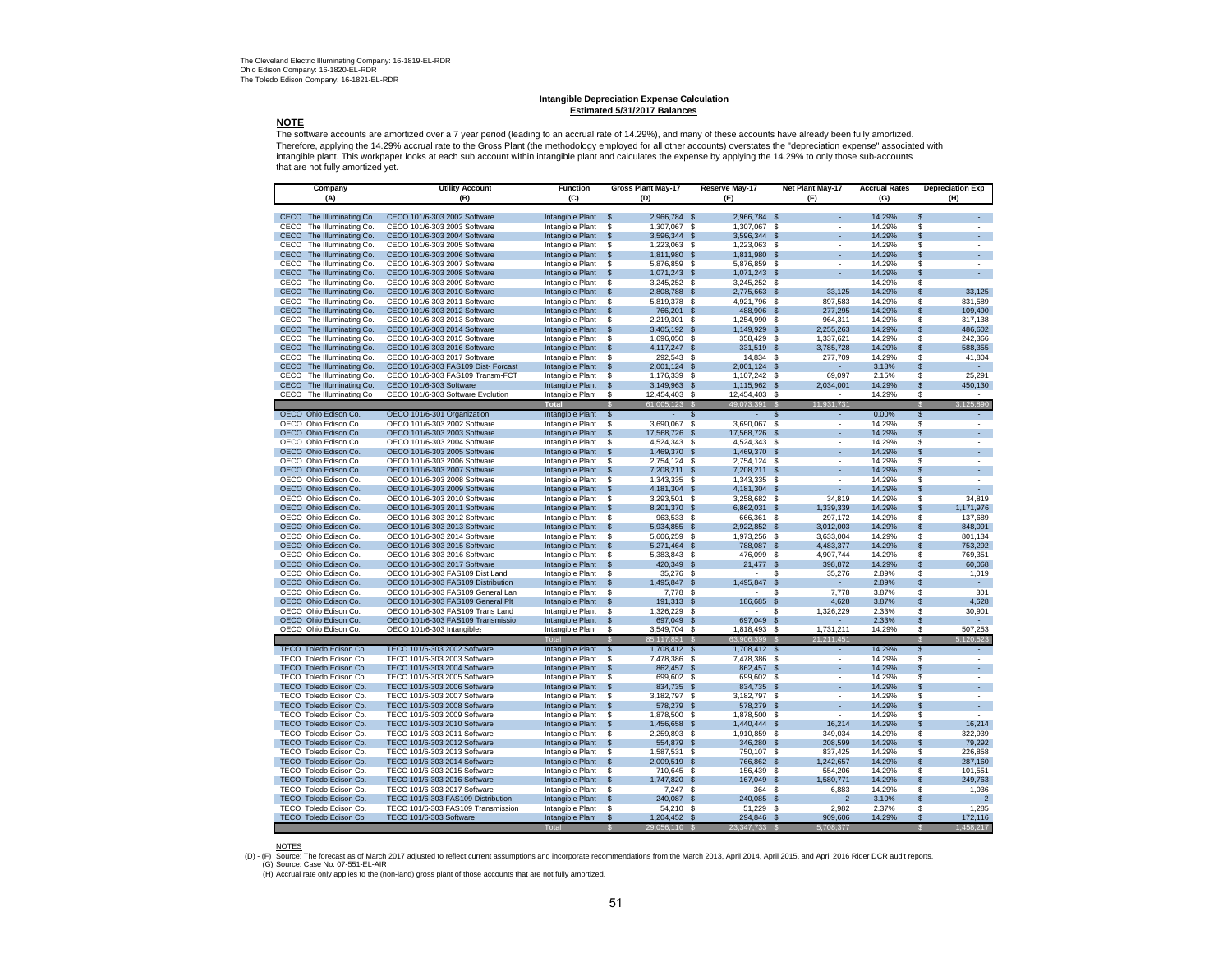I. Annual Revenue Requirement For June - August 2017 Rider DCR Rates

|     | (A)          |    | (B)         |
|-----|--------------|----|-------------|
|     | Company      |    | Rev Reg     |
|     |              |    | 5/31/2017   |
| (1) | CEI          | \$ | 116,070,957 |
| (2) | OE           | \$ | 119,723,786 |
| (3) | TE           | S. | 30,929,936  |
| (4) | <b>TOTAL</b> |    | 266,724,679 |

**NOTES** 

(B) Annual Revenue Requirement based on estimated 5/31/2017 Rate Base

II. Quarterly Revenue Requirement Additions

|     | (A)                                                                                    | (B) |         | (C)                  | (D) |         |  |  |
|-----|----------------------------------------------------------------------------------------|-----|---------|----------------------|-----|---------|--|--|
|     | <b>Description</b>                                                                     | CEI |         | ОE                   | TE  |         |  |  |
| (1) | <b>DCR Audit Expense</b><br>Recovery                                                   | \$  | 4,918   | \$<br>4,918          | \$  | 4,918   |  |  |
|     | March - May 2017<br>Reconciliation<br>(2) Amount Adjusted<br>for June - August<br>2017 | \$  | 633,049 | \$<br>$(643,509)$ \$ |     | 143,049 |  |  |
| (3) | <b>Total Reconcilation</b>                                                             | \$  | 637,966 | \$<br>(638,591) \$   |     | 147,966 |  |  |

**SOURCES** 

Line 1: Source: Remaining DCR Audit Expenses to be recovered during June - August 2017.

Line 2: Source: "Quarterly Revenue Requirement Additions: Calculation of March - May 2017 Reconciliation Amount Adjusted for June - August 2017" workpaper, Section III, Col. G

Line 3: Calculation: Line 1 + Line 2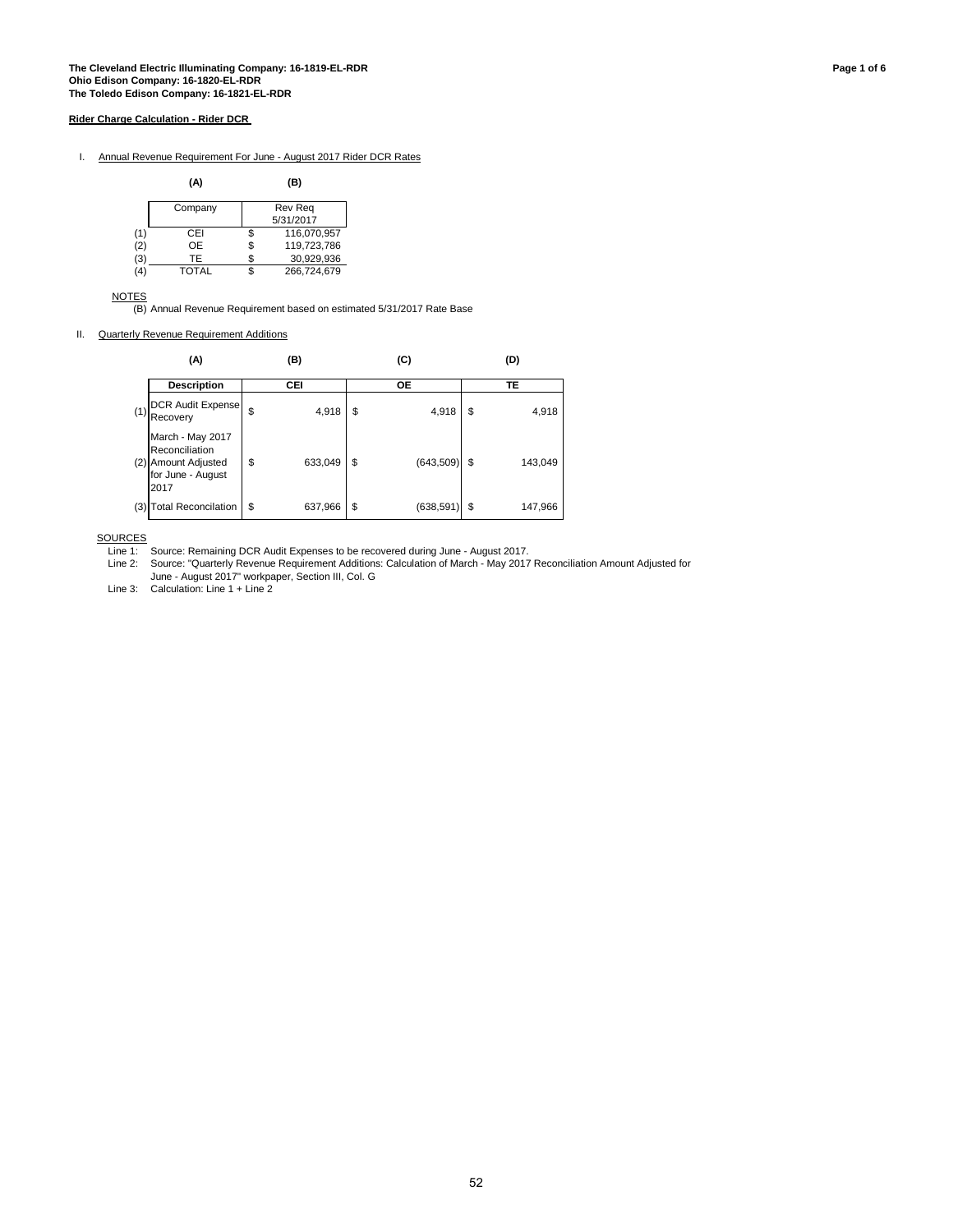III. Allocation of Total DCR Revenue Requirement to RS and Non-RS (Based on Sales)

|      | (A)          | (B)         | (C)                     | (D)     |    | (E)             | (F) |                |  |
|------|--------------|-------------|-------------------------|---------|----|-----------------|-----|----------------|--|
|      |              | Rate        | <b>Annual KWH Sales</b> |         |    | Annual Rev      |     | Quarterly      |  |
|      | Company      | Schedule    | Total                   | % Total |    | Reg Allocations |     | Reconciliation |  |
|      |              |             |                         |         |    |                 |     |                |  |
| (1)  | CEI          | <b>RS</b>   | 5,371,163,849           | 33.52%  | \$ | 38,901,857      | \$  | 213,818        |  |
| (2)  |              | GS, GP, GSU | 10,654,707,014          | 66.48%  | \$ | 77,169,101      | \$  | 424,148        |  |
| (3)  |              |             | 16,025,870,862          | 100.00% | \$ | 116,070,957     | \$  | 637,966        |  |
|      |              |             |                         |         |    |                 |     |                |  |
| (4)  | <b>OE</b>    | <b>RS</b>   | 8,971,152,282           | 48.17%  | \$ | 57,671,598      | \$  | (307, 613)     |  |
| (5)  |              | GS, GP, GSU | 9,652,578,356           | 51.83%  | S  | 62,052,187      | \$  | (330, 978)     |  |
| (6)  |              |             | 18,623,730,638          | 100.00% | \$ | 119,723,786     | \$  | (638, 591)     |  |
|      |              |             |                         |         |    |                 |     |                |  |
| (7)  | TE           | RS          | 2,460,342,033           | 44.06%  | \$ | 13,627,012      | \$  | 65,191         |  |
| (8)  |              | GS, GP, GSU | 3,124,023,701           | 55.94%  | \$ | 17,302,923      | \$  | 82,776         |  |
| (9)  |              |             | 5,584,365,734           | 100.00% | \$ | 30,929,936      | \$  | 147,966        |  |
|      |              |             |                         |         |    |                 |     |                |  |
| (10) | OH           | <b>RS</b>   | 16,802,658,163          | 41.76%  | \$ | 110,200,467     | \$  | (28, 604)      |  |
| (11) | <b>TOTAL</b> | GS, GP, GSU | 23,431,309,071          | 58.24%  | \$ | 156,524,211     | \$  | 175,946        |  |
| (12) |              |             | 40,233,967,234          | 100.00% | \$ | 266,724,679     | \$  | 147,341        |  |
|      |              |             |                         |         |    |                 |     |                |  |

NOTES

(C) Source: Forecast for June through August 2017 (All forecasted numbers associated with the forecast as of March 2017)

(D) Calculation: Individual Rate Schedule Total / Total for RS, GS, GP, GSU

(E) Calculation: Annual Rider DCR Revenue Requirement from Section I, Column B x Column D

(F) Calculation: Quarterly Reconciliation from Section II, Line 4 x Column D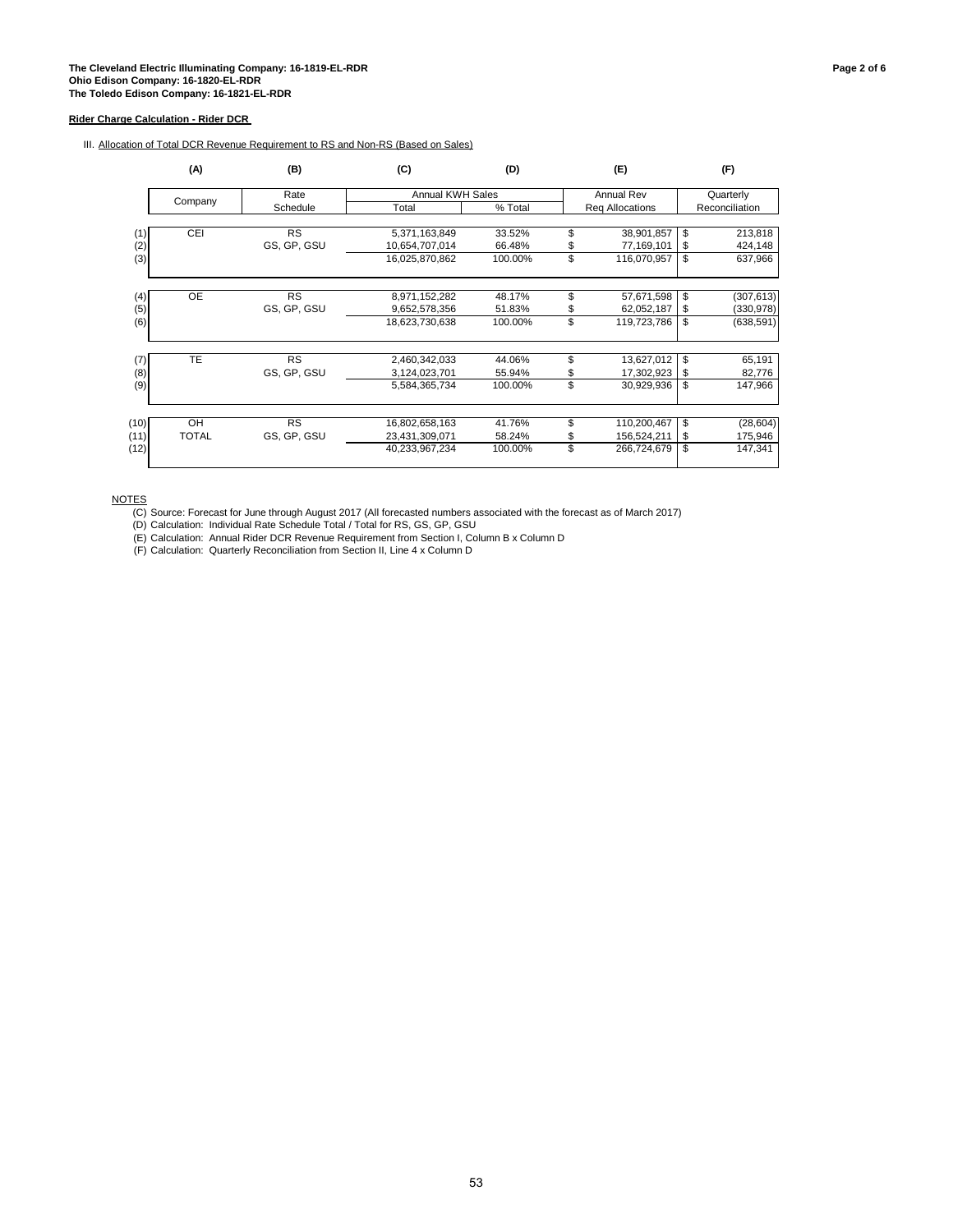#### IV. Allocation of DCR Revenue Requirement Amongst Non-RS Schedules

|              | (A)       | (B)        | (C)                          | (D)                           | (E)             |          | (F)                    |            | (G)                   |
|--------------|-----------|------------|------------------------------|-------------------------------|-----------------|----------|------------------------|------------|-----------------------|
|              |           | Rate       |                              | <b>Stipulation Allocation</b> |                 |          | <b>Annual Rev</b>      |            | Quarterly             |
|              | Company   | Schedule   | % of Total                   | % of Non-RS                   | DCR Jurisd.     |          | <b>Reg Allocations</b> |            | Reconciliation        |
|              |           |            |                              |                               |                 |          |                        |            |                       |
| (1)          | CEI       | RS         | 47.55%                       | 0.00%                         | 0.00%           | \$       |                        | \$         |                       |
| (2)          |           | GS         | 42.23%                       | 80.52%                        | 90.02%          | \$       | 69,466,389             | \$         | 381,811               |
| (3)          |           | GP         | 0.63%                        | 1.19%                         | 1.33%           | \$       | 1,029,395              | \$         | 5,658                 |
| (4)          |           | GSU        | 4.06%                        | 7.74%                         | 8.65%           | \$       | 6,673,317              | \$         | 36,679                |
| (5)          |           | GT         | 0.18%                        | 0.35%                         | 0.00%           | \$       |                        | \$         |                       |
| (6)          |           | STL        | 3.53%                        | 6.73%                         | 0.00%           | \$       |                        | \$         |                       |
| (7)          |           | POL        | 1.79%                        | 3.41%                         | 0.00%           | \$       |                        | \$         |                       |
| (8)          |           | <b>TRF</b> | 0.03%                        | 0.06%                         | 0.00%           | \$       |                        | \$         |                       |
| (9)          |           |            | 100.00%                      | 100.00%                       | 100.00%         | \$       | 77,169,101             | \$         | 424,148               |
| (10)         |           |            | Subtotal (GT, STL, POL, TRF) | 10.55%                        |                 |          |                        |            |                       |
|              |           |            |                              |                               |                 |          |                        |            |                       |
| (11)         | <b>OE</b> | RS         | 62.45%                       | 0.00%                         | 0.00%           | \$       |                        | \$         |                       |
| (12)         |           | GS<br>GP   | 27.10%                       | 72.17%                        | 81.75%          | \$       | 50,729,502             | \$         | (270, 585)            |
| (13)         |           | GSU        | 5.20%<br>0.85%               | 13.85%<br>2.26%               | 15.69%<br>2.56% | \$<br>\$ | 9,735,574<br>1,587,111 | \$         | (51, 928)<br>(8, 465) |
| (14)         |           | GT         | 2.19%                        | 5.84%                         | 0.00%           | \$       |                        | \$<br>\$   |                       |
| (15)<br>(16) |           | <b>STL</b> | 1.39%                        | 3.70%                         | 0.00%           | \$       |                        | \$         |                       |
| (17)         |           | POL        | 0.76%                        | 2.02%                         | 0.00%           | \$       |                        | \$         |                       |
| (18)         |           | <b>TRF</b> | 0.06%                        | 0.16%                         | 0.00%           | \$       |                        | \$         |                       |
| (19)         |           |            | 100.00%                      | 100.00%                       | 100.00%         | \$       | 62,052,187             | \$         | (330, 978)            |
| (20)         |           |            | Subtotal (GT, STL, POL, TRF) | 11.72%                        |                 |          |                        |            |                       |
|              |           |            |                              |                               |                 |          |                        |            |                       |
| (21)         | TE        | RS         | 57.93%                       | 0.00%                         | 0.00%           | \$       | $\blacksquare$         | \$         |                       |
| (22)         |           | GS         | 32.13%                       | 76.36%                        | 86.74%          | \$       | 15,008,513             | \$         | 71,800                |
| (23)         |           | GP         | 4.80%                        | 11.42%                        | 12.97%          | \$       | 2,244,728              | \$         | 10,739                |
| (24)         |           | GSU        | 0.11%                        | 0.25%                         | 0.29%           | \$       | 49,682                 | \$         | 238                   |
| (25)         |           | GT         | 1.38%                        | 3.29%                         | 0.00%           | \$       |                        | \$         |                       |
| (26)         |           | STL        | 2.91%                        | 6.92%                         | 0.00%           | \$       |                        | \$         |                       |
| (27)         |           | POL        | 0.69%                        | 1.64%                         | 0.00%           | \$       |                        | \$         |                       |
| (28)         |           | <b>TRF</b> | 0.05%                        | 0.12%                         | 0.00%           | \$       |                        | \$         |                       |
| (29)         |           |            | 100.00%                      | 100.00%                       | 100.00%         | \$       | 17,302,923             | $\sqrt{2}$ | 82,776                |
| (30)         |           |            | Subtotal (GT, STL, POL, TRF) | 11.96%                        |                 |          |                        |            |                       |

NOTES

(E) Besides customers taking service under Rate Schedule RS, Rider DCR is only applicable to customers taking service under Rate Schedules GS, GP, and GSU. Thus, the portion of the distribution rate increase allocated to Rate Schedules GT, STL, POL, and TRF per the Stipulation in Case No. 07-551-EL-AIR needs to be re-allocated across Rate Schedules GS, GP and GSU.

Calculation: ((Column D) / Sum of GS, GP, GSU from Column D)

(F) Calculation: Total Annual DCR Revenue Requirement Allocated to Non-RS customers from Section III x Column E.

(G) Calculation: Quarterly Reconciliation Allocated to Non-RS customers from Section III x Column E.

<sup>(</sup>C) Source: Stipulation in Case No. 07-551-EL-AIR.

<sup>(</sup>D) Calculation: Individual Non-RS Rate Schedule Total from Column C / (1 - RS Total from Column C).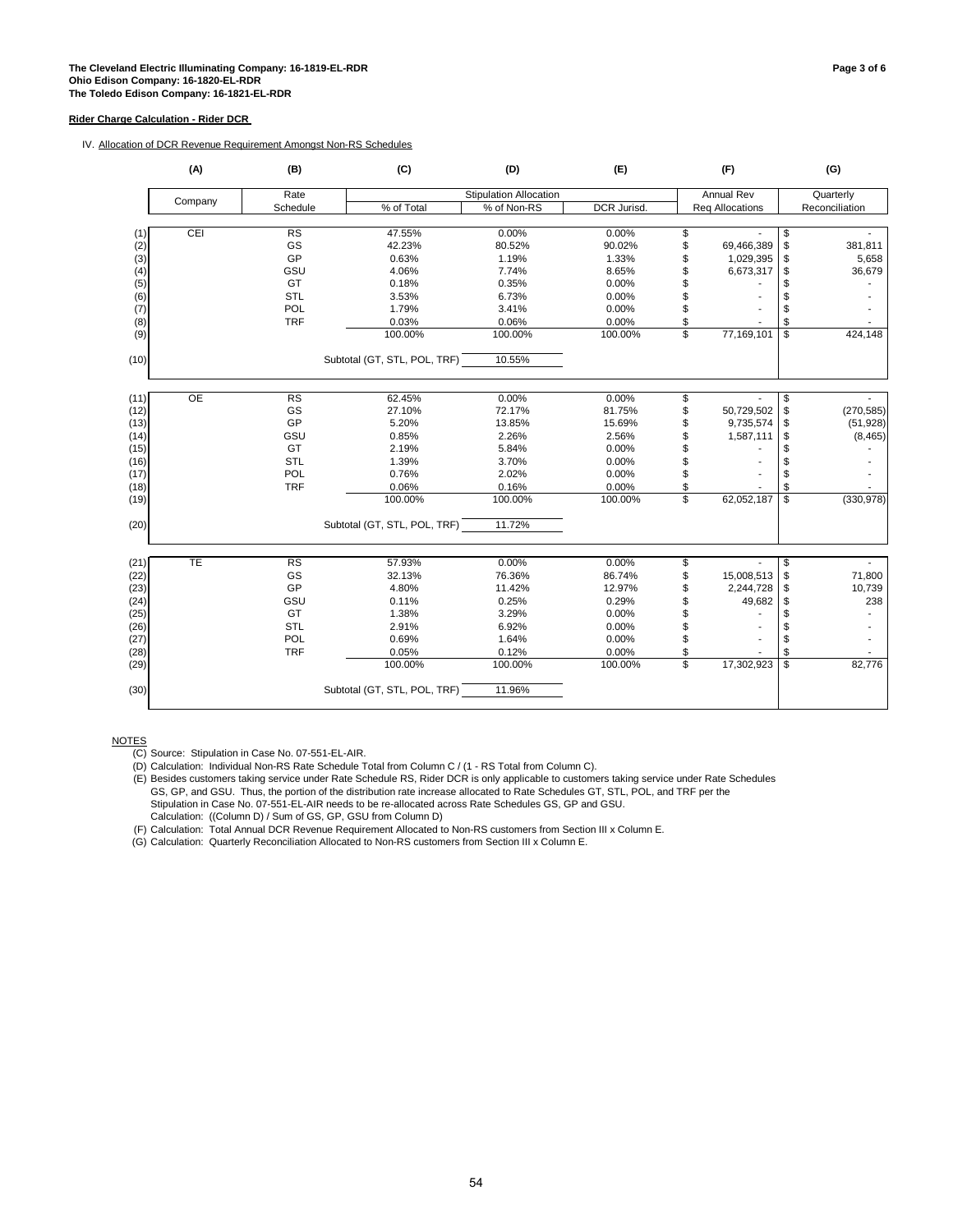V. Rider DCR Charge Calculation - Annual Revenue Requirement - Rate RS

|     | (A)     | (B)       |             | (C)         | (D)              |      | (E)                   |
|-----|---------|-----------|-------------|-------------|------------------|------|-----------------------|
|     |         | Rate      |             | Annual      | Annual           |      | Annual Rev Reg Charge |
|     | Company | Schedule  | Revenue Rea |             | <b>KWH Sales</b> |      | (S/KWH)               |
| (1) | CEI     | <b>RS</b> | S           | 38.901.857  | 5,371,163,849    | - \$ | 0.007243              |
| (2) | OE      | <b>RS</b> | S           | 57,671,598  | 8,971,152,282    | - \$ | 0.006429              |
| (3) | TE      | <b>RS</b> | σ           | 13.627.012  | 2,460,342,033    |      | 0.005539              |
| (4) |         |           | \$          | 110.200.467 | 16,802,658,163   |      |                       |

**NOTES** 

(C) Source: Section III, Column E.

(D) Source: Forecast for June through August 2017 (All forecasted numbers associated with the forecast as of March 2017).

(E) Calculation: Column C / Column D.

#### VI. Rider DCR Charge Calculation - Annual Revenue Requirement - Rate GS, Rate GP, Rate GSU

|      | (A)       | (B)      | (C)              | (D)                         | (E)          |                       |  |  |  |  |
|------|-----------|----------|------------------|-----------------------------|--------------|-----------------------|--|--|--|--|
|      |           | Rate     | Annual           | <b>Annual Billing Units</b> |              | Annual Rev Reg Charge |  |  |  |  |
|      | Company   | Schedule | Revenue Reg      | (kW / kVa)                  |              | (S / kW or \$ / KVa)  |  |  |  |  |
|      |           |          |                  |                             |              |                       |  |  |  |  |
| (1)  | CEI       | GS       | 69,466,389       | 21,568,171                  | \$           | 3.2208 per kW         |  |  |  |  |
| (2)  |           | GP       | 1,029,395        | 908,585                     | - \$         | 1.1330 per kW         |  |  |  |  |
| (3)  |           | GSU      | 6,673,317        | 8,446,815                   | $\mathbb{S}$ | 0.7900 per kW         |  |  |  |  |
| (4)  |           |          | \$<br>77,169,101 |                             |              |                       |  |  |  |  |
|      |           |          |                  |                             |              |                       |  |  |  |  |
| (5)  | <b>OE</b> | GS       | 50,729,502       | 23,930,533 \$               |              | 2.1199 per kW         |  |  |  |  |
| (6)  |           | GP       | 9,735,574        | 6,134,260 \$                |              | 1.5871 per kW         |  |  |  |  |
| (7)  |           | GSU      | 1,587,111        | 2,357,656 \$                |              | 0.6732 per kVa        |  |  |  |  |
| (8)  |           |          | \$<br>62,052,187 |                             |              |                       |  |  |  |  |
|      |           |          |                  |                             |              |                       |  |  |  |  |
| (9)  | <b>TE</b> | GS       | 15,008,513       | 7,381,839                   | \$           | 2.0332 per kW         |  |  |  |  |
| (10) |           | GP       | 2,244,728        | 2,774,038 \$                |              | 0.8092 per kW         |  |  |  |  |
| (11) |           | GSU      | 49,682           | 229,867                     | \$           | 0.2161 per kVa        |  |  |  |  |
| (12) |           |          | \$<br>17,302,923 |                             |              |                       |  |  |  |  |

**NOTES** 

(C) Source: Section IV, Column F.

(D) Source: Forecast for June through August 2017 (All forecasted numbers associated with the forecast as of March 2017).

(E) Calculation: Column C / Column D.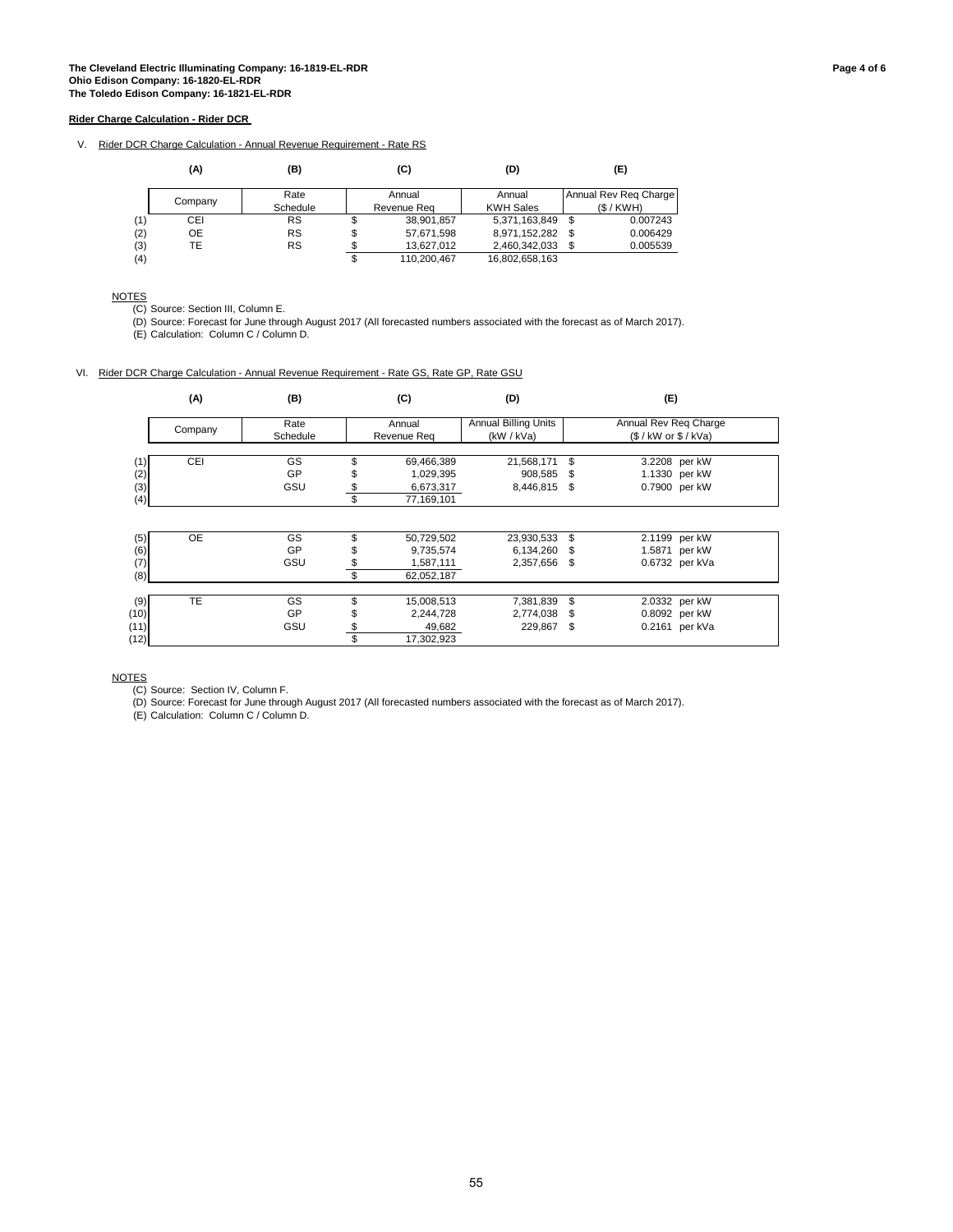VII. Rider DCR Charge Calculation - Quarterly Reconciliation - Rate RS

|     | (A)     | (B)       |    | (C)         | (D)              | (E)            |
|-----|---------|-----------|----|-------------|------------------|----------------|
|     |         | Rate      |    | Quarterly   | Quarterly        | Reconciliation |
|     | Company | Schedule  |    | Revenue Rea | <b>KWH Sales</b> | (S/KWH)        |
| (1) | CEI     | <b>RS</b> |    | 213,818     | 1,499,993,286    | 0.000143       |
| (2) | OE      | <b>RS</b> | \$ | (307, 613)  | 2,332,118,022    | (0.000132)     |
| (3) | TE      | <b>RS</b> |    | 65.191      | 722.680.794      | 0.000090       |
| (4) |         |           | \$ | (28, 604)   | 4.554.792.102    |                |

**NOTES** 

(C) Source: Section III, Column F.

(D) Source: Forecast for June through August 2017 (All forecasted numbers associated with the forecast as of March 2017).

(E) Calculation: Column C / Column D.

#### VIII. Rider DCR Charge Calculation - Quarterly Reconciliation - Rate GS, Rate GP, Rate GSU

|      | (A)       | (B)      |    | (C)         | (D)                            |      | (E)                     |  |
|------|-----------|----------|----|-------------|--------------------------------|------|-------------------------|--|
|      |           | Rate     |    | Quarterly   | <b>Quarterly Billing Units</b> |      | Reconciliation          |  |
|      | Company   | Schedule |    | Revenue Req | (kW / kVa)                     |      | $(S / kW$ or $S / KVa)$ |  |
|      |           |          |    |             |                                |      |                         |  |
| (1)  | CEI       | GS       | \$ | 381,811     | 5,751,528                      | \$   | 0.0664 per kW           |  |
| (2)  |           | GP       | S  | 5,658       | 232,508                        | - \$ | 0.0243 per kW           |  |
| (3)  |           | GSU      |    | 36,679      | 2,178,397 \$                   |      | 0.0168 per kW           |  |
| (4)  |           |          | \$ | 424,148     |                                |      |                         |  |
| (5)  | <b>OE</b> | GS       | \$ | (270, 585)  | 6,299,503                      | \$   | (0.0430) per kW         |  |
| (6)  |           | GP       |    | (51, 928)   | 1,615,205                      | \$   | (0.0321) per kW         |  |
| (7)  |           | GSU      |    | (8, 465)    | 604.600                        | \$   | (0.0140) per kVa        |  |
| (8)  |           |          | \$ | (330, 978)  |                                |      |                         |  |
|      |           |          |    |             |                                |      |                         |  |
| (9)  | <b>TE</b> | GS       | \$ | 71,800      | 1,971,492 \$                   |      | 0.0364 per kW           |  |
| (10) |           | GP       | C  | 10,739      | 723,032 \$                     |      | 0.0149 per kW           |  |
| (11) |           | GSU      |    | 238         | 56,149 \$                      |      | 0.0042 per kVa          |  |
| (12) |           |          | \$ | 82,776      |                                |      |                         |  |

**NOTES** 

(C) Source: Section IV, Column G.

(D) Source: Forecast for June through August 2017 (All forecasted numbers associated with the forecast as of March 2017).

(E) Calculation: Column C / Column D.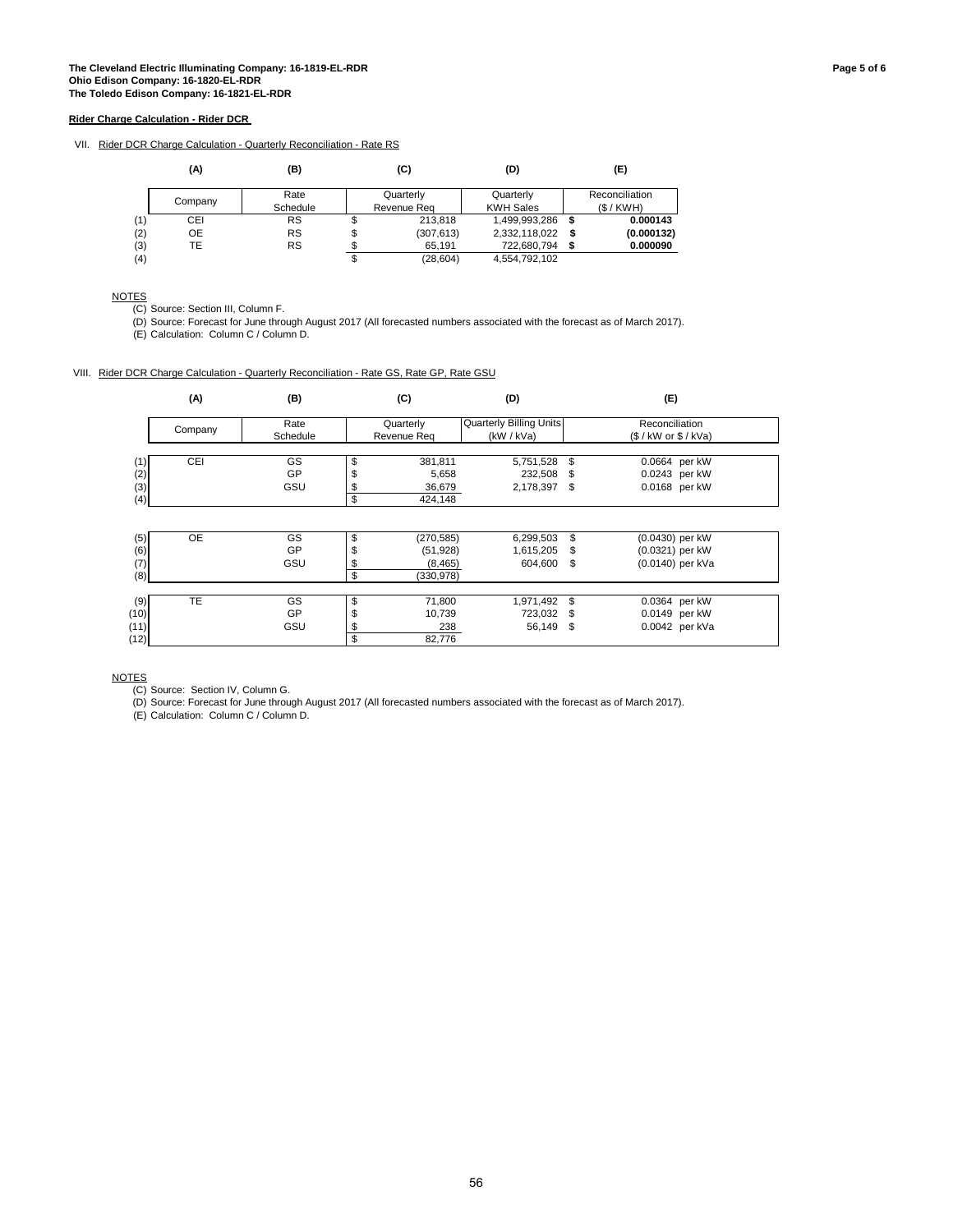IX. Rider DCR Charge Calculation

|                                      | (A)<br>(B)<br>(C) |                              |                     |                                                                      |          | (D)                                                                          | (E)                                                                  |  |  |  |
|--------------------------------------|-------------------|------------------------------|---------------------|----------------------------------------------------------------------|----------|------------------------------------------------------------------------------|----------------------------------------------------------------------|--|--|--|
|                                      | Company           | Rate<br>Schedule             |                     | Annual Rev Reg Charge                                                |          | Quarterly Reconciliation                                                     | Proposed DCR Charge<br>For June - August 2017                        |  |  |  |
| (2)<br>(3)<br>(4)<br>(5)             | <b>CEI</b>        | <b>RS</b><br>GS<br>GP<br>GSU | S<br>\$             | 0.007243 per kWh<br>3.2208 per kW<br>1.1330 per kW<br>0.7900 per kW  | \$<br>\$ | 0.000143 per kWh<br>0.0664 per kW<br>0.0243 per kW<br>0.0168 per kW          | 0.008056 per kWh<br>3.5856 per kW<br>1.2624 per kW<br>0.8801 per kW  |  |  |  |
| (6)<br>(7)<br>(8)<br>(9)<br>(10)     | <b>OE</b>         | <b>RS</b><br>GS<br>GP<br>GSU | S<br>£.<br>\$<br>\$ | 0.006429 per kWh<br>2.1199 per kW<br>1.5871 per kW<br>0.6732 per kVa | S        | (0.000132) per kWh<br>(0.0430) per kW<br>(0.0321) per kW<br>(0.0140) per kVa | 0.006868 per kWh<br>2.2655 per kW<br>1.6961 per kW<br>0.7190 per kVa |  |  |  |
| (11)<br>(12)<br>(13)<br>(14)<br>(15) | <b>TE</b>         | <b>RS</b><br>GS<br>GP<br>GSU | S<br>\$             | 0.005539 per kWh<br>2.0332 per kW<br>0.8092 per kW<br>0.2161 per kVa | S        | 0.000090 per kWh<br>0.0364 per kW<br>0.0149 per kW<br>0.0042 per kVa         | 0.006140 per kWh<br>2.2575 per kW<br>0.8989 per kW<br>0.2404 per kVa |  |  |  |

#### NOTES

(C) Source: Sections V and VI, Column E

(D) Source: Sections VII and VIII, Column E

(E) The Rider DCR rates are adjusted so that the Companies' expected 2017 Rider DCR revenues equal the effective revenue cap.

#### **Annual Rider DCR Revenue To-Date and Rider DCR Revenue Cap**

X. Annual Rider DCR Revenue Through February 28, 2017

| (A)       |    | (B)            | (C)             |           |     | (D)         |     | (E)         | (F)               |
|-----------|----|----------------|-----------------|-----------|-----|-------------|-----|-------------|-------------------|
| Company   |    | Annual Revenue | 2016 Revenue    |           |     | 2017        |     | Actual 2017 | Under (Over) 2017 |
|           |    | Thru 2/28/2017 | vs. Revenue Cap |           |     | Revenue Cap |     | Revenue Cap | Revenue Cap       |
| CEI       | Φ  | 13,544,850     |                 |           |     |             | Œ   | 183,948,170 | 170,403,320       |
| <b>OE</b> | S  | 13,660,044     |                 |           |     |             | \$  | 131,391,550 | 117,731,506       |
| <b>TE</b> | Φ  | 3.399.771      |                 |           |     |             |     | 78.834.930  | 75,435,159        |
| Total     | ۰D | 30,604,664     |                 | 5,283,100 | ΙSΙ | 257,500,000 | l S | 262,783,100 | 232,178,436       |

**NOTES** 

(C) The actual annual 2016 Rider DCR revenue cap was equal to \$221,964,205. Actual annual 2016 Rider DCR revenue billed was equal to \$216,681,105. Pursuant to the Stipulation in Case No. 12-1230-EL-SSO (page 23): "For any year that the Companies' spending would produce revenue in excess of that period's cap, the overage shall be recovered in the following cap period subject to such period's cap. For any year the revenue collected under the Companies' Rider DCR is less than the annual cap allowance, as established above, then the difference between the revenue collected and the cap shall be applied to increase the level of the subsequent period's cap." This provision was continued pursuant to Case No. 14-1297-EL-SSO.

(D) Source: Case No. 12-1230-EL-SSO and Case No. 14-1297-EL-SSO. Note that the 2016 revenue cap is calculated as the equivalent of 5 months of the June 2016 - May 2017 cap of \$240M plus the equivalent of 7 months of the June 2017 - May 2018 cap of \$270M.

(E) Calculation: Column C + Column D. The sum of the individual company caps does not equal the total company cap. Each individual company has a cap of 50%, 70% and 30% for OE, CEI, and TE, respectively, of the total aggregate cap. Source: Case No. 12-1230-EL-SSO Stipulation (page 20). This provision was continued pursuant to Case No. 14- 1297-EL-SSO.

(F) Calculation: Column E - Column B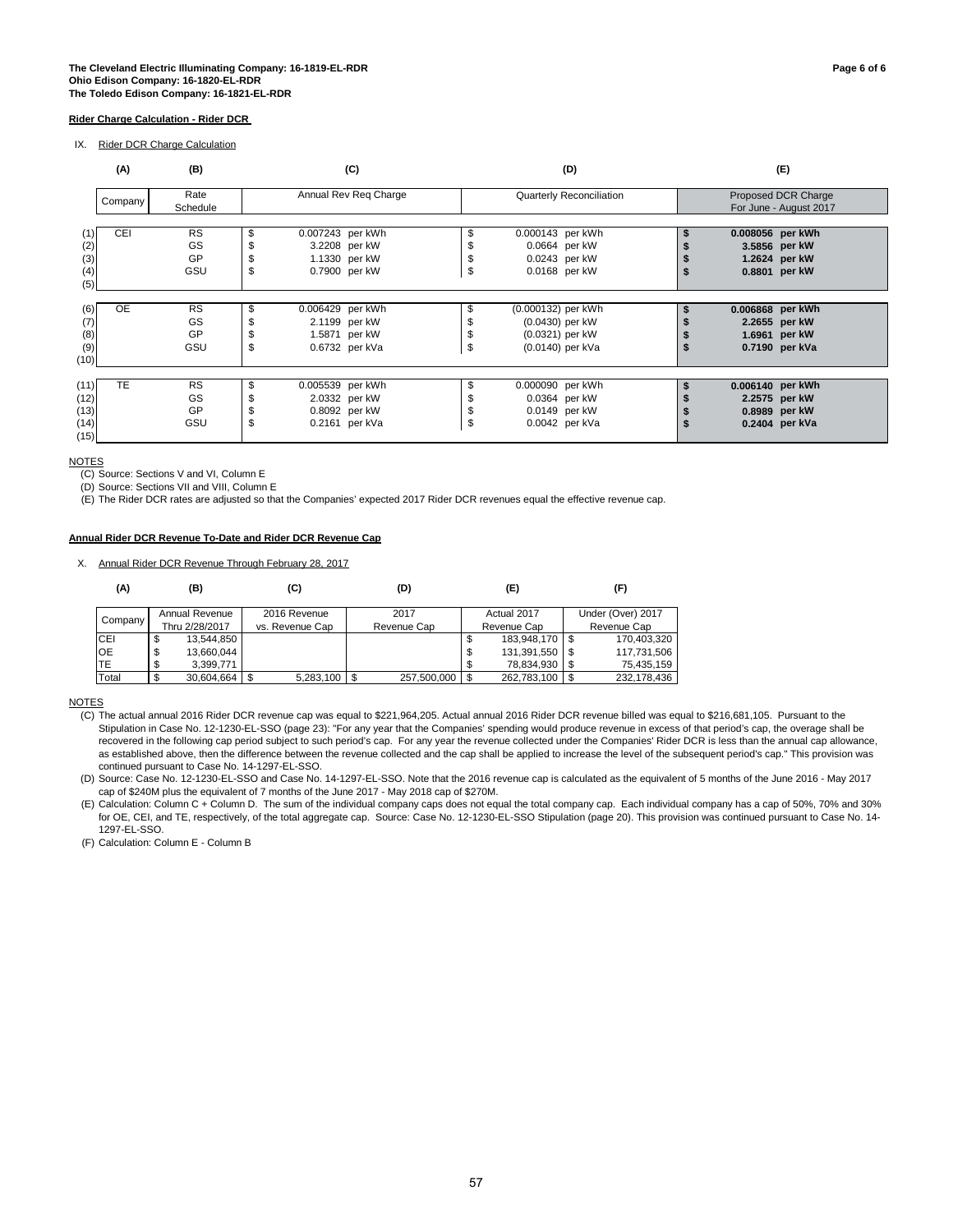# The Cleveland Electric Illuminating Company: 16-1819-EL-RDR<br>Ohio Edison Company: 16-1820-EL-RDR<br>The Toledo Edison Company: 16-1821-EL-RDR

#### **Quarterly Revenue Requirement Additions: Calculation of March - May 2017 Reconciliation Amount Adjusted for June - August 2017**

#### **I. Rider DCR March - May 2017 Rates Based on Estimated 2/28/2017 Rate Base**

| (A)          | (B)       | (C)        | (D)         | (E)                         | (F)              |     | (G)         | (H)                             | (1)                |  | (J)                        |  |  |
|--------------|-----------|------------|-------------|-----------------------------|------------------|-----|-------------|---------------------------------|--------------------|--|----------------------------|--|--|
| Company      | Rate      | Allocation |             | Annual Revenue Requirements |                  |     |             | <b>Quarterly Reconciliation</b> |                    |  | March - May 2017 Rate      |  |  |
|              | Schedule  |            | Rev. Reg    | <b>Billing Units</b>        | Rate             |     | Rev. Req    | <b>Billing Units</b>            | Rate               |  | <b>Estimated Rate Base</b> |  |  |
|              |           |            |             |                             |                  |     |             |                                 |                    |  |                            |  |  |
| CEI          | <b>RS</b> | 33.52%     | 37,478,624  | 5,370,016,786 \$            | 0.006979 per kWh | -S  | (26, 344)   | 1,186,462,198 \$                | (0.000022) per kWh |  | 0.006957 per kWh           |  |  |
|              | GS        | 59.84%     | 66,911,292  | 21,558,048 \$               | 3.1038 per kW    |     | (47, 033)   | 5,174,628 \$                    | (0.0091) per kW    |  | 3.0947 per kW              |  |  |
|              | GP        | 0.89%      | 991,532     | 905,984 \$                  | 1.0944 per kW    |     | (697)       | 215,699 \$                      | (0.0032) per kW    |  | 1.0912 per kW              |  |  |
|              | GSU       | 5.75%      | 6,427,860   | 8,422,187 \$                | 0.7632 per kW    |     | (4, 518)    | 2,042,028 \$                    | (0.0022) per kW    |  | 0.7610 per kW              |  |  |
|              |           | 100.00%    | 111,809,308 |                             |                  |     | (78, 592)   |                                 |                    |  |                            |  |  |
|              |           |            |             |                             |                  |     |             |                                 |                    |  |                            |  |  |
| <b>OE</b>    | <b>RS</b> | 48.20%     | 57,359,747  | 8,968,434,073 \$            | 0.006396 per kWh |     | (291,005)   | 2,058,926,466 \$                | (0.000141) per kWh |  | 0.006254 per kWh           |  |  |
|              | GS        | 42.35%     | 50,402,896  | 23,866,387 \$               | 2.1119 per kW    |     | (255, 710)  | 5,693,941 \$                    | (0.0449) per kW    |  | 2.0670 per kW              |  |  |
|              | GP        | 8.13%      | 9,672,895   | 6,112,811 \$                | 1.5824 per kW    |     | (49,074)    | 1,479,940 \$                    | (0.0332) per kW    |  | 1.5492 per kW              |  |  |
|              | GSU       | 1.32%      | 1,576,893   | 2,349,325 \$                | 0.6712 per kVa   |     | (8,000)     | 574,390 \$                      | (0.0139) per kVa   |  | 0.6573 per kVa             |  |  |
|              |           | 100.00%    | 119,012,430 |                             |                  |     | (603, 789)  |                                 |                    |  |                            |  |  |
|              |           |            |             |                             |                  |     |             |                                 |                    |  |                            |  |  |
| <b>TE</b>    | <b>RS</b> | 44.10%     | 12,896,628  | 2,465,036,691 \$            | 0.005232 per kWh | -\$ | (176, 588)  | 537,781,647 \$                  | (0.000328) per kWh |  | 0.004903 per kWh           |  |  |
|              | GS        | 48.49%     | 14,178,398  | 7,385,976 \$                | 1.9196 per kW    |     | (194, 139)  | 1,752,846 \$                    | (0.1108) per kW    |  | 1.8089 per kW              |  |  |
|              | GP        | 7.25%      | 2,120,573   | 2,767,906 \$                | 0.7661 per kW    |     | (29,036)    | 654,199 \$                      | (0.0444) per kW    |  | 0.7217 per kW              |  |  |
|              | GSU       | 0.16%      | 46,934      | 229,347 \$                  | 0.2046 per kVa   |     | (643)       | 55,501 \$                       | (0.0116) per kVa   |  | 0.1931 per kVa             |  |  |
|              |           | 100.00%    | 29,242,534  |                             |                  |     | (400, 405)  |                                 |                    |  |                            |  |  |
|              |           |            |             |                             |                  |     |             |                                 |                    |  |                            |  |  |
| <b>TOTAL</b> |           |            | 260,064,272 |                             |                  |     | (1,082,787) |                                 |                    |  |                            |  |  |
|              |           |            |             |                             |                  |     |             |                                 |                    |  |                            |  |  |

**Notes:** Source: See "Rider Charge Calculation - Rider DCR" workpaper from Rider DCR filing December 30, 2016.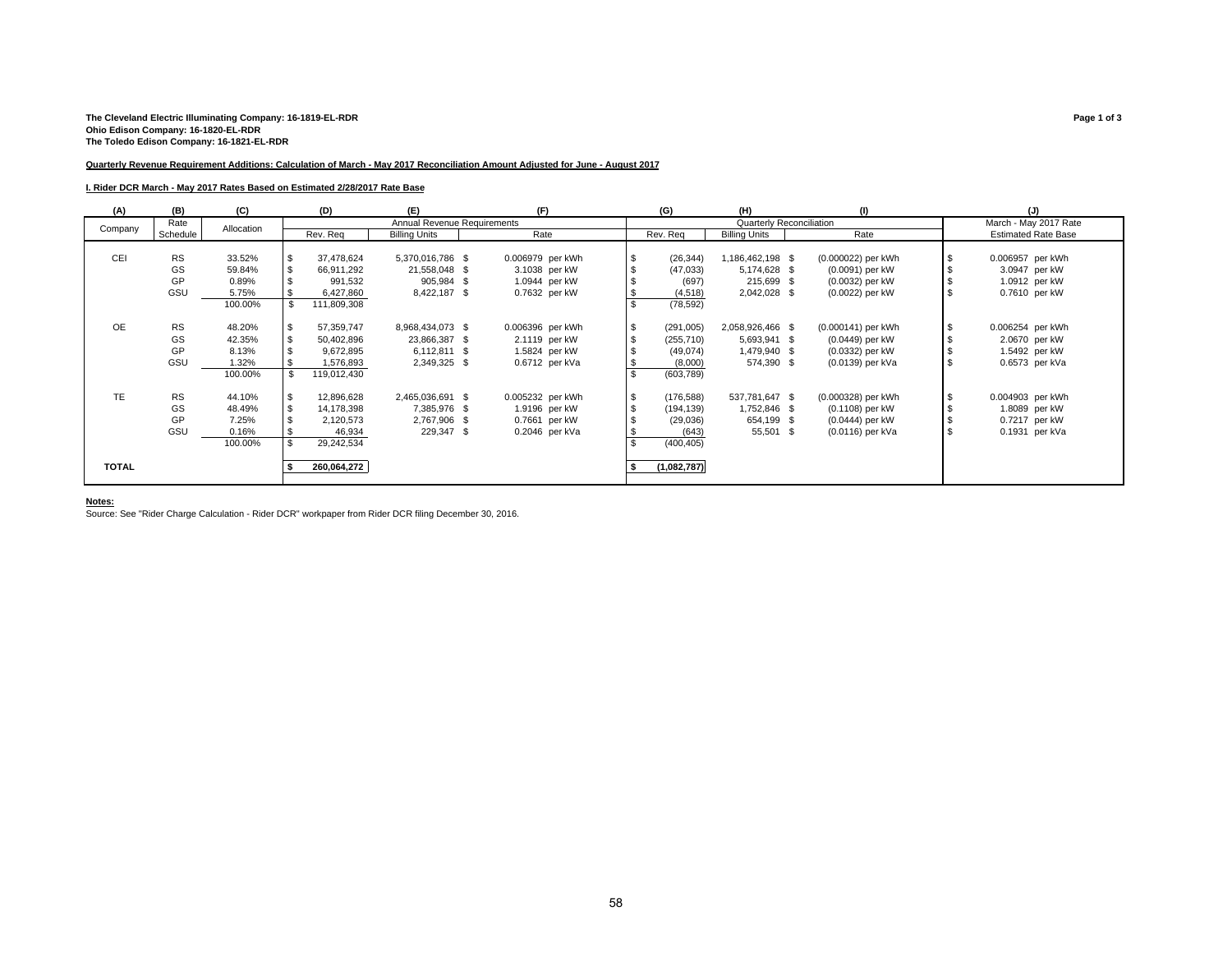#### **The Cleveland Electric Illuminating Company: 16-1819-EL-RDR Page 2 of 3 Ohio Edison Company: 16-1820-EL-RDR The Toledo Edison Company: 16-1821-EL-RDR**

#### **Quarterly Revenue Requirement Additions: Calculation of March - May 2017 Reconciliation Amount Adjusted for June - August 2017**

#### **II. Rider DCR March - May 2017 Rates Based on Actual 2/28/2017 Rate Base**

| (A)          | (B)       | (C)        | (D)         | (E)                         | (F)              |          | (G)         | (H)                      | (1)                | (J)                   |
|--------------|-----------|------------|-------------|-----------------------------|------------------|----------|-------------|--------------------------|--------------------|-----------------------|
| Company      | Rate      | Allocation |             | Annual Revenue Requirements |                  |          |             | Quarterly Reconciliation |                    | March - May 2017 Rate |
|              | Schedule  |            | Rev. Req    | <b>Billing Units</b>        | Rate             | Rev. Req |             | <b>Billing Units</b>     | Rate               | Actual Rate Base      |
|              |           |            |             |                             |                  |          |             |                          |                    |                       |
| <b>CEI</b>   | <b>RS</b> | 33.52%     | 38,386,405  | 5,370,016,786 \$            | 0.007148 per kWh |          | (26, 344)   | 1,186,462,198 \$         | (0.000022) per kWh | 0.007126 per kWh      |
|              | GS        | 59.84%     | 68,531,971  | 21,558,048 \$               | 3.1790 per kW    |          | (47,033)    | 5,174,628 \$             | (0.0091) per kW    | 3.1699 per kW         |
|              | GP        | 0.89%      | 1,015,548   | 905,984 \$                  | 1.1209 per kW    |          | (697)       | 215,699 \$               | (0.0032) per kW    | 1.1177 per kW         |
|              | GSU       | 5.75%      | 6,583,552   | 8,422,187 \$                | 0.7817 per kW    |          | (4, 518)    | 2,042,028 \$             | (0.0022) per kW    | 0.7795 per kW         |
|              |           | 100.00%    | 114,517,476 |                             |                  |          | (78, 592)   |                          |                    |                       |
|              |           |            |             |                             |                  |          |             |                          |                    |                       |
| <b>OE</b>    | <b>RS</b> | 48.20%     | 56,037,732  | 8,968,434,073 \$            | 0.006248 per kWh | \$       | (291,005)   | 2,058,926,466 \$         | (0.000141) per kWh | 0.006107 per kWh      |
|              | GS        | 42.35%     | 49,241,221  | 23,866,387 \$               | 2.0632 per kW    |          | (255, 710)  | 5,693,941 \$             | (0.0449) per kW    | 2.0183 per kW         |
|              | GP        | 8.13%      | 9,449,956   | 6,112,811 \$                | 1.5459 per kW    |          | (49,074)    | 1,479,940 \$             | (0.0332) per kW    | 1.5128 per kW         |
|              | GSU       | 1.32%      | 1,540,549   | 2,349,325 \$                | 0.6557 per kVa   |          | (8,000)     | 574,390 \$               | (0.0139) per kVa   | $0.6418$ per kVa      |
|              |           | 100.00%    | 116,269,458 |                             |                  |          | (603, 789)  |                          |                    |                       |
|              |           |            |             |                             |                  |          |             |                          |                    |                       |
| <b>TE</b>    | <b>RS</b> | 44.10%     | 13,172,351  | 2,465,036,691 \$            | 0.005344 per kWh | \$       | (176, 588)  | 537,781,647 \$           | (0.000328) per kWh | 0.005015 per kWh      |
|              | GS        | 48.49%     | 14,481,524  | 7,385,976 \$                | 1.9607 per kW    |          | (194, 139)  | 1,752,846 \$             | (0.1108) per kW    | 1.8499 per kW         |
|              | GP        | 7.25%      | 2,165,910   | 2,767,906 \$                | 0.7825 per kW    |          | (29,036)    | 654,199 \$               | (0.0444) per kW    | 0.7381 per kW         |
|              | GSU       | 0.16%      | 47,938      | 229,347 \$                  | 0.2090 per kVa   |          | (643)       | 55,501 \$                | (0.0116) per kVa   | $0.1974$ per kVa      |
|              |           | 100.00%    | 29,867,722  |                             |                  |          | (400, 405)  |                          |                    |                       |
|              |           |            |             |                             |                  |          |             |                          |                    |                       |
| <b>TOTAL</b> |           |            | 260,654,656 |                             |                  |          | (1,082,787) |                          |                    |                       |
|              |           |            |             |                             |                  |          |             |                          |                    |                       |

**(C)** Source: Rider DCR filing December 30, 2016<br>**(D)** Calculation: Annual DCR Revenue Requireme

**(D)** Calculation: Annual DCR Revenue Requirement based on actual 2/28/2017 Rate Base x Column C **(E)** Estimated billing units for March 2017 - February 2018. Source: Rider DCR filing December 30, 2016.

(F) Calculation: Column D / Column E<br> **(G)** Source: Rider DCR filing December

**(G)** Source: Rider DCR filing December 30, 2016 **(H)** Estimated billing units for March - May 2017. Source: Rider DCR filing December 30, 2016. **(I)** Calculation: Column G / Column H

**(J)** Calculation: Column F + Column I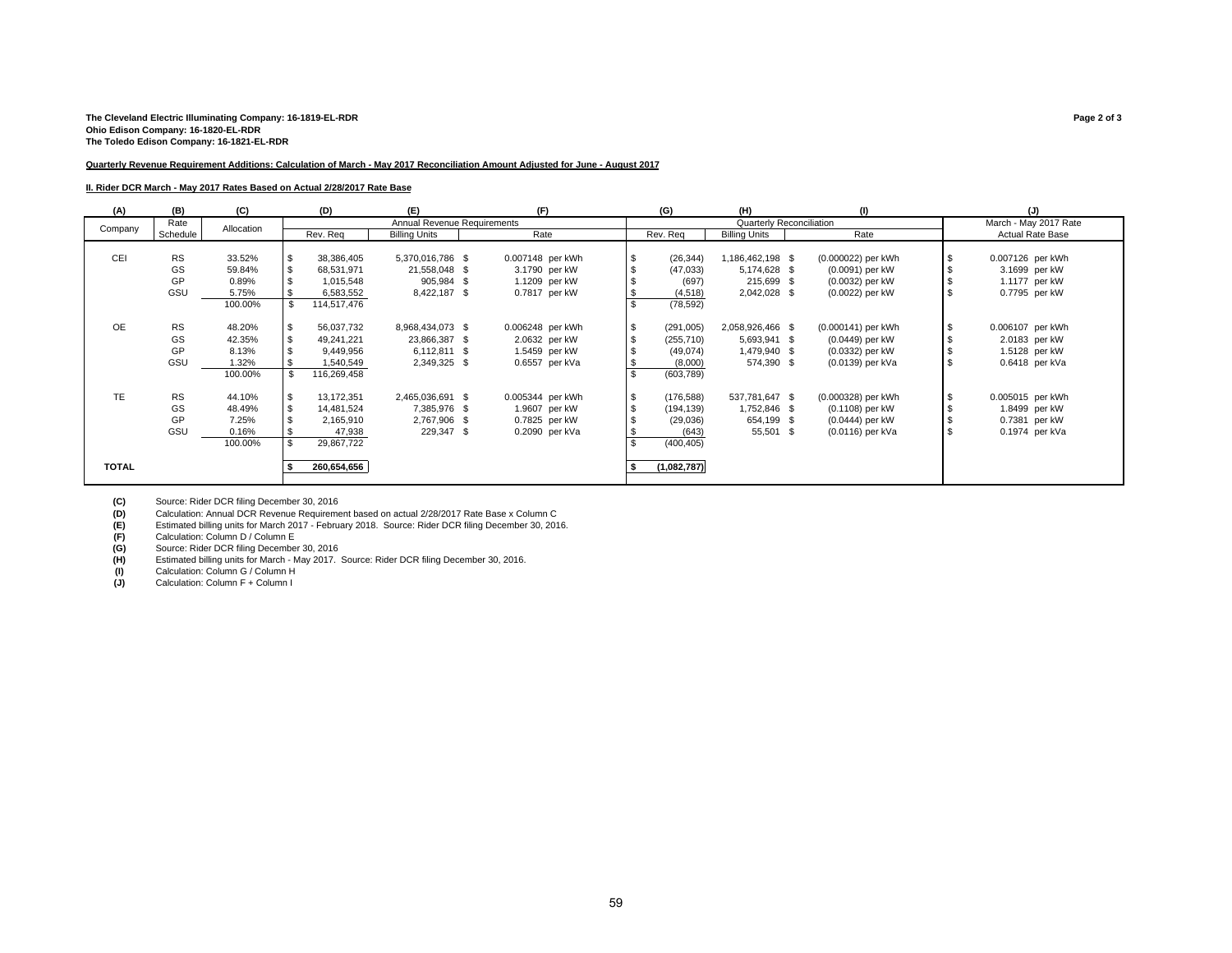# The Cleveland Electric Illuminating Company: 16-1819-EL-RDR<br>Ohio Edison Company: 16-1820-EL-RDR<br>The Toledo Edison Company: 16-1821-EL-RDR

#### **Quarterly Revenue Requirement Additions: Calculation of March - May 2017 Reconciliation Amount Adjusted for June - August 2017**

#### **III. Estimated Rider DCR Reconciliation Amount for June - August 2017**

| (A)          | (B)       |    |                  | (C)                        |                  | (D)                     |    | (E)                | (F)                  | (G)            |
|--------------|-----------|----|------------------|----------------------------|------------------|-------------------------|----|--------------------|----------------------|----------------|
| Company      | Rate      |    |                  | March - May 2017 Rate      |                  | March - May 2017 Rate   |    |                    |                      | Reconciliation |
|              | Schedule  |    |                  | <b>Estimated Rate Base</b> |                  | <b>Actual Rate Base</b> |    | Difference         | <b>Billing Units</b> | Amount         |
|              |           |    |                  |                            |                  |                         |    |                    |                      |                |
| CEI          | <b>RS</b> | S  | 0.006957 per kWh |                            | 0.007126 per kWh |                         |    | 0.000169 per kWh   | 1,186,462,198 \$     | 200,567        |
|              | GS        |    |                  | 3.0947 per kW              |                  | 3.1699 per kW           |    | 0.0752 per kW      | 5,174,628 \$         | 389,015        |
|              | GP        |    |                  | 1.0912 per kW              |                  | 1.1177 per kW           |    | 0.0265 per kW      | 215,699 \$           | 5,718          |
|              | GSU       |    |                  | 0.7610 per kW              |                  | 0.7795 per kW           | S. | 0.0185 per kW      | 2,042,028 \$         | 37,749         |
|              |           |    |                  |                            |                  |                         |    |                    |                      | 633,049        |
|              |           |    |                  |                            |                  |                         |    |                    |                      |                |
| <b>OE</b>    | <b>RS</b> | \$ | 0.006254 per kWh |                            | 0.006107 per kWh |                         | \$ | (0.000147) per kWh | 2,058,926,466 \$     | (303, 501)     |
|              | GS        |    | 2.066969 per kW  |                            | 2.018295 per kW  |                         |    | (0.0487) per kW    | 5,693,941 \$         | (277, 147)     |
|              | GP        |    | 1.549238 per kW  |                            | 1.512767 per kW  |                         |    | (0.0365) per kW    | 1,479,940 \$         | (53, 974)      |
|              | GSU       |    | 0.657283 per kVa |                            | 0.641813 per kVa |                         |    | (0.0155) per kVa   | 574,390 \$           | (8,886)        |
|              |           |    |                  |                            |                  |                         |    |                    |                      | (643, 509)     |
|              |           |    |                  |                            |                  |                         |    |                    |                      |                |
| <b>TE</b>    | <b>RS</b> | \$ | 0.004903 per kWh |                            | 0.005015 per kWh |                         |    | 0.000112 per kWh   | 537,781,647 \$       | 60,153         |
|              | GS        |    |                  | 1.8089 per kW              |                  | 1.8499 per kW           |    | 0.0410 per kW      | 1,752,846 \$         | 71,938         |
|              | GP        |    |                  | 0.7217 per kW              |                  | 0.7381 per kW           |    | 0.0164 per kW      | 654,199 \$           | 10,715         |
|              | GSU       |    |                  | 0.1931 per kVa             |                  | 0.1974 per kVa          |    | 0.0044 per kVa     | 55,501 \$            | 243            |
|              |           |    |                  |                            |                  |                         |    |                    |                      | 143,049        |
|              |           |    |                  |                            |                  |                         |    |                    |                      |                |
| <b>TOTAL</b> |           |    |                  |                            |                  |                         |    |                    |                      | 132,589        |
|              |           |    |                  |                            |                  |                         |    |                    |                      |                |

**(C)** Source: Section I, Column J. **(D)** Source: Section II, Column J.<br> **(E)** Calculation: Column D - Column

**(F)** Estimated billing units for March - May 2017. Source: Rider DCR filing December 30, 2016. **(G)** Calculation: Column E x Column F

(E) Calculation: Column D - Column C<br> **(F)** Estimated billing units for March - M<br> **(G)** Calculation: Column E x Column F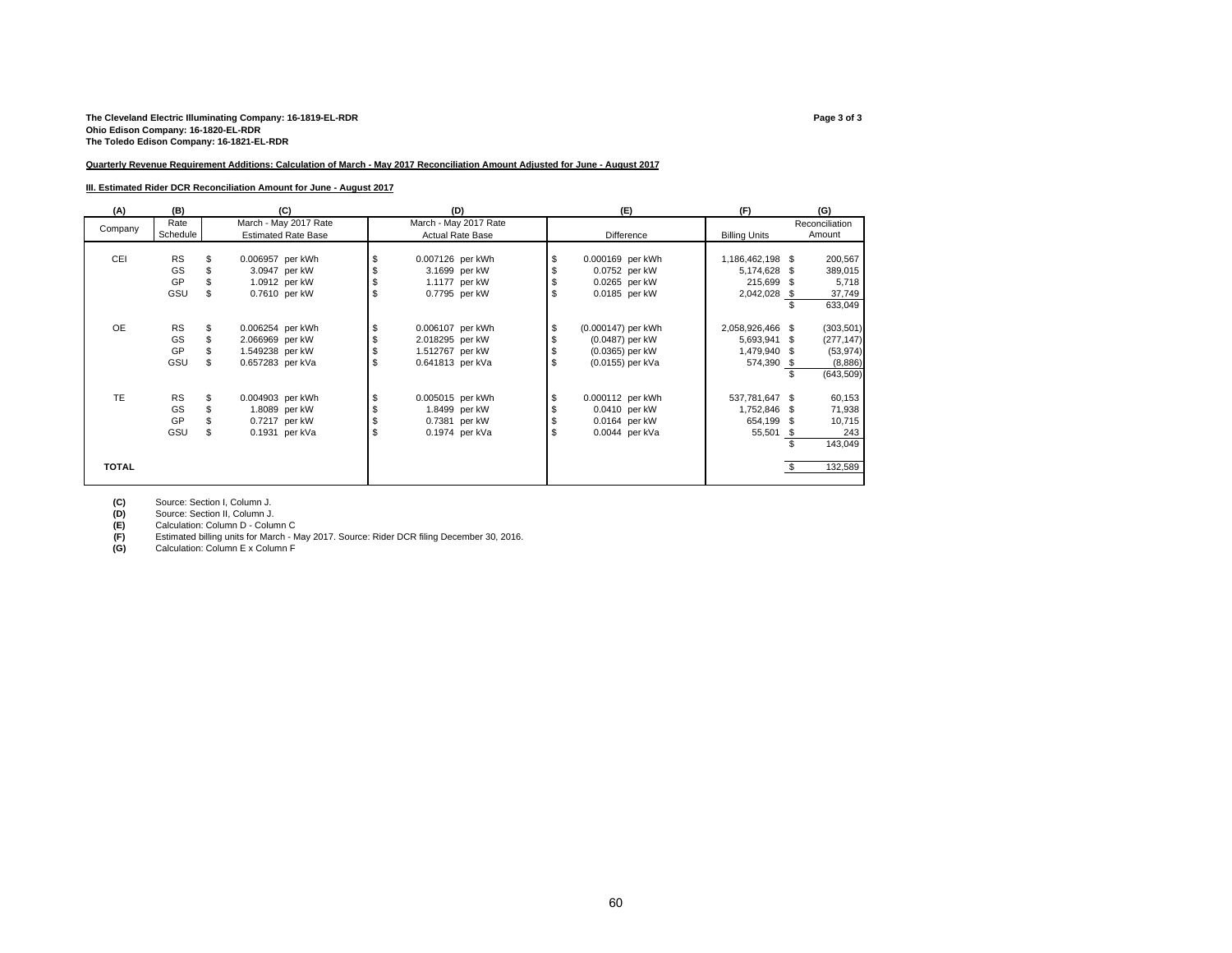The Cleveland Electric Illuminating Company: 16-1819-EL-RDR Ohio Edison Company: 16-1820-EL-RDR The Toledo Edison Company: 16-1821-EL-RDR

# Energy and Demand Forecast

Source: All forecasted numbers associated with the forecast as of March 2017.

## *Annual Energy (June 2017 - May 2018):*

|                                       |      | Source: Forecast as of March 2017. |                |               |                |  |  |  |  |  |  |
|---------------------------------------|------|------------------------------------|----------------|---------------|----------------|--|--|--|--|--|--|
|                                       |      | <b>CEI</b>                         | <b>OE</b>      | TЕ            | <b>Total</b>   |  |  |  |  |  |  |
| <b>RS</b>                             | kWh. | 5,371,163,849                      | 8,971,152,282  | 2,460,342,033 | 16,802,658,163 |  |  |  |  |  |  |
| GS                                    | kWh. | 6,480,797,553                      | 6,350,304,198  | 1,963,729,617 | 14,794,831,368 |  |  |  |  |  |  |
| GP                                    | kWh  | 465,190,122                        | 2,427,291,345  | 1,043,042,855 | 3,935,524,321  |  |  |  |  |  |  |
| GSU                                   | kWh  | 3,708,719,339                      | 874,982,814    | 117,251,230   | 4,700,953,382  |  |  |  |  |  |  |
| Total                                 |      | 16,025,870,862                     | 18,623,730,638 | 5,584,365,734 | 40,233,967,234 |  |  |  |  |  |  |
| Annual Demand (June 2017 - May 2018): |      |                                    |                |               |                |  |  |  |  |  |  |
|                                       |      | Source: Forecast as of March 2017. |                |               |                |  |  |  |  |  |  |
|                                       |      | CEI                                | OЕ             | TΕ            |                |  |  |  |  |  |  |

| GS. | kW     | 21,568,171 | 23,930,533 | 7,381,839 |
|-----|--------|------------|------------|-----------|
| GP  | kW     | 908.585    | 6,134,260  | 2,774,038 |
| GSU | kW/kVA | 8,446,815  | 2,357,656  | 229.867   |

# *June - August 2017 Energy:*

Source: Forecast as of March 2017.

|           |      | <b>CEI</b>    | OЕ            | TΕ            | Total          |
|-----------|------|---------------|---------------|---------------|----------------|
| <b>RS</b> | kWh. | 1,499,993,286 | 2,332,118,022 | 722,680,794   | 4,554,792,102  |
| GS        | kWh. | 1,771,813,481 | 1,735,978,394 | 567,153,586   | 4,074,945,460  |
| GP        | kWh. | 122,890,028   | 655,460,554   | 275,874,378   | 1,054,224,960  |
| GSU       | kWh  | 988,766,966   | 231.917.462   | 29,445,984    | 1,250,130,412  |
| Total     |      | 4,383,463,762 | 4,955,474,432 | 1,595,154,741 | 10,934,092,935 |

# *June - August 2017 Demand:*

Source: Forecast as of March 2017.

|     |        | <b>CEI</b> | <u>ОЕ</u> | TΕ        |  |  |
|-----|--------|------------|-----------|-----------|--|--|
| GS  | kW     | 5,751,528  | 6,299,503 | 1,971,492 |  |  |
| GP  | kW     | 232,508    | 1,615,205 | 723,032   |  |  |
| GSU | kW/kVA | 2,178,397  | 604,600   | 56.149    |  |  |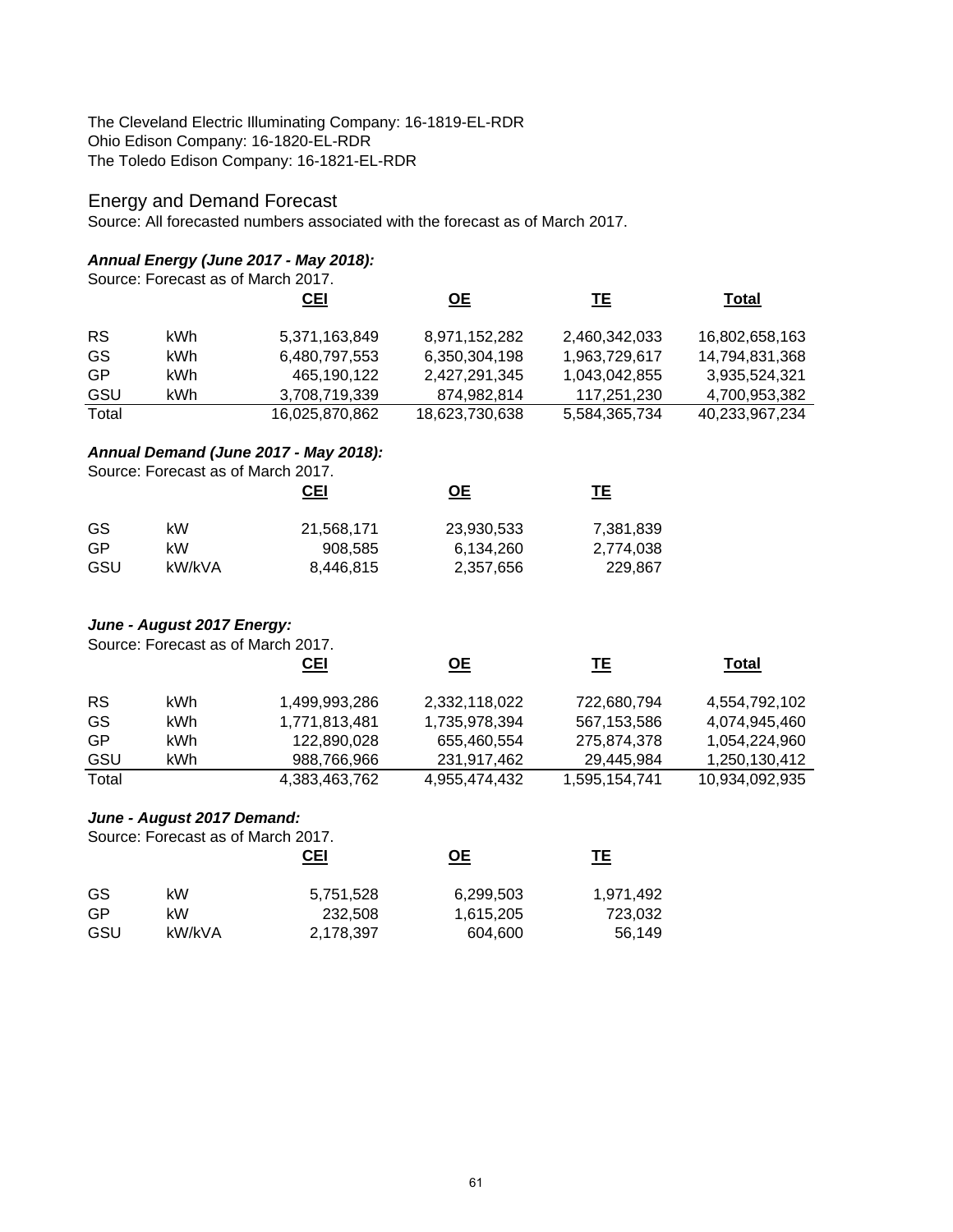| The Toledo Edison Company                                     |
|---------------------------------------------------------------|
| Case No. 16-1821-EL-RDR                                       |
| Typical Bills - Comparison (DCR April 2017 vs. DCR June 2017) |

| <b>Bill Data</b>        |                  |                                          |    |                    |    |                  |    |               |          |  |
|-------------------------|------------------|------------------------------------------|----|--------------------|----|------------------|----|---------------|----------|--|
|                         | Level of         | Level of                                 |    | <b>Bill with</b>   |    | <b>Bill with</b> |    | <b>Dollar</b> | Percent  |  |
| Line                    | Demand           | Usage                                    |    | <b>Current DCR</b> |    | Proposed DCR     |    | Increase      | Increase |  |
| No.                     | (kW)             | (kWH)                                    |    | (3)                |    | (3)              |    | $(D)-(C)$     | (E)/(C)  |  |
|                         | (A)              | (B)                                      |    | (C)                |    | (D)              |    | (E)           | (F)      |  |
|                         |                  |                                          |    |                    |    |                  |    |               |          |  |
|                         |                  | Residential Service - Standard (Rate RS) |    |                    |    |                  |    |               |          |  |
| 1                       | 0                | 250                                      | \$ | 34.73              | \$ | 35.04            | \$ | 0.31          | 0.9%     |  |
| $\overline{\mathbf{c}}$ | $\boldsymbol{0}$ | 500                                      | \$ | 65.25              | \$ | 65.87            | \$ | 0.62          | 0.9%     |  |
| 3                       | 0                | 750                                      | \$ | 95.71              | \$ | 96.64            | \$ | 0.93          | 1.0%     |  |
| 4                       | 0                | 1,000                                    | \$ | 126.19             | \$ | 127.43           | \$ | 1.24          | 1.0%     |  |
| 5                       | 0                | 1,250                                    | \$ | 156.68             | \$ | 158.23           | \$ | 1.55          | 1.0%     |  |
| 6                       | 0                | 1,500                                    | \$ | 187.18             | \$ | 189.04           | \$ | 1.86          | 1.0%     |  |
| $\overline{7}$          | $\boldsymbol{0}$ | 2,000                                    | \$ | 248.13             | \$ | 250.60           | \$ | 2.47          | 1.0%     |  |
| 8                       | $\boldsymbol{0}$ | 2,500                                    | \$ | 308.91             | \$ | 312.00           | \$ | 3.09          | 1.0%     |  |
| 9                       | $\mathbf 0$      | 3,000                                    | \$ | 369.64             | \$ | 373.35           | \$ | 3.71          | 1.0%     |  |
| 10                      | $\mathbf 0$      | 3,500                                    | \$ | 430.38             | \$ | 434.71           | \$ | 4.33          | 1.0%     |  |
| 11                      | $\mathbf 0$      | 4,000                                    | \$ | 491.12             | \$ | 496.07           | \$ | 4.95          | 1.0%     |  |
| 12                      | 0                | 4,500                                    | \$ | 551.87             | \$ | 557.44           | \$ | 5.57          | 1.0%     |  |
| 13                      | $\mathbf 0$      | 5,000                                    | \$ | 612.66             | \$ | 618.85           | \$ | 6.19          | 1.0%     |  |
| 14                      | 0                | 5,500                                    | \$ | 673.37             | \$ | 680.17           | \$ | 6.80          | 1.0%     |  |
| 15                      | $\boldsymbol{0}$ | 6,000                                    | \$ | 734.11             | \$ | 741.53           | \$ | 7.42          | 1.0%     |  |
| 16                      | $\mathbf 0$      | 6,500                                    | \$ | 794.86             | \$ | 802.90           | \$ | 8.04          | 1.0%     |  |
| 17                      | 0                | 7,000                                    | \$ | 855.60             | \$ | 864.26           | \$ | 8.66          | 1.0%     |  |
| 18                      | 0                | 7,500                                    | \$ | 916.35             | \$ | 925.63           | \$ | 9.28          | 1.0%     |  |
| 19                      | $\mathbf 0$      | 8,000                                    | \$ | 977.08             | \$ | 986.98           | \$ | 9.90          | 1.0%     |  |
| 20                      | 0                | 8,500                                    | \$ | 1,037.83           | \$ | 1,048.34         | \$ | 10.51         | 1.0%     |  |
| 21                      | 0                | 9,000                                    | \$ | 1,098.58           | \$ | 1,109.71         | \$ | 11.13         | 1.0%     |  |
| 22                      | $\boldsymbol{0}$ | 9,500                                    | \$ | 1,159.30           | \$ | 1,171.05         | \$ | 11.75         | 1.0%     |  |
| 23                      | 0                | 10,000                                   | \$ | 1,220.06           | \$ | 1,232.43         | \$ | 12.37         | 1.0%     |  |
| 24                      | 0                | 10,500                                   | \$ | 1,280.84           | \$ | 1,293.83         | \$ | 12.99         | 1.0%     |  |
| 25                      | 0                | 11,000                                   | \$ | 1,341.55           | \$ | 1,355.16         | \$ | 13.61         | 1.0%     |  |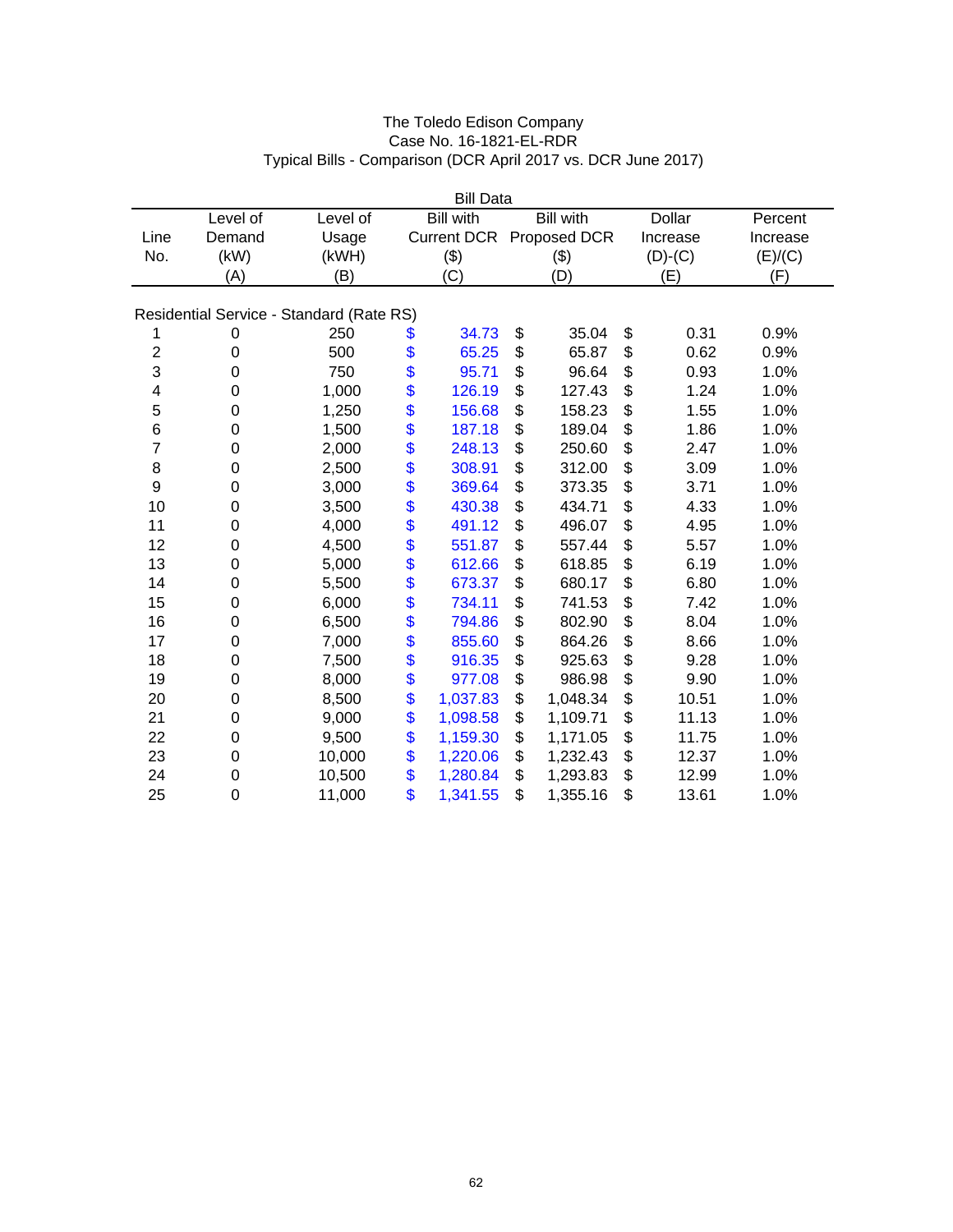| The Toledo Edison Company                                     |
|---------------------------------------------------------------|
| Case No. 16-1821-EL-RDR                                       |
| Typical Bills - Comparison (DCR April 2017 vs. DCR June 2017) |

| <b>Bill Data</b> |             |                                              |          |                    |    |                  |          |               |          |  |
|------------------|-------------|----------------------------------------------|----------|--------------------|----|------------------|----------|---------------|----------|--|
|                  | Level of    | Level of                                     |          | <b>Bill with</b>   |    | <b>Bill with</b> |          | <b>Dollar</b> | Percent  |  |
| Line             | Demand      | Usage                                        |          | <b>Current DCR</b> |    | Proposed DCR     | Increase |               | Increase |  |
| No.              | (kW)        | (kWH)                                        |          | (3)                |    | (3)              |          | $(D)-(C)$     | (E)/(C)  |  |
|                  | (A)         | (B)                                          |          | (C)                |    | (D)              |          | (E)           | (F)      |  |
|                  |             |                                              |          |                    |    |                  |          |               |          |  |
|                  |             | Residential Service - All-Electric (Rate RS) |          |                    |    |                  |          |               |          |  |
| 1                | 0           | 250                                          | \$       | 34.73              | \$ | 35.04            | \$       | 0.31          | 0.9%     |  |
| $\overline{c}$   | 0           | 500                                          | \$       | 65.25              | \$ | 65.87            | \$       | 0.62          | 0.9%     |  |
| 3                | $\mathbf 0$ | 750                                          | \$       | 86.56              | \$ | 87.49            | \$       | 0.93          | 1.1%     |  |
| 4                | 0           | 1,000                                        | \$       | 107.89             | \$ | 109.13           | \$       | 1.24          | 1.1%     |  |
| 5                | 0           | 1,250                                        | \$       | 129.23             | \$ | 130.78           | \$       | 1.55          | 1.2%     |  |
| 6                | 0           | 1,500                                        | \$       | 150.58             | \$ | 152.44           | \$       | 1.86          | 1.2%     |  |
| 7                | $\mathbf 0$ | 2,000                                        | \$       | 193.23             | \$ | 195.70           | \$       | 2.47          | 1.3%     |  |
| 8                | 0           | 2,500                                        |          | 235.71             | \$ | 238.80           | \$       | 3.09          | 1.3%     |  |
| 9                | 0           | 3,000                                        | \$<br>\$ | 278.14             | \$ | 281.85           | \$       | 3.71          | 1.3%     |  |
| 10               | $\mathbf 0$ | 3,500                                        | \$       | 320.58             | \$ | 324.91           | \$       | 4.33          | 1.4%     |  |
| 11               | 0           | 4,000                                        | \$       | 363.02             | \$ | 367.97           | \$       | 4.95          | 1.4%     |  |
| 12               | $\mathbf 0$ | 4,500                                        | \$       | 405.47             | \$ | 411.04           | \$       | 5.57          | 1.4%     |  |
| 13               | 0           | 5,000                                        | \$       | 447.96             | \$ | 454.15           | \$       | 6.19          | 1.4%     |  |
| 14               | $\mathbf 0$ | 5,500                                        | \$       | 490.37             | \$ | 497.17           | \$       | 6.80          | 1.4%     |  |
| 15               | 0           | 6,000                                        | \$       | 532.81             | \$ | 540.23           | \$       | 7.42          | 1.4%     |  |
| 16               | $\mathbf 0$ | 6,500                                        | \$       | 575.26             | \$ | 583.30           | \$       | 8.04          | 1.4%     |  |
| 17               | 0           | 7,000                                        | \$       | 617.70             | \$ | 626.36           | \$       | 8.66          | 1.4%     |  |
| 18               | 0           | 7,500                                        | \$       | 660.15             | \$ | 669.43           | \$       | 9.28          | 1.4%     |  |
| 19               | 0           | 8,000                                        | \$       | 702.58             | \$ | 712.48           | \$       | 9.90          | 1.4%     |  |
| 20               | 0           | 8,500                                        | \$       | 745.03             | \$ | 755.54           | \$       | 10.51         | 1.4%     |  |
| 21               | 0           | 9,000                                        | \$       | 787.48             | \$ | 798.61           | \$       | 11.13         | 1.4%     |  |
| 22               | 0           | 9,500                                        | \$       | 829.90             | \$ | 841.65           | \$       | 11.75         | 1.4%     |  |
| 23               | 0           | 10,000                                       | \$       | 872.36             | \$ | 884.73           | \$       | 12.37         | 1.4%     |  |
| 24               | $\mathbf 0$ | 10,500                                       | \$       | 914.84             | \$ | 927.83           | \$       | 12.99         | 1.4%     |  |
| 25               | $\mathbf 0$ | 11,000                                       | \$       | 957.25             | \$ | 970.86           | \$       | 13.61         | 1.4%     |  |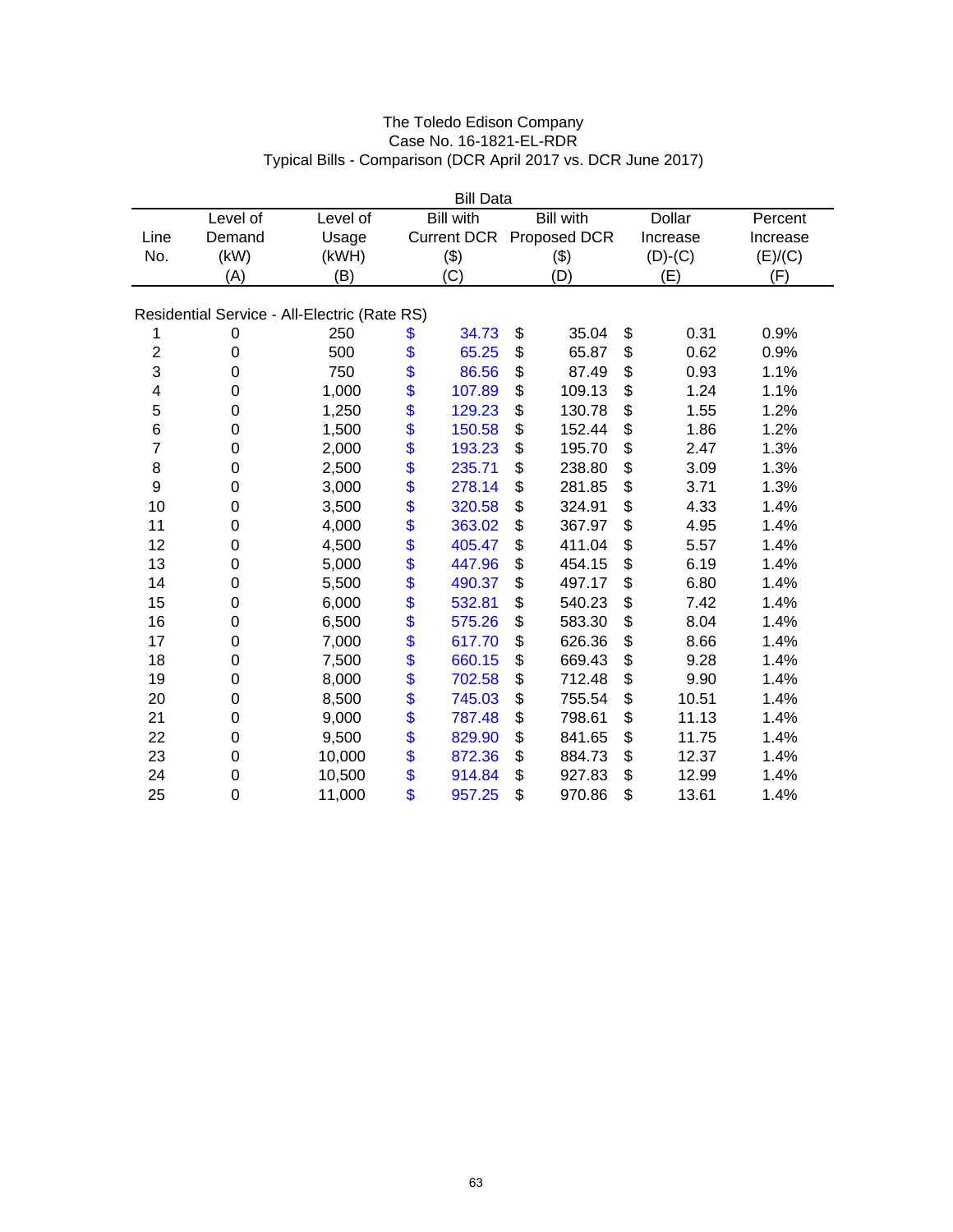| <b>Bill Data</b> |                                                   |          |          |                    |                  |        |    |               |          |  |  |  |
|------------------|---------------------------------------------------|----------|----------|--------------------|------------------|--------|----|---------------|----------|--|--|--|
|                  | Level of                                          | Level of |          | <b>Bill with</b>   | <b>Bill</b> with |        |    | <b>Dollar</b> | Percent  |  |  |  |
| Line             | Demand                                            | Usage    |          | <b>Current DCR</b> | Proposed DCR     |        |    | Increase      | Increase |  |  |  |
| No.              | (kW)                                              | (kWH)    |          | (3)                | (3)              |        |    | $(D)-(C)$     | (E)/(C)  |  |  |  |
|                  | (A)                                               | (B)      |          | (C)                | (D)              |        |    | (E)           | (F)      |  |  |  |
|                  | Residential Service - All-Electric Apt. (Rate RS) |          |          |                    |                  |        |    |               |          |  |  |  |
| 1                | 0                                                 | 250      | \$       | 34.73              | \$               | 35.04  | \$ | 0.31          | 0.9%     |  |  |  |
| $\overline{c}$   | 0                                                 | 500      | \$       | 65.25              | \$               | 65.87  | \$ | 0.62          | 0.9%     |  |  |  |
| 3                | $\mathbf 0$                                       | 750      | \$       | 86.56              | \$               | 87.49  | \$ | 0.93          | 1.1%     |  |  |  |
| 4                | $\mathbf 0$                                       | 1,000    | \$       | 107.89             | \$               | 109.13 | \$ | 1.24          | 1.1%     |  |  |  |
| 5                | 0                                                 | 1,250    | \$       | 129.23             | \$               | 130.78 | \$ | 1.55          | 1.2%     |  |  |  |
| 6                | $\mathbf 0$                                       | 1,500    |          | 150.58             | \$               | 152.44 | \$ | 1.86          | 1.2%     |  |  |  |
| $\overline{7}$   | $\mathbf 0$                                       | 2,000    | \$<br>\$ | 193.23             | \$               | 195.70 | \$ | 2.47          | 1.3%     |  |  |  |
| 8                | 0                                                 | 2,500    | \$       | 235.71             | \$               | 238.80 | \$ | 3.09          | 1.3%     |  |  |  |
| 9                | $\mathbf 0$                                       | 3,000    |          | 278.14             | \$               | 281.85 | \$ | 3.71          | 1.3%     |  |  |  |
| 10               | 0                                                 | 3,500    | \$       | 320.58             | \$               | 324.91 | \$ | 4.33          | 1.4%     |  |  |  |
| 11               | 0                                                 | 4,000    | \$       | 363.02             | \$               | 367.97 | \$ | 4.95          | 1.4%     |  |  |  |
| 12               | $\mathbf 0$                                       | 4,500    |          | 405.47             | \$               | 411.04 | \$ | 5.57          | 1.4%     |  |  |  |
| 13               | 0                                                 | 5,000    | \$       | 447.96             | \$               | 454.15 | \$ | 6.19          | 1.4%     |  |  |  |
| 14               | 0                                                 | 5,500    | \$       | 490.37             | \$               | 497.17 | \$ | 6.80          | 1.4%     |  |  |  |
| 15               | 0                                                 | 6,000    |          | 532.81             | \$               | 540.23 | \$ | 7.42          | 1.4%     |  |  |  |
| 16               | 0                                                 | 6,500    | \$       | 575.26             | \$               | 583.30 | \$ | 8.04          | 1.4%     |  |  |  |
| 17               | 0                                                 | 7,000    | \$       | 617.70             | \$               | 626.36 | \$ | 8.66          | 1.4%     |  |  |  |
| 18               | $\mathbf 0$                                       | 7,500    | \$       | 660.15             | \$               | 669.43 | \$ | 9.28          | 1.4%     |  |  |  |
| 19               | 0                                                 | 8,000    | \$       | 702.58             | \$               | 712.48 | \$ | 9.90          | 1.4%     |  |  |  |
| 20               | 0                                                 | 8,500    | \$       | 745.03             | \$               | 755.54 | \$ | 10.51         | 1.4%     |  |  |  |
| 21               | $\mathbf 0$                                       | 9,000    | \$       | 787.48             | \$               | 798.61 | \$ | 11.13         | 1.4%     |  |  |  |
| 22               | $\mathbf 0$                                       | 9,500    | \$       | 829.90             | \$               | 841.65 | \$ | 11.75         | 1.4%     |  |  |  |
| 23               | 0                                                 | 10,000   | \$       | 872.36             | \$               | 884.73 | \$ | 12.37         | 1.4%     |  |  |  |
| 24               | $\mathbf 0$                                       | 10,500   | \$       | 914.84             | \$               | 927.83 | \$ | 12.99         | 1.4%     |  |  |  |
| 25               | $\mathbf 0$                                       | 11,000   | \$       | 957.25             | \$               | 970.86 | \$ | 13.61         | 1.4%     |  |  |  |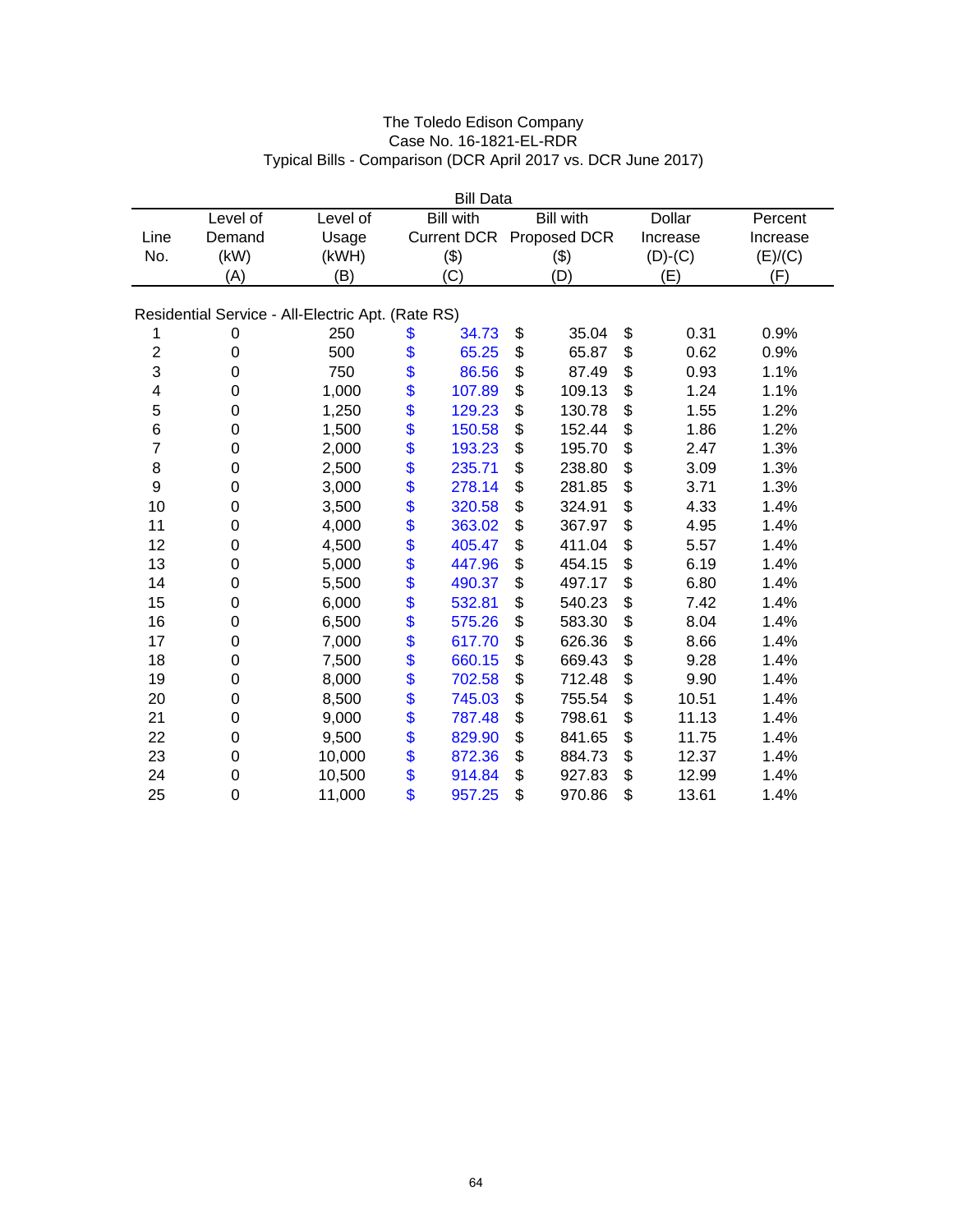| <b>Bill Data</b> |             |                                               |          |                  |     |                          |    |               |          |  |
|------------------|-------------|-----------------------------------------------|----------|------------------|-----|--------------------------|----|---------------|----------|--|
|                  | Level of    | Level of                                      |          | <b>Bill with</b> |     | <b>Bill</b> with         |    | <b>Dollar</b> | Percent  |  |
| Line             | Demand      | Usage                                         |          |                  |     | Current DCR Proposed DCR |    | Increase      | Increase |  |
| No.              | (kW)        | (kWH)                                         |          | (3)              | (3) |                          |    | $(D)-(C)$     | (E)/(C)  |  |
|                  | (A)         | (B)                                           |          | (C)              | (D) |                          |    | (E)           | (F)      |  |
|                  |             |                                               |          |                  |     |                          |    |               |          |  |
|                  |             | Residential Service - Water Heating (Rate RS) |          |                  |     |                          |    |               |          |  |
| 1                | 0           | 250                                           | \$       | 34.73            | \$  | 35.04                    | \$ | 0.31          | 0.9%     |  |
| $\overline{c}$   | 0           | 500                                           | \$       | 65.25            | \$  | 65.87                    | \$ | 0.62          | 0.9%     |  |
| 3                | $\mathbf 0$ | 750                                           | \$       | 90.06            | \$  | 90.99                    | \$ | 0.93          | 1.0%     |  |
| 4                | $\mathbf 0$ | 1,000                                         | \$       | 114.89           | \$  | 116.13                   | \$ | 1.24          | 1.1%     |  |
| 5                | 0           | 1,250                                         | \$       | 139.73           | \$  | 141.28                   | \$ | 1.55          | 1.1%     |  |
| 6                | $\mathbf 0$ | 1,500                                         |          | 164.58           | \$  | 166.44                   | \$ | 1.86          | 1.1%     |  |
| $\overline{7}$   | $\mathbf 0$ | 2,000                                         | \$<br>\$ | 214.23           | \$  | 216.70                   | \$ | 2.47          | 1.2%     |  |
| 8                | 0           | 2,500                                         | \$       | 263.71           | \$  | 266.80                   | \$ | 3.09          | 1.2%     |  |
| $\boldsymbol{9}$ | $\mathbf 0$ | 3,000                                         |          | 313.14           | \$  | 316.85                   | \$ | 3.71          | 1.2%     |  |
| 10               | 0           | 3,500                                         |          | 362.58           | \$  | 366.91                   | \$ | 4.33          | 1.2%     |  |
| 11               | 0           | 4,000                                         | \$\$     | 412.02           | \$  | 416.97                   | \$ | 4.95          | 1.2%     |  |
| 12               | $\mathbf 0$ | 4,500                                         |          | 461.47           | \$  | 467.04                   | \$ | 5.57          | 1.2%     |  |
| 13               | 0           | 5,000                                         | \$\$     | 510.96           | \$  | 517.15                   | \$ | 6.19          | 1.2%     |  |
| 14               | 0           | 5,500                                         |          | 560.37           | \$  | 567.17                   | \$ | 6.80          | 1.2%     |  |
| 15               | 0           | 6,000                                         |          | 609.81           | \$  | 617.23                   | \$ | 7.42          | 1.2%     |  |
| 16               | 0           | 6,500                                         | \$       | 659.26           | \$  | 667.30                   | \$ | 8.04          | 1.2%     |  |
| 17               | 0           | 7,000                                         | \$       | 708.70           | \$  | 717.36                   | \$ | 8.66          | 1.2%     |  |
| 18               | $\mathbf 0$ | 7,500                                         | \$       | 758.15           | \$  | 767.43                   | \$ | 9.28          | 1.2%     |  |
| 19               | 0           | 8,000                                         | \$       | 807.58           | \$  | 817.48                   | \$ | 9.90          | 1.2%     |  |
| 20               | 0           | 8,500                                         | \$       | 857.03           | \$  | 867.54                   | \$ | 10.51         | 1.2%     |  |
| 21               | $\mathbf 0$ | 9,000                                         | \$       | 906.48           | \$  | 917.61                   | \$ | 11.13         | 1.2%     |  |
| 22               | $\mathbf 0$ | 9,500                                         | \$       | 955.90           | \$  | 967.65                   | \$ | 11.75         | 1.2%     |  |
| 23               | 0           | 10,000                                        | \$       | 1,005.36         | \$  | 1,017.73                 | \$ | 12.37         | 1.2%     |  |
| 24               | $\mathbf 0$ | 10,500                                        | \$       | 1,054.84         | \$  | 1,067.83                 | \$ | 12.99         | 1.2%     |  |
| 25               | $\mathbf 0$ | 11,000                                        | \$       | 1,104.25         | \$  | 1,117.86                 | \$ | 13.61         | 1.2%     |  |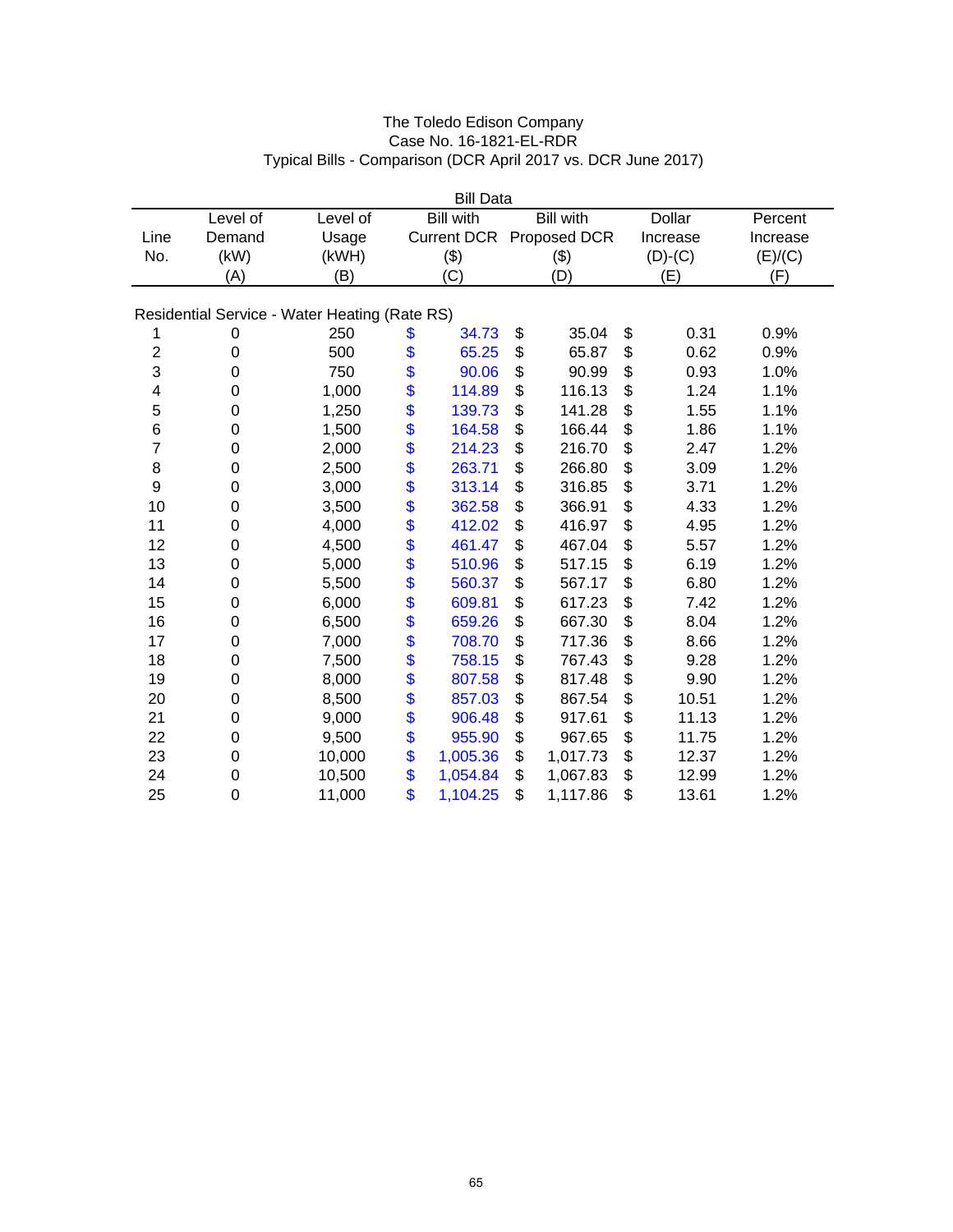|                | <b>Bill Data</b> |                                     |    |                    |    |                  |    |           |          |  |  |
|----------------|------------------|-------------------------------------|----|--------------------|----|------------------|----|-----------|----------|--|--|
|                | Level of         | Level of                            |    | <b>Bill with</b>   |    | <b>Bill with</b> |    | Dollar    | Percent  |  |  |
| Line           | Demand           | Usage                               |    | <b>Current DCR</b> |    | Proposed DCR     |    | Increase  | Increase |  |  |
| No.            | (kW)             | (kWH)                               |    | (3)                |    | (\$)             |    | $(D)-(C)$ | (E)/(C)  |  |  |
|                | (A)              | (B)                                 |    | (C)                |    | (D)              |    | (E)       | (F)      |  |  |
|                |                  |                                     |    |                    |    |                  |    |           |          |  |  |
|                |                  | General Service Secondary (Rate GS) |    |                    |    |                  |    |           |          |  |  |
|                | 10               | 1,000                               | \$ | 181.32             | \$ | 185.81           | \$ | 4.49      | 2.5%     |  |  |
| $\overline{2}$ | 10               | 2,000                               | \$ | 247.73             | \$ | 252.22           | \$ | 4.49      | 1.8%     |  |  |
| 3              | 10               | 3,000                               | \$ | 313.71             | \$ | 318.20           | \$ | 4.49      | 1.4%     |  |  |
| 4              | 10               | 4,000                               | \$ | 379.67             | \$ | 384.16           | \$ | 4.49      | 1.2%     |  |  |
| 5              | 10               | 5,000                               | \$ | 445.68             | \$ | 450.17           | \$ | 4.49      | 1.0%     |  |  |
| 6              | 10               | 6,000                               | \$ | 511.64             | \$ | 516.13           | \$ | 4.49      | 0.9%     |  |  |
| 7              | 1,000            | 100,000                             | \$ | 20,107.93          | \$ | 20,556.53        | \$ | 448.60    | 2.2%     |  |  |
| 8              | 1,000            | 200,000                             | \$ | 26,648.73          | \$ | 27,097.33        | \$ | 448.60    | 1.7%     |  |  |
| 9              | 1,000            | 300,000                             | \$ | 33,189.52          | \$ | 33,638.12        | \$ | 448.60    | 1.4%     |  |  |
| 10             | 1,000            | 400,000                             | \$ | 39,730.32          | \$ | 40,178.92        | \$ | 448.60    | 1.1%     |  |  |
| 11             | 1,000            | 500,000                             | \$ | 46,271.12          | \$ | 46,719.72        | \$ | 448.60    | 1.0%     |  |  |
| 12             | 1,000            | 600,000                             | \$ | 52,811.91          | \$ | 53,260.51        | \$ | 448.60    | 0.8%     |  |  |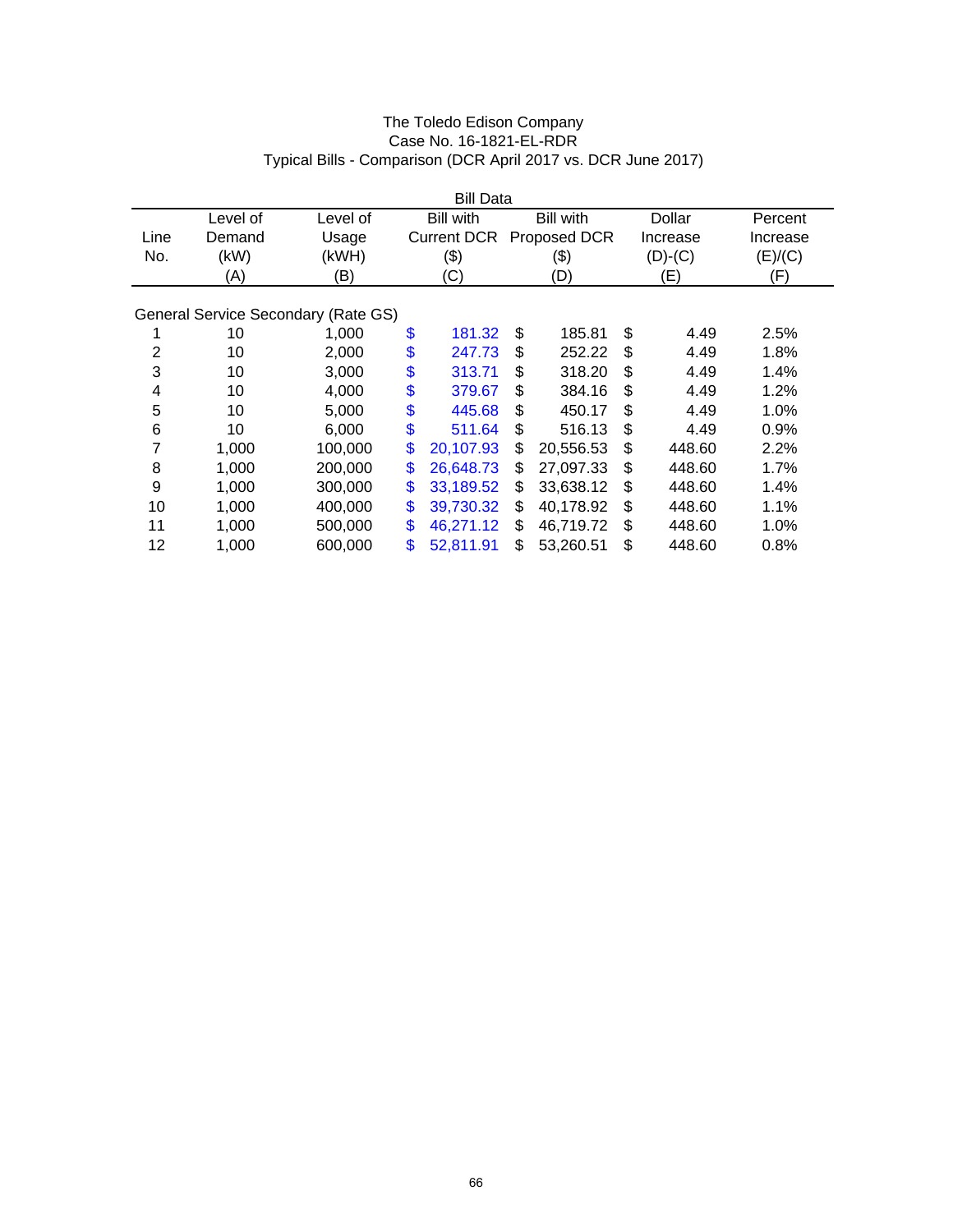| <b>Bill Data</b> |          |                                   |    |                    |     |                  |              |          |  |
|------------------|----------|-----------------------------------|----|--------------------|-----|------------------|--------------|----------|--|
|                  | Level of | Level of                          |    | <b>Bill with</b>   |     | <b>Bill with</b> | Dollar       | Percent  |  |
| Line             | Demand   | Usage                             |    | <b>Current DCR</b> |     | Proposed DCR     | Increase     | Increase |  |
| No.              | (kW)     | (kWH)                             |    | (3)                |     | (\$)             | $(D)-(C)$    | (E)/(C)  |  |
|                  | (A)      | (B)                               |    | (C)                | (D) |                  | (E)          | (F)      |  |
|                  |          |                                   |    |                    |     |                  |              |          |  |
|                  |          | General Service Primary (Rate GP) |    |                    |     |                  |              |          |  |
|                  | 500      | 50,000                            | \$ | 6,809.57           | \$  | 6,898.17         | \$<br>88.60  | 1.3%     |  |
| 2                | 500      | 100,000                           | \$ | 9,957.31           | \$  | 10,045.91        | \$<br>88.60  | 0.9%     |  |
| 3                | 500      | 150,000                           | \$ | 13,105.06          | \$  | 13,193.66        | \$<br>88.60  | 0.7%     |  |
| 4                | 500      | 200,000                           | \$ | 16,252.81          | \$  | 16,341.41        | \$<br>88.60  | 0.5%     |  |
| 5                | 500      | 250,000                           | \$ | 19,400.56          | \$  | 19,489.16        | \$<br>88.60  | 0.5%     |  |
| 6                | 500      | 300,000                           | \$ | 22,548.30          | \$  | 22.636.90        | \$<br>88.60  | 0.4%     |  |
| 7                | 5,000    | 500,000                           | \$ | 66,505.20          | \$  | 67,391.20        | \$<br>886.00 | 1.3%     |  |
| 8                | 5,000    | 1,000,000                         | \$ | 97,982.68          | \$  | 98,868.68        | \$<br>886.00 | 0.9%     |  |
| 9                | 5,000    | 1,500,000                         | \$ | 129,460.16         | S   | 130,346.16       | \$<br>886.00 | 0.7%     |  |
| 10               | 5,000    | 2,000,000                         | \$ | 160,937.64         | \$  | 161,823.64       | \$<br>886.00 | 0.6%     |  |
| 11               | 5,000    | 2,500,000                         | S. | 192,415.12         | \$  | 193,301.12       | \$<br>886.00 | 0.5%     |  |
| 12               | 5,000    | 3,000,000                         |    | \$223,892.60       |     | \$224,778.60     | \$<br>886.00 | 0.4%     |  |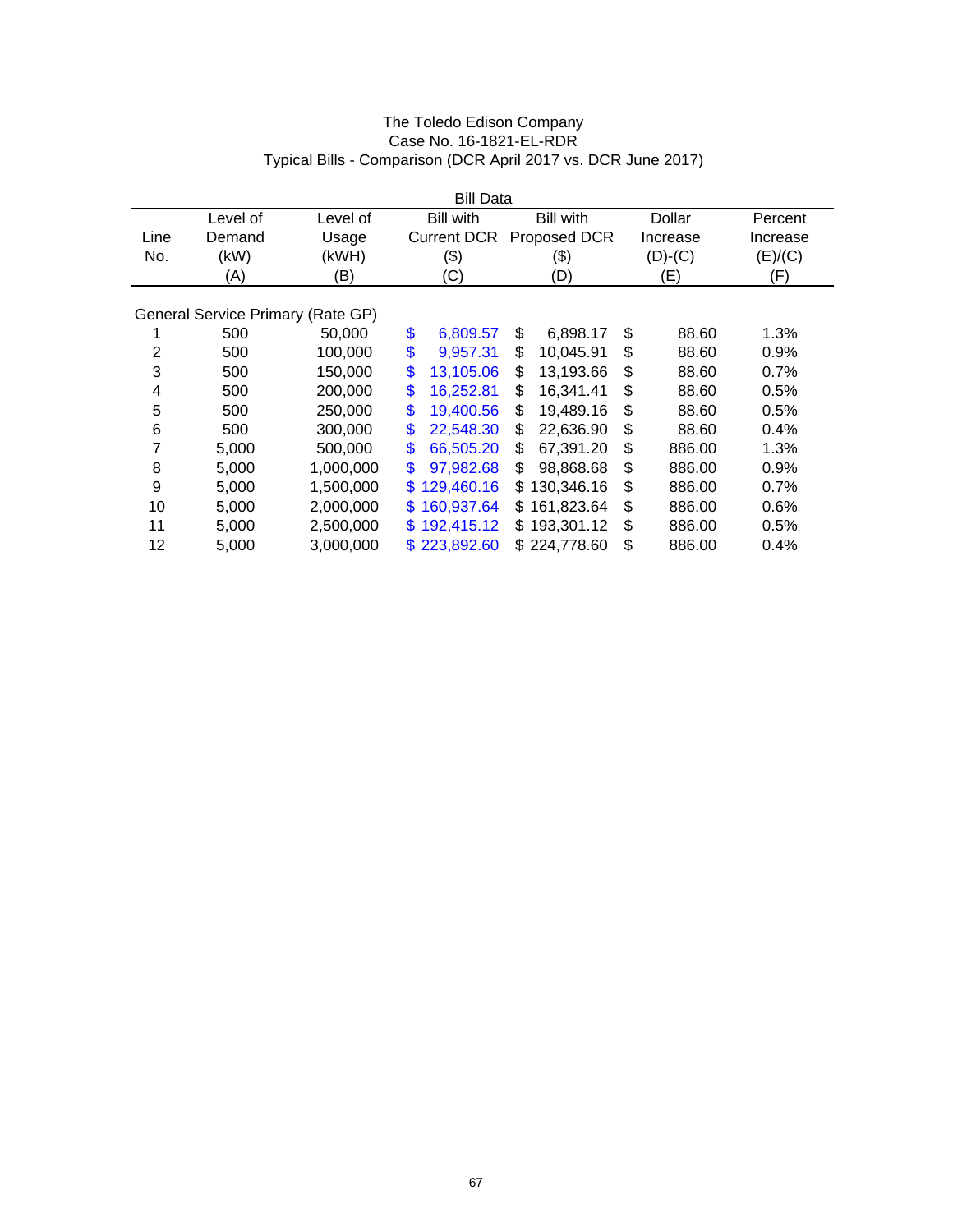| <b>Bill Data</b> |          |                                            |                    |                   |              |          |
|------------------|----------|--------------------------------------------|--------------------|-------------------|--------------|----------|
|                  | Level of | Level of                                   | <b>Bill with</b>   | <b>Bill with</b>  | Dollar       | Percent  |
| Line             | Demand   | Usage                                      | <b>Current DCR</b> | Proposed DCR      | Increase     | Increase |
| No.              | (kVa)    | (kWH)                                      | (3)                | (\$)              | $(D)-(C)$    | (E)/(C)  |
|                  | (A)      | (B)                                        | (C)                | (D)               | (E)          | (F)      |
|                  |          |                                            |                    |                   |              |          |
|                  |          | General Service Subtransmission (Rate GSU) |                    |                   |              |          |
|                  | 1,000    | 100,000                                    | \$<br>10,235.62    | 10,282.92<br>\$   | \$<br>47.30  | 0.5%     |
| 2                | 1,000    | 200,000                                    | \$<br>15,496.82    | 15,544.12<br>\$   | \$<br>47.30  | 0.3%     |
| 3                | 1,000    | 300,000                                    | \$<br>20,758.01    | 20,805.31<br>\$   | \$<br>47.30  | 0.2%     |
| 4                | 1,000    | 400,000                                    | \$<br>26,019.21    | 26,066.51<br>\$   | \$<br>47.30  | 0.2%     |
| 5                | 1,000    | 500,000                                    | \$<br>31,280.41    | 31,327.71<br>\$   | \$<br>47.30  | 0.2%     |
| 6                | 1,000    | 600,000                                    | \$<br>36,541.60    | 36,588.90<br>\$   | \$<br>47.30  | 0.1%     |
| 7                | 10,000   | 1,000,000                                  | 100,289.59<br>\$.  | 100,762.59<br>\$. | \$<br>473.00 | 0.5%     |
| 8                | 10,000   | 2,000,000                                  | 152,901.55<br>\$.  | 153,374.55<br>\$. | \$<br>473.00 | 0.3%     |
| 9                | 10,000   | 3,000,000                                  | 205,513.51<br>\$.  | \$205,986.51      | \$<br>473.00 | 0.2%     |
| 10               | 10,000   | 4,000,000                                  | 258,125.47<br>S.   | \$258,598.47      | \$<br>473.00 | 0.2%     |
| 11               | 10,000   | 5,000,000                                  | \$310,737.44       | \$311,210.44      | \$<br>473.00 | 0.2%     |
| 12               | 10,000   | 6,000,000                                  | \$363,349.40       | \$363,822.40      | \$<br>473.00 | 0.1%     |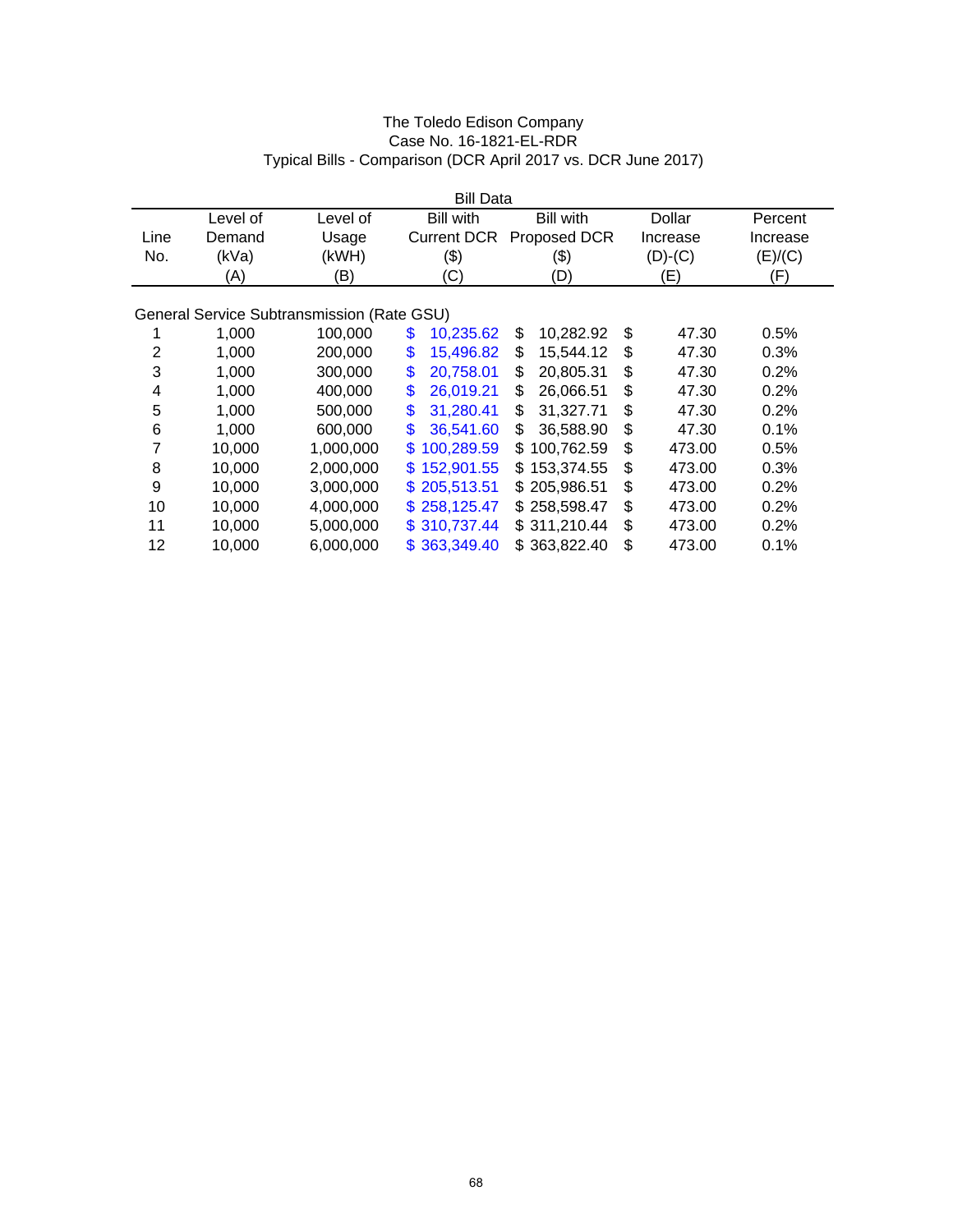# **TABLE OF CONTENTS**

The following rates, rules and regulations for electric service are applicable throughout the Company's service territory except as noted.

|                                                      | <b>Sheet</b>   | <b>Effective</b><br><b>Date</b> |
|------------------------------------------------------|----------------|---------------------------------|
| <b>TABLE OF CONTENTS</b>                             | 1              | 06-01-17                        |
| <b>DEFINITION OF TERRITORY</b>                       | 3              | 01-23-09                        |
| <b>ELECTRIC SERVICE REGULATIONS</b>                  | $\overline{4}$ | $06 - 01 - 16$                  |
| <b>ELECTRIC SERVICE SCHEDULES</b>                    |                |                                 |
| Residential Service (Rate "RS")                      | 10             | $01 - 23 - 09$                  |
| General Service - Secondary (Rate "GS")              | 20             | 01-23-09                        |
| General Service - Primary (Rate "GP")                | 21             | 01-23-09                        |
| General Service - Subtransmission (Rate "GSU")       | 22             | 01-23-09                        |
| General Service - Transmission (Rate "GT")           | 23             | 01-23-09                        |
| <b>Street Lighting Provisions</b>                    | 30             | 01-23-09                        |
| Street Lighting (Rate "STL")                         | 31             | 06-01-09                        |
| Traffic Lighting (Rate "TRF")                        | 32             | 01-23-09                        |
| Private Outdoor Lighting (Rate "POL")                | 33             | 06-01-09                        |
| Experimental Company Owned LED Lighting Program      | 34             | 06-01-16                        |
| <b>MISCELLANEOUS CHARGES</b>                         | 75             | 07-05-12                        |
| <b>OTHER SERVICE</b>                                 |                |                                 |
| <b>Partial Service</b>                               | 52             | $01 - 01 - 06$                  |
| Residential Renewable Energy Credit Purchase Program | 60             | 10-01-09                        |
| <b>Cogeneration and Small Power Producer</b>         | 70             | $01 - 01 - 03$                  |
| <b>Interconnection Tariff</b>                        | 76             | 05-06-16                        |

Filed pursuant to Order dated March 31, 2016 in Case No. 14-1297-EL-SSO, and in Case No. 16-1821-EL-RDR

before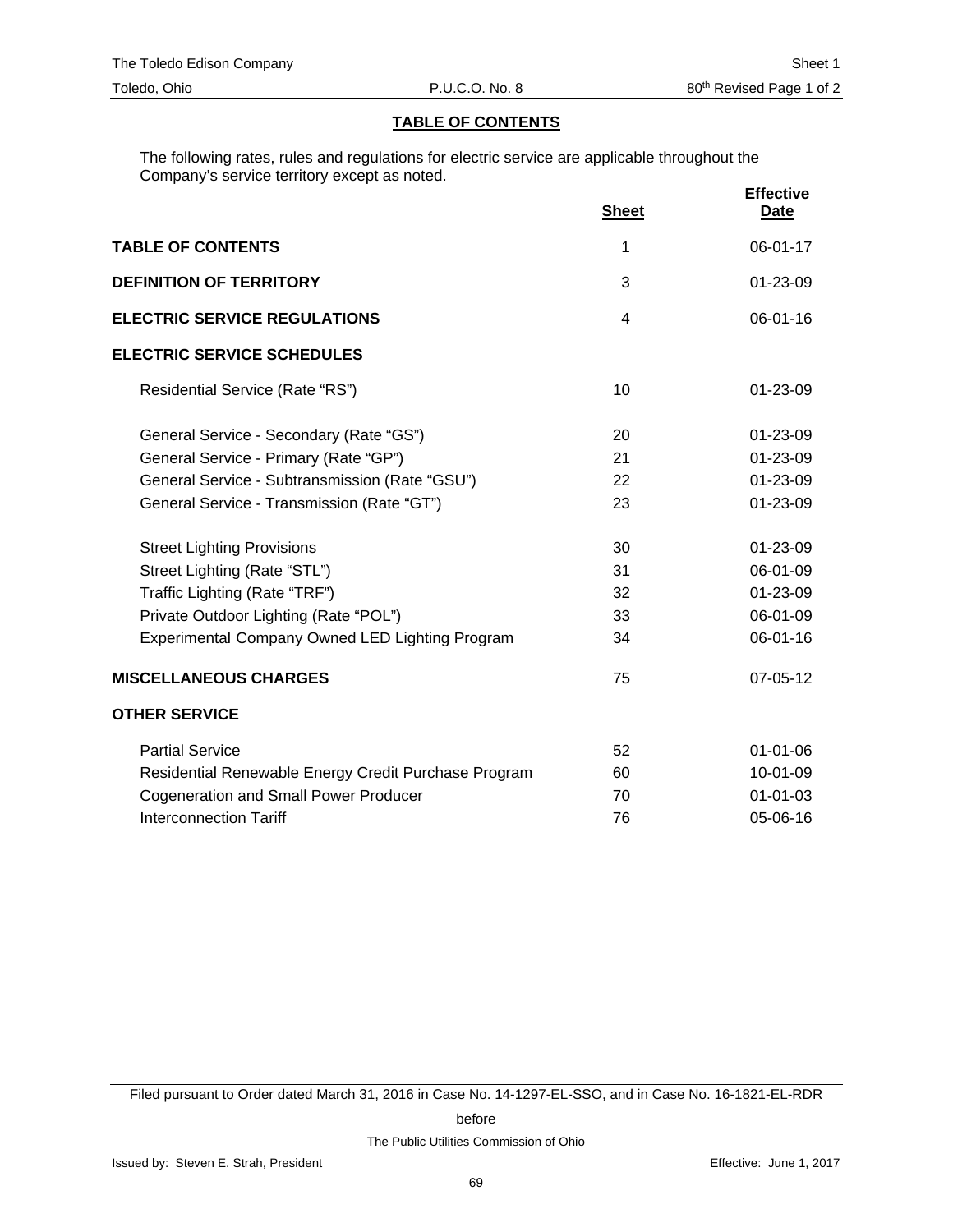## **TABLE OF CONTENTS**

|                                                        |              | <b>Effective</b> |
|--------------------------------------------------------|--------------|------------------|
| <b>RIDERS</b>                                          | <b>Sheet</b> | <u>Date</u>      |
| Summary                                                | 80           | $01 - 01 - 17$   |
| <b>Residential Distribution Credit</b>                 | 81           | $05 - 21 - 10$   |
| <b>Transmission and Ancillary Services</b>             | 83           | 09-10-10         |
| <b>Alternative Energy Resource</b>                     | 84           | 04-01-17         |
| <b>School Distribution Credit</b>                      | 85           | 06-01-09         |
| <b>Business Distribution Credit</b>                    | 86           | 01-23-09         |
| <b>Hospital Net Energy Metering</b>                    | 87           | 10-27-09         |
| Economic Development (4a)                              | 88           | 01-23-09         |
| <b>Universal Service</b>                               | 90           | $01 - 01 - 17$   |
| State kWh Tax                                          | 92           | 01-23-09         |
| <b>Net Energy Metering</b>                             | 93           | 10-27-09         |
| Delta Revenue Recovery                                 | 96           | 04-01-17         |
| Demand Side Management                                 | 97           | $01 - 01 - 16$   |
| Reasonable Arrangement                                 | 98           | 06-01-09         |
| <b>Distribution Uncollectible</b>                      | 99           | 04-01-17         |
| Economic Load Response Program                         | 101          | 06-01-16         |
| <b>Generation Cost Reconciliation</b>                  | 103          | 04-01-17         |
| Fuel                                                   | 105          | 12-14-09         |
| Advanced Metering Infrastructure / Modern Grid         | 106          | 04-01-17         |
| Line Extension Cost Recovery                           | 107          | $01 - 01 - 15$   |
| <b>Delivery Service Improvement</b>                    | 108          | $01 - 01 - 12$   |
| <b>PIPP Uncollectible</b>                              | 109          | 04-01-17         |
| Non-Distribution Uncollectible                         | 110          | 04-01-17         |
| <b>Experimental Real Time Pricing</b>                  | 111          | 06-01-16         |
| <b>Experimental Critical Peak Pricing</b>              | 113          | 06-01-16         |
| <b>Generation Service</b>                              | 114          | 06-01-16         |
| Demand Side Management and Energy Efficiency           | 115          | $01 - 01 - 17$   |
| <b>Economic Development</b>                            | 116          | 04-01-17         |
| <b>Deferred Generation Cost Recovery</b>               | 117          | 06-01-09         |
| Deferred Fuel Cost Recovery                            | 118          | 06-21-13         |
| Non-Market-Based Services                              | 119          | 03-01-17         |
| <b>Residential Deferred Distribution Cost Recovery</b> | 120          | $01 - 01 - 12$   |
| Non-Residential Deferred Distribution Cost Recovery    | 121          | $01 - 01 - 12$   |
| <b>Residential Electric Heating Recovery</b>           | 122          | $01 - 01 - 17$   |
| <b>Residential Generation Credit</b>                   | 123          | $10 - 31 - 16$   |
| <b>Delivery Capital Recovery</b>                       | 124          | 06-01-17         |
| Phase-In Recovery                                      | 125          | $01 - 01 - 17$   |
| <b>Government Directives Recovery</b>                  | 126          | 06-01-16         |
| Automated Meter Opt Out                                | 128          | $01 - 01 - 15$   |
| <b>Ohio Renewable Resources</b>                        | 129          | 06-01-16         |
| Commercial High Load Factor Experimental TOU           | 130          | 06-01-16         |
| <b>Distribution Modernization</b>                      | 132          | $01 - 01 - 17$   |
|                                                        |              |                  |

Filed pursuant to Order dated March 31, 2016 in Case No. 14-1297-EL-SSO, and in Case No. 16-1821-EL-RDR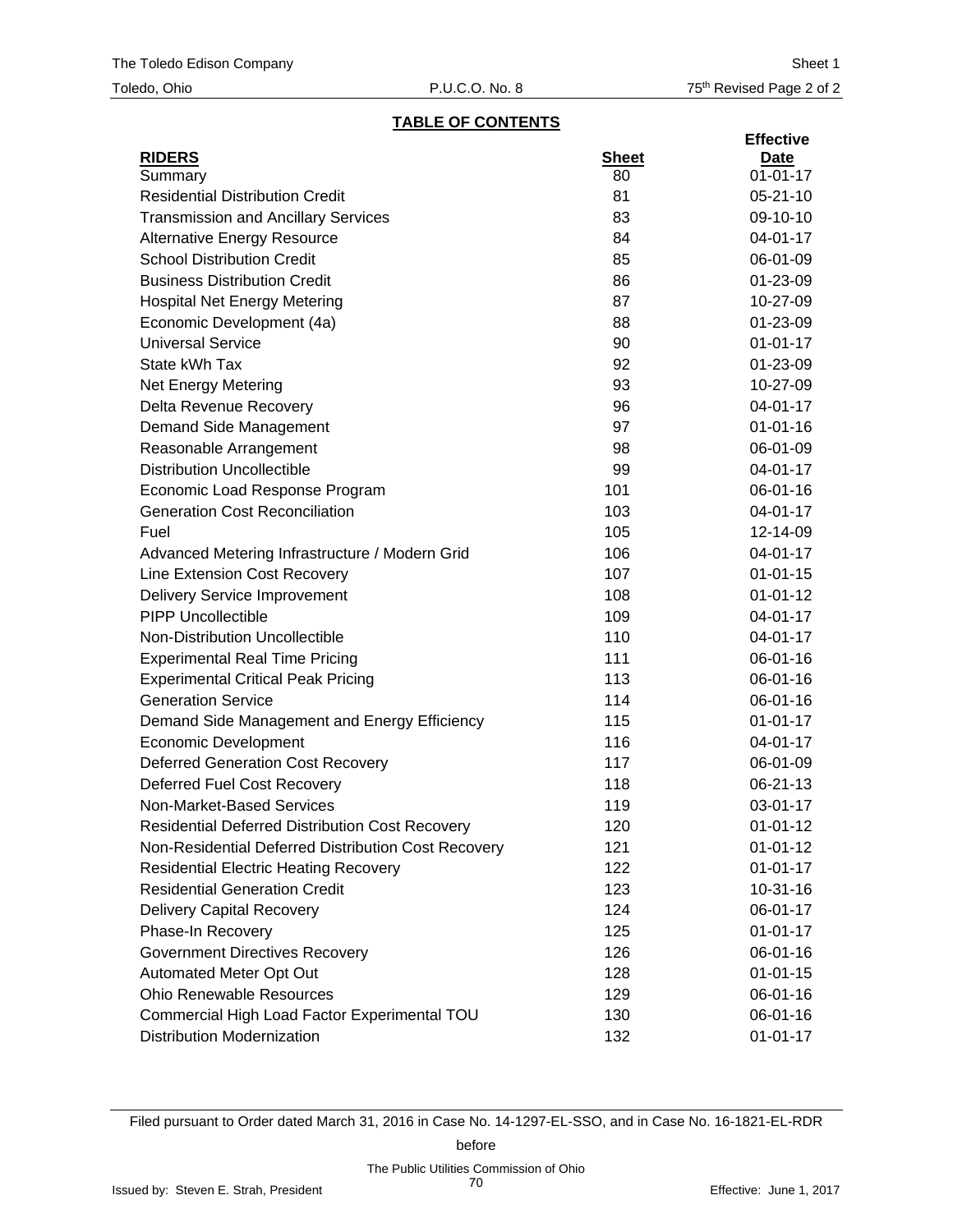#### **RIDER DCR Delivery Capital Recovery Rider**

## **APPLICABILITY:**

Applicable to any customer who receives electric service under the Company's rate schedules set forth below. The Delivery Capital Recovery Rider (DCR) charges will apply, by rate schedule, effective for bills rendered beginning June 1, 2017. This Rider is not avoidable for customers who take electric generation service from a certified supplier.

## **RATE:**

| RS (all kWhs, per kWh)          | 0.6140c  |
|---------------------------------|----------|
| GS (per kW of Billing Demand)   | \$2,2575 |
| GP (per kW of Billing Demand)   | \$0.8989 |
| GSU (per kVa of Billing Demand) | \$0.2404 |

## **PROVISIONS:**

The charges set forth in this Rider recover costs associated with delivery plant investments made since the date certain in Case No. 07-551-EL-AIR, exclusive of any delivery plant investments being recovered elsewhere.

#### **RIDER UPDATES:**

The charges contained in this Rider shall be updated on a quarterly basis. Effective with the filing made on or about April 20, 2014, the Company will file a request for approval of the Rider charges on or about March 31st, June 30th, September 30th and December 31st of each year. Charges, unless otherwise ordered by the PUCO, shall become effective on a bills rendered basis on June 1st, September 1st, December 1st and March 1st of each year.